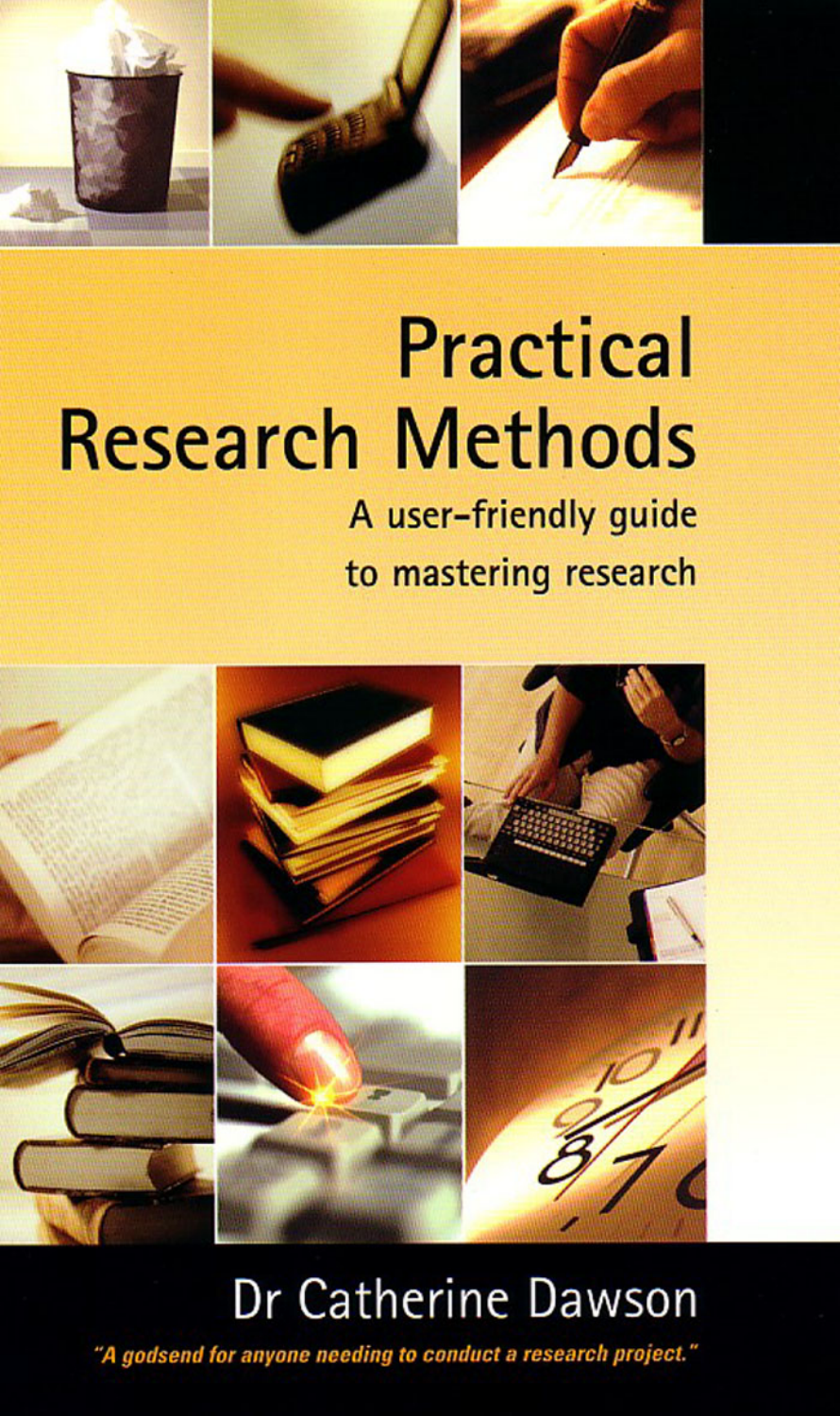Practical Research Methods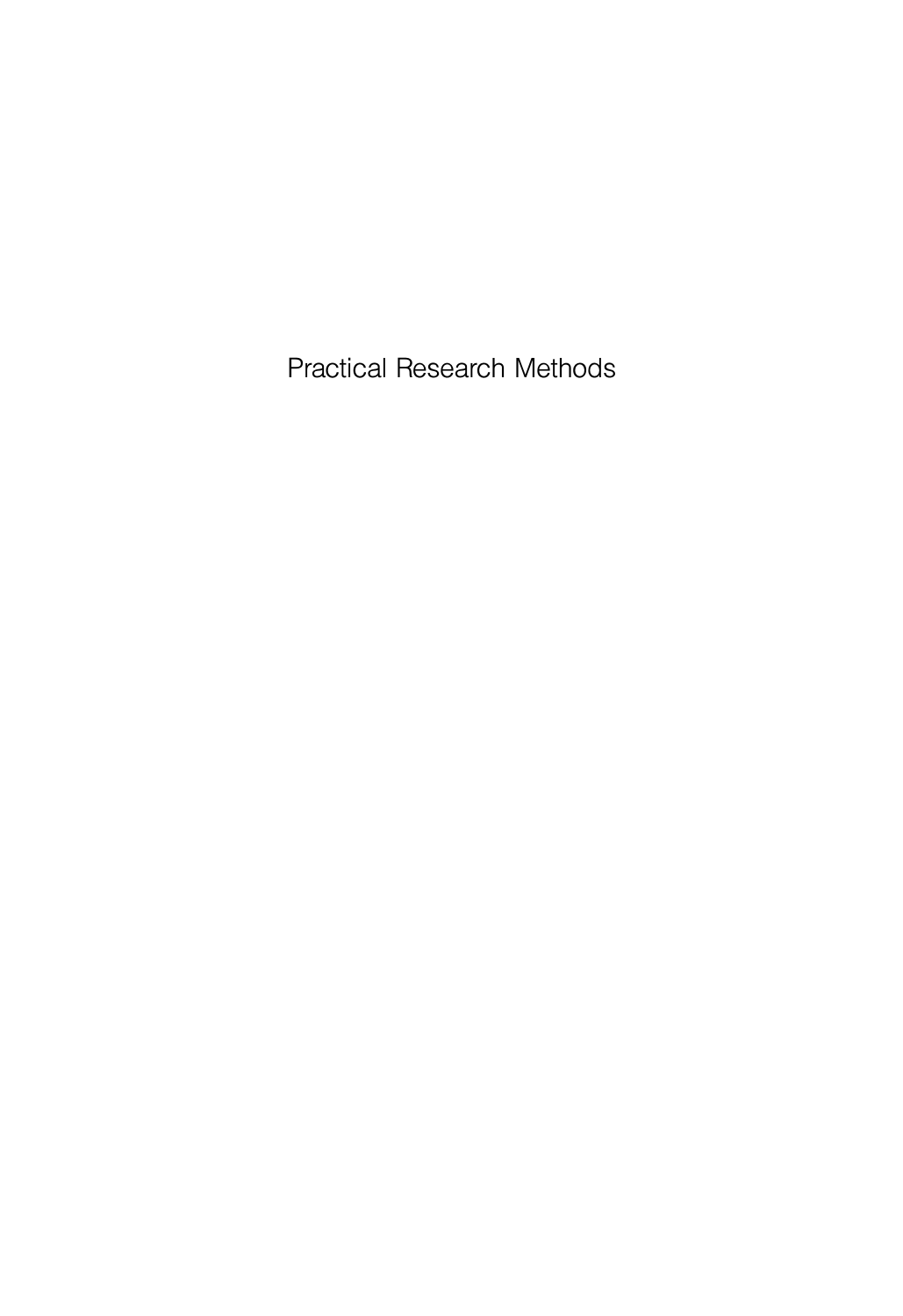#### Practical books that inspire

#### Exams are Easy When You Know How

Change your attitude, thinking and technique and never fail an exam

#### Essay to Write?

Make it good, make it easy, make it fun!

#### Writing an Assignment

Effective ways to improve your research and presentation skills

#### Critical Thinking for Students Learn the skills of critical assessment and effective argument

#### Writing Your Dissertation

How to plan, prepare and present successful work



Please send for a free copy of the latest catalogue:

How To Books 3 Newtec Place, Magdalen Road, Oxford OX4 1RE, United Kingdom email: info@howtobooks.co.uk http://www.howtobooks.co.uk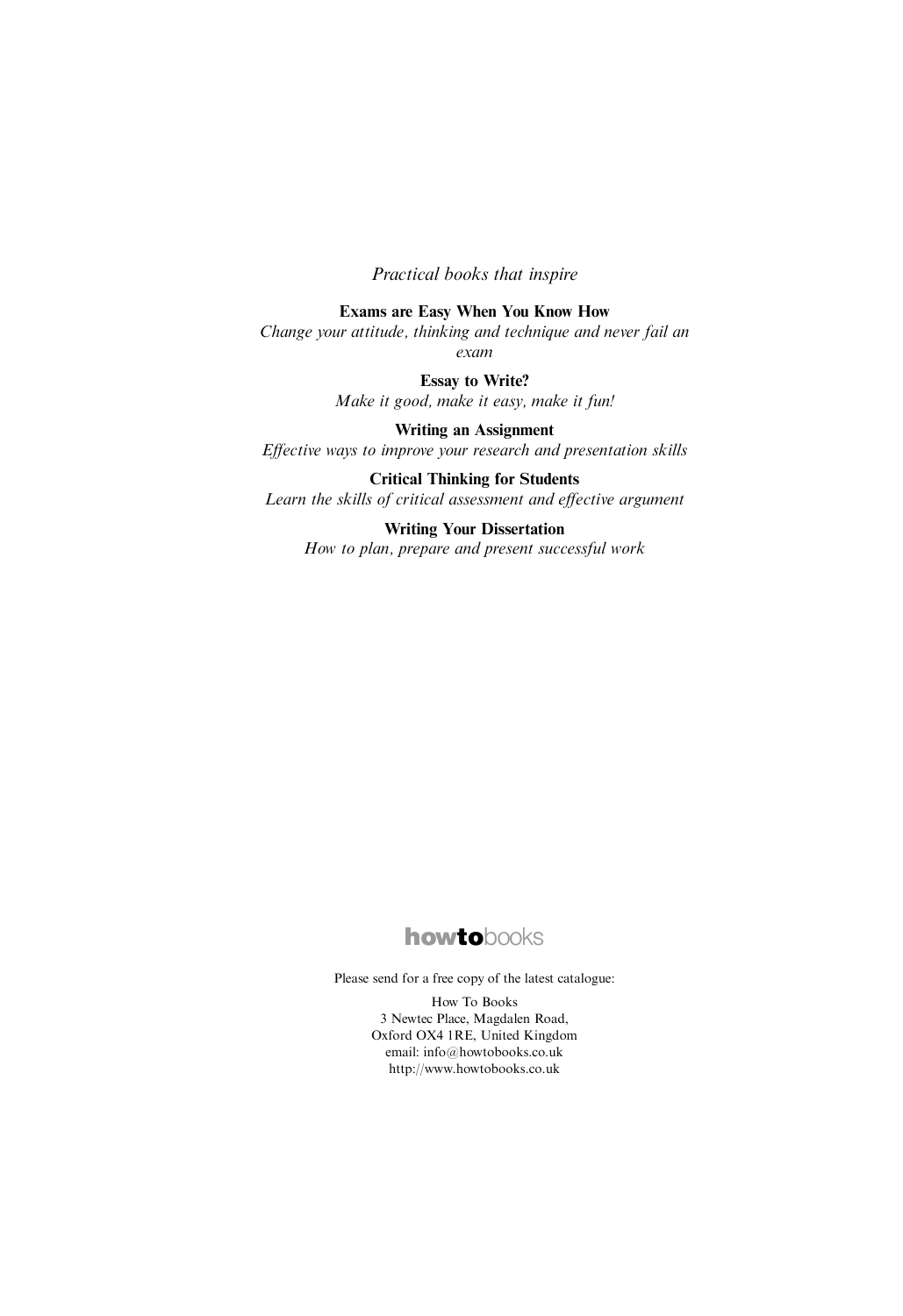# Practical Research Methods

A user-friendly guide to mastering research techniques and projects

DR CATHERINE DAWSON

**howto**books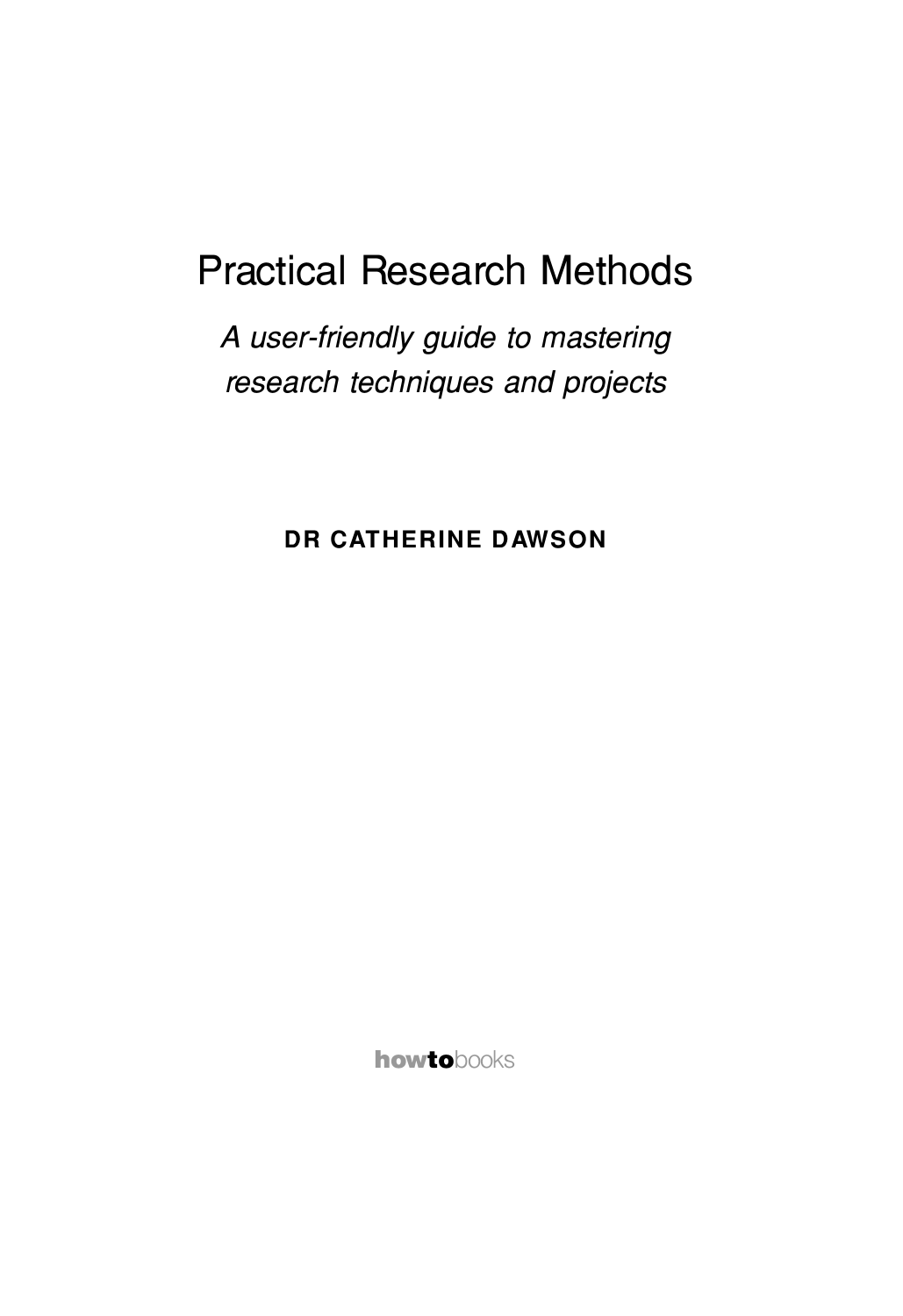For my Dad

First published in 2002 by How To Books Ltd, 3 Newtec Place, Magdalen Road, Oxford OX4 1RE. United Kingdom. Tel: (01865) 793806. Fax: (01865) 248780. email: info@howtobooks.co.uk http://www.howtobooks.co.uk

All rights reserved. No part of this work may be reproduced or stored in an information retrieval system (other than for purposes of review) without the express permission of the publisher in writing.

 $\odot$  2002 Dr Catherine Dawson

British Library Cataloguing in Publication Data A catalogue record for this book is available from the British Library

Cover design by Baseline Arts Ltd, Oxford Produced for How To Books by Deer Park Productions Edited by Diana Brueton Typeset by PDQ Typesetting, Newcastle-under-Lyme, Staffs. Printed and bound by Cromwell Press, Trowbridge, Wiltshire

NOTE: The material contained in this book is set out in good faith for general guidance and no liability can be accepted for loss or expense incurred as a result of relying in particular circumstances on statements made in the book. The laws and regulations are complex and liable to change, and readers should check the current position with the relevant authorities before making personal arrangements.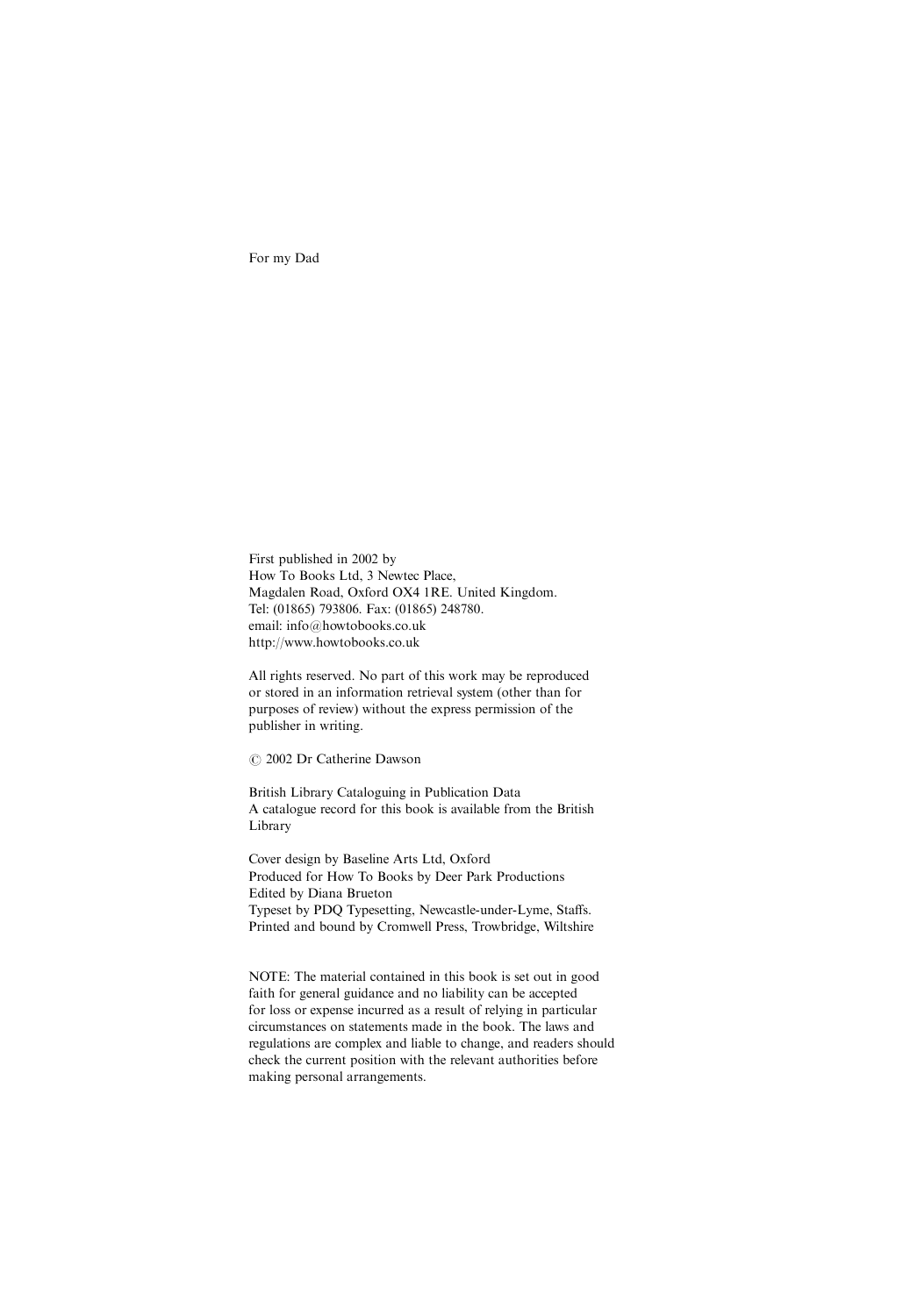# **Contents**

|              | Preface                                                                                  |                                           |
|--------------|------------------------------------------------------------------------------------------|-------------------------------------------|
| 1            | <b>How to Define Your Project</b><br>Asking questions<br>The five 'Ws'<br>Summary        | 1<br>$\mathbf{1}$<br>$\overline{4}$<br>13 |
| $\mathbf{2}$ | How to Decide Upon a Methodology<br>Understanding the difference between qualitative and | 14                                        |
|              | quantitative research                                                                    | 14                                        |
|              | Summary<br>Further reading                                                               | 22<br>23                                  |
|              |                                                                                          |                                           |
| 3            | <b>How to Choose Your Research Methods</b>                                               | 27                                        |
|              | Interviewing                                                                             | 27                                        |
|              | Focus groups                                                                             | 29                                        |
|              | Questionnaires                                                                           | 30                                        |
|              | Participant observation                                                                  | 32                                        |
|              | Choosing your methods                                                                    | 33                                        |
|              | Summary                                                                                  | 37                                        |
|              | Further reading                                                                          | 38                                        |
| 4            | <b>How to Conduct Background Research</b>                                                | 40                                        |
|              | Primary research and secondary research                                                  | 40                                        |
|              | Summary                                                                                  | 45                                        |
|              | Further reading                                                                          | 46                                        |
| 5            | <b>How to Choose Your Participants</b>                                                   | 47                                        |
|              | Sampling                                                                                 | 47                                        |
|              | Sample size                                                                              | 49                                        |
|              | Summary                                                                                  | 53                                        |
|              | Further reading                                                                          | 54                                        |
| 6            | How to Prepare a Research Proposal                                                       | 55                                        |
|              | The contents of a proposal                                                               | 56                                        |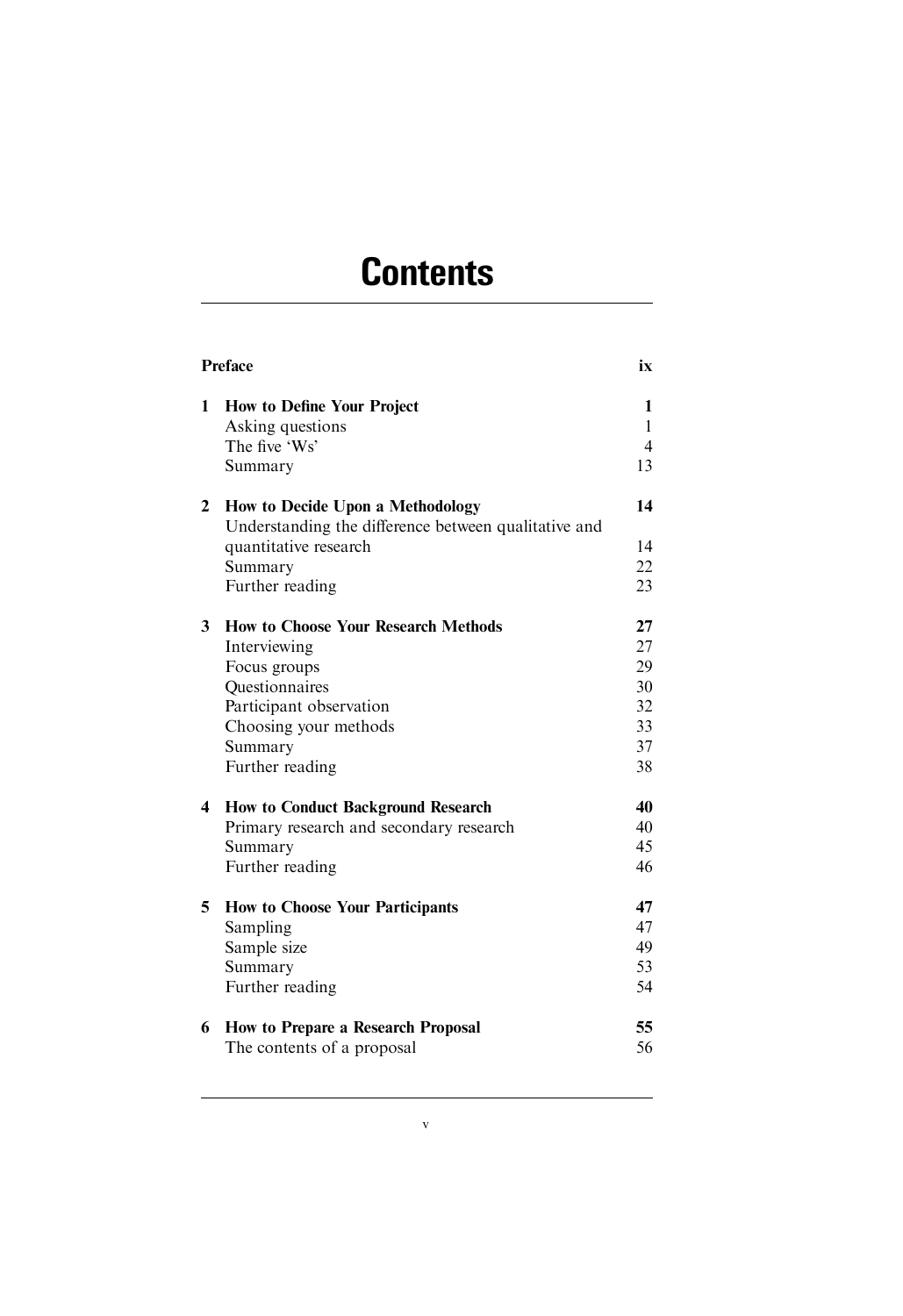|   | What makes a good proposal?                  | 60  |
|---|----------------------------------------------|-----|
|   | Reasons why research proposals fail          | 61  |
|   | Summary                                      | 62  |
|   | Further reading                              | 63  |
| 7 | <b>How to Conduct Interviews</b>             | 64  |
|   | Methods of recording                         | 64  |
|   | The interview schedule                       | 67  |
|   | Establishing rapport                         | 70  |
|   | Asking questions and probing for information | 71  |
|   | Summary                                      | 73  |
|   | Further reading                              | 75  |
| 8 | <b>How to Conduct Focus Groups</b>           | 76  |
|   | The role of the moderator                    | 77  |
|   | Recording equipment                          | 80  |
|   | Choosing a venue                             | 81  |
|   | Recruiting your participants                 | 82  |
|   | Summary                                      | 84  |
|   | Further reading                              | 85  |
| 9 | <b>How to Construct Questionnaires</b>       | 87  |
|   | Deciding which questionnaire to use          | 87  |
|   | Wording and structure of questions           | 89  |
|   | Length and ordering of questions             | 93  |
|   | Piloting the questionnaire                   | 95  |
|   | Obtaining a high response                    | 97  |
|   | Summary                                      | 99  |
|   | Further reading                              | 100 |
|   | 10 How to Carry Out Participant Observation  | 101 |
|   | Gaining access                               | 102 |
|   | Ethics                                       | 103 |
|   | Collecting and analysing information         | 105 |
|   | Withdrawal from the field                    | 107 |
|   | Summary                                      | 107 |
|   | Further reading                              | 108 |
|   | 11 How to Analyse Your Data                  | 110 |
|   | Deciding which approach to use               | 110 |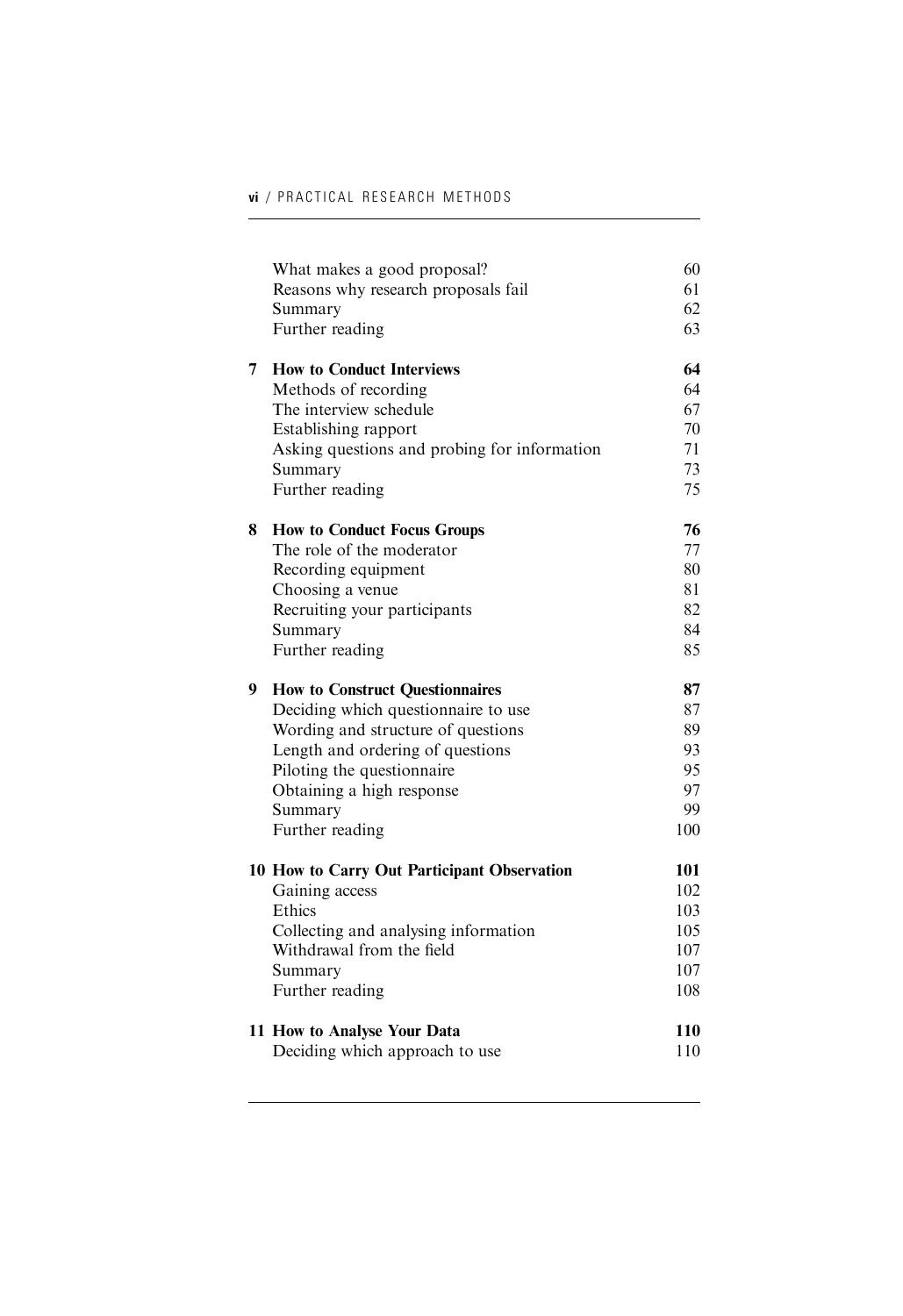| Qualitative data analysis          | 111 |
|------------------------------------|-----|
| Quantitative data analysis         | 121 |
| Measuring data                     | 126 |
| Summary                            | 128 |
| Further reading                    | 129 |
| 12 How to Report Your Findings     | 131 |
| Written reports                    | 131 |
| Written report format              | 134 |
| Journal articles                   | 140 |
| Oral presentations                 | 142 |
| Summary                            | 143 |
| Further reading                    | 144 |
| 13 How to be an Ethical Researcher | 146 |
| Treating participants with respect | 146 |
| Overt and covert research          | 147 |
| Code of ethics                     | 150 |
| Summary                            | 154 |
| Further reading                    | 155 |
| Index                              | 157 |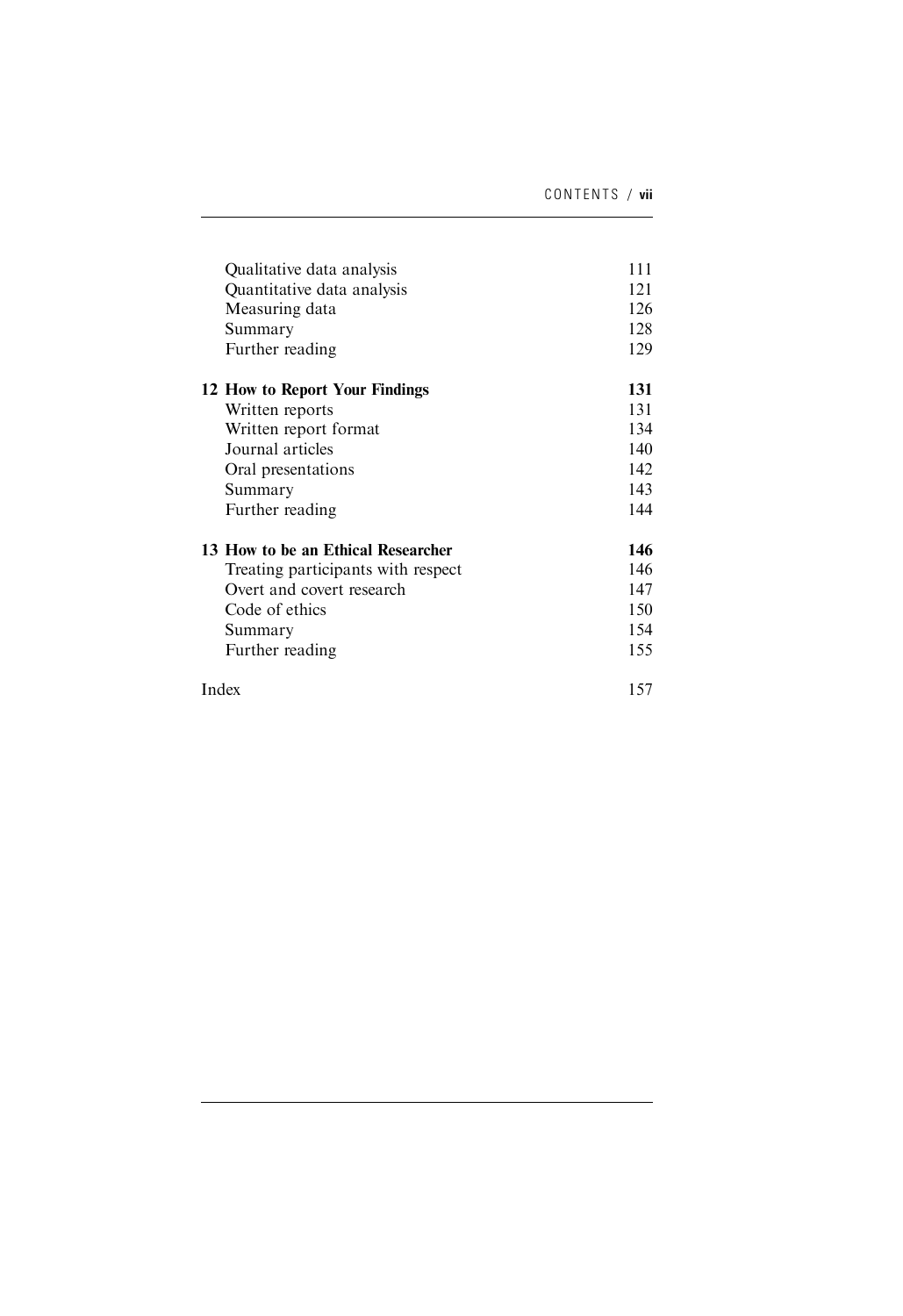# List of Illustrations

| <b>Tables</b>  |                                                                                    |     |
|----------------|------------------------------------------------------------------------------------|-----|
|                | 1. The focus group method: advantages and<br>disadvantages                         | 30  |
|                | 2. Sources of background information                                               | 45  |
|                | 3. Sampling techniques                                                             | 50  |
|                | 4. Sampling dos and don'ts                                                         | 52  |
|                | 5. Survey timetable                                                                | 59  |
|                | 6. Research budget                                                                 | 60  |
|                | 7. Recording methods: advantages and disadvantages 66                              |     |
|                | 8. Strategies for dealing with awkward situations                                  | 79  |
|                | 9. Open and closed questions: advantages and<br>disadvantages                      | 88  |
|                | 10. Using computers for qualitative data analysis:<br>advantages and disadvantages | 122 |
|                | 11. Age of respondents                                                             | 124 |
|                | 12. Making presentations: dos and don'ts                                           | 142 |
|                |                                                                                    |     |
| <b>Figures</b> | 1. Personal profile form                                                           | 96  |
|                | 2. Interview summary form                                                          | 113 |
|                | 3. Focus group summary form                                                        | 114 |
|                | 4. Qualitative data analysis continuum                                             | 115 |
|                | 5. Example list of references                                                      | 138 |
|                | 6. Code of ethics                                                                  | 153 |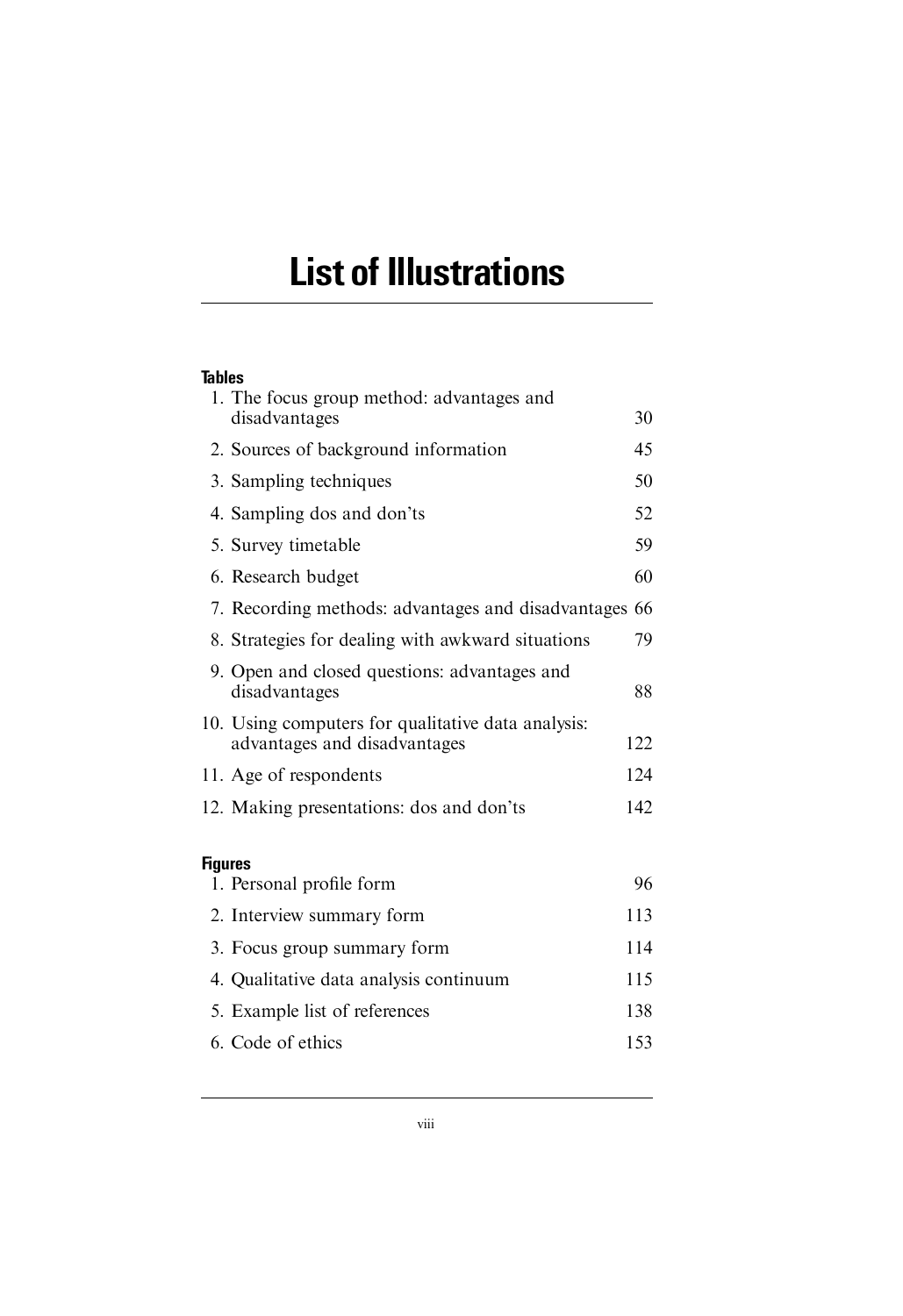This book is a practical, down-to-earth guide for people who wish to conduct research. It is aimed at those new to research and assumes no prior knowledge of the issues covered. It will also appeal to those people who have already conducted some research and who are interested in finding out more about other research methods that are available to them.

For the purpose of this book, research is defined as the deliberate study of other people for the purposes of increasing understanding and/or adding to knowledge. This deliberate study could cover many different areas. As a researcher, you might be interested in attitudes and behaviour – why do people think in a certain way and why do they behave in a certain way? Or you might be interested in numbers – how many people use a service? Perhaps you need to try to predict how this number of people could be increased so that you can obtain funding for your service. Or you might be fascinated by the personal history of a neighbour and have a burning desire to record her history and pass it on to others.

We all have different reasons for conducting research. Some of us might have to undertake a project as part of our course work. Others might have to conduct a study as part of our employment. Some of us may be fascinated by something we've observed and want to find out more. This book offers advice on how to turn your ideas into a work-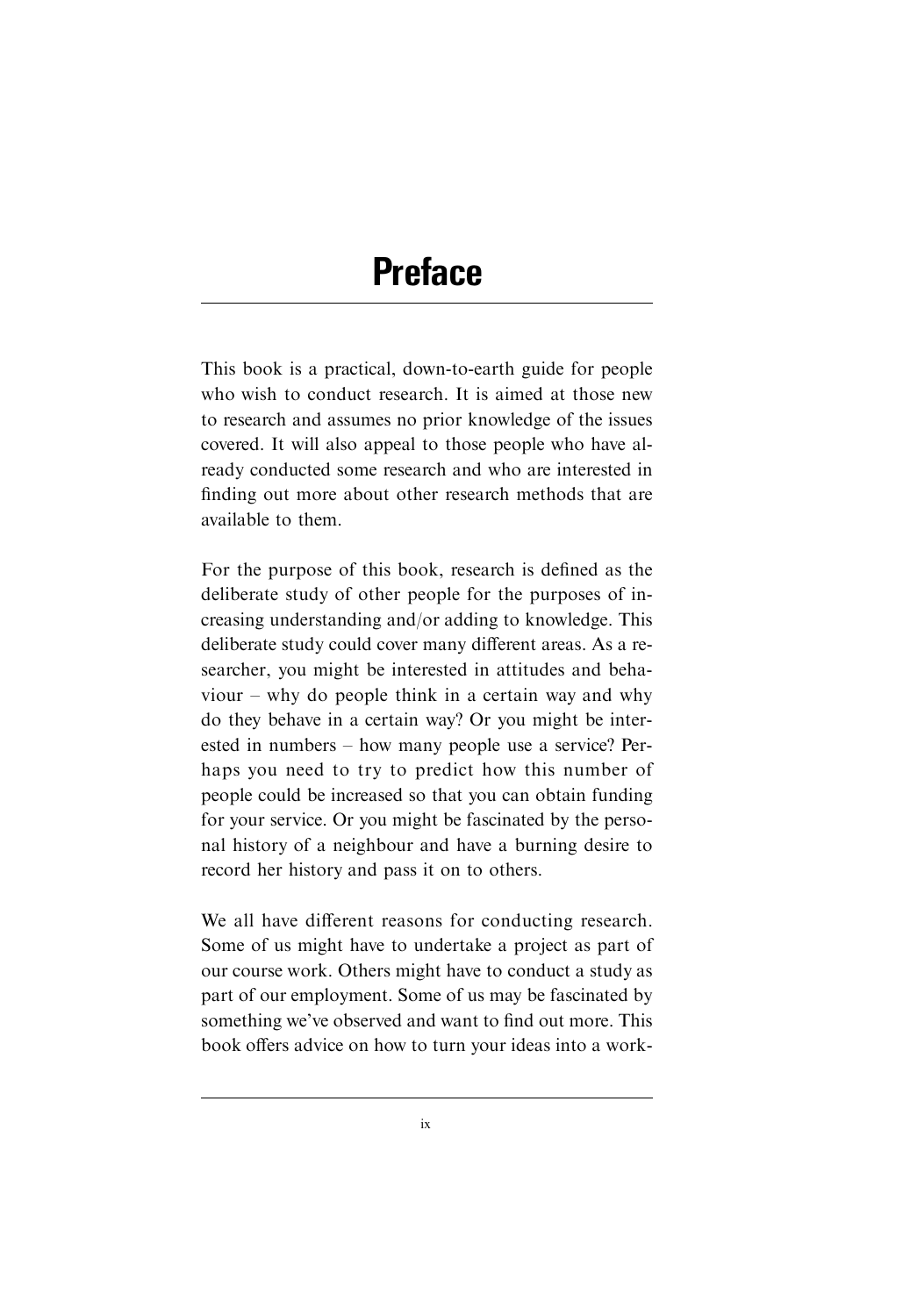able project and how to keep motivation levels high, especially if you have no real inclination to become a researcher. It discusses the issues involved in thinking about your research and defining your project, before moving on to the methods – how do you actually  $do$  your research, analyse your findings and report the results?

Over the decades there has been a great deal of discussion on what constitutes research, how it should be conducted and whether certain methods are 'better' than others. Although I have touched upon some of these issues in the relevant chapters, it is not possible or desirable to go into any greater detail in this book. Therefore, I have included further reading sections at the end of the relevant chapters for those of you who wish to follow up these issues.

I have been a researcher since undertaking an MA in Social Research in 1987. Working within both further and higher education and as a freelance researcher, I have been involved in a variety of projects in the areas of education, housing and community research. I have taught research methods to adults returning to education and conducted in-house training for employees who need to carry out their own research.

Becoming a successful researcher is a continual learning process in which we all make mistakes. So don't worry if your first project doesn't run as smoothly as you might wish. Instead, remember that undertaking a research project can be fascinating, rewarding and exciting – I hope that you enjoy it as much as I have done and I wish you every success in your project.

Dr Catherine Dawson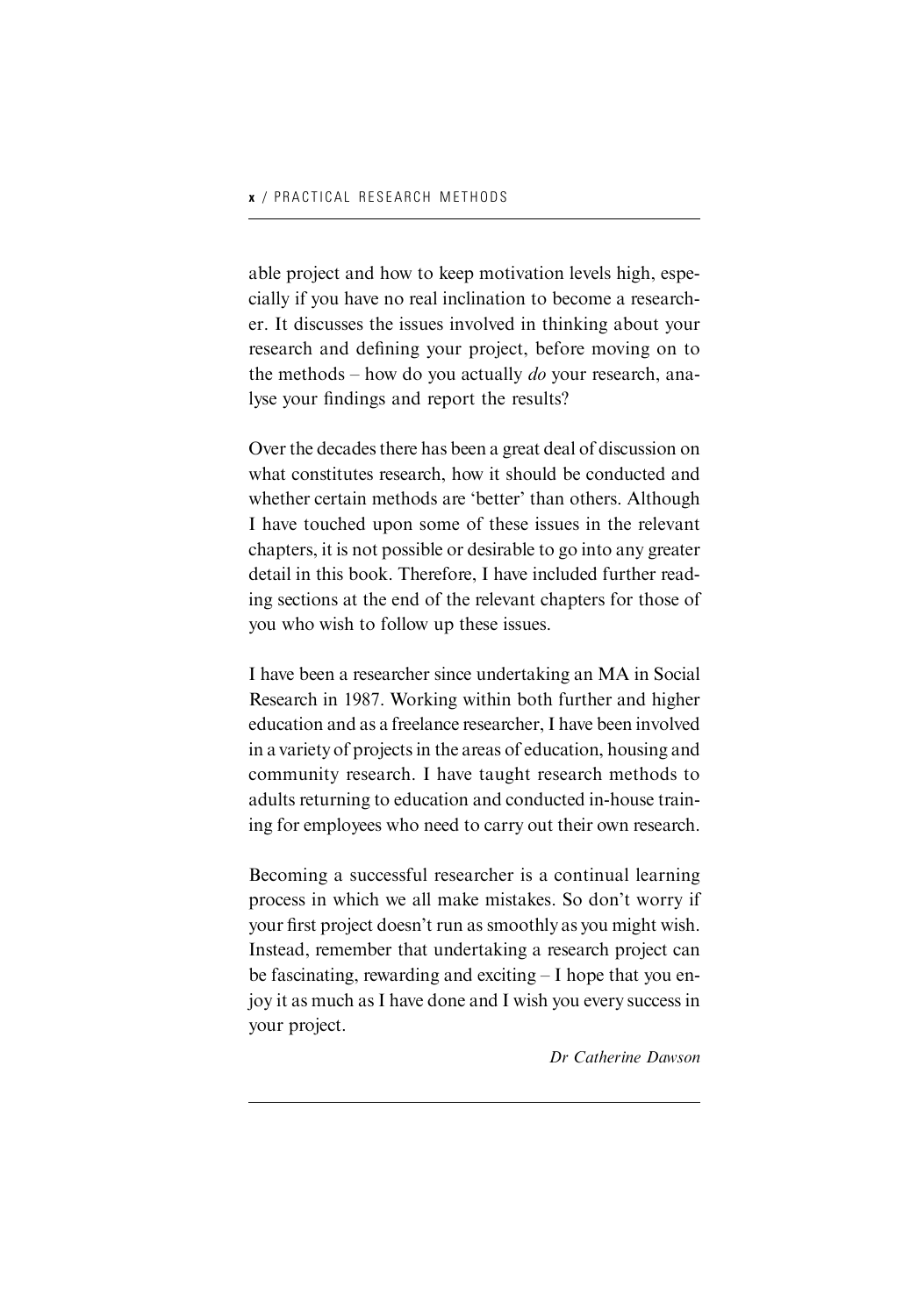1

# **How to Define Your Project**

Before you start to think about your research, you need to ask yourself a few questions.

## ASKING QUESTIONS

## Why have I decided to do some research?

If the answer to this question is because you have been told to do so, either by your tutor or by your boss, you need to think about how you're to remain motivated throughout your project. Research can be a long process and take up much of your time. It is important to stay interested in what you're doing if you are to complete your project successfully. However, if you want to conduct some research because something has fascinated you, or you have identified a gap in the research literature, then you are lucky and should not have a problem with motivation.

### How can I remain interested in my research?

The obvious answer to this is to choose a topic which interests you. Most of you do have this choice within the limitations of your subject – be creative and think about something which will fascinate you. However, if you have had the topic chosen for you, try instead choosing a research *method* which interests you. As you go on to read this book you will become more familiar with the different methods and should be able to find something in which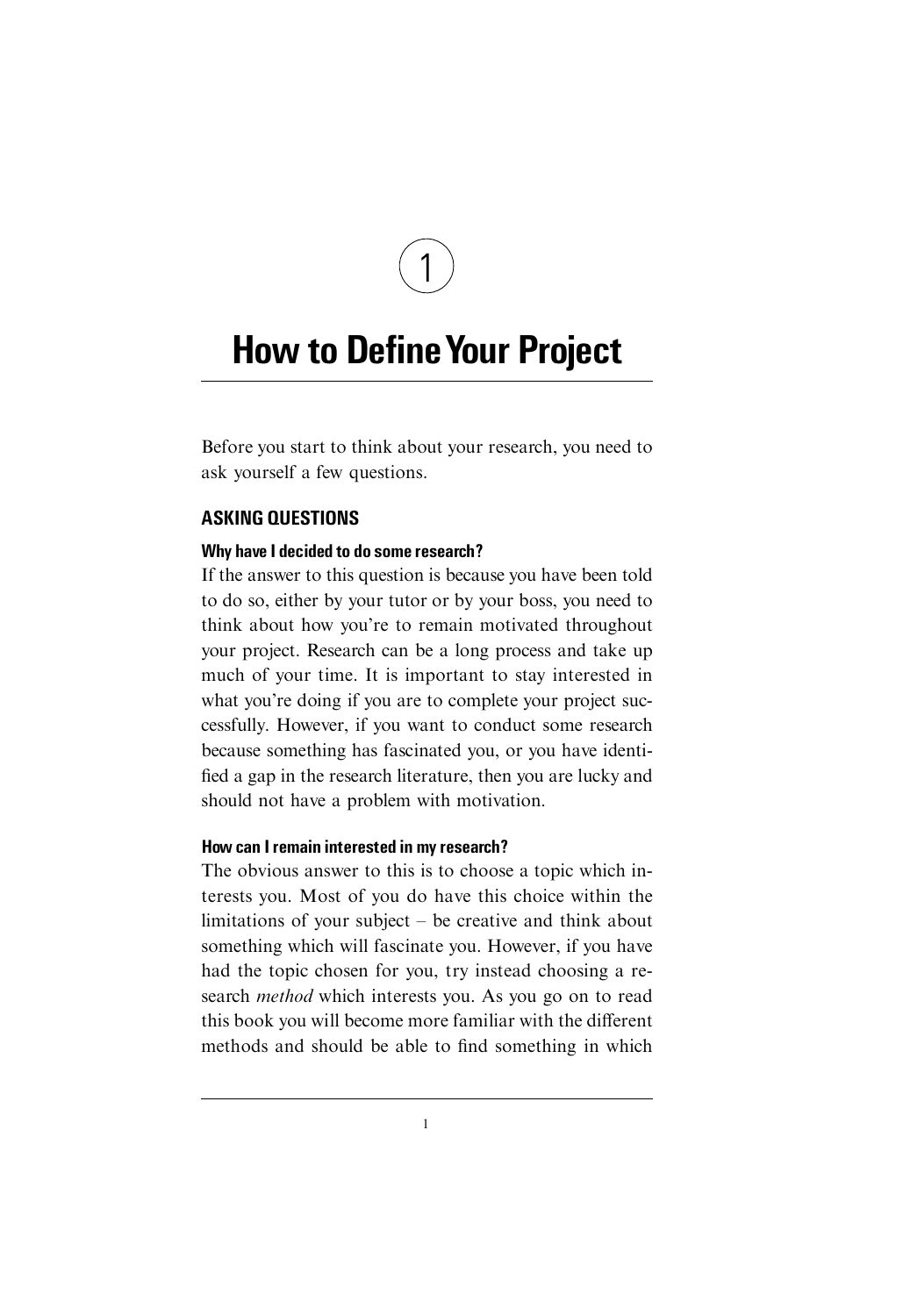you are interested. For example, mathematics might have motivated you at school. If so, you may find it interesting to delve deeper into statistical software. Or you might have been invited to take part in a focus group for a market research company and found it an interesting experience. Perhaps now you would find it enjoyable to try running your own focus group? Or maybe you have been fascinated by a particular group of people and you would like to immerse yourself within that group, taking part in their activities whilst studying their behaviour?

#### What personal characteristics do I have which might help me to complete my research?

Think about your personal characteristics, likes and dislikes, strengths and weaknesses when you're planning your research. If you're very good with people you might like to think about a project which would involve you conducting in-depth interviews with people who you find fascinating. If you absolutely hate mathematics and statistics, steer clear of large survey research. Are you good at socialising? Do people feel at ease with you and are they willing to confide in you? Or do you prefer to hide yourself away and number crunch, or spend hours on the internet? All of these personal characteristics suggest a leaning towards certain types of research. As you read this book you will find ideas forming – jot these down so that you can refer to them later when you come to plan your research.

#### What skills and experience do I have which might help in my research?

If your research is to be employment based, the chances are you will have work experience which you'll find useful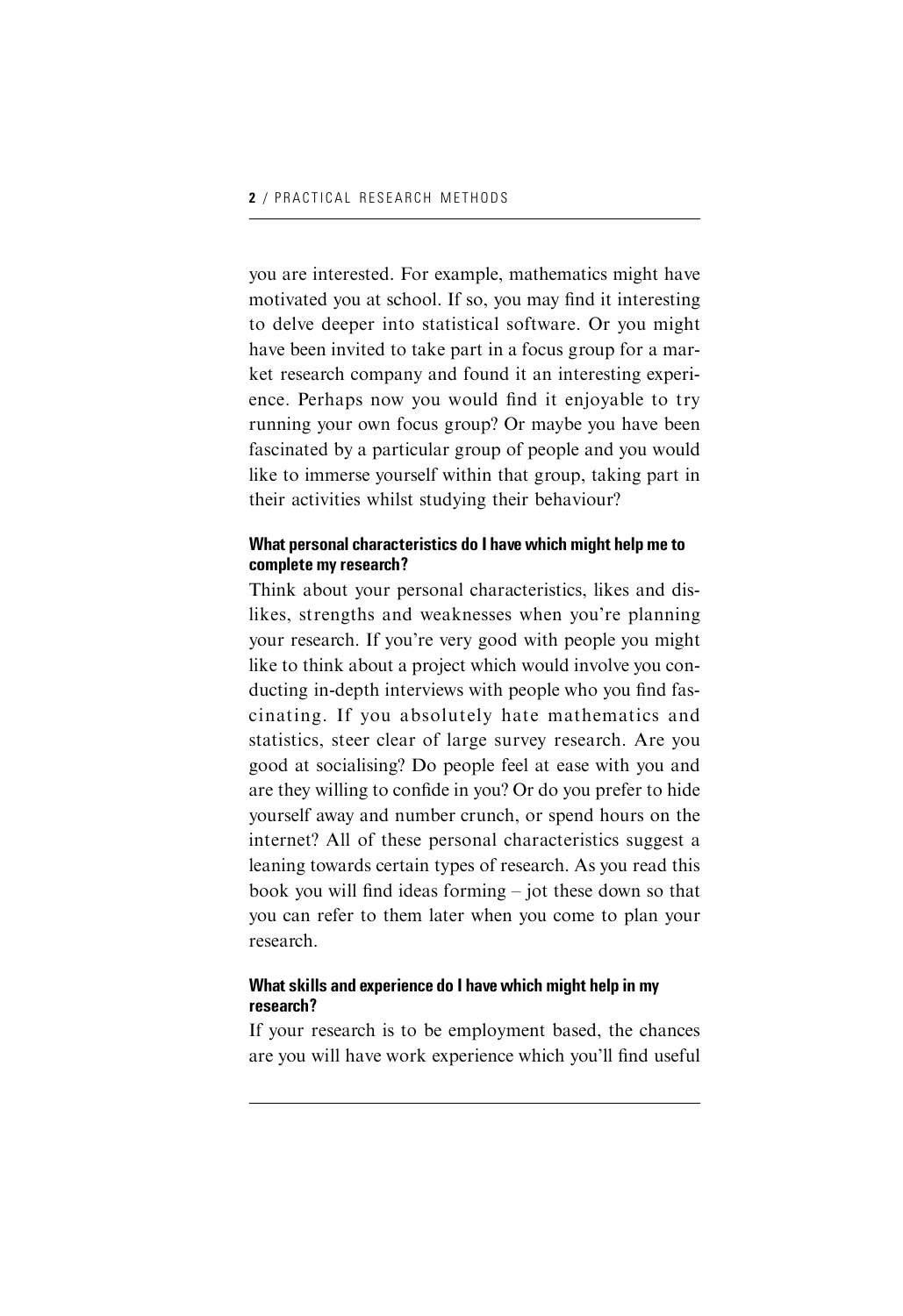when conducting your research project. This is valid experience and you should make the most of it when planning your research. Even if your project is not employment based, all of you will have other skills and experience which will help. For example, if you have been a student for three years, you will have developed good literature search skills which will be very useful in the research process. Some of you may have developed committee skills, organisation skills and time management expertise. All of these will be extremely useful in your research. Think about your existing skills in relation to your proposed project as it will help you to think about whether your knowledge, experience and skills will help you to address the problem you have identified.

Many research projects fail because people don't take enough time to think about the issues involved before rushing to start the work. It is extremely important to spend time thinking about your project before you move on to the planning stage. Through careful thought you should stop yourself wasting time and energy on inappropriate methods as your research progresses. Consider the following example:

## EXAMPLE 1: JAMES

James wanted to find out about students' experiences of housing in his university town. He designed and sent out a questionnaire to 1,000 students. When the replies started to come in, he realised that the questionnaires weren't generating the type of information in which he was interested. When he talked through his concerns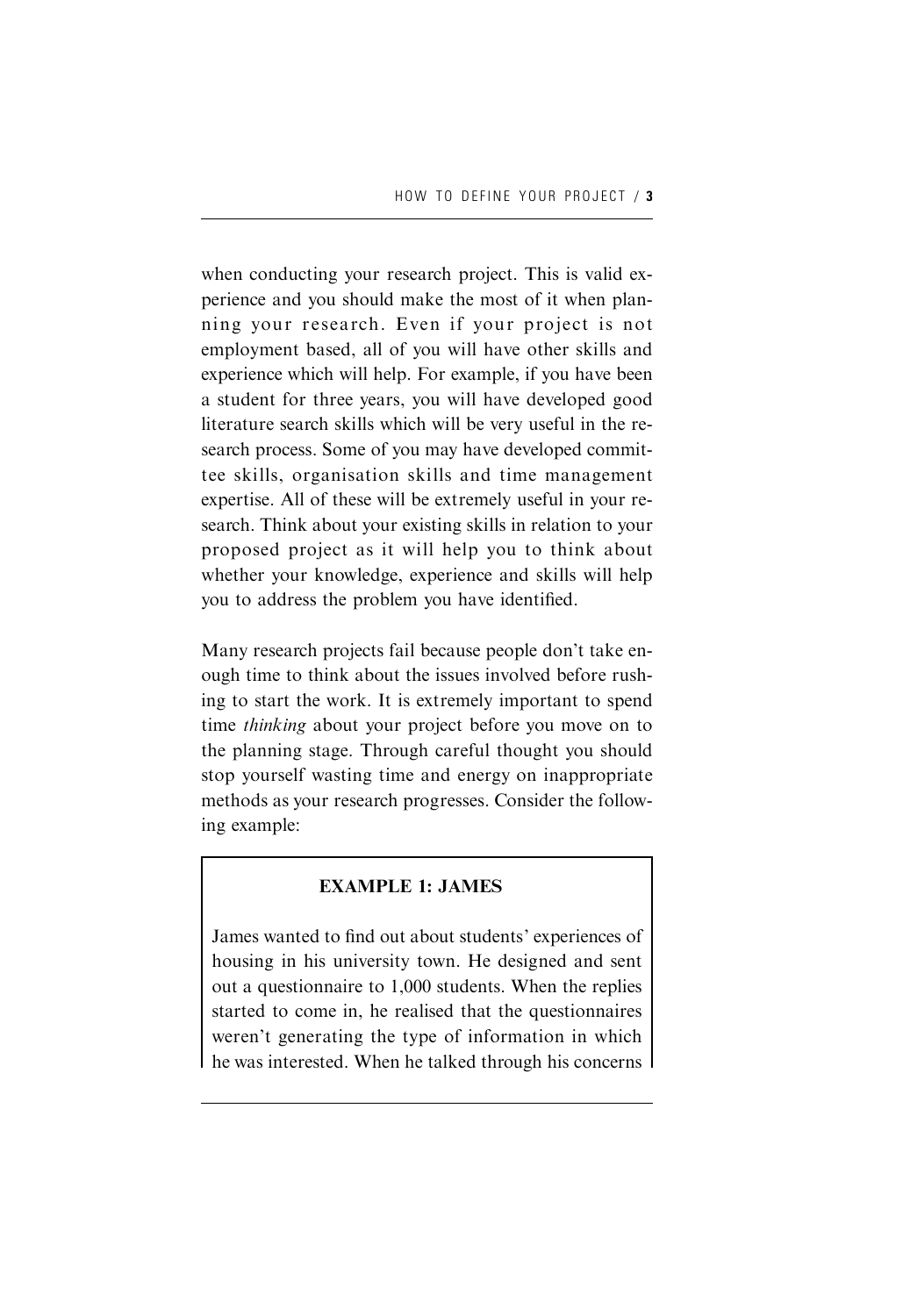with his tutor, it emerged that James was really interested in attitudes towards, and experiences of, rented accommodation. His questionnaire had been poorly designed and was not generating this type of information. He had to scrap the questionnaire and construct another which he combined with a number of one-toone interviews to get more in-depth information. He had spent three months designing and administering a questionnaire which had not produced the type of information he required. If he had spent more time thinking about the research, especially coming to terms with the difference between *qualitative* and *quantitative* research, he would have saved himself a lot of time and energy (see Chapter 2).

## THE FIVE'WS'

When you start to think about your research project, a useful way of remembering the important questions to ask is to think of the five 'Ws':

- $\bullet$  What?
- $\blacklozenge$  Why?
- $\bullet$  Who?
- $\blacktriangleright$  Where?
- $\blacktriangleright$  When?

Once you have thought about these five 'Ws' you can move on to think about *how* you are going to collect your data.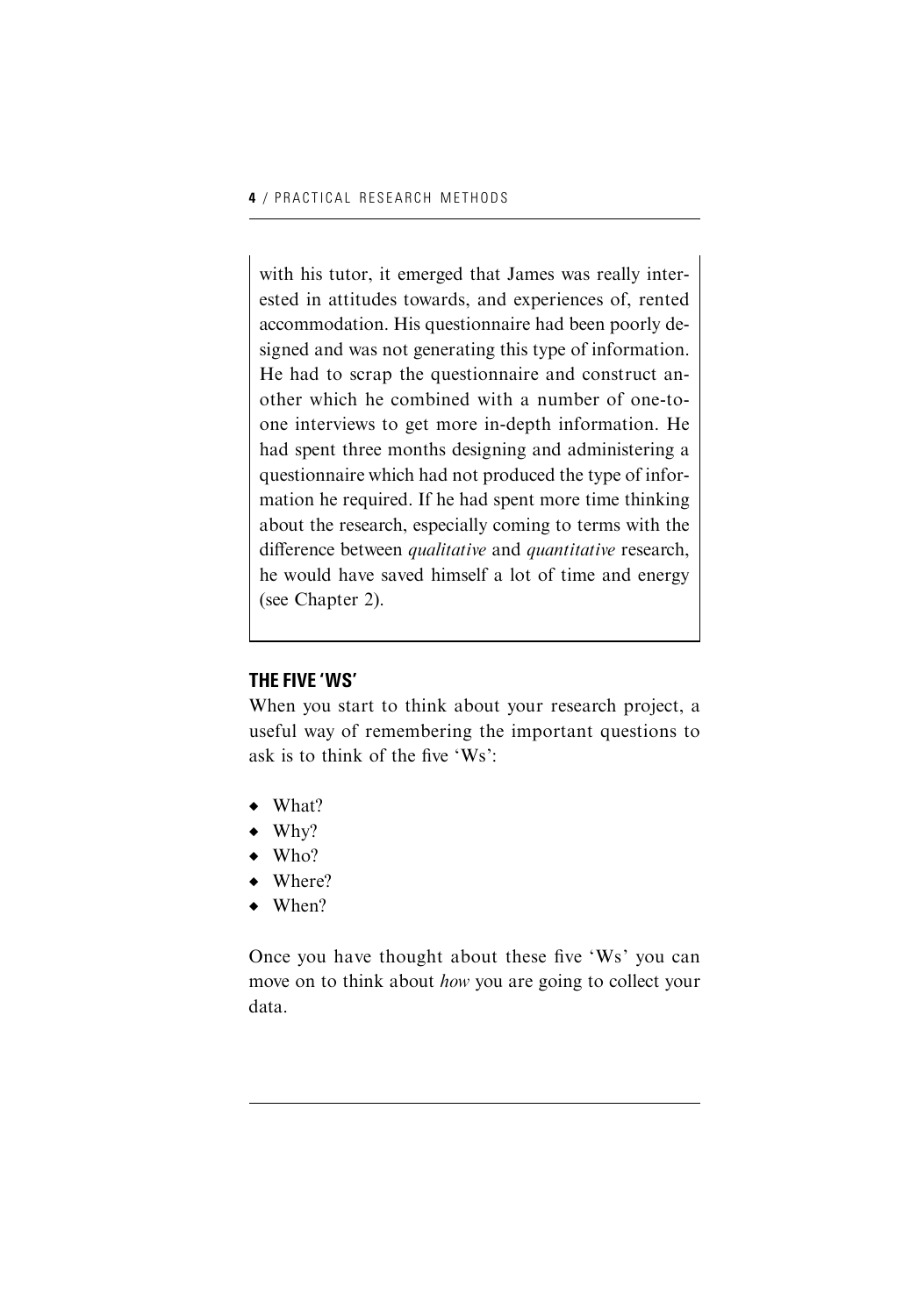#### What?

What is your research? This question needs to be answered as specifically as possible. One of the hardest parts in the early stages is to be able to define your project, so much research fails because the researcher has been unable to do this. A useful tip is to sum up, in one sentence only, your research. If you are unable to do this, the chances are your research topic is too broad, ill thought out or too obscure.

#### Why?

Why do you want to do the research? What is its purpose? Okay, you might have been told to do some research by your tutor or by your boss, but there should be another reason why you have chosen your particular subject. It might be solely to do with the fact that you are interested in the topic. This is a good start as you need to be interested in your research if you are to keep up your enthusiasm and remain motivated. Or you might have identified a gap in the research literature – this is good as it shows you have carried out careful background research. Or perhaps you want to try to obtain funding for a particular service or enterprise and you need to do some research first to find out if there is demand for what you are proposing.

Whatever your reason, think very carefully about why you are doing the research as this will affect your topic, the way you conduct the research and the way in which you report the results. If you're doing it for a university dissertation or project, does your proposed research provide the opportunity to reach the required intellectual stan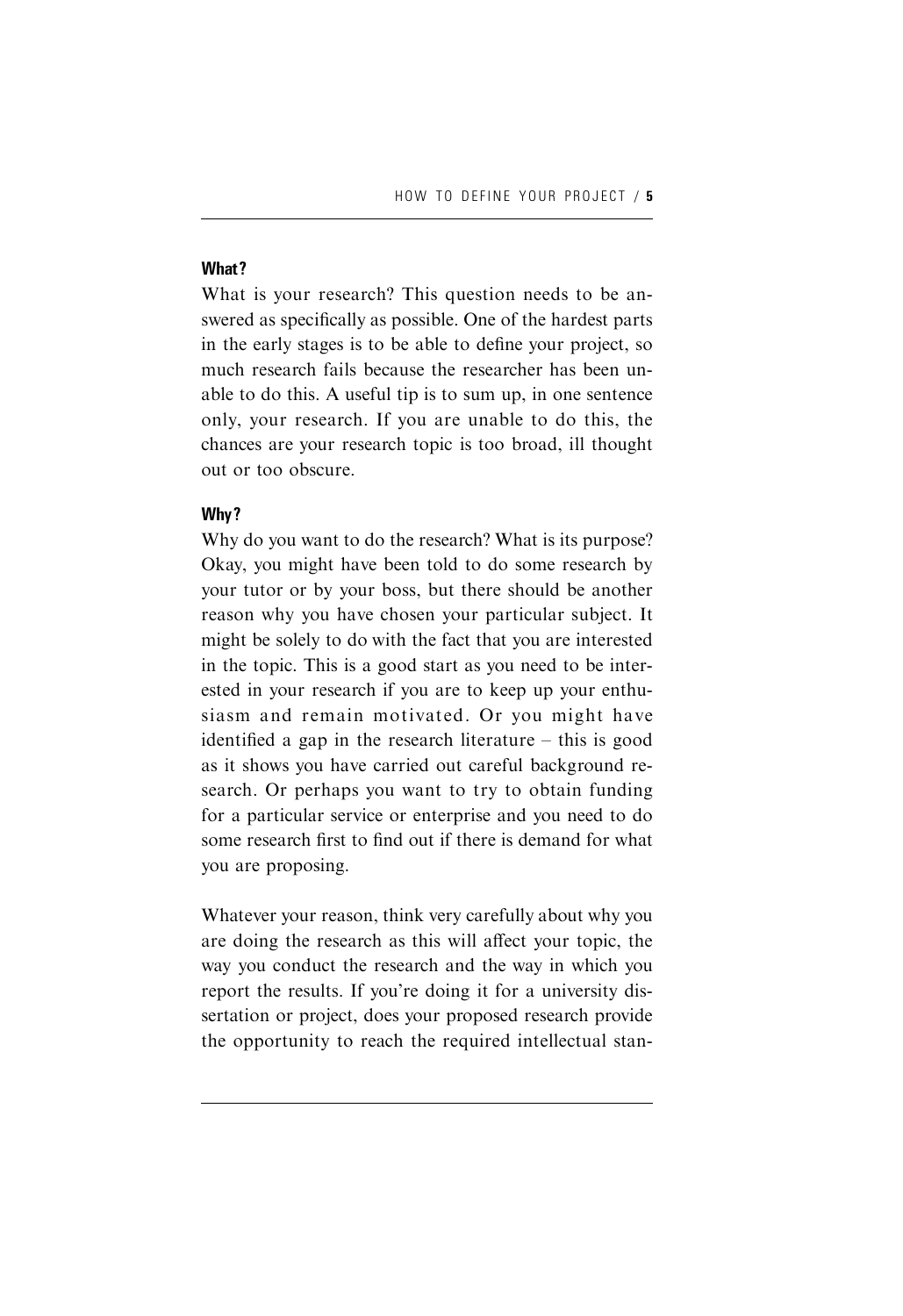dard? Will your research generate enough material to write a dissertation of the required length? Or will your research generate too much data that would be impossible to summarise into a report of the required length? If you're conducting research for funding purposes, have you found out whether your proposed funding body requires the information to be presented in a specific format? If so, you need to plan your research in a way which will meet that format.

## Who?

Who will be your participants? (In this book, people who take part in research will be called participants or respondents, rather than 'subjects', which is a term that I have never liked.) At this stage of the research process, you needn't worry too much about exactly how many participants will take part in your research as this will be covered later (see Chapter 5). However, you should think about the type of people with whom you will need to get in touch with and whether it will be possible for you to contact them. If you have to conduct your research within a particular time scale, there's little point choosing a topic which would include people who are difficult or expensive to contact. Also, bear in mind that the Internet now provides opportunities for contacting people cheaply, especially if you're a student with free internet access.

### Where?

Where are you going to conduct your research? Thinking about this question in geographical terms will help you to narrow down your research topic. Also, you need to think about the resources in terms of budget and time that are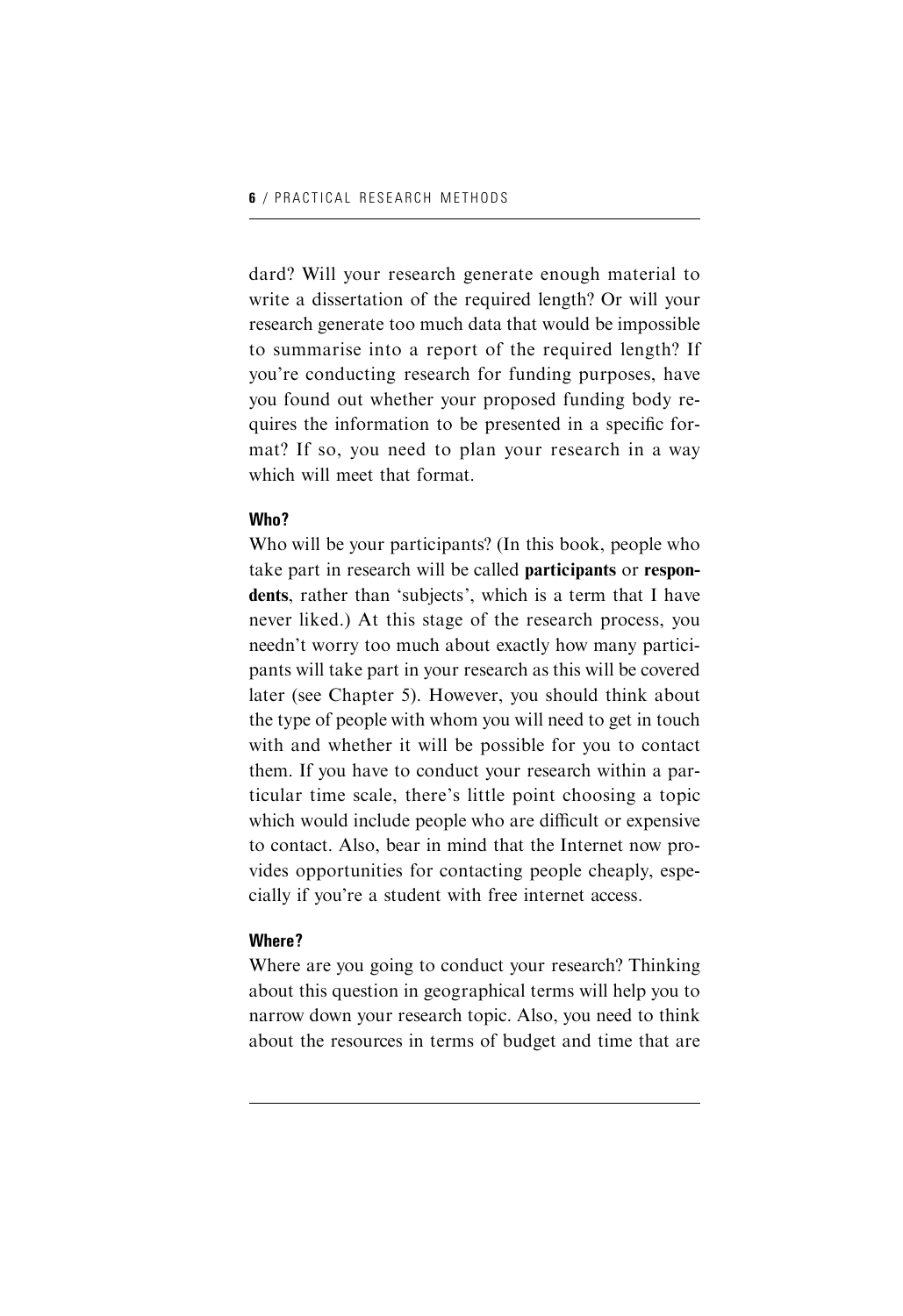available to you. If you're a student who will not receive travel expenses or any other out of pocket expenses, choose a location close to home, college or university. If you're a member of a community group on a limited budget, only work in areas within walking distance which will cut down on travel expenses.

Also, you need to think about where you'll be carrying out your research in terms of venue. If you're going to conduct interviews or focus groups, where will you hold them? Is there a room at your institution which would be free of charge, or are you going to conduct them in participants' own homes? Would it be safe for you to do so? Would you be comfortable doing so? If you've answered 'no' to either of these last two questions, maybe you need to think again about your research topic. In 15 years I have encountered only one uncomfortable situation in a stranger's home. It can happen and you must never put yourself in a dangerous situation. Think very carefully about whether your chosen topic and method might have an influence on personal safety.

### When?

When are you going to do your research? Thinking about this question will help you to sort out whether the research project you have proposed is possible within your time scale. It will also help you to think more about your participants, when you need to contact them and whether they will be available at that time. For example, if you want to go into schools and observe classroom practice, you wouldn't choose to do this research during the summer holiday. It might sound obvious, but I have found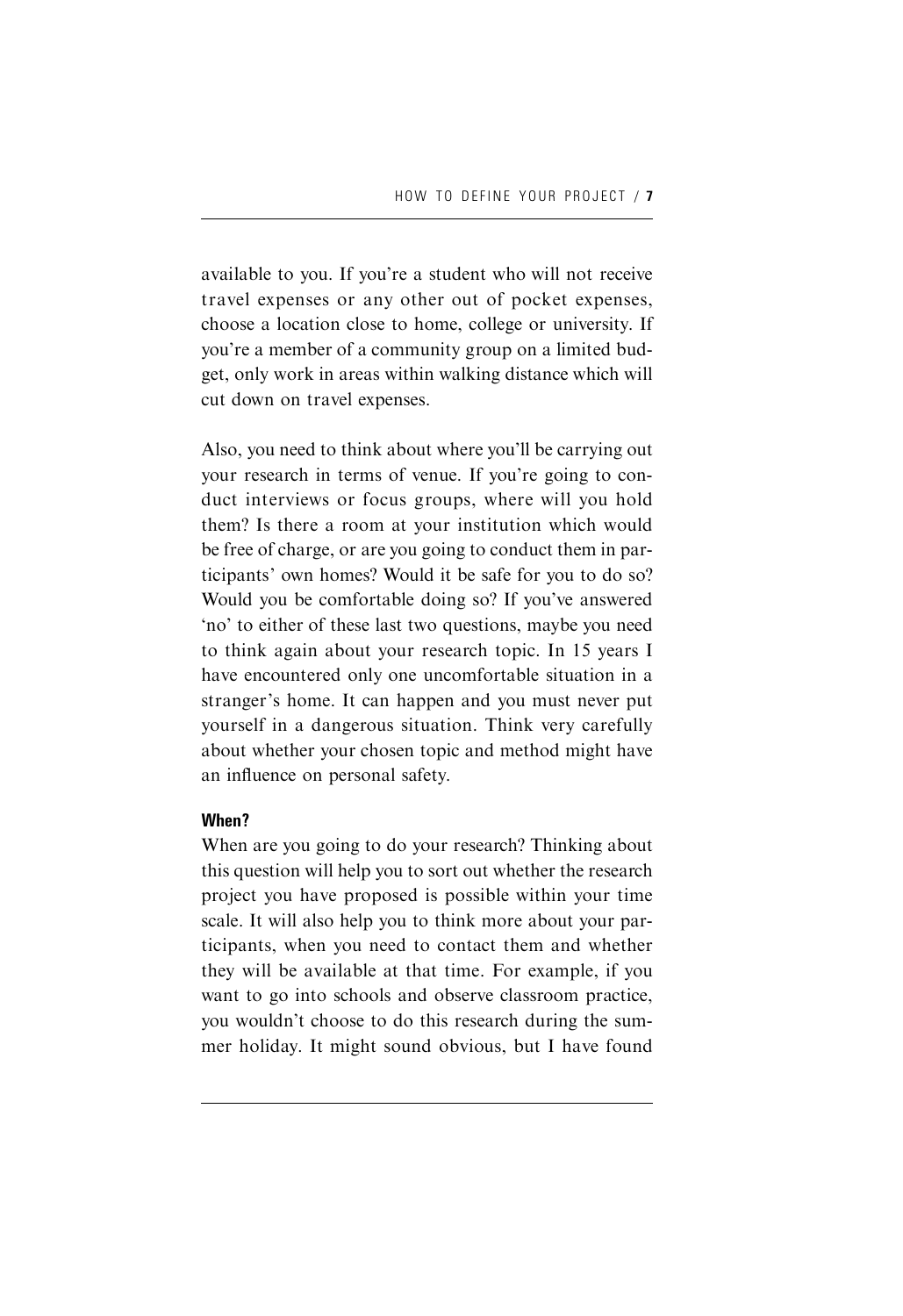some students present a well-written research proposal which, in practical terms, will not work because the participants will be unavailable during the proposed data collection stage.

Once you have thought about these five 'Ws', try to sum up your proposed project in one sentence. When you have done this, take it to several people, including your boss and/or tutor, and ask them if it makes sense. Do they understand what your research is about? If they don't, ask them to explain their confusion, revise your statement and take it back to them.

I can't overemphasise the importance of this stage of the research process. If you get it right now, you will find that the rest of your work should flow smoothly. However, if you get it wrong, your problems could well escalate. The following exercise will help you to think more about these issues.

### EXERCISE 1

Have a look at the three projects below and see if you can spot any potential problems. What questions would you ask to make the researchers focus in on their proposed project? Do you have any suggestions for the improvement of these statements?

Statement 1: This research aims to find out what people think about television.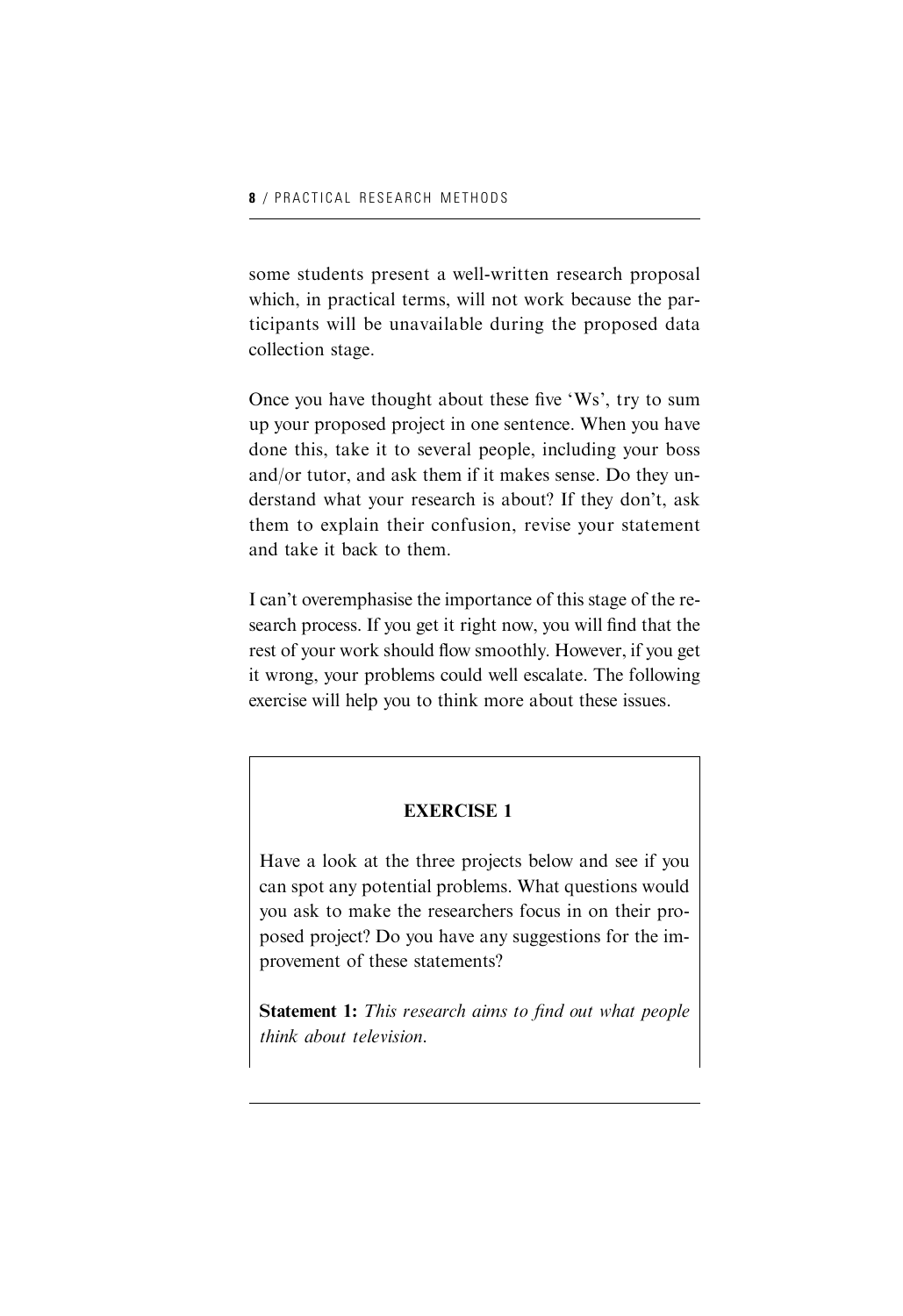Statement 2: My project is to do some research into Alzheimer's disease, to find out what people do when their relatives have it and what support they can get and how nurses deal with it.

Statement 3: We want to find out how many of the local residents are interested in a play scheme for children during the summer holiday.

#### Points to consider

Statement 1: This research aims to find out what people think about television. This proposed project is both broad and obscure. My first two questions would be: what people and what television? Then I would ask: what is the purpose of this research? Who would be interested in the results? TV companies already employ market researchers to conduct a great deal of research into public viewing, and they have much larger budgets available to them. There's little point in repeating research if it cannot be improved upon.

However, if the researcher has an interest in this particular issue, or is perhaps on a media studies course, there are a number of ways in which this research could become more manageable. The researcher could focus in on a particular type of programme and/or a particular type of person. For example, she could decide to show an Open University programme to potential OU students and find out what they thought about the pro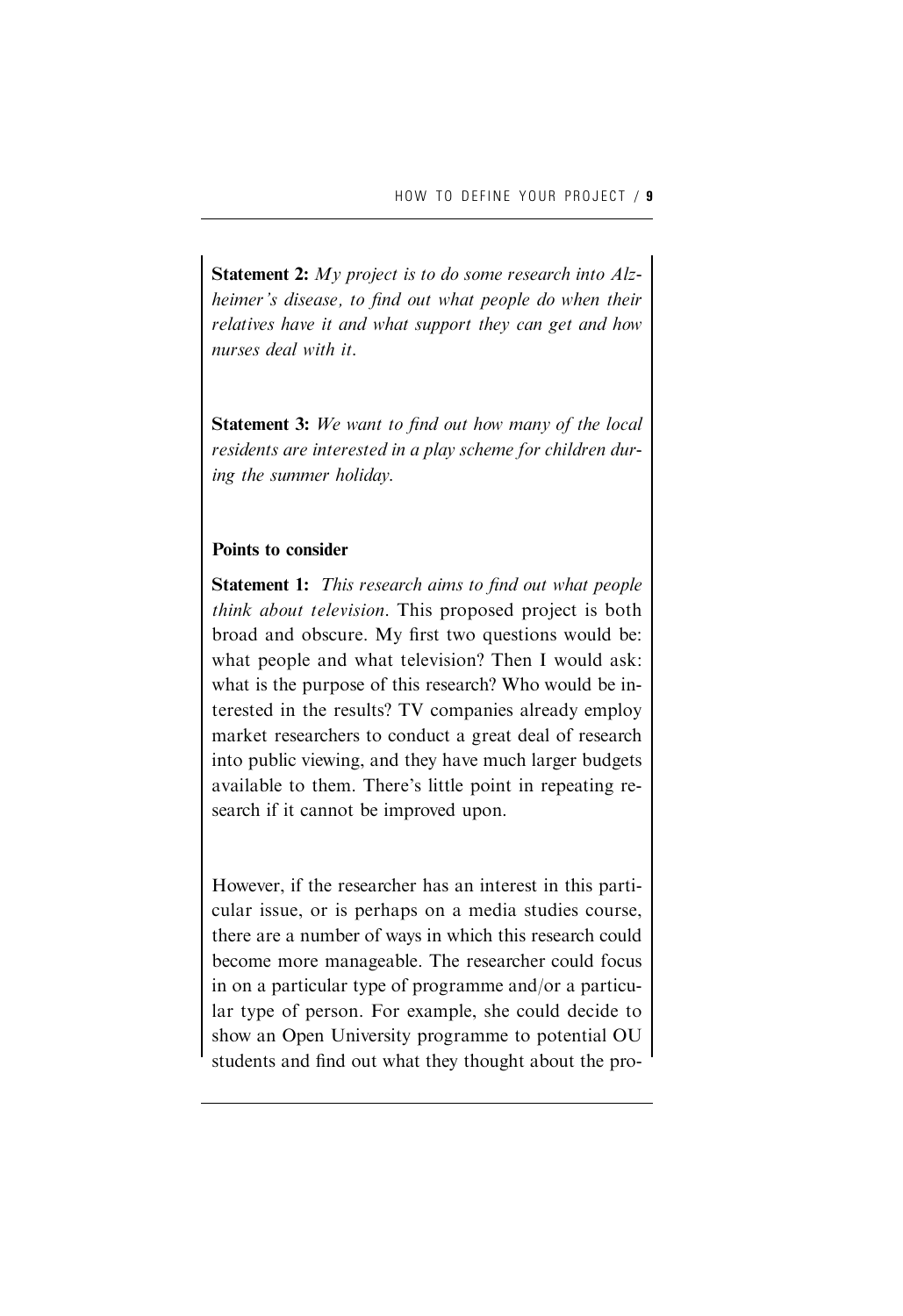gramme in a series of focus groups. Or she could choose children's programming and find out what teachers think about the educational value of these programmes. Or she could ask business people what they think about a programme aimed specifically at the business community. Finally, maybe she could ask fellow students to keep a diary of their television viewing over a week and then interview them about their viewing habits.

There are many different possibilities within this field. The researcher needs to decide exactly where her interests lie and focus in on those interests.

Statement 2: My project is to do some research into Alzheimer's disease, to find out what people do when their relatives have it and what support they can get and how nurses deal with it.

The main problem with this statement is the grammar. The topic itself is more focused as the researcher has mentioned, specifically, the areas he wishes to consider – nurses' attitudes, carers' experiences and available support. His topic is immediately more manageable because he is only considering nurses or carers who come into contact with sufferers of Alzheimer's disease. However, he needs to think about whether he is going to consider hospitals, residential homes, or both, and in what areas. Also, is he going to contact people who look after their relatives at home?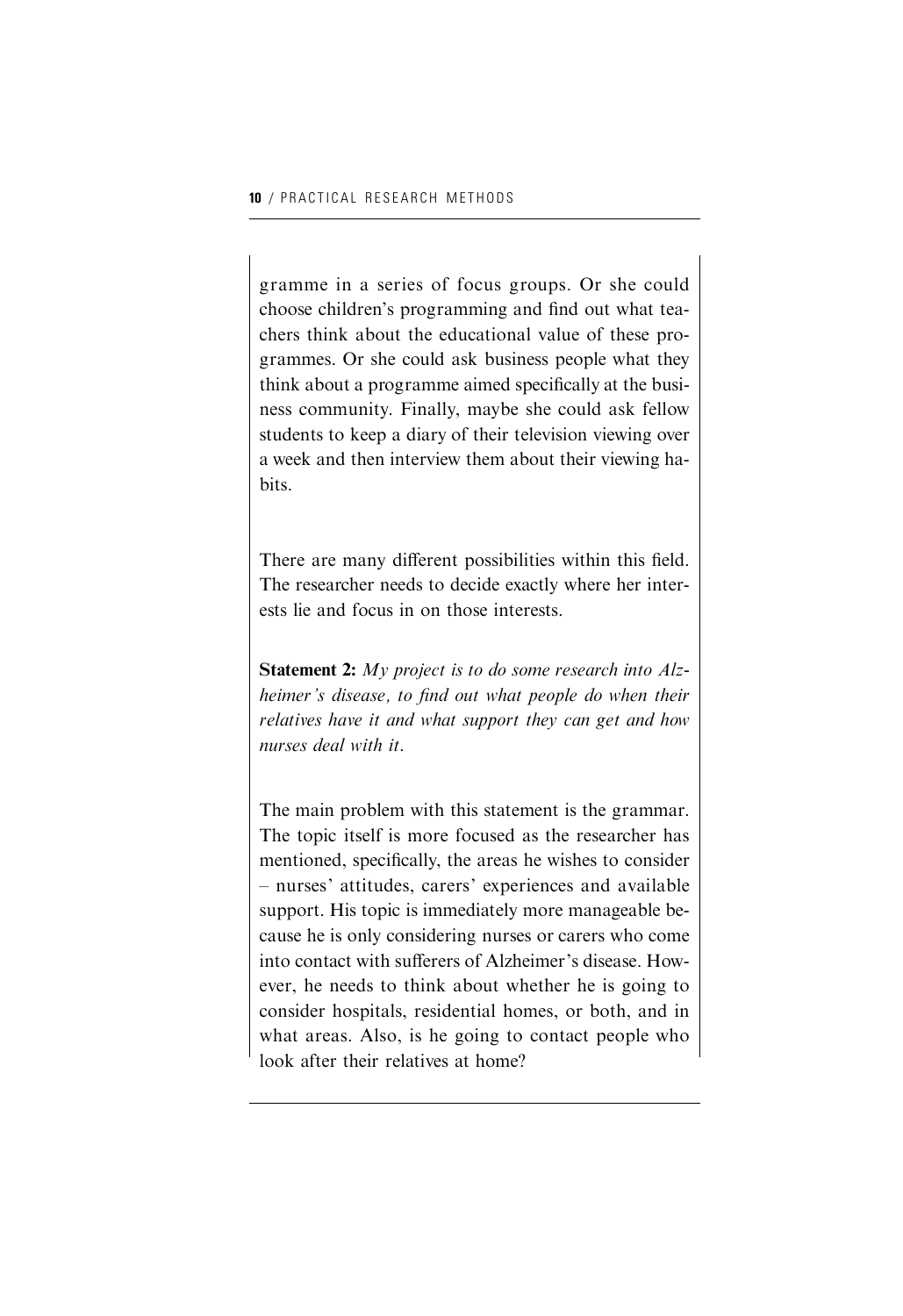Although, on the surface, this project appears more manageable, this researcher has a major point to consider. In the UK all social research which is carried out on health care premises comes under the jurisdiction of Research Ethics Committees. These committees were set up to ensure that research does not harm patients in any way and that it is done in their best interests. In the USA a similar function is carried out by Institutional Review Boards. This means that the researcher would have to get his project approved by the appropriate committee before he could go ahead with the research, and it is not guaranteed that his project would be given approval. As he would have to submit a full and detailed proposal to the committee, he could be conducting a lot of preliminary work, only to be turned down. Researchers need to think carefully whether this is a route they wish to take, and if so, obtain the appropriate advice before committing themselves.

**Statement 3:** We want to find out how many of the local residents are interested in a play scheme for children during the summer holiday.

This project put forward by a tenants' association appears to be straightforward and manageable, although there are still several issues which need addressing. My first question for this topic would be: do you really want to find out how many of the local residents are inter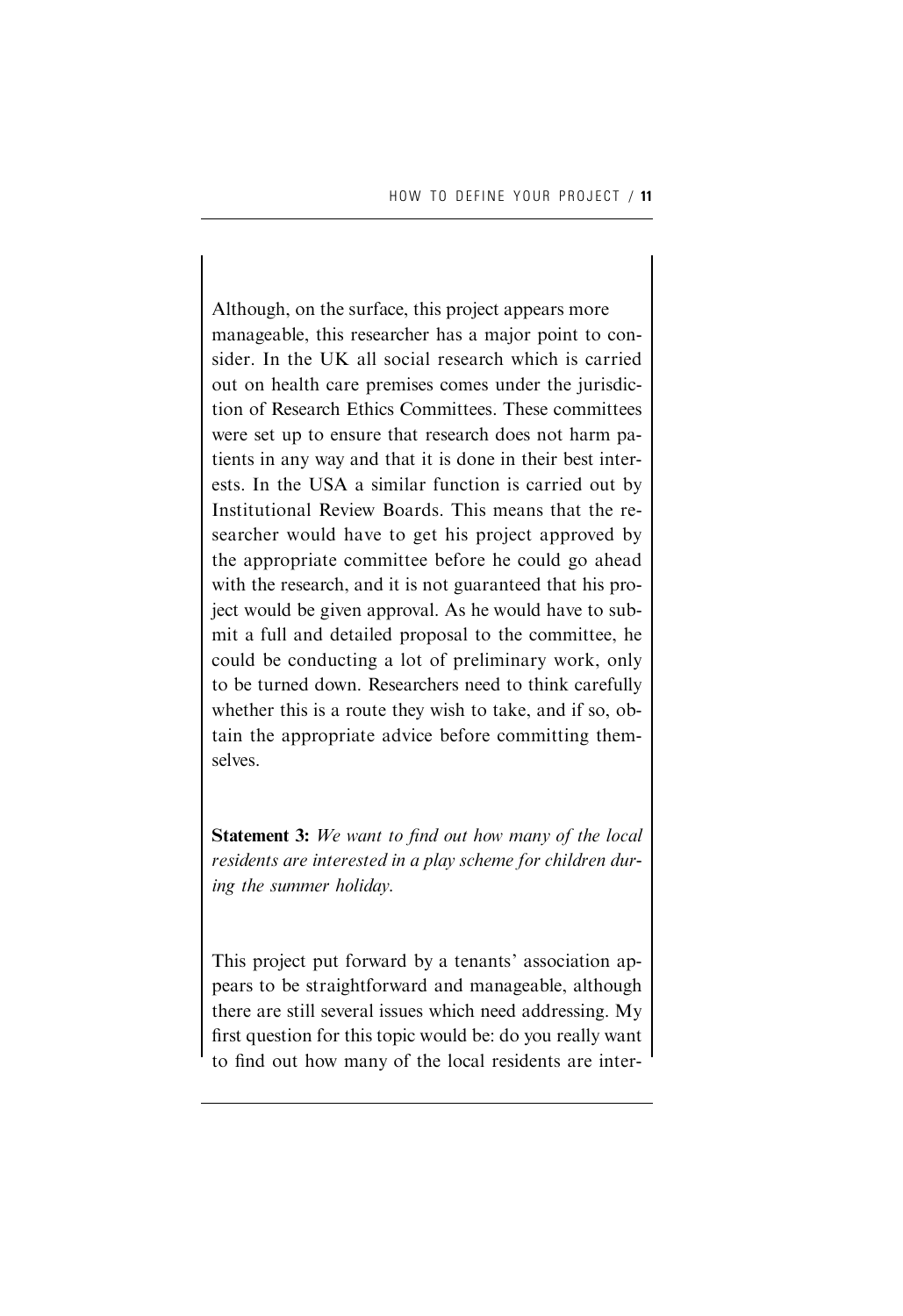ested, or do you want to find out the interests of residents with children of the appropriate age who would actually use the scheme? If the latter is the case, this narrows down the research population and makes it more manageable.

Finding out whether someone is interested in something is not actually the same as finding out whether someone would use the service. For example, I might think a play scheme is a good idea for other children as it might keep them off the streets, but not for my little darlings who are too occupied with their computer. If I said 'yes, I am interested', this could be misleading as I have no intention of using the service. However, if the purpose of the research is to obtain funding for the scheme, then the more people who express an interest, the better, although the tenants' association would have to be careful not to produce misleading information.

I would also find out whether the tenants' association was interested only in the issue of how many people were interested in it and would use the play scheme. If they were doing this research anyway, would it be a valuable addition to find out what sort of scheme residents would like, and what activities their children would like? Would residents have any reservations about sending their children? If they do have reservations, what are they? Who would residents want to run the scheme? Would they be willing to provide help and support themselves?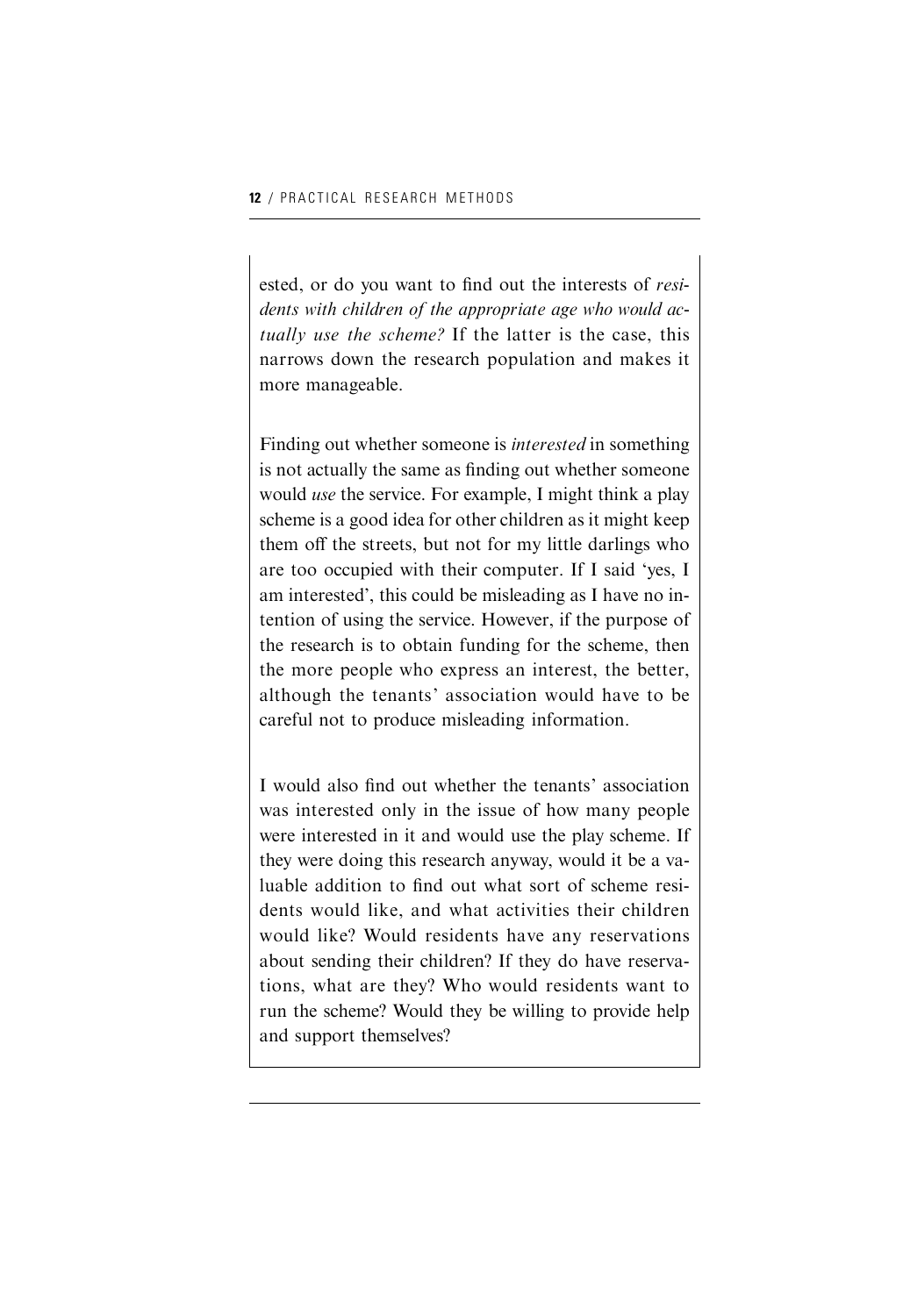#### **SUMMARY**

- $\rightarrow$  You *must* take time to think about your research as this will save you problems later.
- When you're thinking about your research, ask yourself the five 'Ws':
	- What is my research?
	- $-Wh<sub>V</sub>$  do I want to do the research?
	- $-$  *Who* are my research participants?
	- Where am I going to do the research?
	- When am I going to do the research?
- $\bullet$  Sum up your research project in one sentence.
- Discuss your sentence with your tutor or boss and revise if there is any confusion.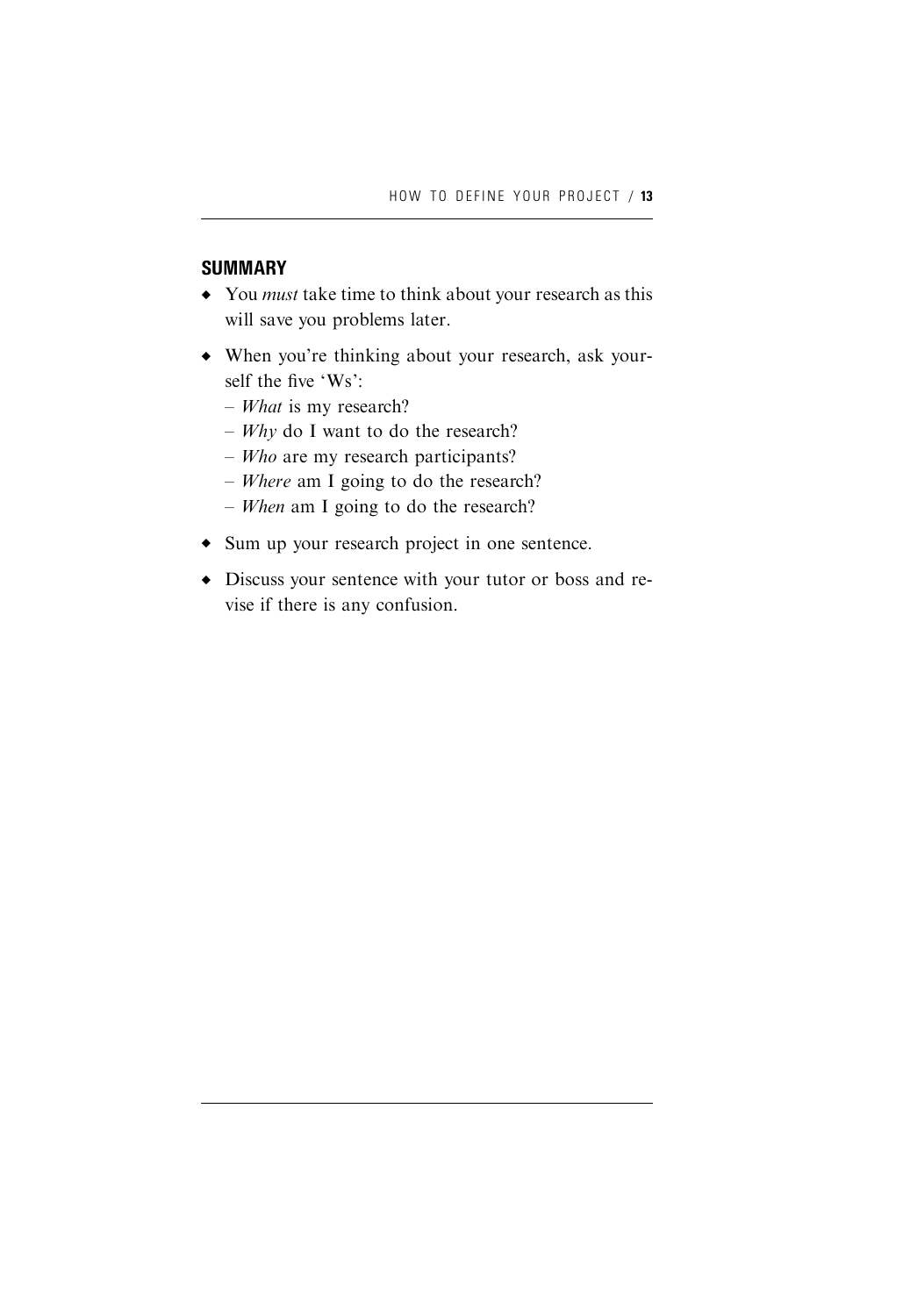

## How to Decide Upon a **Methodology**

Once you have answered the five 'Ws' you can go on to think about how you're going to do your research. The first thing you need to do is to think about your research methodology. This is the philosophy or the general principle which will guide your research. It is the overall approach to studying your topic and includes issues you need to think about such as the constraints, dilemmas and ethical choices within your research. Now that you have read Chapter 1, some of these issues will be fresh in your mind. Your research methodology is different to your research methods – these are the tools you use to gather data, such as questionnaires or interviews, and these will be discussed in Chapter 3.

## UNDERSTANDING THE DIFFERENCE BETWEEN QUALITATIVE AND QUANTITATIVE RESEARCH

When you start to think about your research methodology, you need to think about the differences between qualitative and quantitative research.

Qualitative research explores attitudes, behaviour and experiences through such methods as interviews or focus groups. It attempts to get an in-depth opinion from participants. As it is attitudes, behaviour and experiences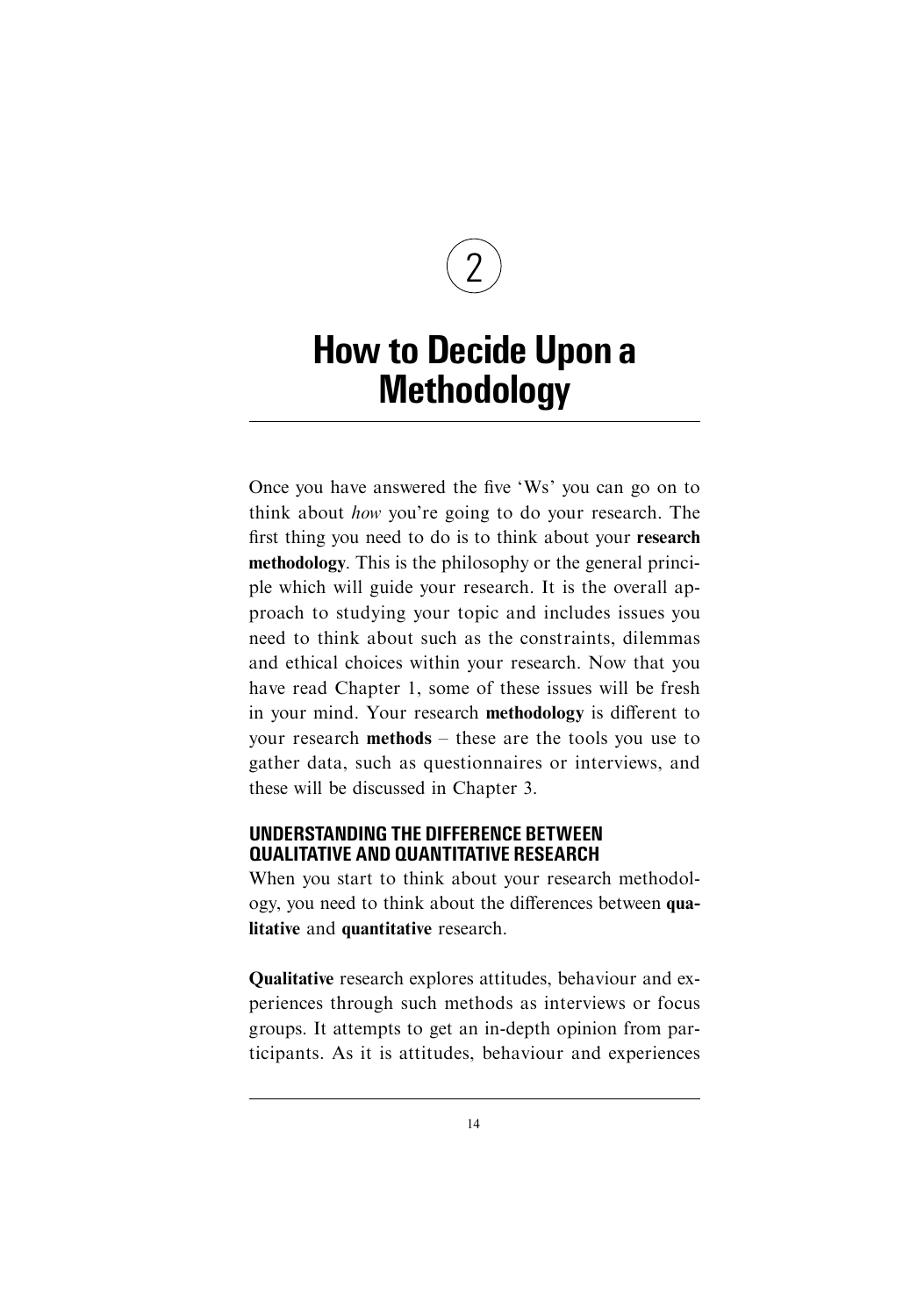which are important, fewer people take part in the research, but the contact with these people tends to last a lot longer. Under the umbrella of qualitative research there are many different methodologies. Examples of some of these methodologies are summarised below. If you wish to pursue any of these in more depth, useful references are included at the end of this chapter.

Quantitative research generates statistics through the use of large-scale survey research, using methods such as questionnaires or structured interviews. If a market researcher has stopped you on the streets, or you have filled in a questionnaire which has arrived through the post, this falls under the umbrella of quantitative research. This type of research reaches many more people, but the contact with those people is much quicker than it is in qualitative research.

#### Qualitative versus quantitative inquiry

Over the years there has been a large amount of complex discussion and argument surrounding the topic of research methodology and the theory of how inquiry should proceed. Much of this debate has centred on the issue of qualitative versus quantitative inquiry – which might be the best and which is more 'scientific'. Different methodologies become popular at different social, political, historical and cultural times in our development, and, in my opinion, all methodologies have their specific strengths and weaknesses. These should be acknowledged and addressed by the researcher. At the end of this chapter references are given if you are interested in following up any of these issues. Certainly, if you were to do so, it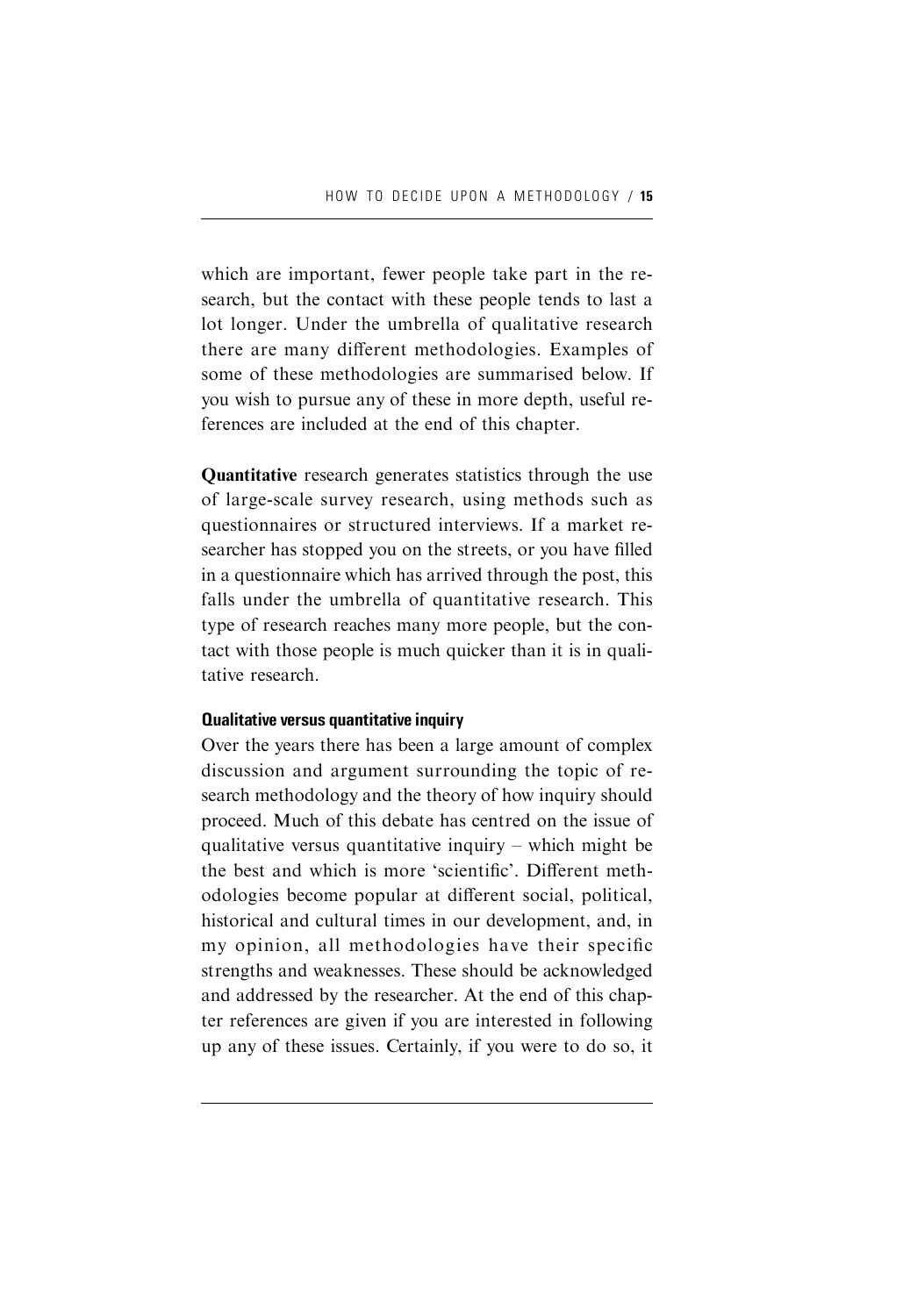would help you to think about your research methodology in considerable depth.

#### Deciding which methodology is right for you

Don't fall into the trap which many beginning (and experienced) researchers do in thinking that quantitative research is 'better' than qualitative research. Neither is better than the other – they are just different and both have their strengths and weaknesses. What you will find, however, is that your instincts probably lean you towards one rather than the other. Listen to these instincts as you will find it more productive to conduct the type of research with which you will feel comfortable, especially if you're to keep your motivation levels high. Also, be aware of the fact that your tutor or boss might prefer one type of research over the other. If this is the case, you might have a harder time justifying your chosen methodology, if it goes against their preferences.

## EXAMPLES OF QUALITATIVE RESEARCH **METHODOLGIES**

#### Action research

Some researchers believe that action research is a research method, but in my opinion it is better understood as a methodology. In action research, the researcher works in close collaboration with a group of people to improve a situation in a particular setting. The researcher does not 'do' research 'on' people, but instead works with them, acting as a facilitator. Therefore, good group management skills and an understanding of group dynamics are important skills for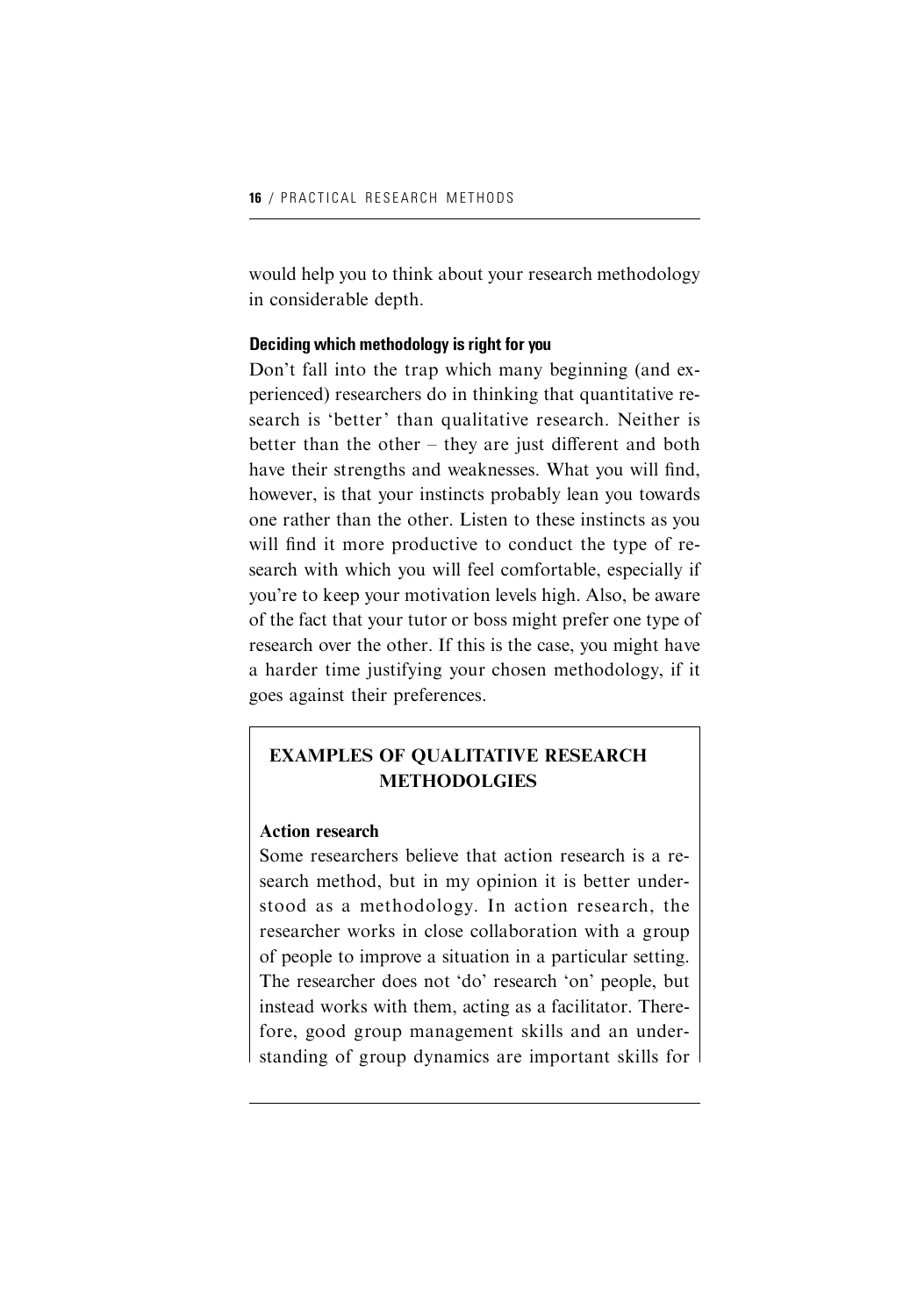the researcher to acquire. This type of research is popular in areas such as organisational management, community development, education and agriculture.

Action research begins with a process of communication and agreement between people who want to change something together. Obviously, not all people within an organisation will be willing to become co-researchers, so action research tends to take place with a small group of dedicated people who are open to new ideas and willing to step back and reflect on these ideas. The group then moves through four stages of planning, acting, observing and reflecting. This process may happen several times before everyone is happy that the changes have been implemented in the best possible way. In action research various types of research method may be used, for example: the diagnosing and evaluating stage questionnaires, interviews and focus groups may be used to gauge opinion on the proposed changes.

### Ethnography

Ethnography has its roots in anthropology and was a popular form of inquiry at the turn of the century when anthropologists travelled the world in search of remote tribes. The emphasis in ethnography is on describing and interpreting cultural behaviour. Ethnographers immerse themselves in the lives and culture of the group being studied, often living with that group for months on end. These researchers participate in a groups' activities whilst observing its behaviour, taking notes, conducting interviews, analysing, reflecting and writing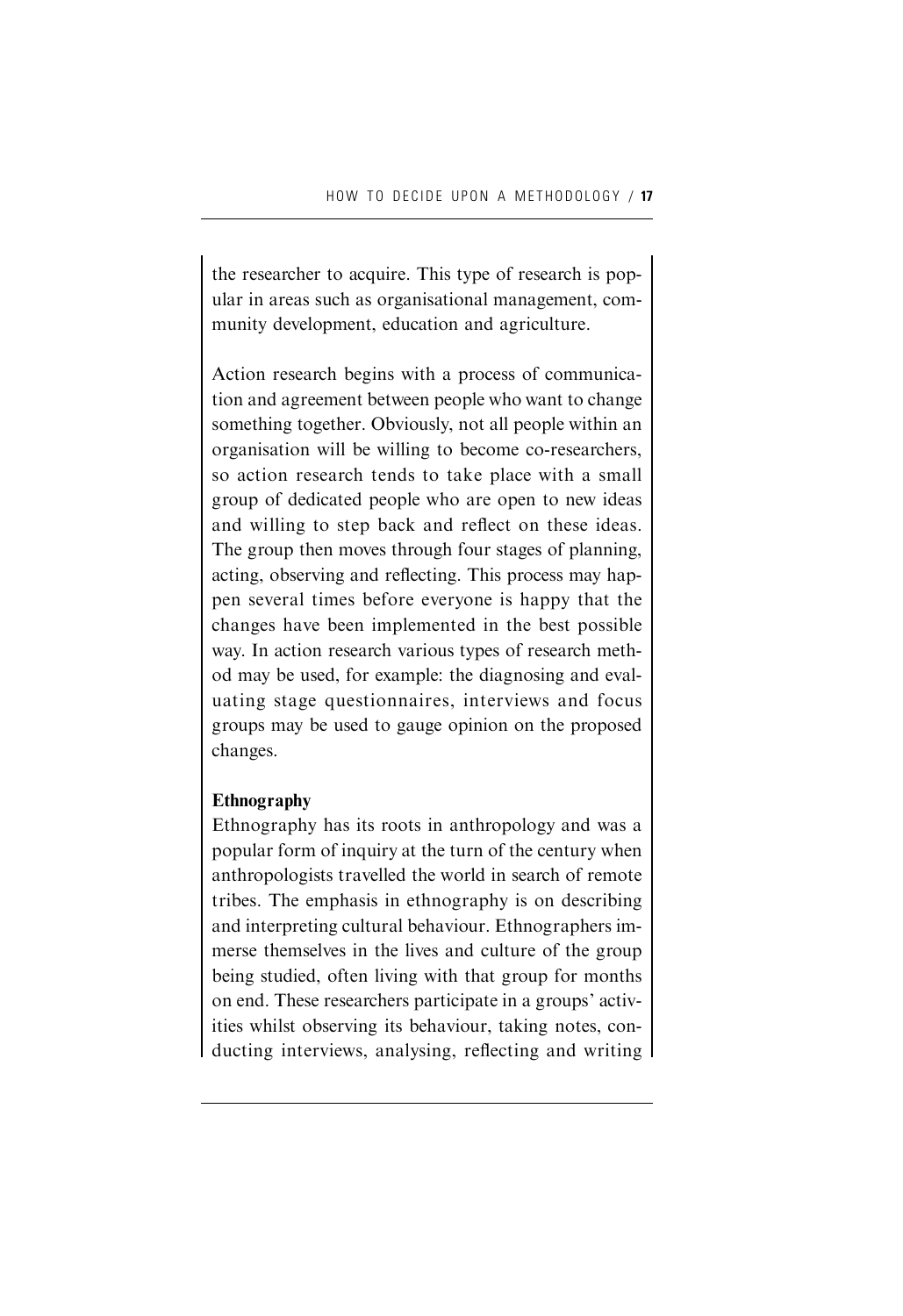reports – this may be called fieldwork or participant observation. Ethnographers highlight the importance of the written text because this is how they portray the culture they are studying.

#### Feminist research

There is some argument about whether feminist inquiry should be considered a methodology or epistemology, but in my opinion it can be both. (As we have seen, methodology is the philosophy or the general principle which will guide your research. Epistemology, on the other hand, is the study of the nature of knowledge and justification. It looks at from where knowledge has come and how we know what we know.) Feminist researchers argue that for too long the lives and experiences of women have been ignored or misrepresented. Often, in the past, research was conducted on male 'subjects' and the results generalised to the whole population. Feminist researchers critique both the research topics and the methods used; especially those which emphasise objective, scientific 'truth'. With its emphasis on participative, qualitative inquiry, feminist research has provided a valuable alternative framework for researchers who have felt uncomfortable with treating people as research 'objects'. Under the umbrella of feminist research are various different standpoints – these are discussed in considerable depth in some of the texts listed at the end of this chapter.

#### Grounded theory

Grounded theory is a methodology which was first laid out in 1967 by two researchers named Glaser and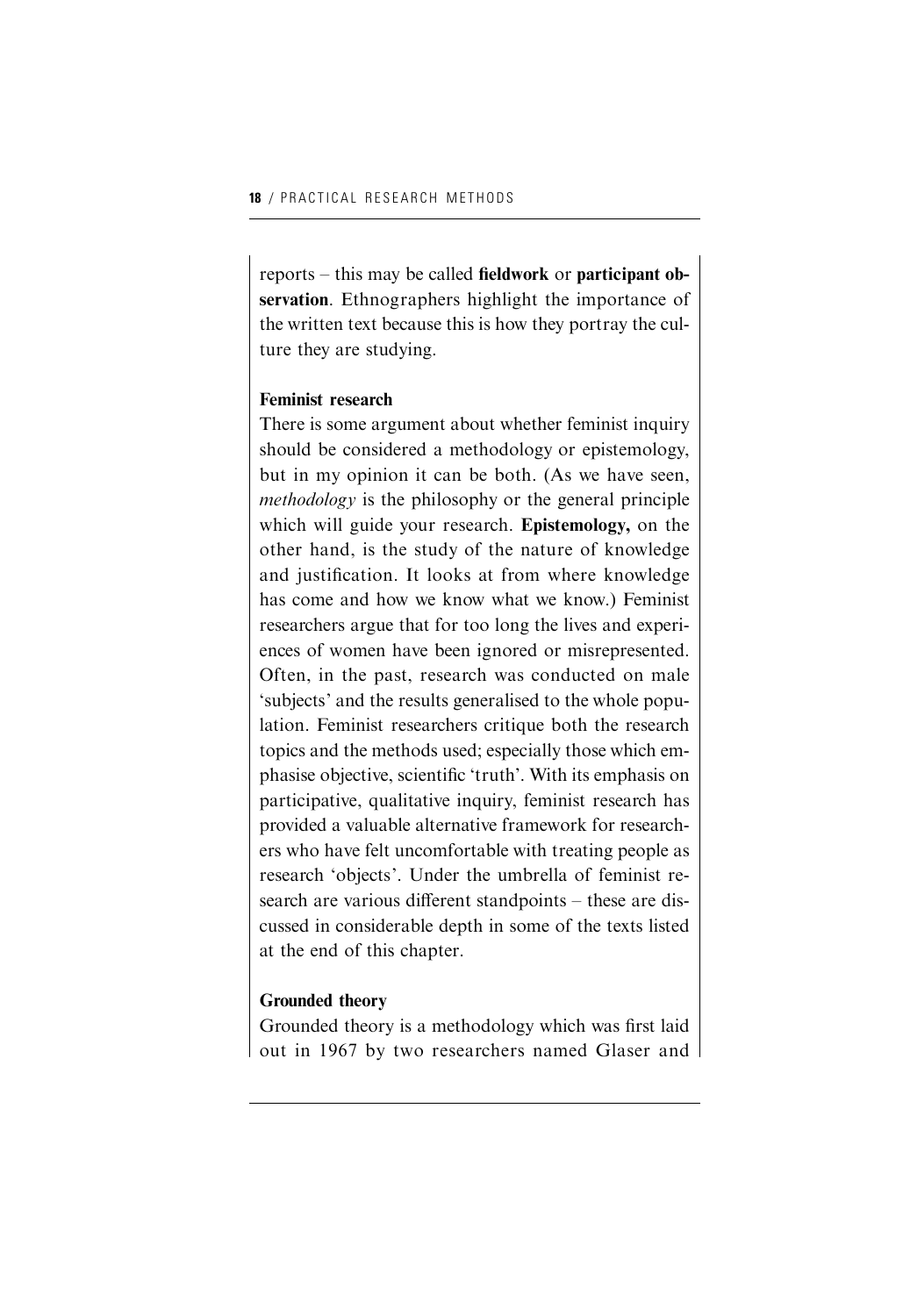Strauss. It tends to be a popular form of inquiry in the areas of education and health research. The emphasis in this methodology is on the generation of theory which is grounded in the data – this means that it has emerged from the data. This is different from other types of research which might seek to test a hypothesis that has been formulated by the researcher. In grounded theory, methods such as focus groups and interviews tend to be the preferred data collection method, along with a comprehensive literature review which takes place throughout the data collection process. This literature review helps to explain emerging results.

In grounded theory studies the number of people to be interviewed is not specified at the beginning of the research. This is because the researcher, at the outset, is unsure of where the research will take her. Instead, she continues with the data collection until 'saturation' point is reached, that is, no new information is being provided. Grounded theory is therefore flexible and enables new issues to emerge that the researcher may not have thought about previously.

So, how do you decide which is the best methodology for your research? Perhaps the easiest way to do this is to decide first of all whether you should consider qualitative or quantitative research. Have another look at the five 'Ws' discussed in Chapter 1. If you have not already done so, go through each question in relation to your own research. Once you have done this, clues will start to emerge about what is the best form of inquiry for you.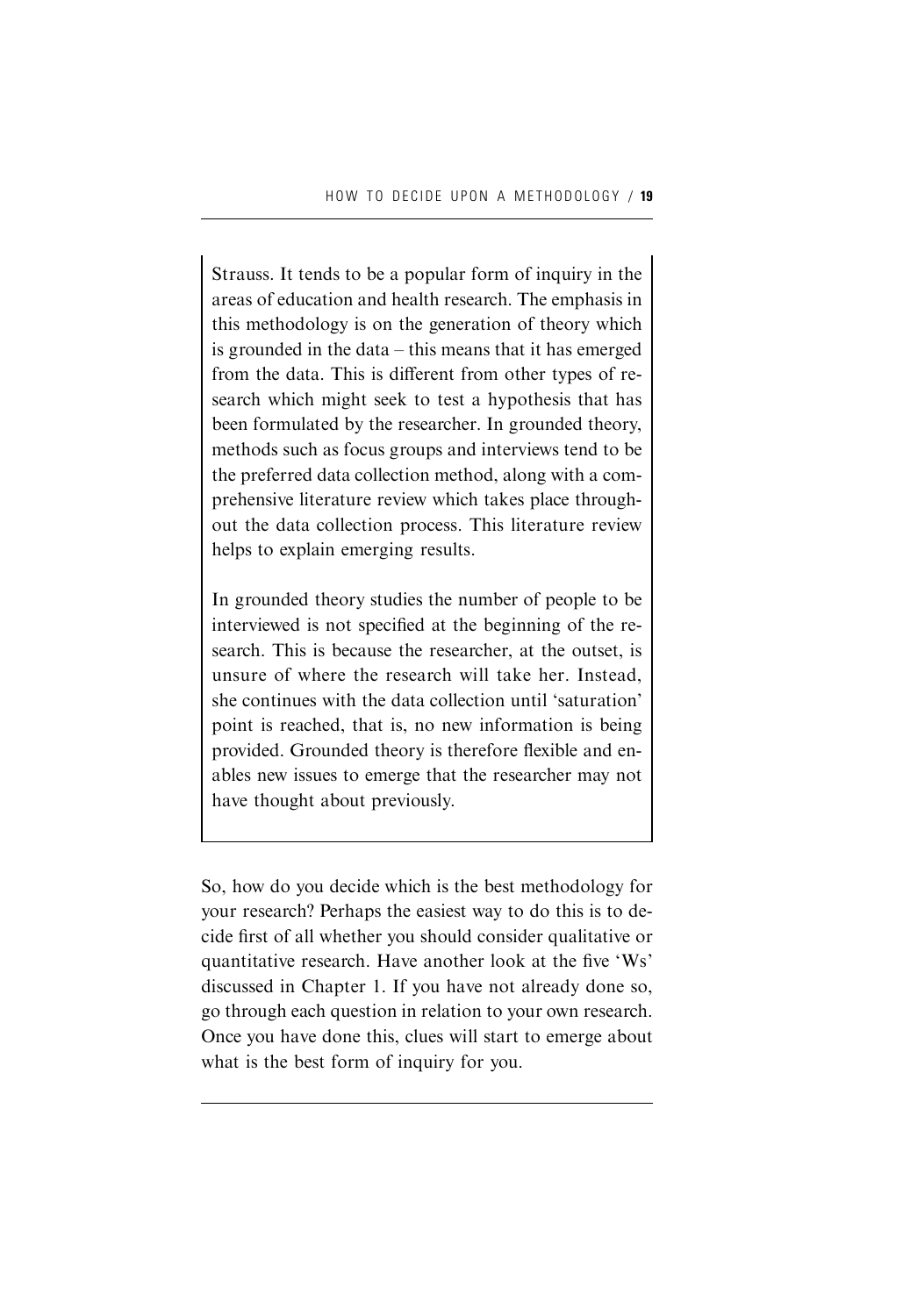First of all, have a look at the words you have used. Certain words help to suggest a leaning towards qualitative research, others towards quantitative research. For example, if you have written 'how many', 'test', 'verify', 'how often' or 'how satisfied', this suggests a leaning towards quantitative research. If you have written words such as 'discover', 'motivation', 'experiences', 'think/thoughts', 'problems', or 'behave/behaviour', this suggests a leaning towards qualitative research. However, you may find that you have written a combination of these words which could mean two things. Firstly, you might want to think about combining both qualitative and quantitative research, which is called triangulation. Many researchers believe this is a good way of approaching research as it enables you to counteract the weaknesses in both qualitative and quantitative research. Secondly, it could mean that your ideas are still unclear and that you need to focus a little more.

To help you understand the thought processes involved in these decisions, let's return to the exercise given in the previous chapter:

## EXAMPLE 2: Revised statements

Original statement 1: This research aims to find out what people think about television.

After having thought about how to focus her topic, make the project more manageable and produce a worthwhile piece of research, the researcher came up with the following revised statement: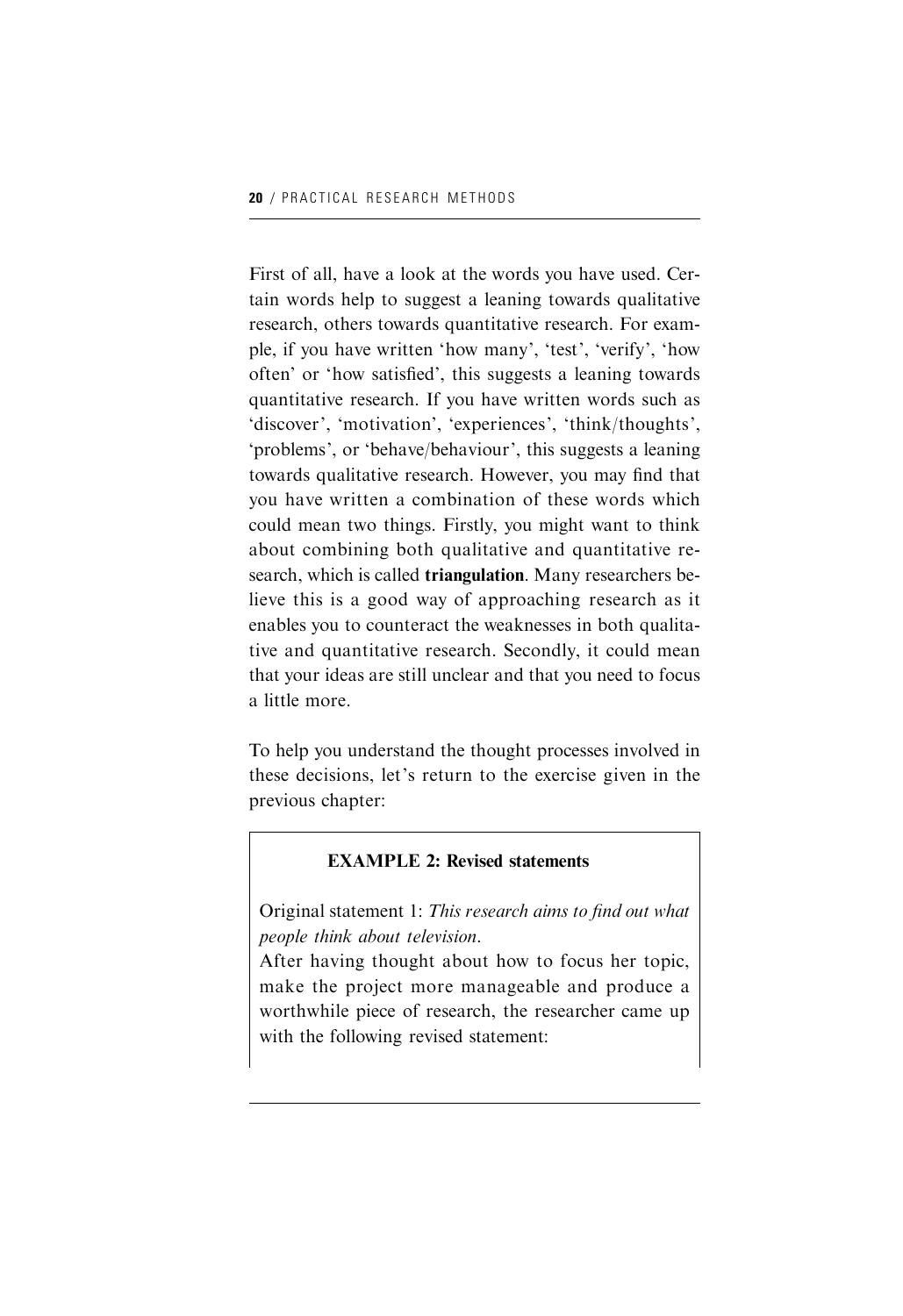Revised Statement 1: This research aims to find out what primary school teachers think about the educational value of 'The Teletubbies' television programme.

This research topic is now well-focused. When the student suggested this research it was also very topical – The Teletubbies had been released only four weeks prior to the research and complaints about their language were filling the national media. The main clue to the methodology is the word 'think'. The student wishes to get an in-depth opinion, but is not concerned with speaking to a large number of primary school teachers. This suggests a qualitative form of inquiry.

Original statement 2: My project is to do some research into Alzheimer's disease, to find out what people do when their relatives have it and what support they can get and how nurses deal with it.

This researcher decided to narrow down his topic. Also, he found out some more information about whether his research needed to go to a Research Ethics Committee by checking out the website www.corec.org.uk. This site gives details about the committees, a list of meeting dates, guidance notes and application forms for those researchers interested in putting forward a proposal.

Revised statement 2: The aim of this research is to find out how many relatives of Alzheimer's patients use the Maple Day Centre, and to ascertain whether the service is meeting their needs.

Again this topic is now much better focused. The research population is limited to relatives of Alzheimer's patients who use the Maple Day Centre. One clue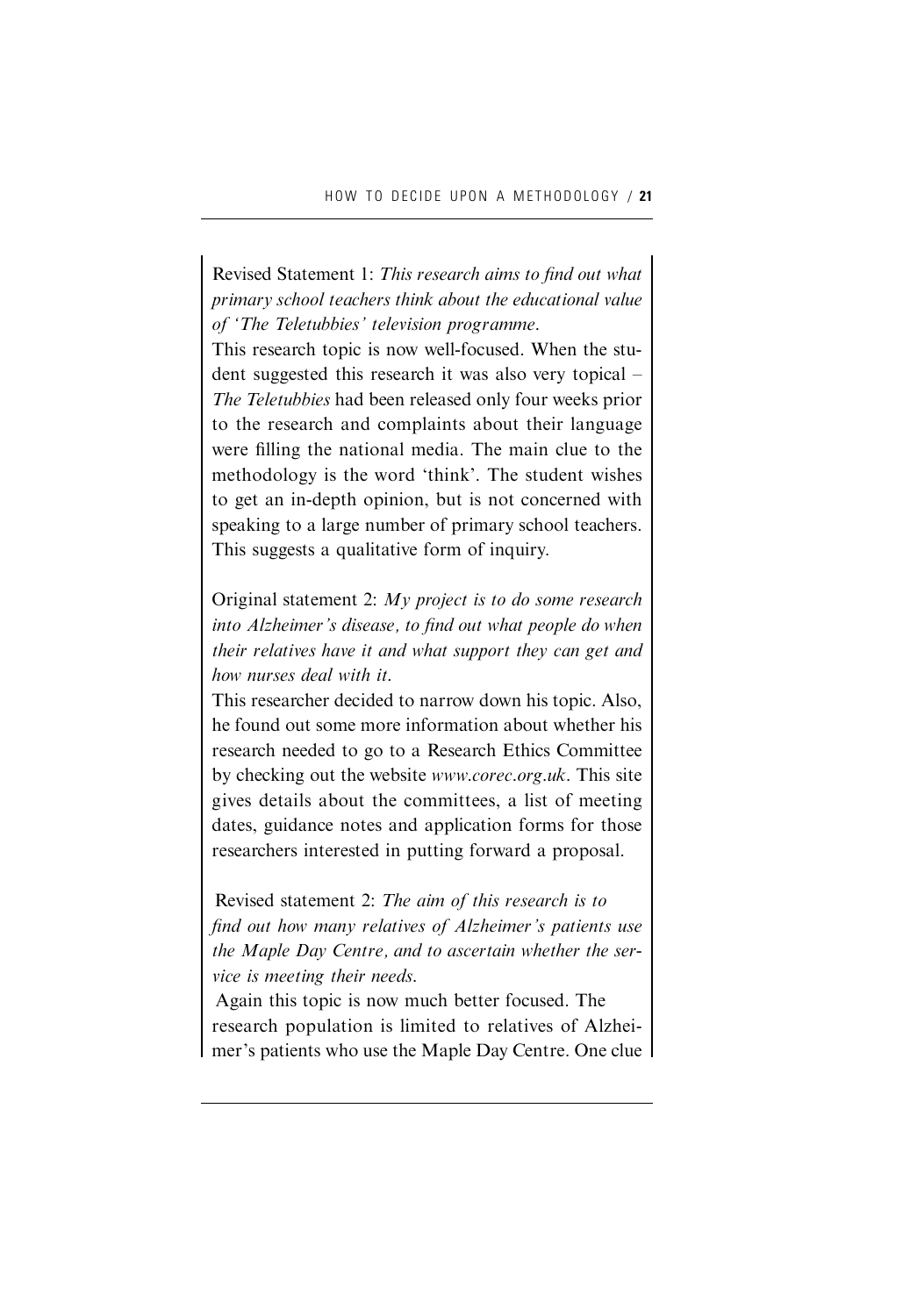to the methodology is in the words 'how many' which suggests a quantitative study. However, he is also interested in finding out whether the service meets their needs, which requires some more in-depth inquiry. This suggests a combination of qualitative and quantitative inquiry.

Original Statement 3: We want to find out how many of the local residents are interested in a play scheme for children during the summer holiday.

The tenants' association thought carefully about the issues in which they were interested, eventually coming up with the following revised statement:

Revised Statement 3: This research aims to find out how many people from our estate are interested in, and would use, a children's play scheme in the school summer holiday. Again, the clue in this example is 'how many'. The tenants' association wanted to obtain funding for their play scheme and felt that it was important to gather statistics which they could take to possible funding organisations. This suggests a quantitative study.

### **SUMMARY**

- $\bullet$  The research *methodology* is the philosophy or general principle which guides the research.
- $\triangle$  Research methods are the tools you use to gather your data.
- Qualitative research explores attitudes, behaviour and experiences.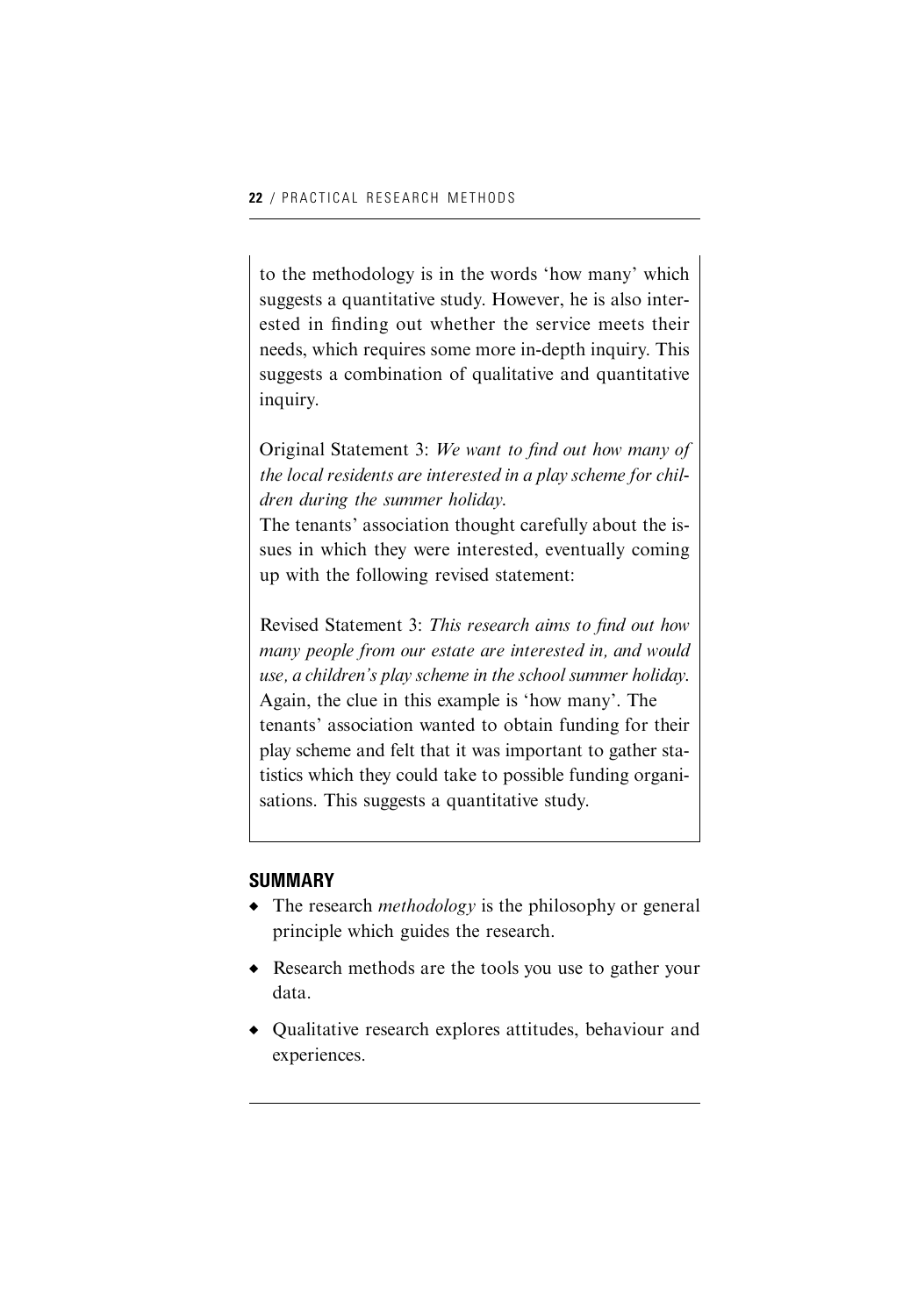- $\bullet$  Examples of qualitative methodologies include action research, ethnography, feminist research and grounded theory.
- $\bullet$  Quantitative research generates statistics through the use of large-scale survey research.
- $\bullet$  Neither qualitative nor quantitative research is better they are just different. Both have their strengths and weaknesses.
- $\rightarrow$  Your own intuition and the words you use will give pointers to whether qualitative or quantitative research is more appropriate for your chosen project.
- $\bullet$  The term 'triangulation' is used when a combination of qualitative and quantitative forms of inquiry are used.

## FURTHER READING

The theoretical and philosophical issues raised in this chapter are detailed and complex and cannot be discussed in depth in this book. However, if you wish to pursue any of these topics, some of the useful publications are listed below under the relevant topics.

### Qualitative research

Over recent years there has been a great deal of innovation in the use of qualitative methodologies. Listed below are some of the more traditional texts and a selection of the newer, innovative texts.

Denzin, N.K. and Lincoln, Y.S. (eds.) (2000) Handbook of Qualitative Research,  $2^{nd}$  edition, Thousand Oaks, CA: Sage.

Higgs, J., Armstrong, H. and Horsfall, D. (2001) Critical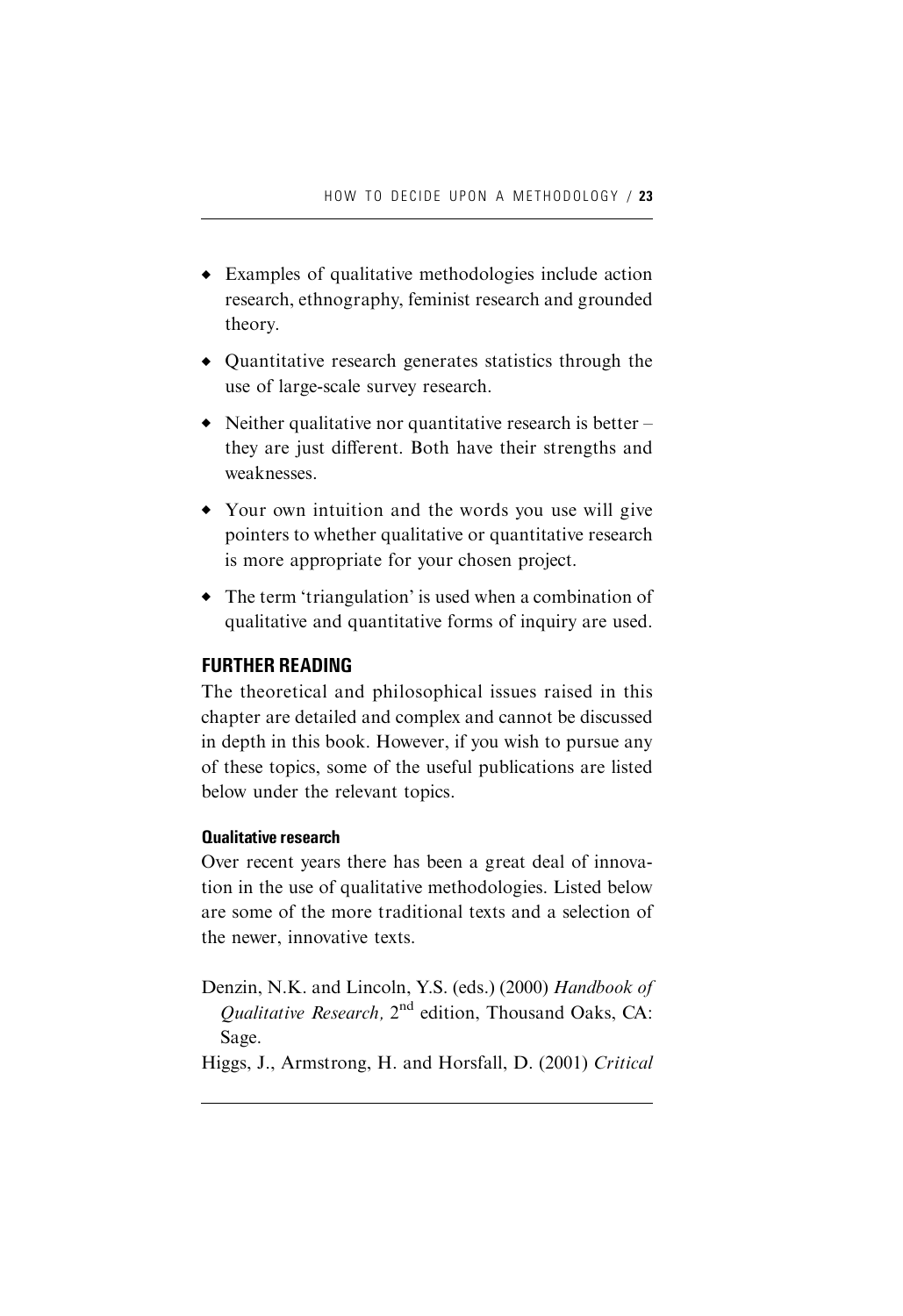Moments in Qualitative Research, Oxford: Butterworth-Heinemann.

- Hollway, W. and Jefferson, T. (2000) Doing Qualitative Research Differently: Free Association, Narrative and the Interview Method, London: Sage.
- Schwandt, T. (1997) Qualitative Inquiry: A Dictionary of Terms, Thousand Oaks, CA: Sage.
- Van Maanen, J. (ed.) (1983) Qualitative Methodology, Beverly Hells, CA: Sage.

#### Quantitative research

- De Vaus, D.A. (1991) Surveys in Social Research, 3<sup>rd</sup> edition, London: UCL Press.
- Fowler, F. (2001) Survey Research Methods, 3rd edition, Thousand Oaks, CA: Sage.
- Marsh, C. (1982) The Survey Method: The Contribution of Surveys to Sociological Explanation, London: George Allen and Unwin.

Sapsford, R. (1999) Survey Research, London: Sage.

#### Action research

- Alvesson, M. and Sköldberg, K. (2000) Reflexive Methodology: New Vistas for Qualitative Research, Thousand Oaks, CA: Sage.
- Brooks, A. and Watkins, E. (eds.) (1994) The Emerging Power of Action Inquiry Technologies, San Francisco: Jossey-Bass.
- Dadds, M. and Hart, S. (eds.) (2001) Doing Practitioner Research Differently, London: Routledge Falmer.
- McNiff, J. (2000) Action Research in Organisations, London: Routledge.
- Reason, P. and Bradbury H. (eds.) (2000) Handbook of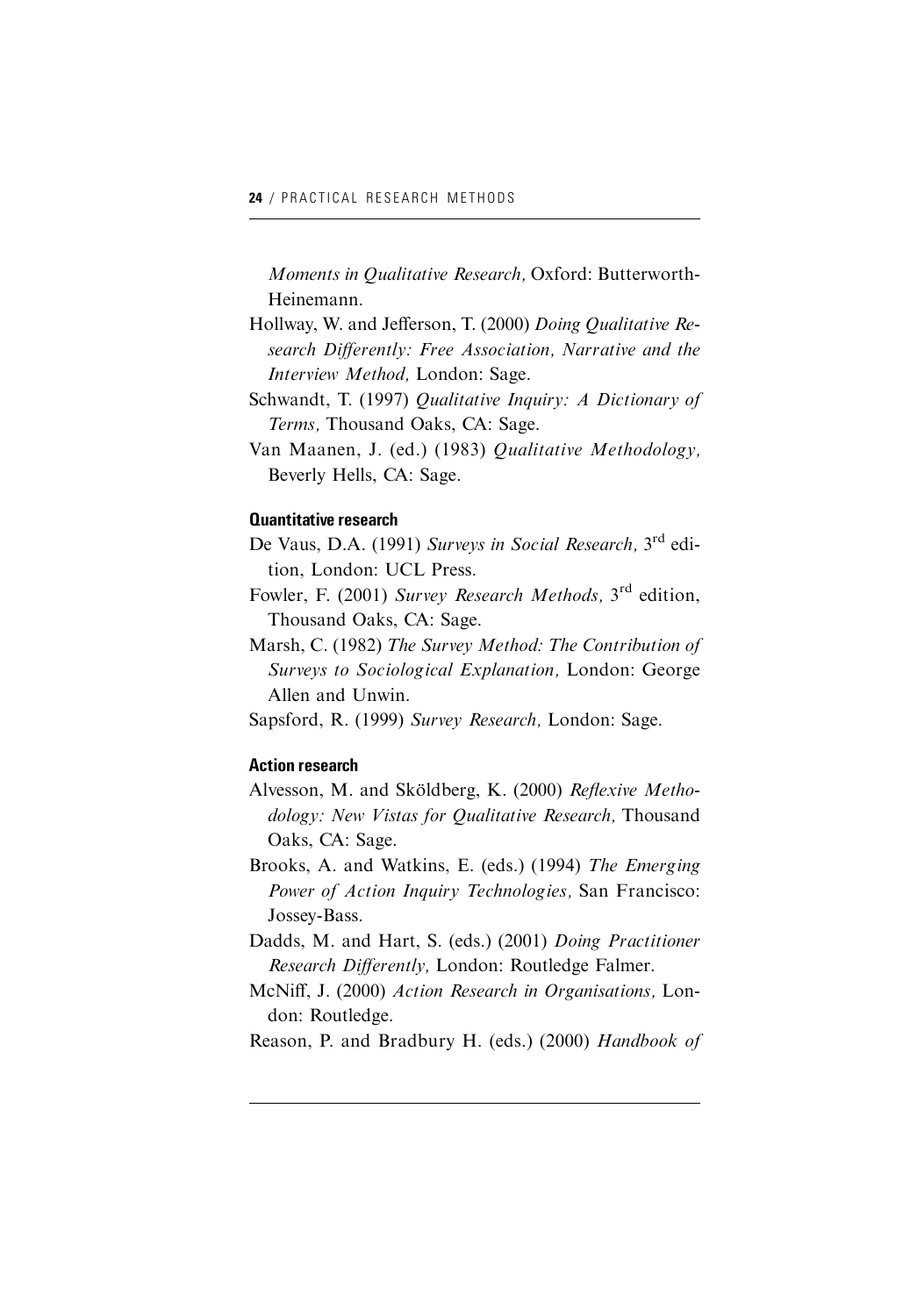Action Research: Participative Inquiry and Practice, Thousand Oaks, CA: Sage.

#### **Ethnography**

- Atkinson, P. (1992) The Ethnographic Imagination, London: Routledge.
- Davies, C.A. (1999) Reflexive Ethnography: a guide to researching selves and others, London: Routledge.
- Hammersley, M. and Atkinson, P. (1995) Ethnography: Principles in Practice,  $2<sup>nd</sup>$  edition, London: Routledge.
- Thomas, J. (1993) Doing Critical Ethnography, Newbury Park, CA: Sage.
- Van Maanen, J. (1988) Tales of the Field: On Writing Ethnography, Chicago: University of Chicago Press.
- Wolcott, H.F. (1999) Ethnography: a way of seeing, Walnut Creek, CA: Altamira.

#### Feminist research

- Alcoff, L. and Potter, E. (eds.) (1993) Feminist Epistemologies, London: Routledge.
- Fonow, M.M. and Cook, J.A. (eds.) (1991) Beyond Methodology: Feminist Scholarship as Lived Research, Bloomington: Indiana University Press.
- Harding, S. (ed.) (1987) Feminism and Methodology, Milton Keynes: Open University Press.
- Harding, S. (1991) Whose Science? Whose Knowledge? Thinking From Women's Lives, Milton Keynes: Open University Press.
- Stanley, L. and Wise, S. (1983) Breaking Out: Feminist Consciousness and Feminist Research, London: Routledge and Kegan Paul.

Stanley, L. and Wise, S. (1993) *Breaking Out Again: Fem-*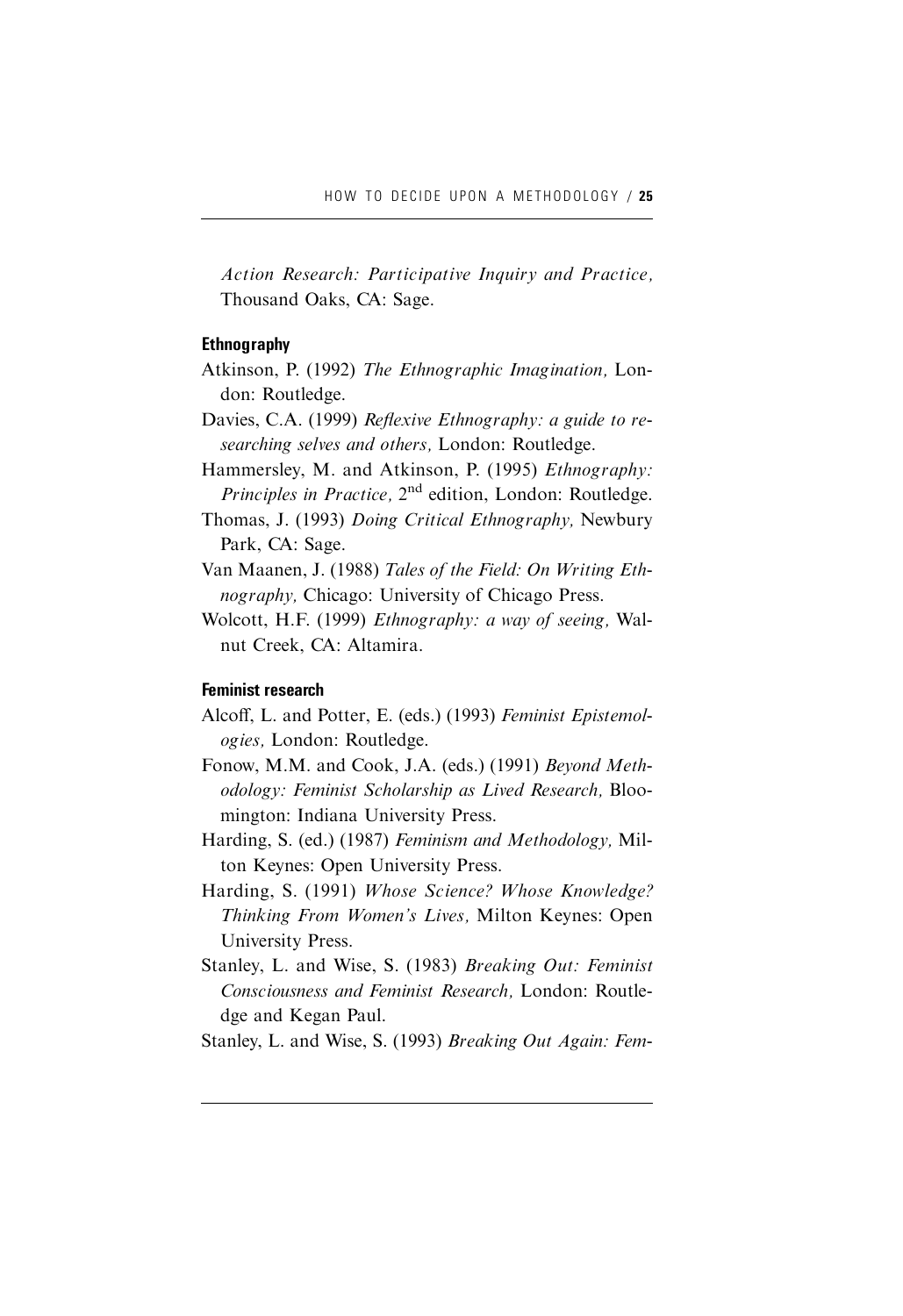inist Ontology and Epistemology, London: Routledge.

## Grounded theory

- Dey, I. (1998) Grounding Grounded Theory: Guidelines for Qualitative Inquiry, San Diego: Academic Press.
- Glaser, B. and Strauss, A. (1967) The Discovery of Grounded Theory, Chicago: Aldine.
- Strauss, A. and Corbin, J. (1990) Basics of Qualitative Research: Grounded Theory Procedures and Techniques, Newbury Park, CA: Sage.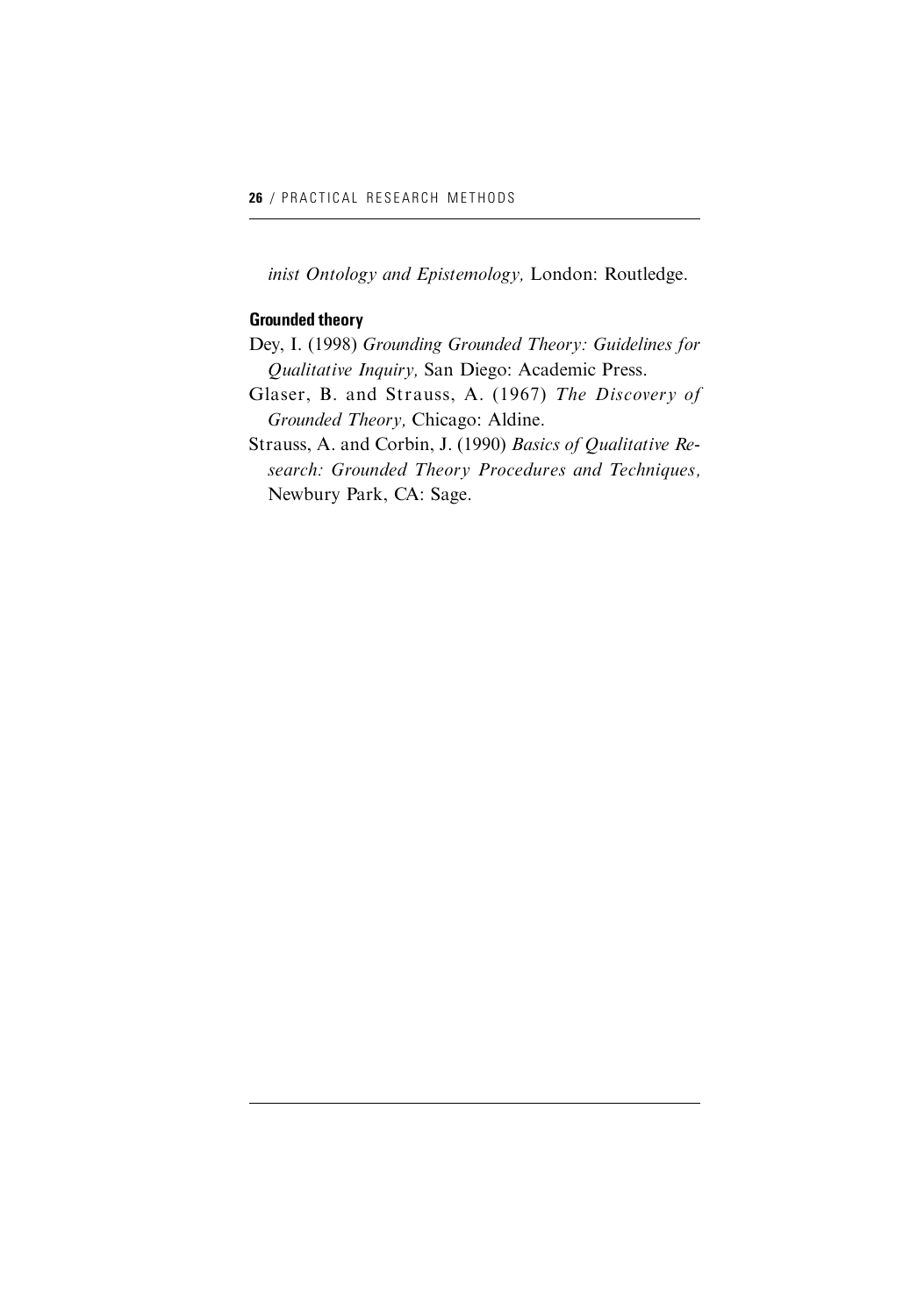3

# How to ChooseYour Research Methods

As we have seen in the previous chapter, research methods are the tools you use to collect your data. Before you decide which would be the most appropriate methods for your research, you need to find out a little more about these tools. This chapter gives a description of the methods of interviewing, focus groups, questionnaires and participant observation. Chapters 7–10 will go on to describe in detail how to use each of these methods.

# INTERVIEWING

In social research there are many types of interview. The most common of these are unstructured, semi-structured and structured interviews. If you want to find out about other types of interview, relevant references are given at the end of this chapter.

# Unstructured interviews

Unstructured or in-depth interviews are sometimes called life history interviews. This is because they are the favoured approach for life history research. In this type of interview, the researcher attempts to achieve a holistic understanding of the interviewees' point of view or situation. For example, if you want to find out about a Polish man's experiences of a concentration camp during the war,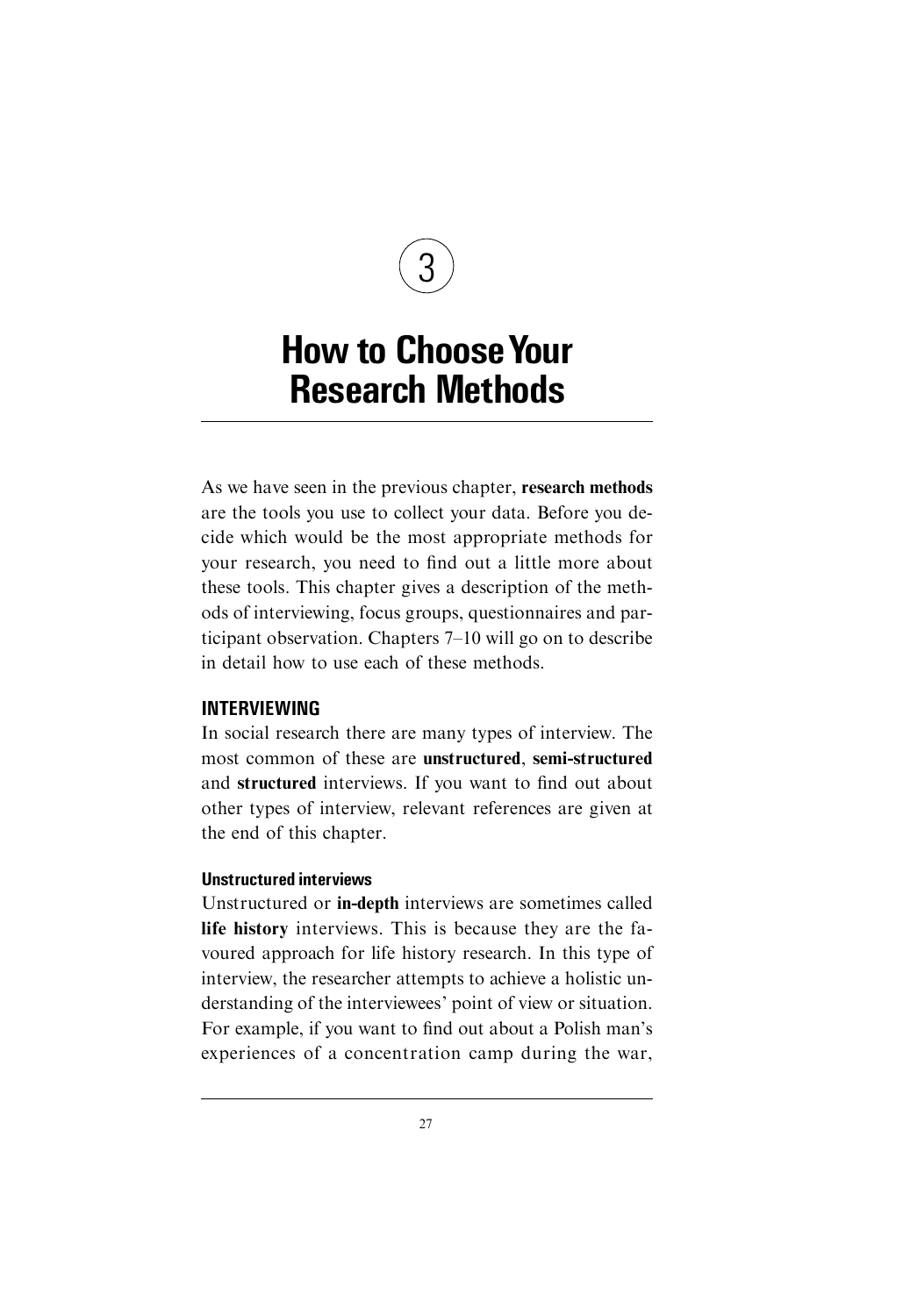you're delving into his life history. Because you are unsure of what has happened in his life, you want to enable him to talk freely and ask as few questions as possible. It is for this reason that this type of interview is called unstructured – the participant is free to talk about what he or she deems important, with little directional influence from the researcher. This type of interview can only be used for qualitative research.

As the researcher tries to ask as few questions as possible, people often assume that this type of interviewing is the easiest. However, this is not necessarily the case. Researchers have to be able to establish rapport with the participant – they have to be trusted if someone is to reveal intimate life information. This can be difficult and takes tact, diplomacy and perseverance. Also, some people find it very difficult to remain quiet while another person talks, sometimes for hours on end. Researchers need to remain alert, recognising important information and probing for more detail. They need to know how to tactfully steer someone back from totally irrelevant digressions. Also, it is important to realise that unstructured interviewing can produce a great deal of data which can be difficult to analyse.

#### Semi-structured interviews

Semi-structured interviewing is perhaps the most common type of interview used in qualitative social research. In this type of interview, the researcher wants to know specific information which can be compared and contrasted with information gained in other interviews. To do this, the same questions need to be asked in each inter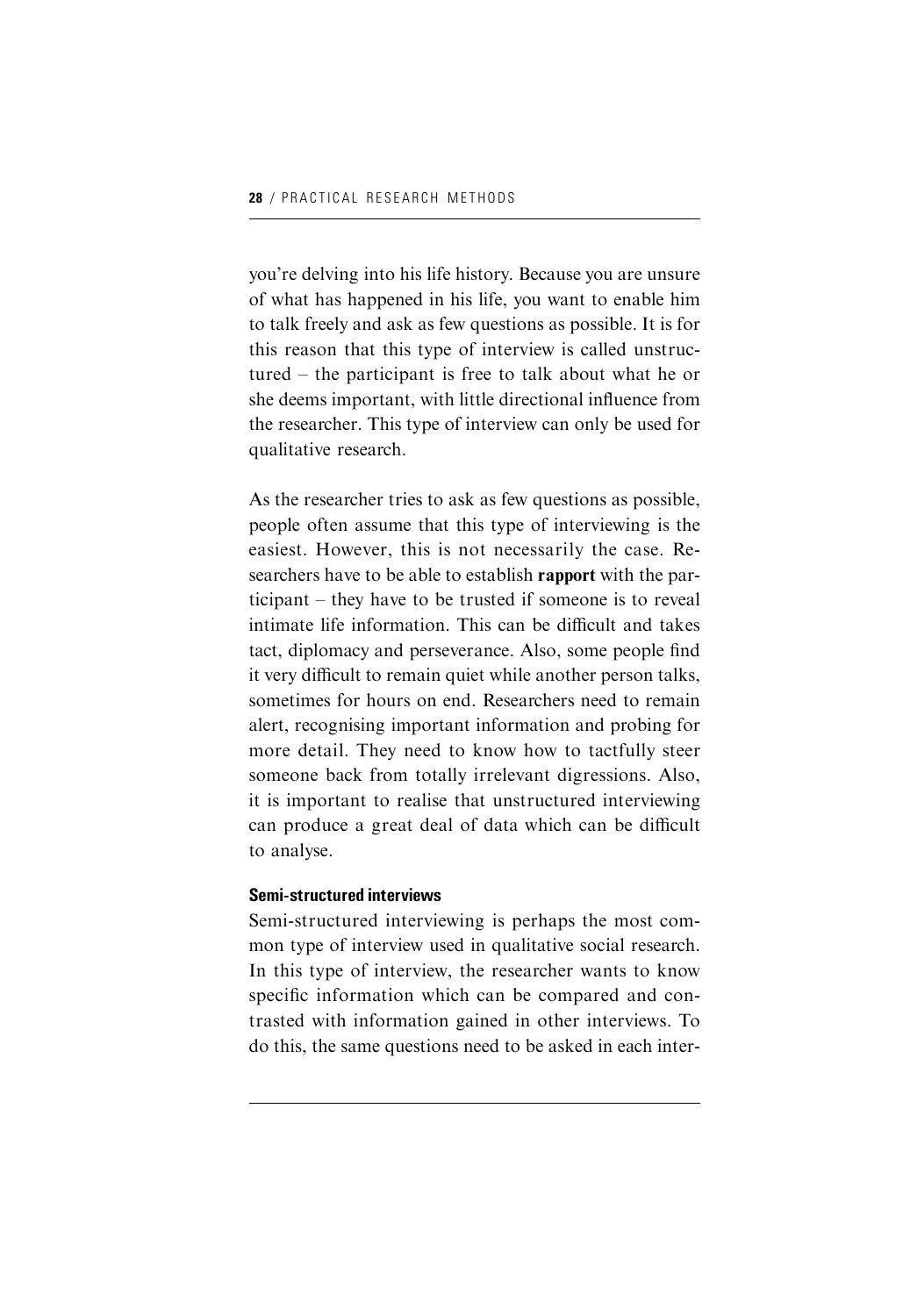view. However, the researcher also wants the interview to remain flexible so that other important information can still arise.

For this type of interview, the researcher produces an interview schedule (see Chapter 7). This may be a list of specific questions or a list of topics to be discussed. This is taken to each interview to ensure continuity. In some research, such as a grounded theory study, the schedule is updated and revised after each interview to include more topics which have arisen as a result of the previous interview.

#### Structured interviews

Structured interviews are used frequently in market research. Have you ever been stopped in the street and asked about washing powder or which magazines you read? Or have you been invited into a hall to taste cider or smell washing-up liquid? The interviewer asks you a series of questions and ticks boxes with your response. This research method is highly structured – hence the name. Structured interviews are used in quantitative research and can be conducted face-to-face or over the telephone, sometimes with the aid of lap-top computers.

# FOCUS GROUPS

Focus groups may be called discussion groups or group interviews. A number of people are asked to come together in a group to discuss a certain issue. For example, in market research this could be a discussion centred on new packaging for a breakfast cereal, or in social research this could be to discuss adults' experiences of school.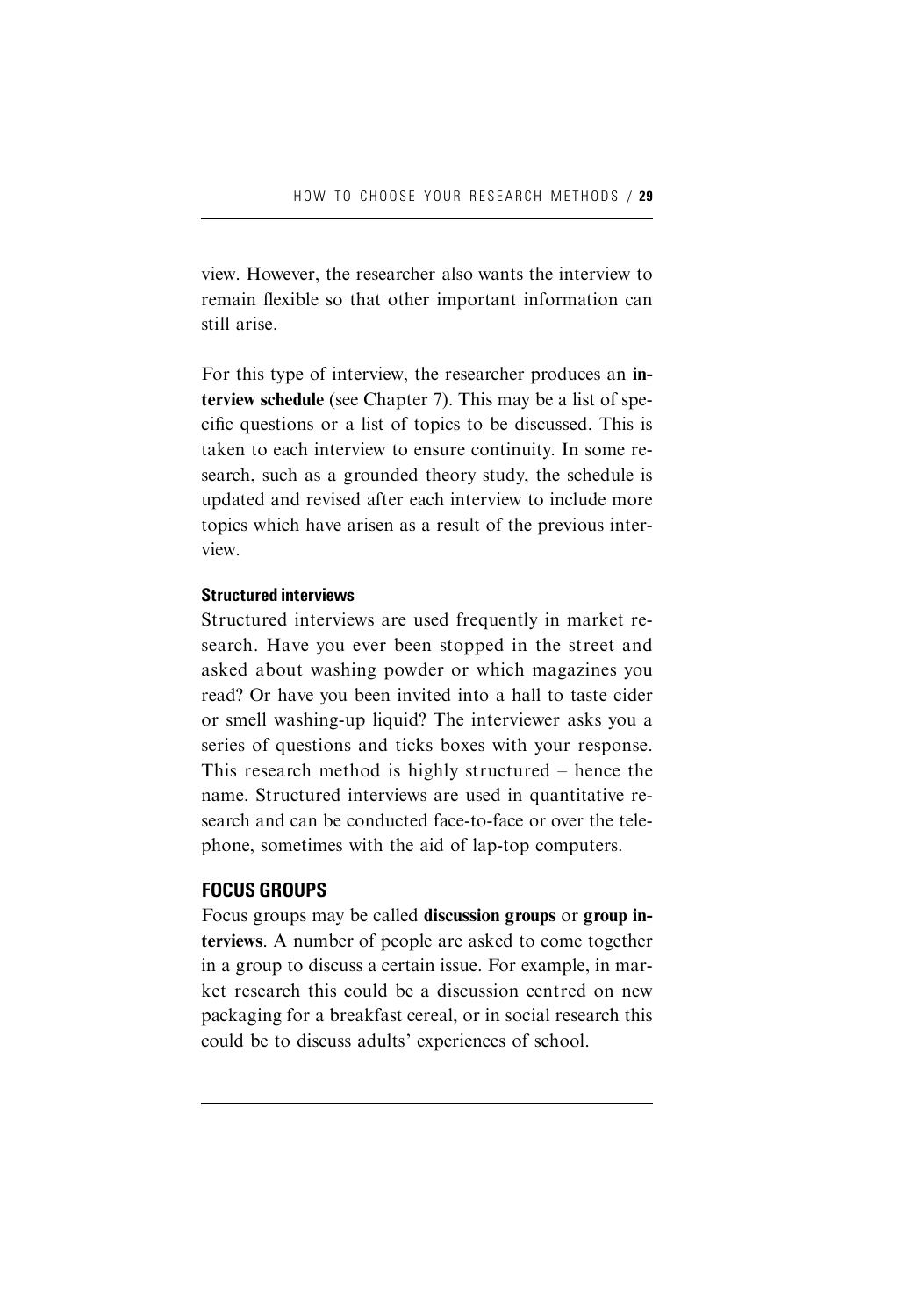The discussion is led by a moderator or facilitator who introduces the topic, asks specific questions, controls dig ressions and stops break-away conversations. She makes sure that no one person dominates the discussion whilst trying to ensure that each of the participants makes a contribution. Focus groups may be video-recorded or tape-recorded.

| <b>ADVANTAGES</b>                                                                                    | <b>DISADVANTAGES</b>                                                                                        |  |
|------------------------------------------------------------------------------------------------------|-------------------------------------------------------------------------------------------------------------|--|
| Can receive a wide range of<br>responses during one meeting.                                         | Some people may be<br>uncomfortable in a group setting<br>and nervous about speaking in<br>front of others. |  |
| Participants can ask questions of<br>each other, lessoning impact of<br>researcher bias.             | Not everyone may contribute.                                                                                |  |
| Helps people to remember issues<br>they might otherwise have<br>forgotten.                           | Other people may contaminate<br>an individual's views.                                                      |  |
| Helps participants to overcome<br>inhibitions, especially if they<br>know other people in the group. | Some researchers may find it<br>difficult or intimidating to<br>moderate a focus group.                     |  |
| The group effect is a useful.<br>resource in data analysis.                                          | Venues and equipment can be<br>expensive.                                                                   |  |
| Participant interaction is useful.<br>to analyse.                                                    | Difficult to extract individual<br>views during the analysis.                                               |  |

#### TABLE 1. THE FOCUS GROUP METHOD: ADVANTAGES AND DISADVANTAGES

# **QUESTIONNAIRES**

There are three basic types of questionnaire – closedended, open-ended or a combination of both.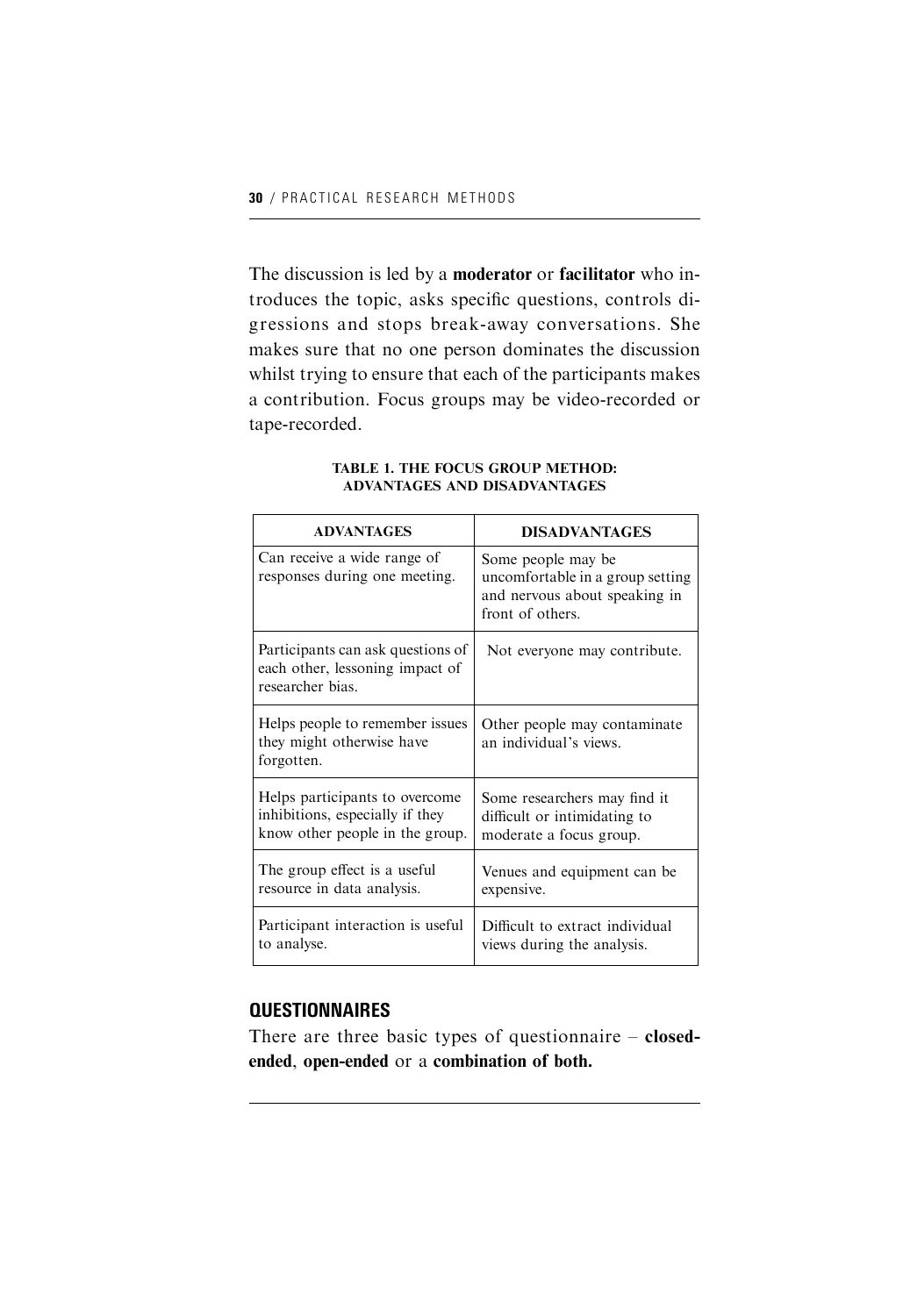## 1. Closed-ended questionnaires

Closed-ended questionnaires are probably the type with which you are most familiar. Most people have experience of lengthy consumer surveys which ask about your shopping habits and promise entry into a prize draw. This type of questionnaire is used to generate statistics in quantitative research. As these questionnaires follow a set format, and as most can be scanned straight into a computer for ease of analysis, greater numbers can be produced.

## 2. Open-ended questionnaires

Open-ended questionnaires are used in qualitative research, although some researchers will quantify the answers during the analysis stage. The questionnaire does not contain boxes to tick, but instead leaves a blank section for the respondent to write in an answer. Whereas closed-ended questionnaires might be used to find out how many people use a service, open-ended questionnaires might be used to find out what people think about a service. As there are no standard answers to these questions, data analysis is more complex. Also, as it is opinions which are sought rather than numbers, fewer questionnaires need to be distributed.

## 3. Combination of both

Many researchers tend to use a combination of both open and closed questions. That way, it is possible to find out how many people use a service and what they think about that service on the same form. Many questionnaires begin with a series of closed questions, with boxes to tick or scales to rank, and then finish with a section of openquestions for more detailed response.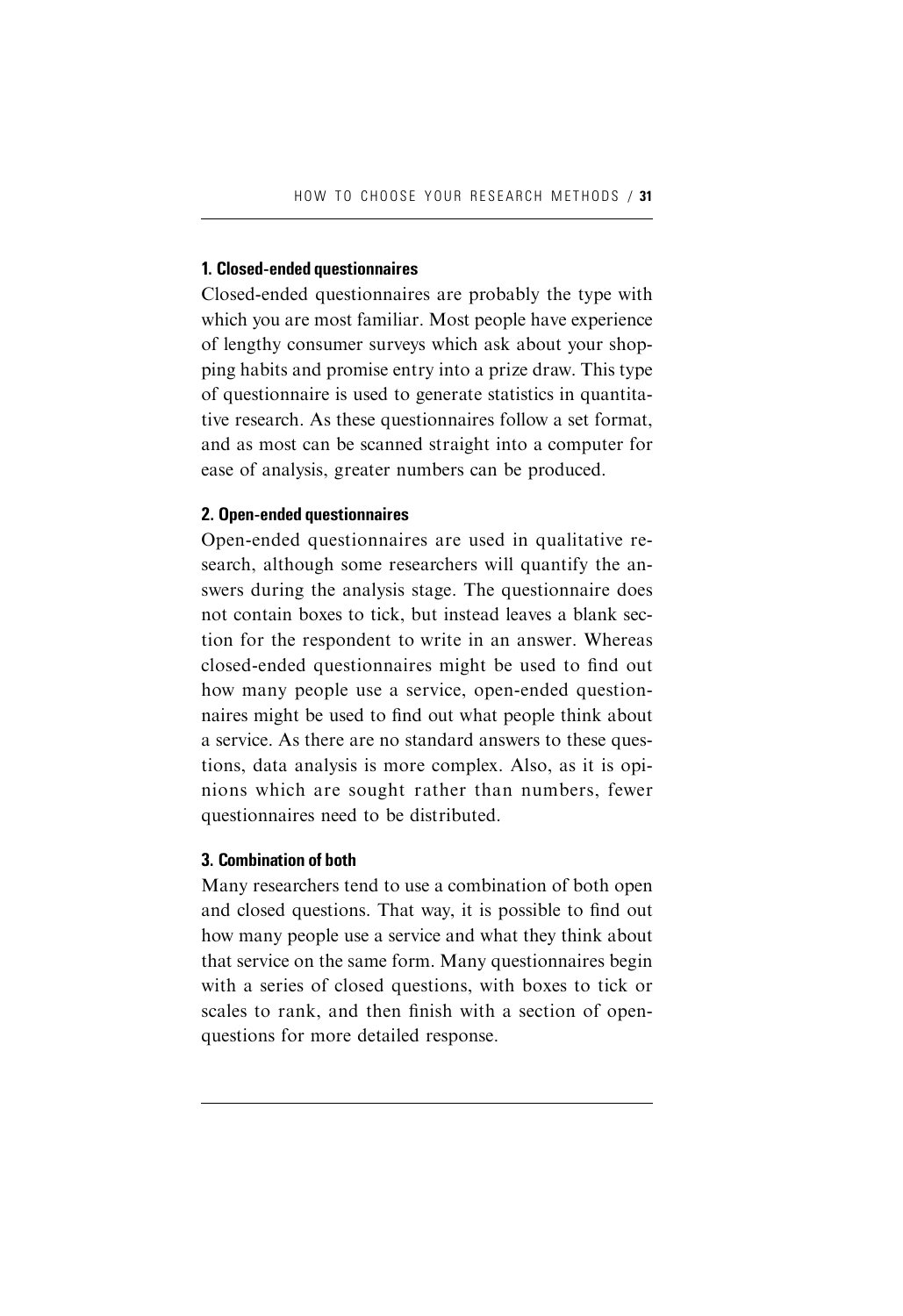Recently, some market research companies have started to distribute their questionnaires via the internet. This suggests that soon there might be a new category of questionnaire – the interactive questionnaire, which allows respondents to work with the researcher in both the development and completion of the questionnaire.

# PARTICIPANT OBSERVATION

There are two main ways in which researchers observe – direct observation and participant observation. Direct observation tends to be used in areas such as health and psychology. It involves the observation of a 'subject' in a certain situation and often uses technology such as video cameras or one-way mirrors. For example, the interaction of mother, father and child in a specially prepared play room may be watched by psychologists through a oneway mirror in an attempt to understand more about family relationships. In participant observation, however, the researcher becomes much more involved in the lives of the people being observed.

Participant observation can be viewed as both a method and a methodology (see Chapter 10). It is popular amongst anthropologists and sociologists who wish to study and understand another community, culture or context. They do this by immersing themselves within that culture. This may take months or years, as they need to build up a lasting and trusting relationship with those people being studied. Through participation within their chosen culture and through careful observation, they hope to gain a deeper understanding into the behaviour, motivation and attitudes of the people under study.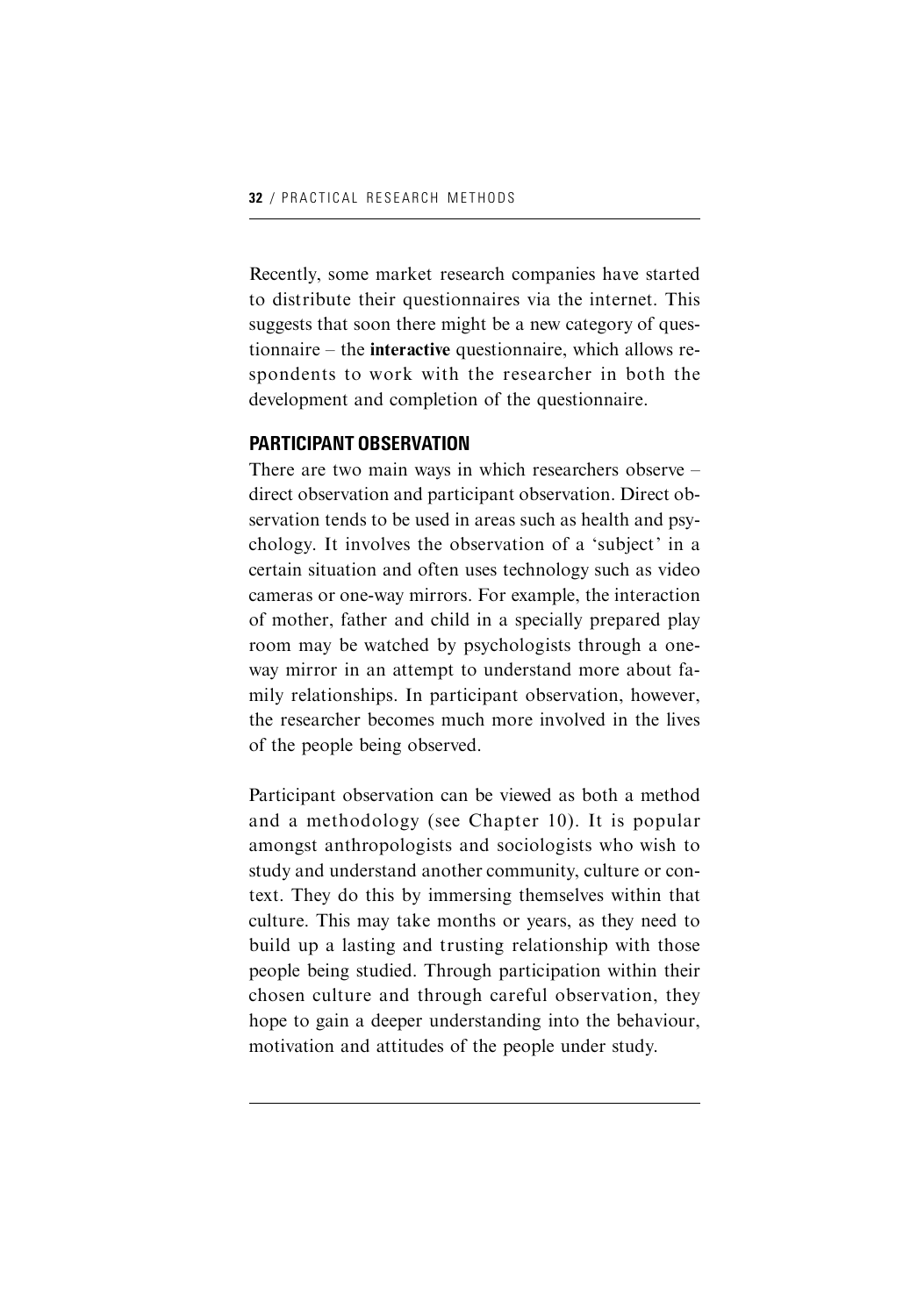Participant observation, as a research method, received bad press when a number of researchers became covert participant observers; entering organisations and participating in their activities without anyone knowing that they were conducting research (see Chapter 13). Overt participant observation, where everyone knows who the researcher is and what she is doing, however, can be a valuable and rewarding method for qualitative inquiry.

# CHOOSING YOUR METHODS

By now you should have thought quite seriously about your research methodology. This will help you to decide upon the most appropriate methods for your research. For example, if you're leaning towards quantitative research, survey work in the form of a questionnaire or structured interviews may be appropriate. If you're interested in action research, it might be useful to find out more about semi-structured interviewing or focus groups.

In quantitative research you can define your research methods early in the planning stage. You know what you want to find out and you can decide upon the best way to obtain the information. Also, you will be able to decide early on how many people you need to contact (see Chapter 5). However, in some types of qualitative research it may be difficult to define your methods specifically. You may decide that semi-structured interviews would be useful, although you're not sure, in the planning stages, how many you will need to conduct. You may find also that you need to use other methods as the research progresses. Maybe you want to run a focus group to see what people think about the hypotheses you have gener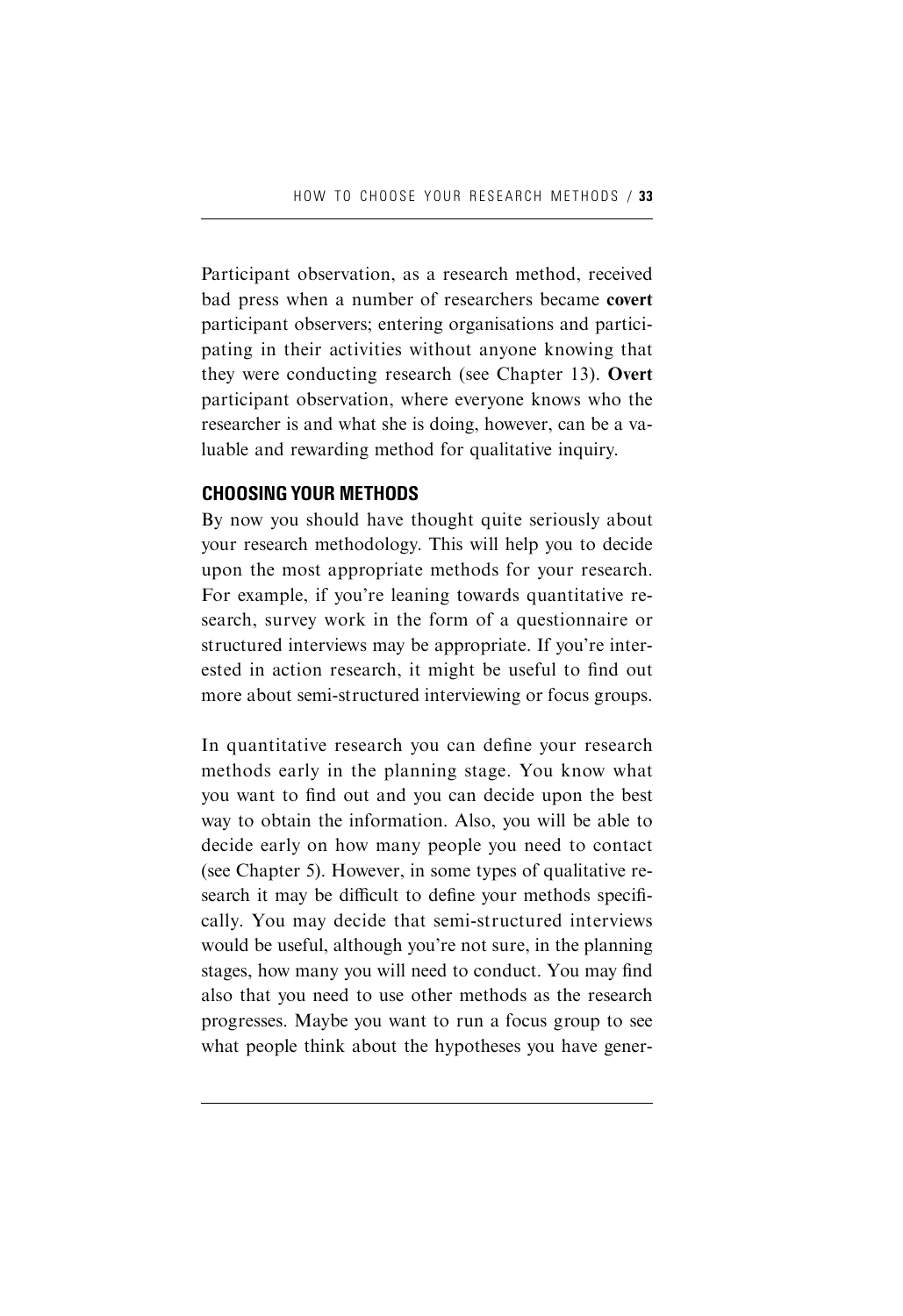ated from the interviews. Or perhaps you need to spend some time in the field observing something which has arisen during the interview stage.

#### Defining needs and means

It is not necessary to use only one research method, although many projects do this. A combination of methods can be desirable as it enables you to overcome the different weaknesses inherent in all methods. What you must be aware of, however, when deciding upon your methods, are the constraints under which you will have to work. What is your time scale? What is your budget? Are you the only researcher, or will you have others to help you? There's no point deciding that a large scale, national postal survey is the best way to do your research if you only have a budget of £50 and two months in which to complete your work.

Also, you need to think about the purpose of your research as this will help point to the most appropriate methods to use. For example, if you want to describe in detail the experiences of a group of women trying to set up and run a charity, you wouldn't send them a closedended questionnaire. Instead, you might ask to become involved and set up a piece of action research in which you can decide to use interviews and focus groups. Or you might decide to hold two semi-structured interviews with each of the women involved, one at the beginning of their project and one at the end. If your goal is detailed description, you do not need to try to contact as many people as possible.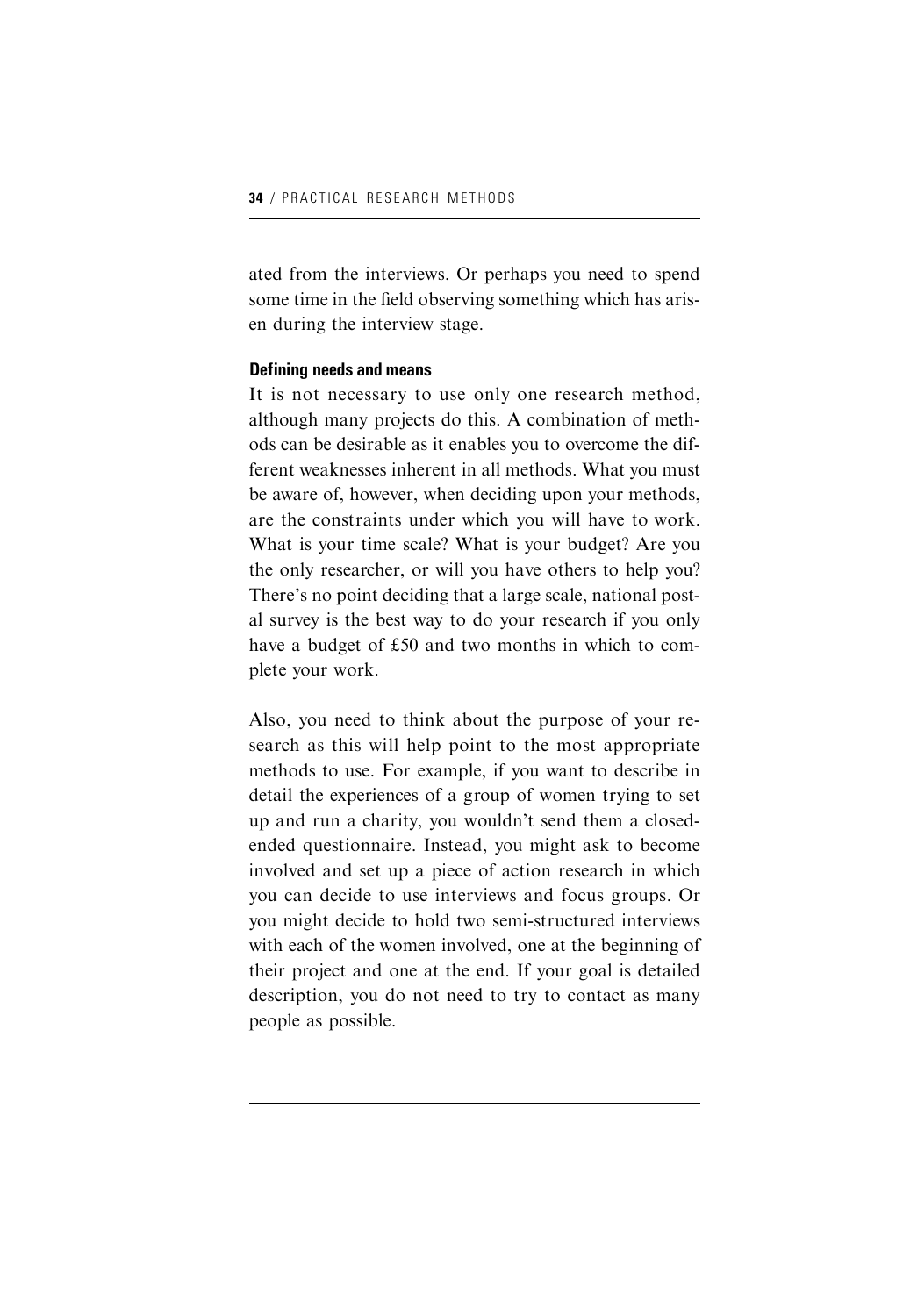Let us return to the three examples in the exercises given in the previous two chapters to find out which would be the most appropriate methods for the research.

### EXAMPLE 3: APPROPRIATE METHODS

Revised Statement 1: This research aims to find out what primary school teachers think about the educational value of 'The Teletubbies' television programme.

This researcher is interested in attitude and opinion. She thinks about running a series of semi-structured interviews with a small sample of primary school teachers. However, the researcher is concerned that some of the teachers may not have seen the programme and might be unable to comment, or might comment purely on 'hearsay'. So she decides to gather together a group of teachers and show them one episode of The Teletubbies. Then she discusses the programme with the teachers in a focus group setting. This method works well and the researcher decides to hold five more focus groups with other primary school teachers.

Revised Statement 2: The aim of this research is to find out how many relatives of Alzheimer's patients use the Maple Day Centre, and to ascertain whether the service is meeting their needs.

This researcher decides to produce a questionnaire with a combination of closed and open-ended questions. The first part of the questionnaire is designed to generate statistics and the second part asks people for a more in-depth opinion. He has approached members of staff at the Maple Day Centre who are happy to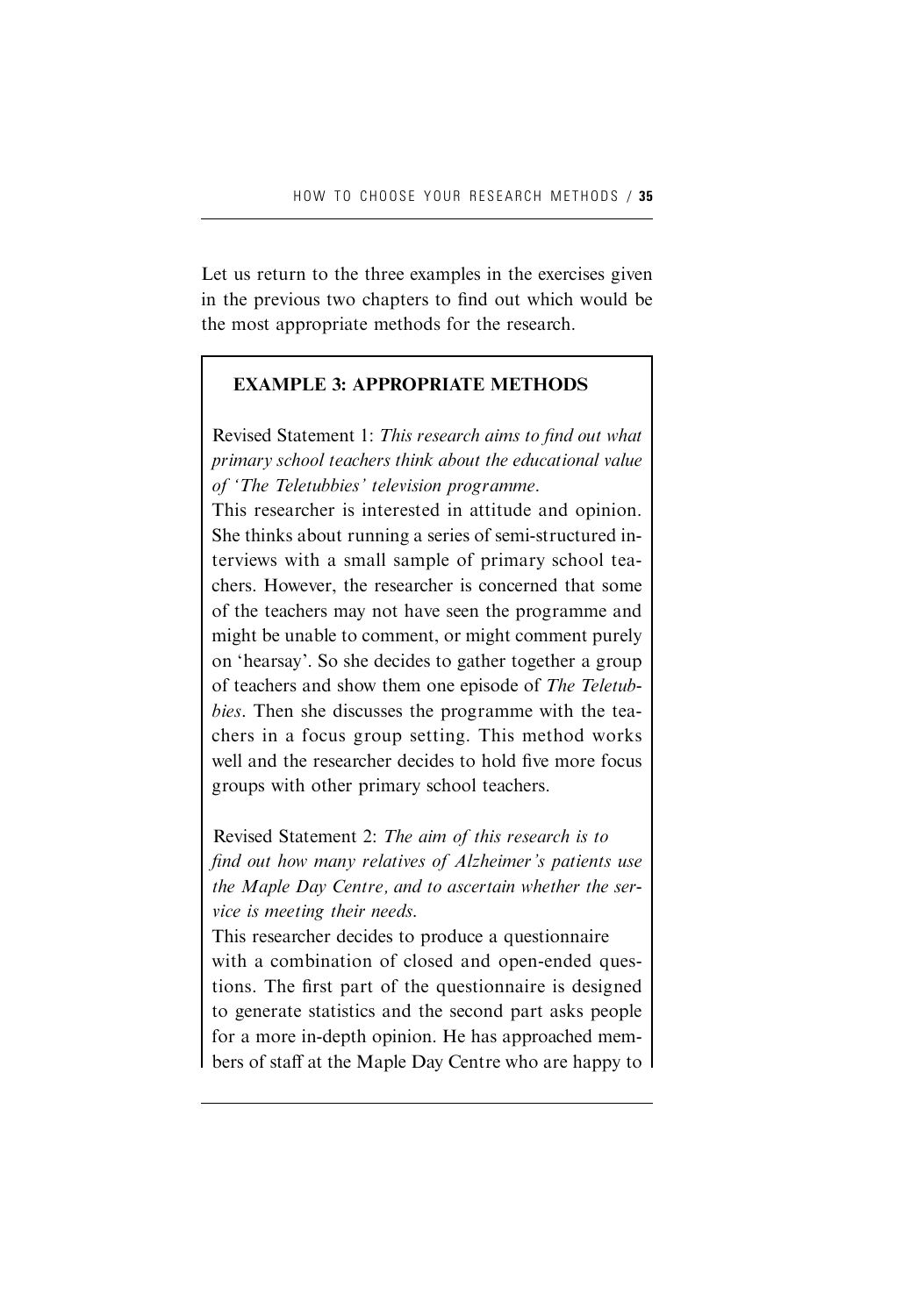distribute his questionnaire over a period of one month.

Revised Statement 3: This research aims to find out how many people from our estate are interested in, and would use, a children's play scheme in the school summer holiday.

.Members of the tenants' association approach the local school and ask the head teacher if a questionnaire could be distributed through the school. The head teacher feels that it is not appropriate so the tenants' association have to revise their plans. They're worried that if they distribute a questionnaire through the post they won't receive back many responses. Eventually, they decide to knock on each door on the estate and ask some simple, standard questions. They're able to conduct this type of door-to-door, structured interview as they are a large group and are able to divide the work amongst everybody on the committee.

If, at this stage, you are still unsure of the most appropriate methods for your research, read the following chapters as these explain in more detail how to go about using each method. This will give you more of an insight into what would be required of you if you were to choose that method. As I stressed earlier, you need to think about your own personality, your strengths and weaknesses, your likes and dislikes. If you're a nervous person who finds it difficult to talk to strangers, face-to-face interviewing might not be the best method for you. If you love working with groups, you might like to find out more about focus group research. If a particular culture has fascinated you for years and you know you could immerse yourself within that cul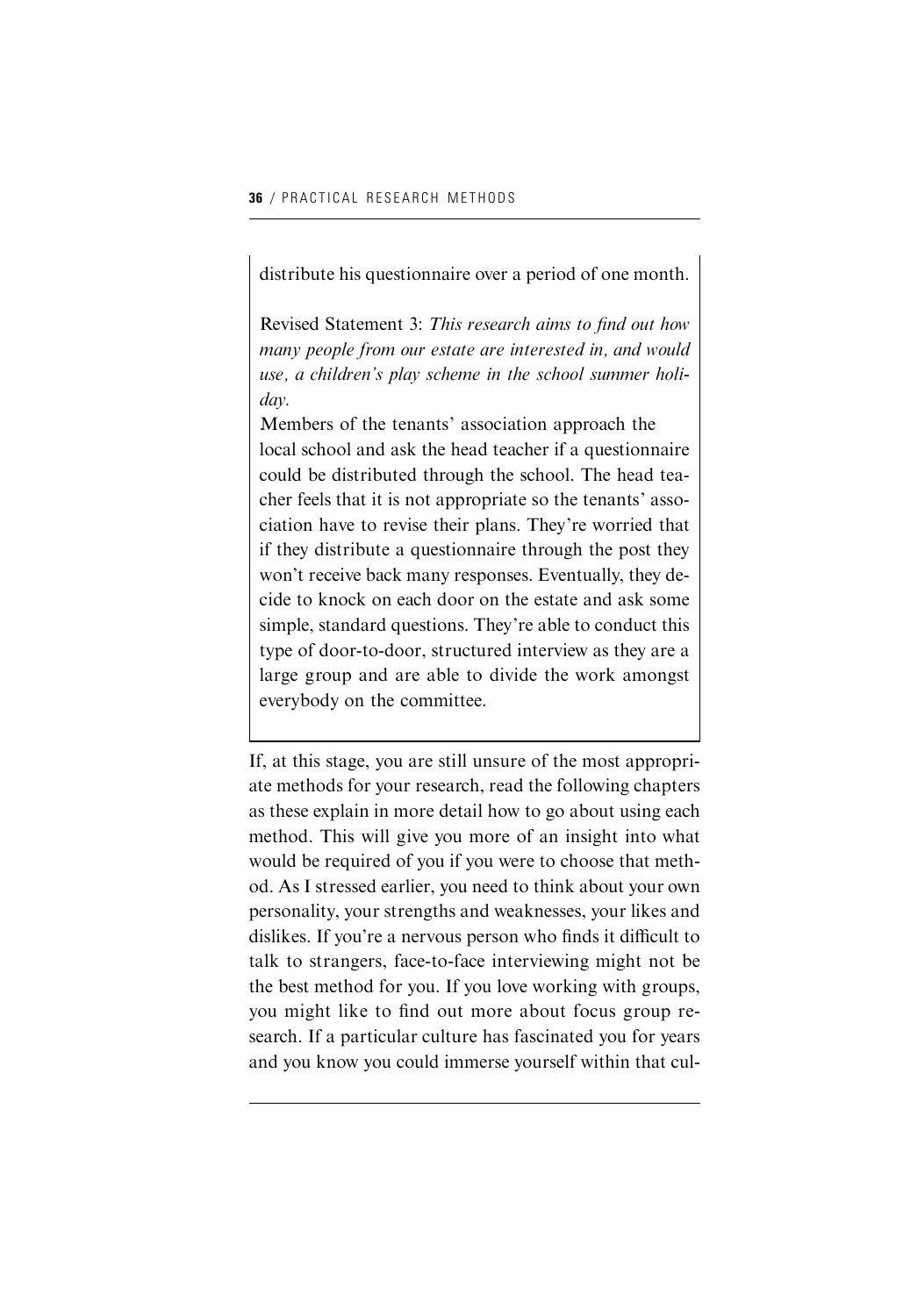ture, perhaps participant observation would interest you. If you love number crunching or using statistical software, a closed-ended questionnaire may be the best method for you.

Remember to think about choosing a method or method(s) with which you are happy as this is important to keep your motivation levels high.

# **SUMMARY**

- $\triangle$  Research methods are the tools that are used to gather data.
- $\bullet$  Three types of interview are used in social research:
	- Unstructured or life history interviews.
	- Semi-structured interviews.
	- Structured interviews.
- Interviews can be conducted face-to-face or over the telephone.
- $\bullet$  Focus groups are held with a number of people to obtain a group opinion.
- $\bullet$  Focus groups are run by a moderator who asks questions and makes sure the discussion does not digress.
- Questionnaires can be closed-ended, open-ended or a combination of both.
- $\bullet$  Participant observation is used when a researcher wants to immerse herself in a specific culture to gain a deeper understanding.
- $\bullet$  The chosen research methodology should help to indicate the most appropriate research tools.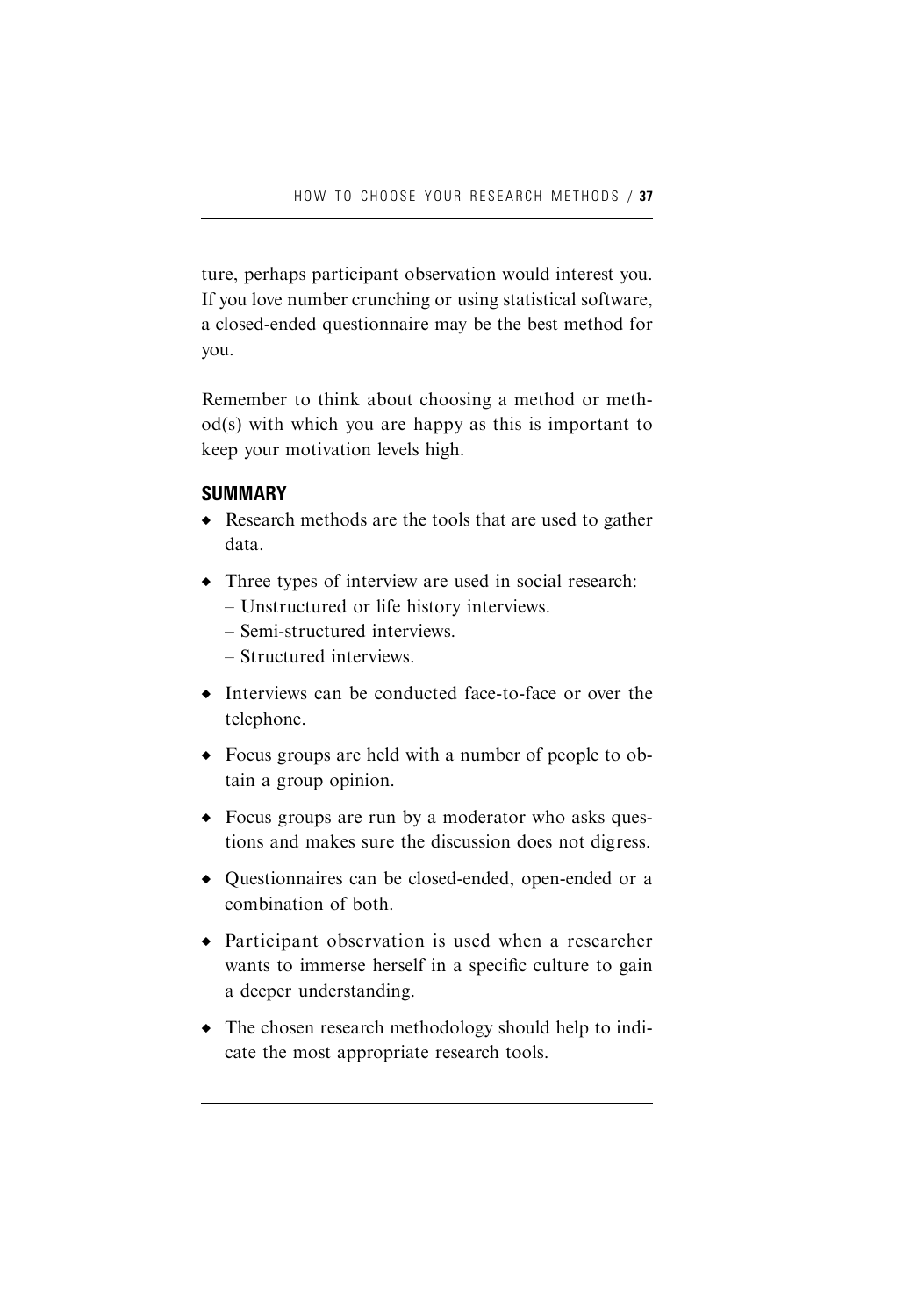- $\triangle$  Research methods must be chosen within budget and time constraints.
- $\bullet$  The purpose of the research will provide an indicator to the most appropriate methods.
- $\rightarrow$  You should think about your personality, strengths and weakness, likes and dislikes when choosing research methods.

#### FURTHER READING

- Balnaves, M. and Caputi, P. (2001) Introduction to Quantitative Research Methods: An Investigative Approach, London: Sage.
- Bernard, H.R. (2000) Social Research Methods: Qualitative and Quantitative Approaches, Thousand Oaks, CA: Sage.
- Bryman, A. (2001) Social Research Methods, Oxford: Oxford University Press.
- Burgess, R.G. (1985) Issues in Educational Research: Qualitative Methods, London: The Falmer Press.
- Burns, R.B. (2000) Introduction to Research Methods, 4<sup>th</sup> edition, London: Sage.
- Denscombe, M. (1998) The Good Research Guide: for small-scale social research projects, Buckingham: Open University Press.
- Eichler, M. (1988) Non-sexist Research Methods, Boston: Allen & Unwin.
- Fowler, F. (2001) Survey Research Methods, 3rd edition, Thousand Oaks, CA: Sage.
- Mason, J (1996) Qualitative Researching, London: Sage.
- McNeill, P. (1990) Research Methods,  $2<sup>nd</sup>$  edition, London: Routledge.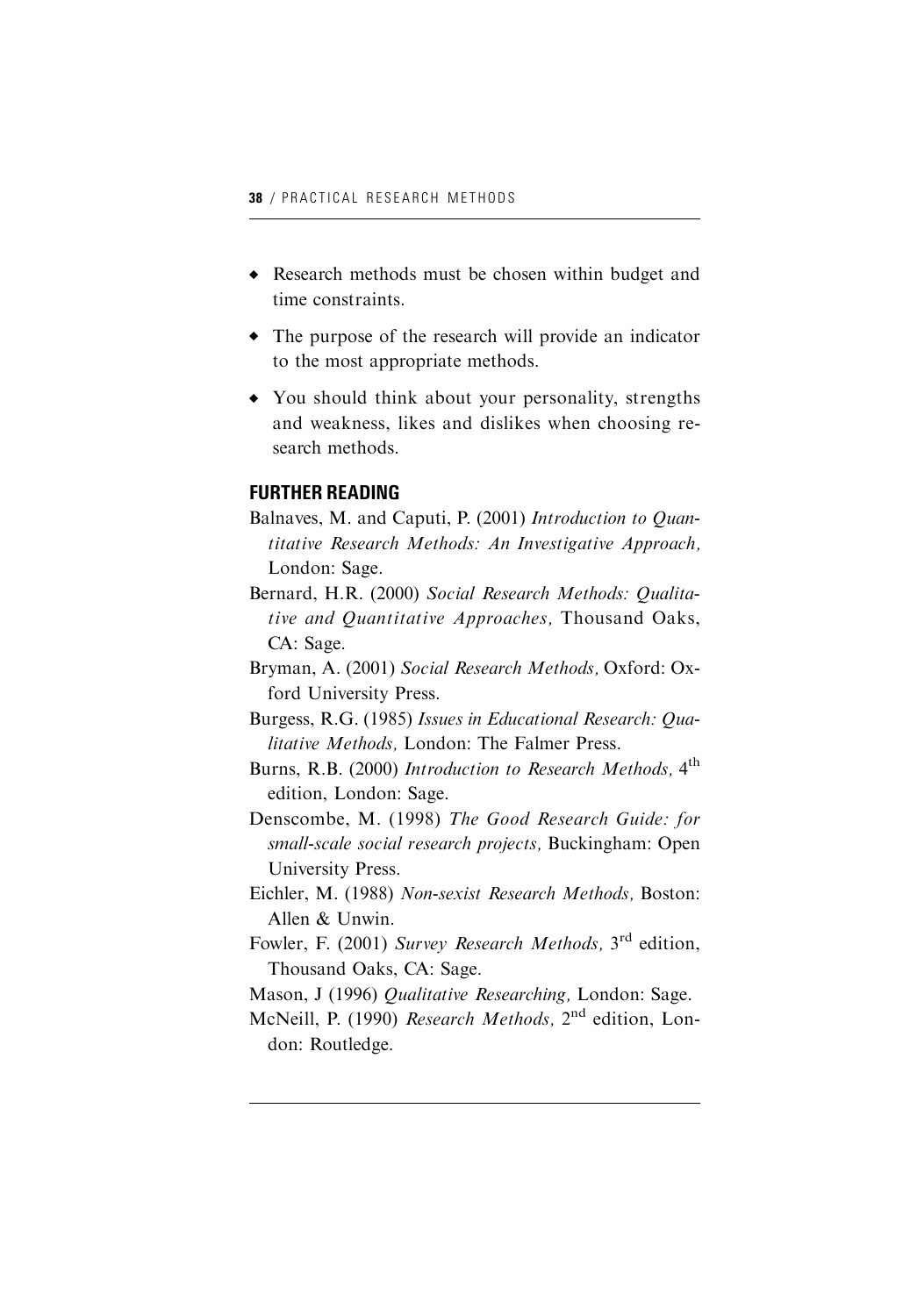- Nielson, J.M. (1990) Feminist Research Methods, Boulder: Westview Press.
- Robson, C. (1993) Real World Research, Oxford: Blackwell.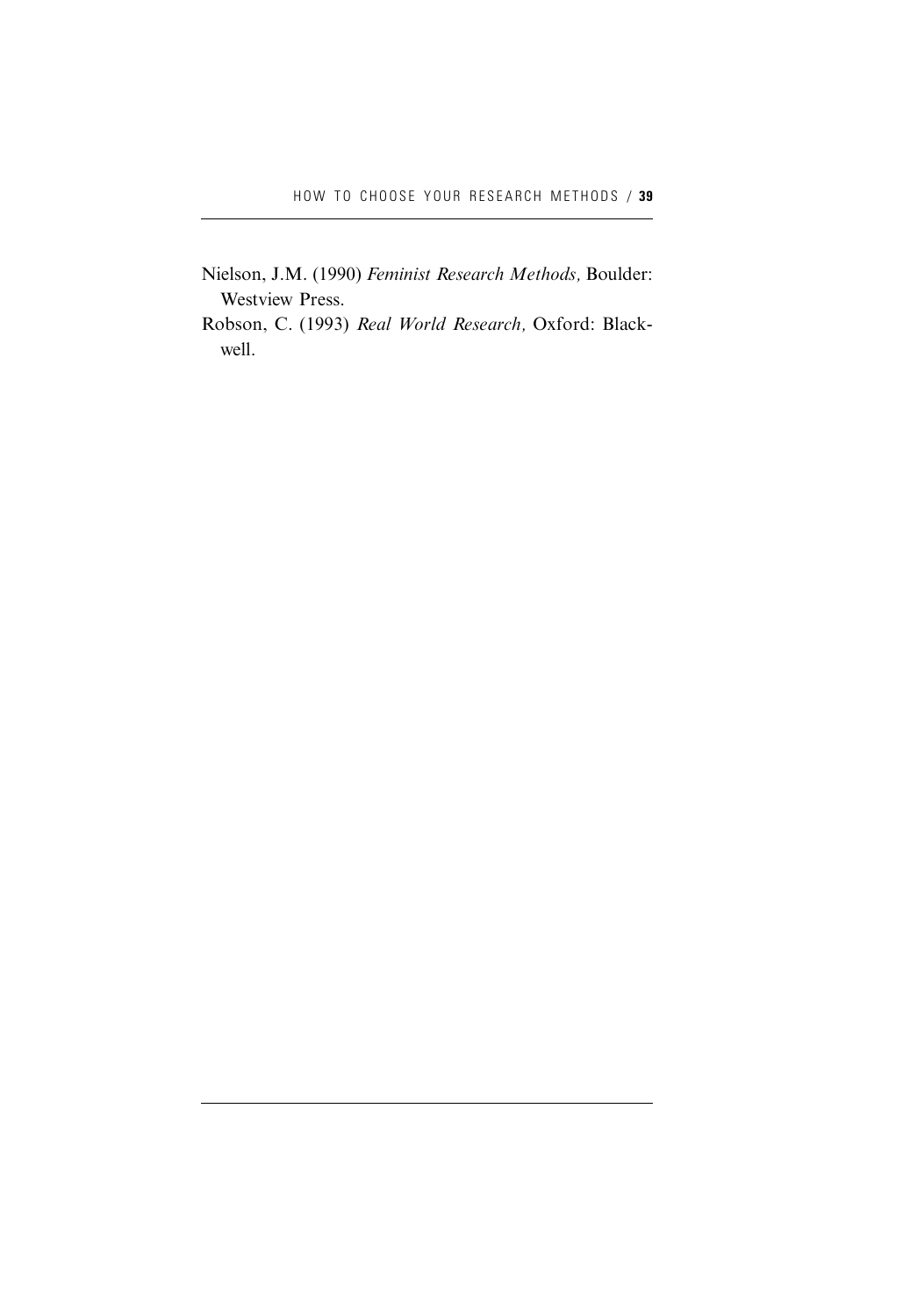

# How to Conduct Background Research

Once you have decided upon a research project and you're able to sum up your proposed research in one sentence, it's time to start planning your project. The first thing you need to do is your background research. This will help you to become more familiar with your topic and introduce you to any other research which will be of benefit to you when you begin your own project.

# PRIMARY RESEARCH AND SECONDARY RESEARCH

There are two types of background research – primary research and secondary research (see Table 2). Primary research involves the study of a subject through firsthand observation and investigation. This is what you will be doing with your main project, but you may also need to conduct primary research for your background work, especially if you're unable to find any previously published material about your topic. Primary research may come from your own observations or experience, or from the information you gather personally from other people, as the following example illustrates.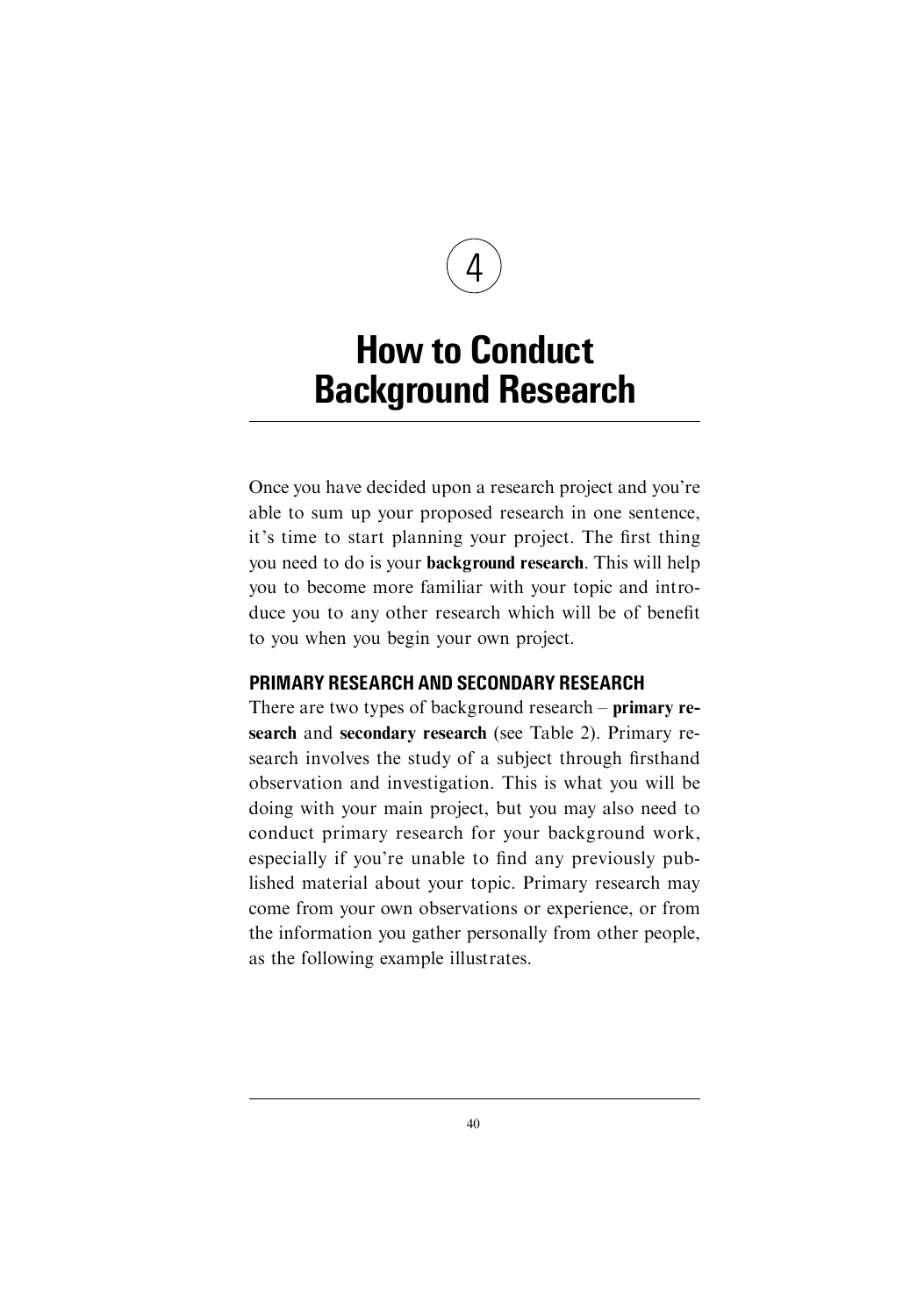## EXAMPLE 4: JENNY

I was interested in looking at truancy in schools. The idea came about from my own personal experience as a teacher. I had noticed how some children didn't fit the classic description of a truant and I wanted to find out more as I thought it might help me to deal with some of the problems children were experiencing. So I guess you'd say my own experience provided me with some initial data. Then I decided to go and have a discussion with some of my colleagues and see if they'd noticed anything like me. It was really useful to do this because they helped me to think about other things I hadn't even thought of. One of them told me about a new report which had just come out and it was useful for me to go and have a look at it as it raised some of the issues I was already thinking about. Actually this made me change the focus of my work a little because I soon found out that there had been a lot of work on one area of what I was doing, but not so much on another area. It was really useful to have done this before I rushed into my research as I think I might have wasted quite a bit of time.

In the above example, Jenny mentions a recently published report which she has read. This is secondary research and it involves the collection of information from studies that other researchers have made of a subject. The two easiest and most accessible places to find this information are libraries and the internet. However, you must re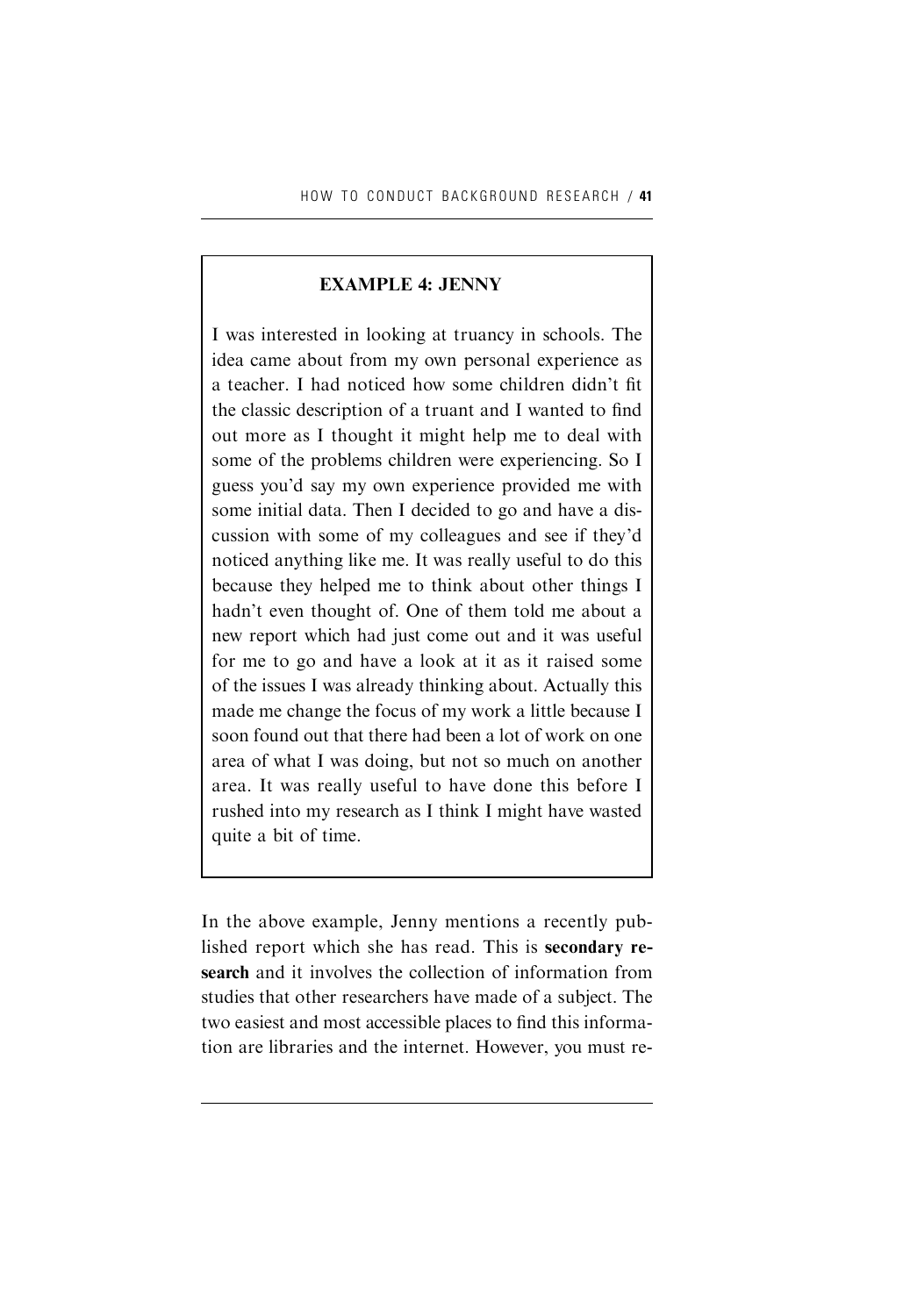member that anybody can publish information over the internet and you should be aware that some of this information can be misleading or incorrect. Of course this is the case for any published information and as you develop your research skills so you should also develop your critical thinking and reasoning skills. Do not believe everything you're told. Think about the information you are being given. How was it collected? Were the methods sound? What motives did the publishers have for making sure their information had reached the public domain?

## Using web sites

By developing these skills early in your work, you will start to think about your own research and any personal bias in your methods and reporting which may be present. The web sites of many universities now carry information about how to use the web carefully and sensibly for your research and it is worth accessing these before you begin your background work.

When you're surfing the net, there are some extra precautions you can take to check the reliability and quality of the information you have found:

- $\bullet$  Try to use websites run by organisations you know and trust.
- $\bullet$  Check the *About Us* section on the web page for more information about the creator and organisation.
- $\bullet$  Use another source, if possible, to check any information of which you are unsure. For example, if you're interested in medical information you can check the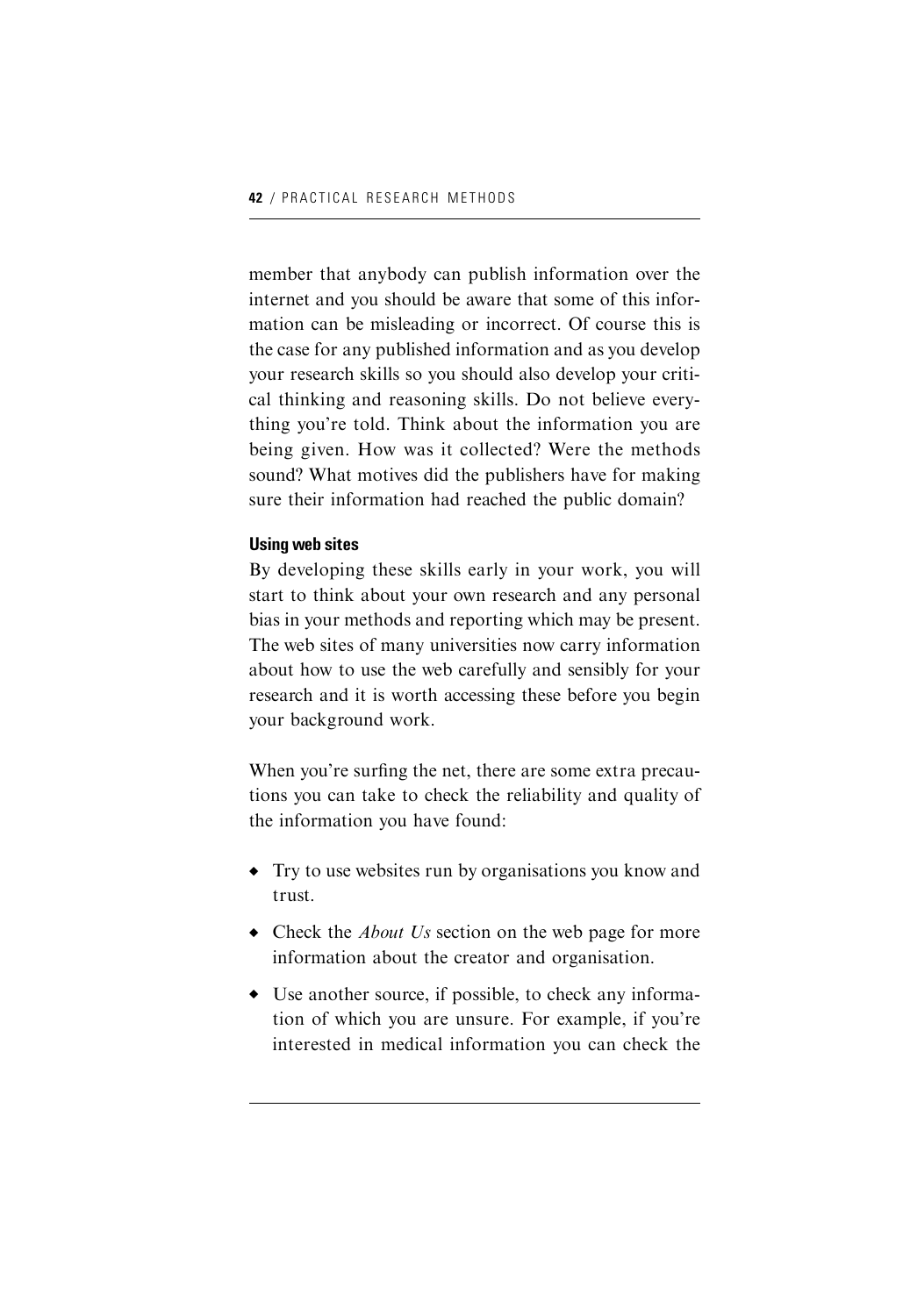credentials of UK doctors by phoning the General Medical Council.

- $\bullet$  Look for a stamp of approval such as the Which? logo which will appear on sites that have received the required level of approval from Which?
- $\rightarrow$  You should check the national source of the data as information may differ between countries.
- $\bullet$  For some topics specific websites have been set up that contain details of questionable products, services and theories. For example, in medical research you could visit www.quackwatch.com, which contains non-recommended sources of health advice, questionable theories and details of money-making scams.

#### Interlibrary loans

If you are a student your institutional library will probably offer an interlibrary loan service which means that you can access books from other university libraries if they are not available in your library. A useful website is www.copac.ac.uk which provides free access to the online catalogues of 21 of the largest university research libraries in the UK and Ireland. This is a useful service if, when referencing, you find that a small amount of information is missing (see Example 5 below).

## EXAMPLE 5: GILLIAN

Nobody told me the importance of keeping careful records of my background research. I just thought it was something you did and then that was it, you got on with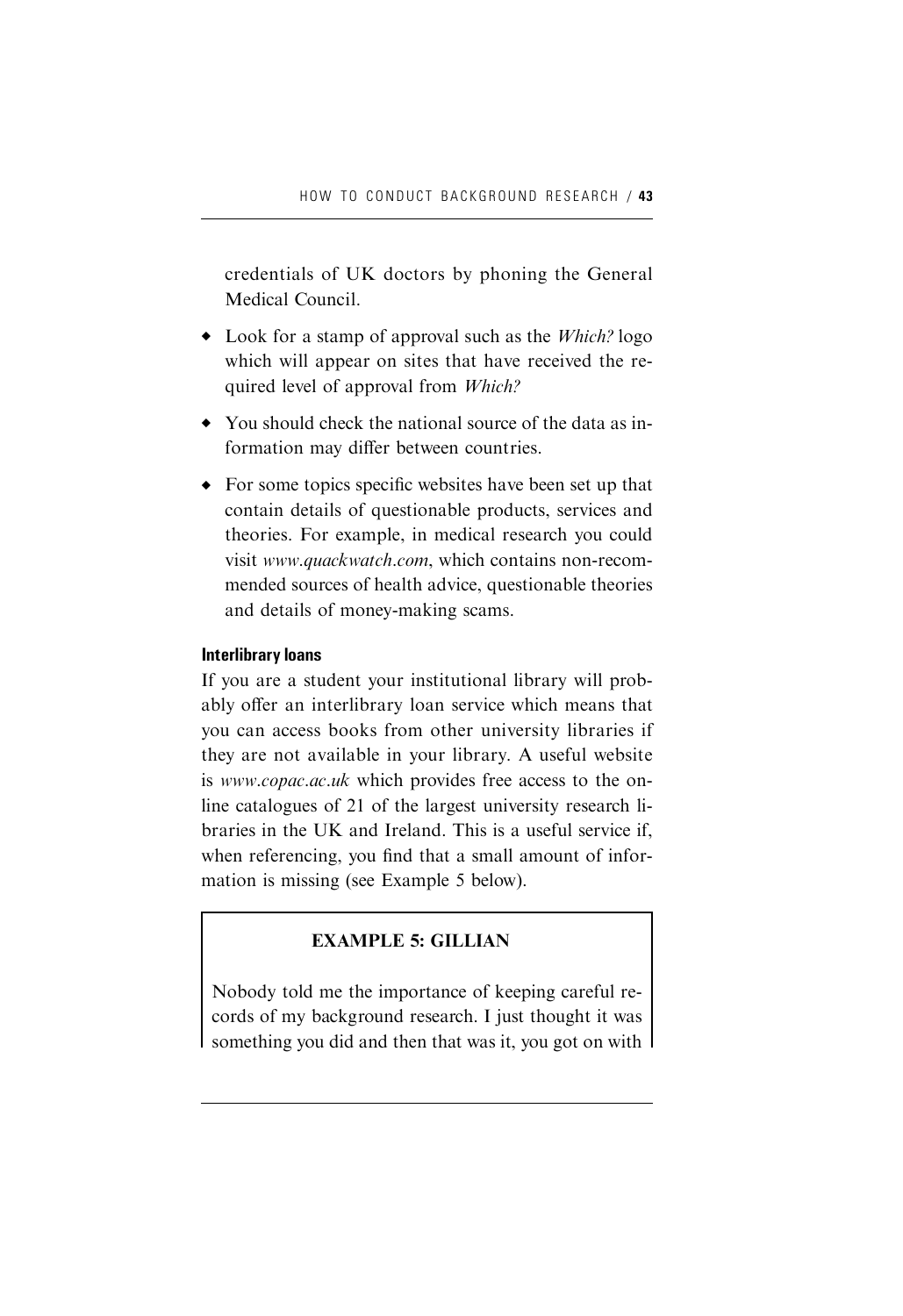your own research and forgot about what you'd done. Of course then I had to write my report and in the 'background' section I wanted to include loads of things I'd read when I first started the work. I found my notes, but I didn't know where they'd come from. It was so frustrating. Basically I had to start all over again. Even then I still forgot to write down the name and location of the publisher, so I had to go back to them again. My advice would be to look at how bibliographies are structured and imprint that in your brain so you don't forget anything.

#### Keeping records

When you begin your background research, keep accurate records of what data was gathered from which source as this will save you plenty of time and frustration later, especially when you come to write your research proposal, or final report. A useful way to organise your background research is to have two files – one for primary research and one for secondary research. Each file can be divided into topics with the relevant notes slotted into each.

#### Primary research

For the primary research file, notes from each contact can be separated by a contact sheet which gives the name of the person, the date and time you met and a contact number or address.

#### Secondary research

In the secondary research file, each page of notes can be headed by details of the publication in the same format that will be used in the bibliography – author and initials; date of publication; title of publication; place of publica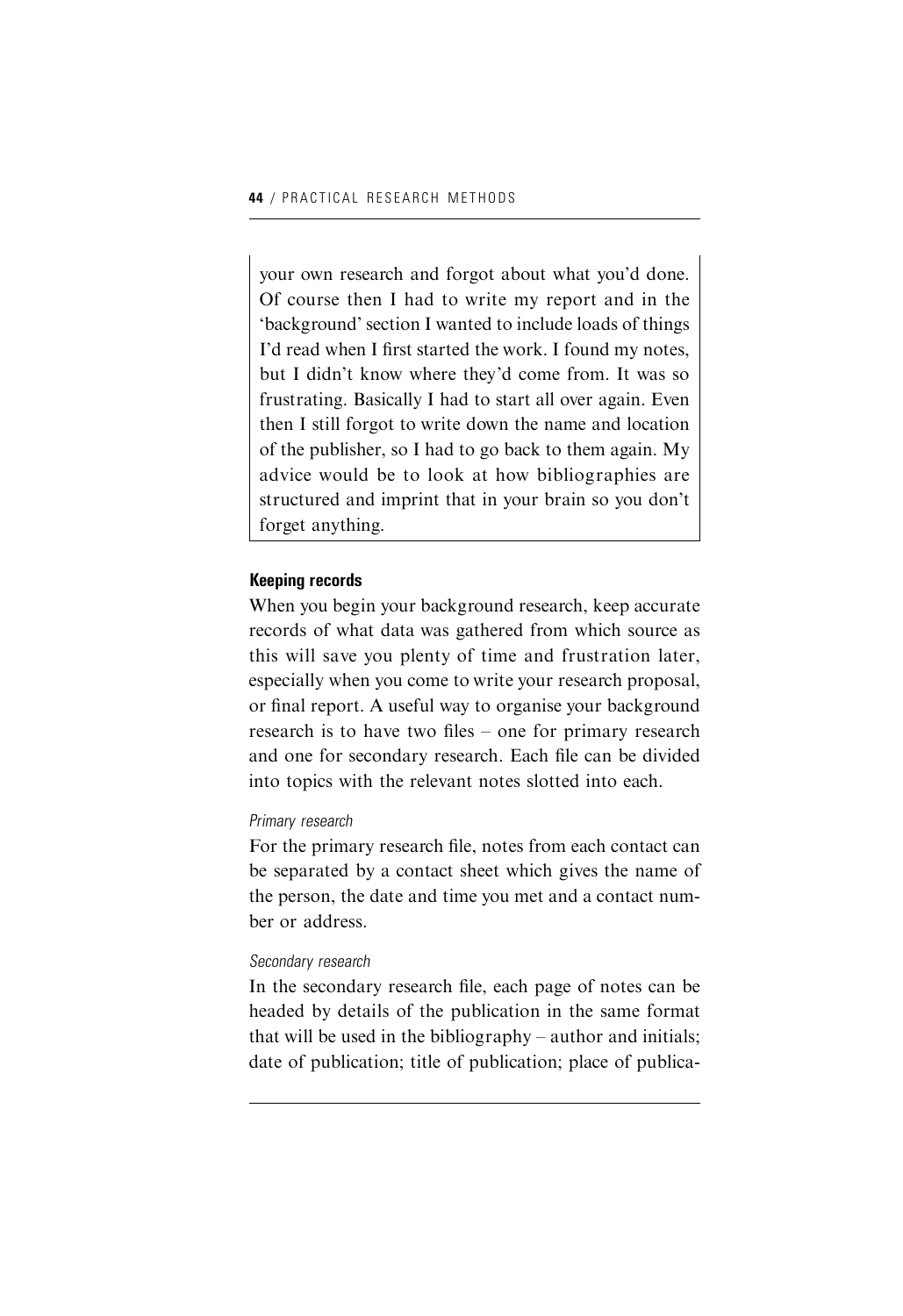tion and publisher. If it is a journal article, remember to include the name of the journal; the page numbers of the article and the volume and number of the journal. It is also useful to include the location of this publication so that it can be found easily if needed again (website or library shelf location).

| <b>TABLE 2: SOURCES OF BACKGROUND</b> |                               |  |  |
|---------------------------------------|-------------------------------|--|--|
| <b>INFORMATION</b>                    |                               |  |  |
| <b>PRIMARY</b>                        | <b>SECONDARY</b>              |  |  |
| Relevant people                       | Research books                |  |  |
| Researcher observation                | Research reports              |  |  |
| Researcher experience                 | Journal articles              |  |  |
| Historical records/texts              | Articles reproduced online    |  |  |
| Company/organisation records          | Scientific debates            |  |  |
| Personal documents (diaries, etc)     | Critiques of literary works   |  |  |
| Statistical data                      | Critiques of art              |  |  |
| Works of literature                   | Analyses of historical events |  |  |
| Works of art                          |                               |  |  |
| Film/video                            |                               |  |  |
| Laboratory experiments                |                               |  |  |

## SUMMARY

- $\bullet$  There are two types of background research primary and secondary research.
- $\bullet$  Primary research involves the study of a subject through firsthand observation and investigation.
- $\triangleleft$  Secondary research involves the collection of information from studies that other researchers have made of a subject.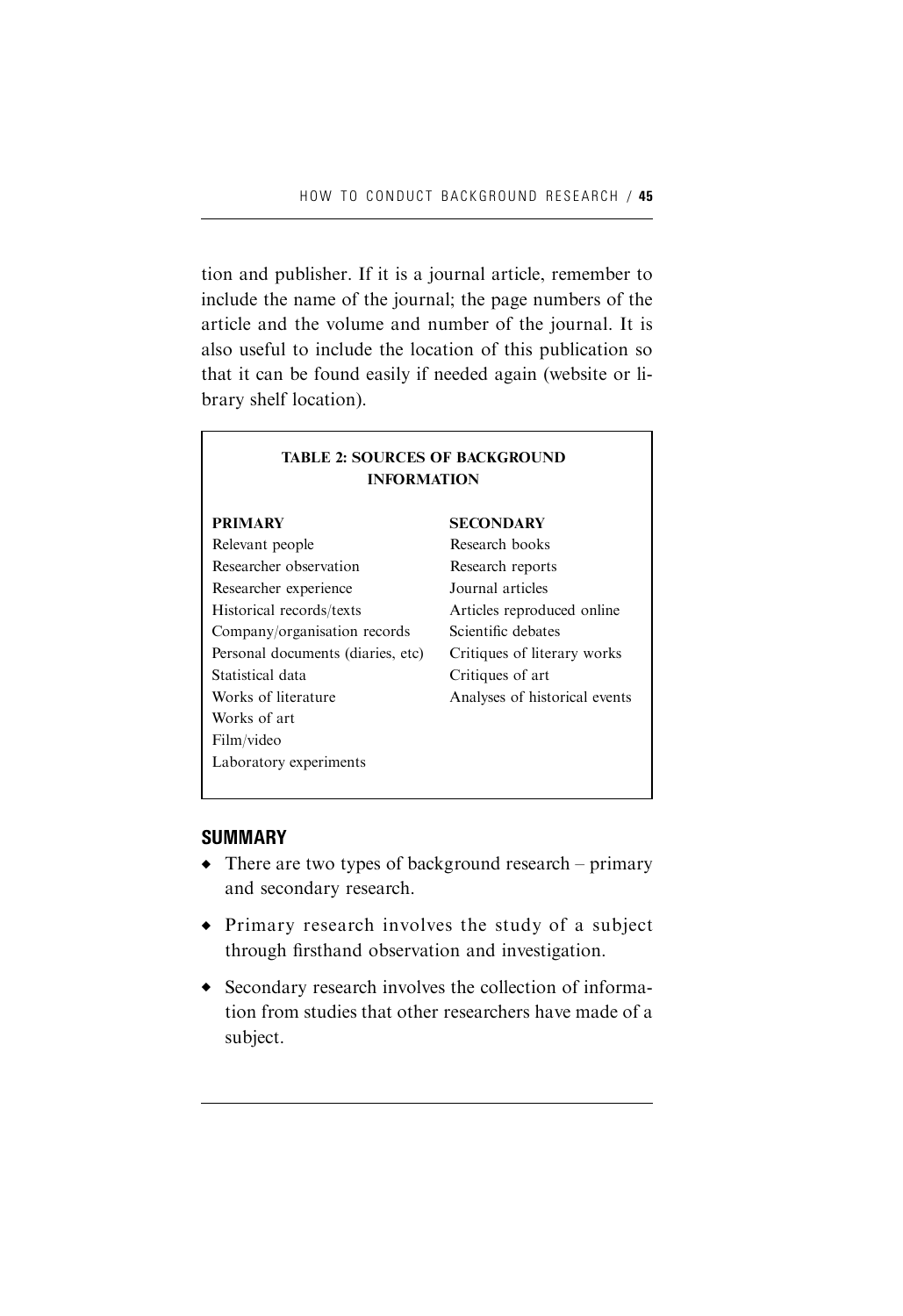- $\bullet$  For most research, the easiest and quickest way to access secondary sources are libraries or the internet.
- $\triangle$  Any information obtained from secondary sources must be carefully assessed for its relevance and accuracy.
- Notes from primary and secondary sources should be carefully filed and labelled so that the source can be found again, if required.
- $\bullet$  When noting details for books, reports or articles which may appear in the final report, include all the details which would be needed for the bibliography.

# FURTHER READING

Gash, S. (1999) Effective Literature Searching for Research, 2<sup>nd</sup> edition, Aldershot: Gower.

Hart, C. (2001) Doing a Literature Search, London: Sage.

Spence, G. (2001) A Simple Guide to Internet Research, Harlow: Prentice Hall.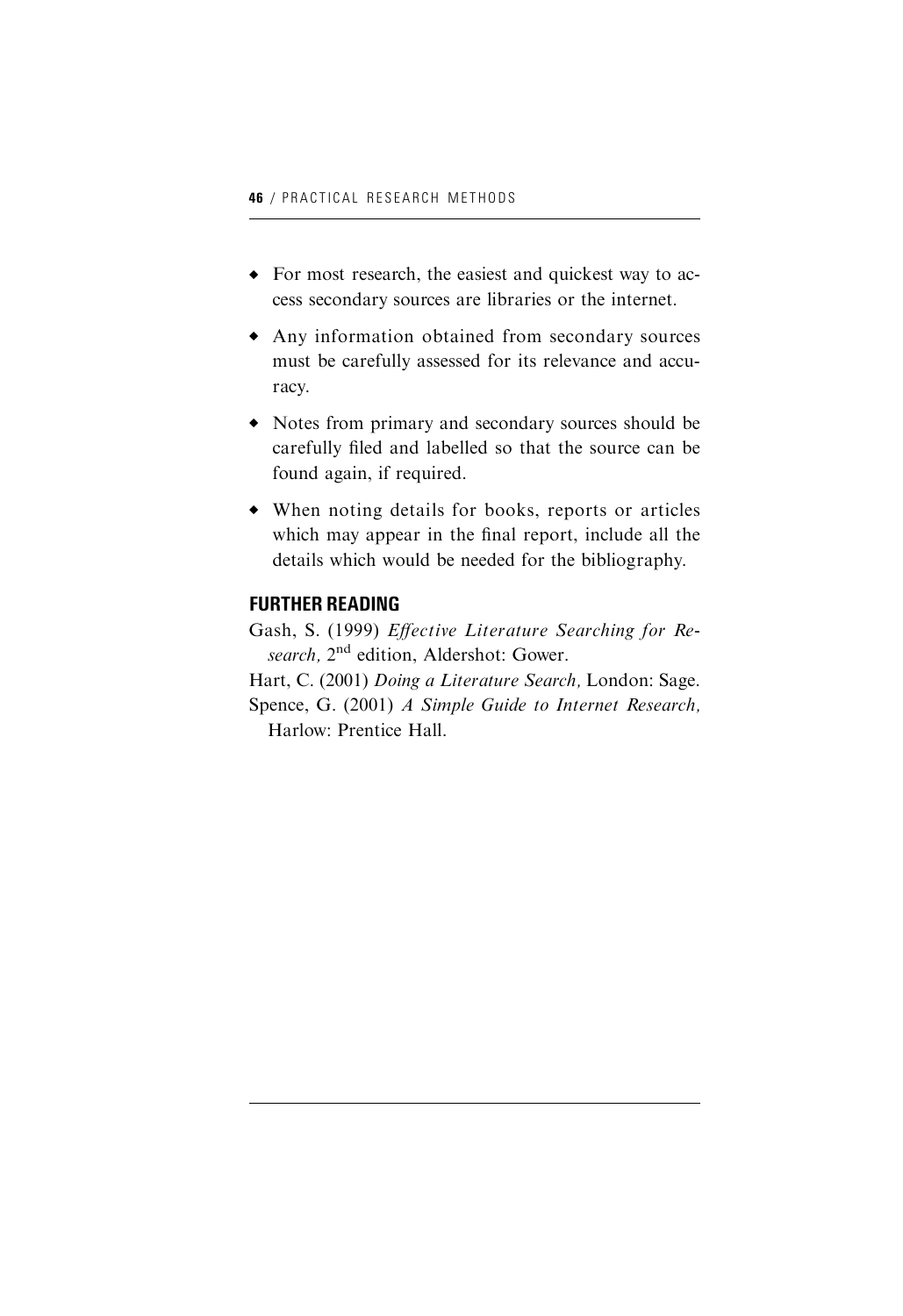5

# **How to Choose Your Participants**

As you continue planning your research project you need to think about how you're going to choose your participants. By now you should have decided what type of people you need to contact. For some research projects, there will be only a small number of people within your research population, in which case it might be possible to contact everyone. This is called a census. However, for most projects, unless you have a huge budget, limitless timescale and large team of interviewers, it will be difficult to speak to every person within your research population.

# SAMPLING

Researchers overcome this problem by choosing a smaller, more manageable number of people to take part in their research. This is called sampling. In quantitative research, it is believed that if this sample is chosen carefully using the correct procedure, it is then possible to generalise the results to the whole of the research population. For many qualitative researchers however, the ability to generalise their work to the whole research population is not the goal. Instead, they might seek to describe or explain what is happening within a smaller group of people. This, they believe, might provide insights into the behaviour of the wider research population, but they accept that everyone is different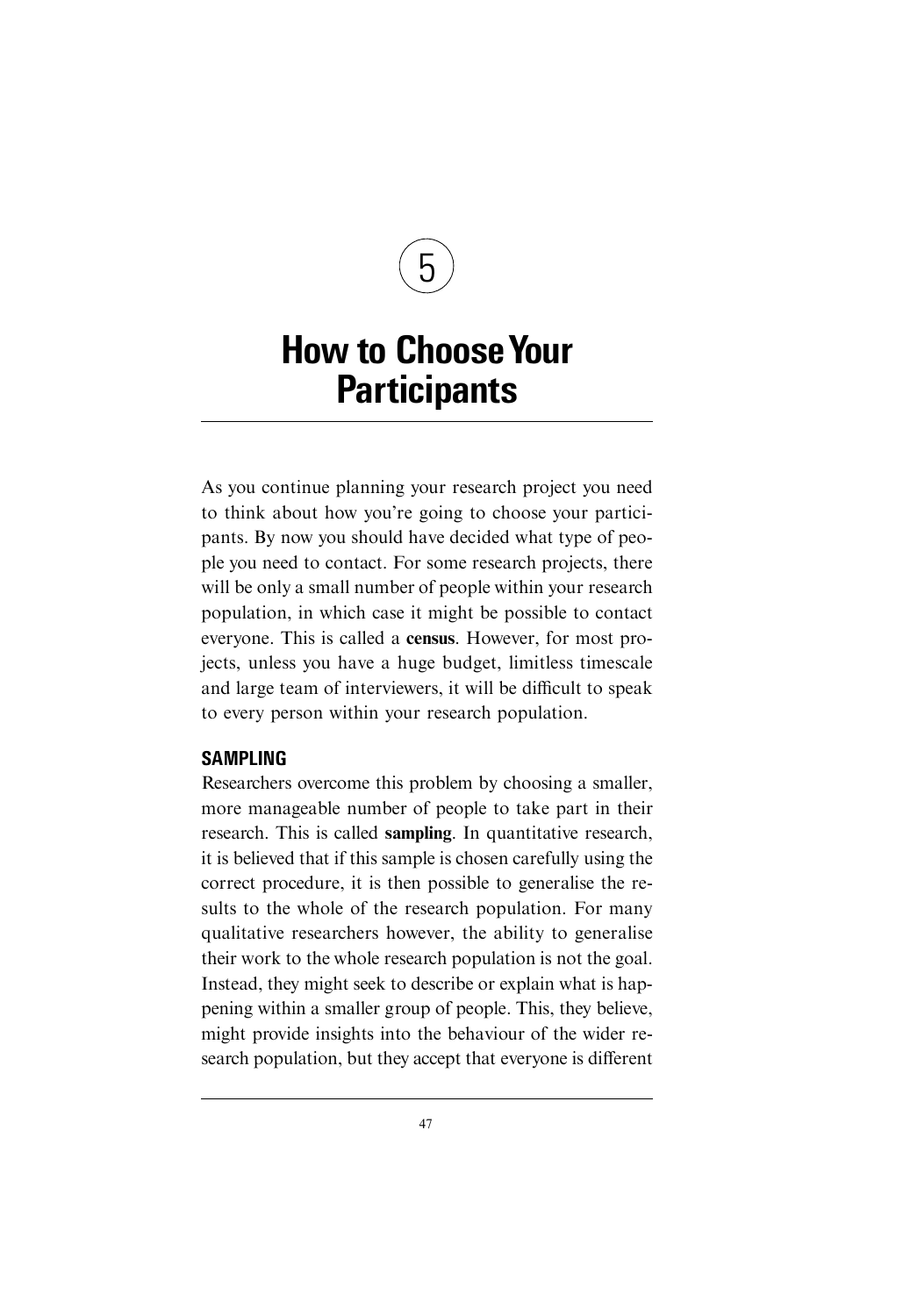and that if the research were to be conducted with another group of people the results might not be the same.

Sampling procedures are used everyday. Market researchers use them to find out what the general population think about a new product or new advertisement. When they report that 87% of the population like the smell of a new brand of washing powder, they haven't spoken to the whole population, but instead have contacted only a sample of people which they believe are able to represent the whole population. When we hear that 42% of the population intend to vote Labour at the next General Election, only a sample of people have been asked about their voting intentions. If the sample has not been chosen very carefully, the results of such surveys can be misleading. Imagine how misleading the results of a 'national' survey on voting habits would be if the interviews were conducted only in the leafy suburbs of an English southern city.

### Probability samples and purposive samples

There are many different ways to choose a sample, and the method used will depend upon the area of research, research methodology and preference of the researcher. Basically there are two main types of sample:

- probability samples
- $\rightarrow$  purposive samples.

In probability samples, all people within the research population have a specifiable chance of being selected. These types of sample are used if the researcher wishes to explain, predict or generalise to the whole research population. On the other hand, purposive samples are used if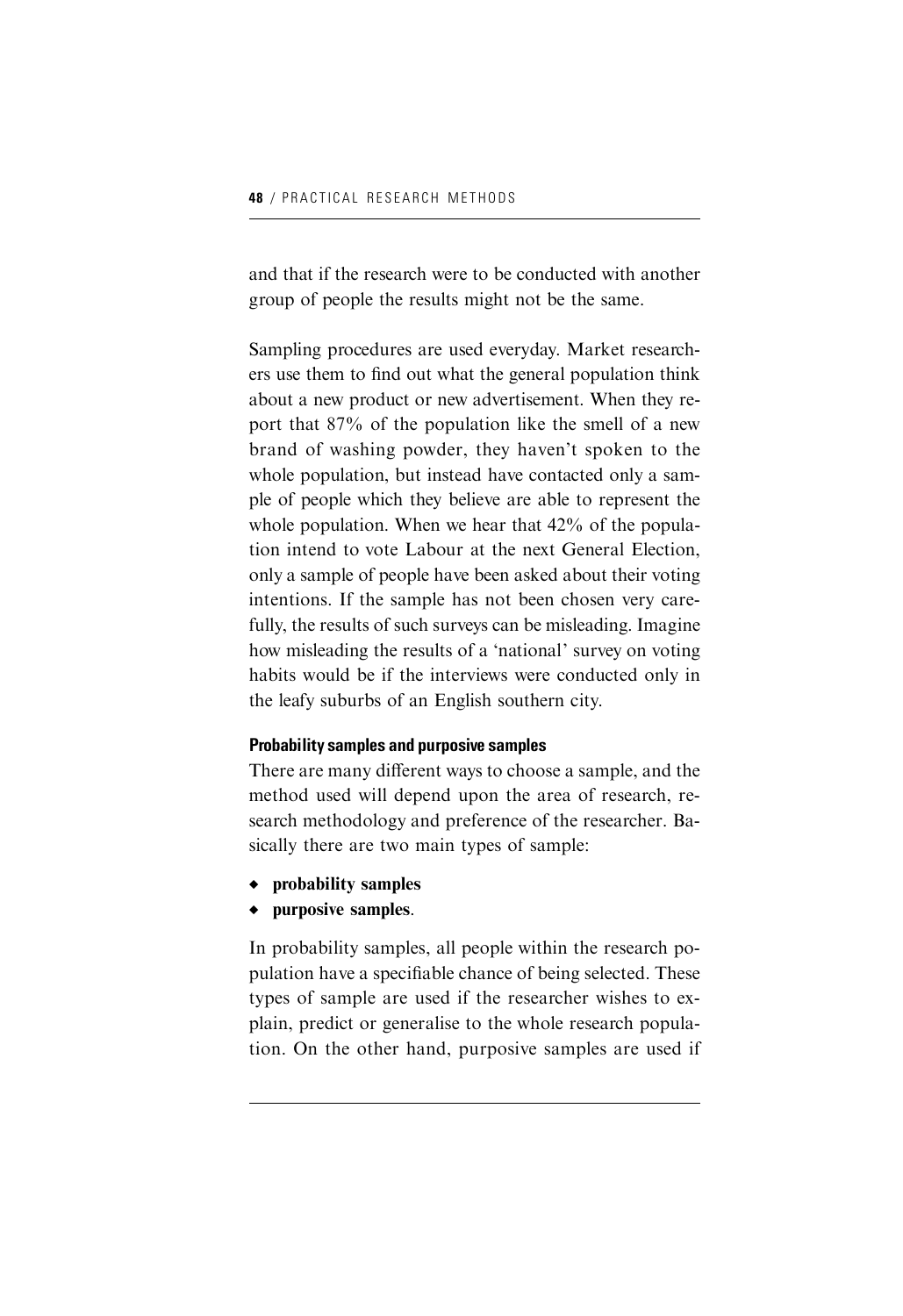description rather than generalisation is the goal. In this type of sample it is not possible to specify the possibility of one person being included in the sample. Within the probability and purposive categories there are several different sampling methods.

The best way to illustrate these sampling methods is to take one issue and show how the focus of the research and the methodology leads to the use of different sampling methods. The area of research is 'school detention' and in Table 3 you can see that the focus and sampling techniques within this topic can be very different, depending on the preferences of the researcher, the purpose of the research and the available resources.

# SAMPLE SIZE

The first question new researchers tend to ask is 'how many people should I speak to?' This obviously depends on the type of research. For large scale, quantitative surveys you will need to contact many more people than you would for a small, qualitative piece of research. The sample size will also depend on what you want to do with your results. If you intend to produce large amounts of cross tabulations, the more people you contact the better.

It tends to be a general rule in quantitative research that the larger the sample the more accurate your results. However, you have to remember that you are probably restricted by time and money – you have to make sure that you construct a sample which will be manageable. Also, you have to account for non-response and you may need to choose a higher proportion of your research population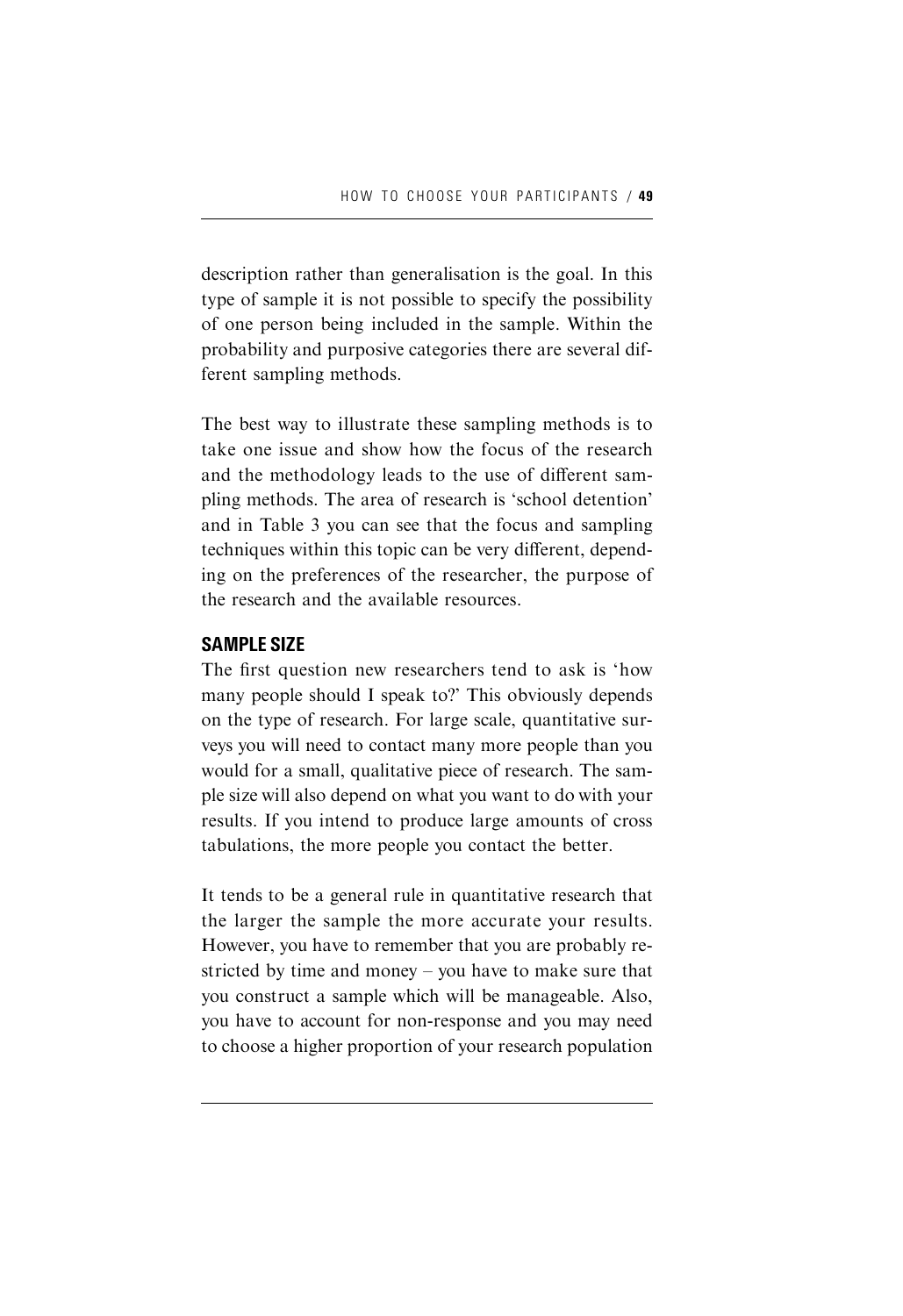#### TABLE 3: SAMPLING TECHNIQUES

 $\overline{\phantom{a}}$ 

| <b>PROBABILITY SAMPLES</b>                                                                                                                                                                                                                                                                                                                                                                                                                                                                                                                                                                                                                                                                                                                                                                                        | <b>PURPOSIVE SAMPLES</b>                                                                                                                                                                                                                                                                                                                                                                                                                                                                                                                                                                                                                                                                                                                                                                                                                                           |
|-------------------------------------------------------------------------------------------------------------------------------------------------------------------------------------------------------------------------------------------------------------------------------------------------------------------------------------------------------------------------------------------------------------------------------------------------------------------------------------------------------------------------------------------------------------------------------------------------------------------------------------------------------------------------------------------------------------------------------------------------------------------------------------------------------------------|--------------------------------------------------------------------------------------------------------------------------------------------------------------------------------------------------------------------------------------------------------------------------------------------------------------------------------------------------------------------------------------------------------------------------------------------------------------------------------------------------------------------------------------------------------------------------------------------------------------------------------------------------------------------------------------------------------------------------------------------------------------------------------------------------------------------------------------------------------------------|
| The researcher is interested in<br>finding out about national detention<br>rates. He wants to make sure that<br>every school in the country has an<br>equal chance of being chosen<br>because he hopes to be able to make<br>generalisations from his findings. He<br>decides to use a simple random<br>sample. Using this method the<br>researcher needs to obtain the name<br>of every school in the country.<br>Numbers are assigned to each name<br>and a random sample generated by<br>computer. He then sends a<br>questionnaire to each of the selected<br>schools. The researcher would have<br>to make sure that he obtained the<br>name of every school in the country<br>for this method to work properly.                                                                                             | The researcher decides that he wants<br>to interview a sample of all pupils<br>within a school, regardless of whether<br>they have been on detention or not.<br>He decides to use a quota sample to<br>make sure that all groups within the<br>school are represented. He decides to<br>interview a specified number of<br>female and male school pupils, a<br>specified number of arts, sciences and<br>social science pupils and a specified<br>number within different age<br>categories. He continues approaching<br>students and interviewing them until<br>his quota is complete. By using this<br>method only those pupils present at<br>the same time and in the same place<br>as the researcher have a chance of<br>being selected.                                                                                                                       |
| The researcher wants to find out<br>about national detention rates, but is<br>interested also in finding out about<br>school policy concerning detention.<br>He decides that to do this he needs to<br>visit each selected school. To cut<br>down on travel costs, he decides to<br>use a cluster sample. Using this<br>method, geographical 'clusters' are<br>chosen and a random sample of<br>schools from each cluster is<br>generated using random number<br>tables found at the back of some<br>statistics books. Using this method<br>the researcher only needs to travel to<br>schools within the selected<br>geographical regions. The researcher<br>would have to make sure that he<br>chose his clusters very carefully,<br>especially as policy concerning<br>detention might vary between<br>regions. | The researcher is interested in<br>carrying out semi-structured<br>interviews with pupils who have been<br>on detention over the past year.<br>However, he finds that the school has<br>not kept accurate records of these<br>pupils. Also, he doesn't want to<br>approach the school because he will<br>be seen by the pupils as an authority<br>figure attached to the school. He<br>decides that a snowball sample would<br>be the most appropriate method. He<br>happens to know a pupil who has<br>been on detention recently and so<br>speaks to her, asking for names of<br>other pupils who might be willing to<br>talk to him. The researcher should<br>obtain permission and have a<br>chaperone or guardian present at the<br>interviews. He needs to be aware also<br>that friends tend to recommend<br>friends, which could lead to sampling<br>bias. |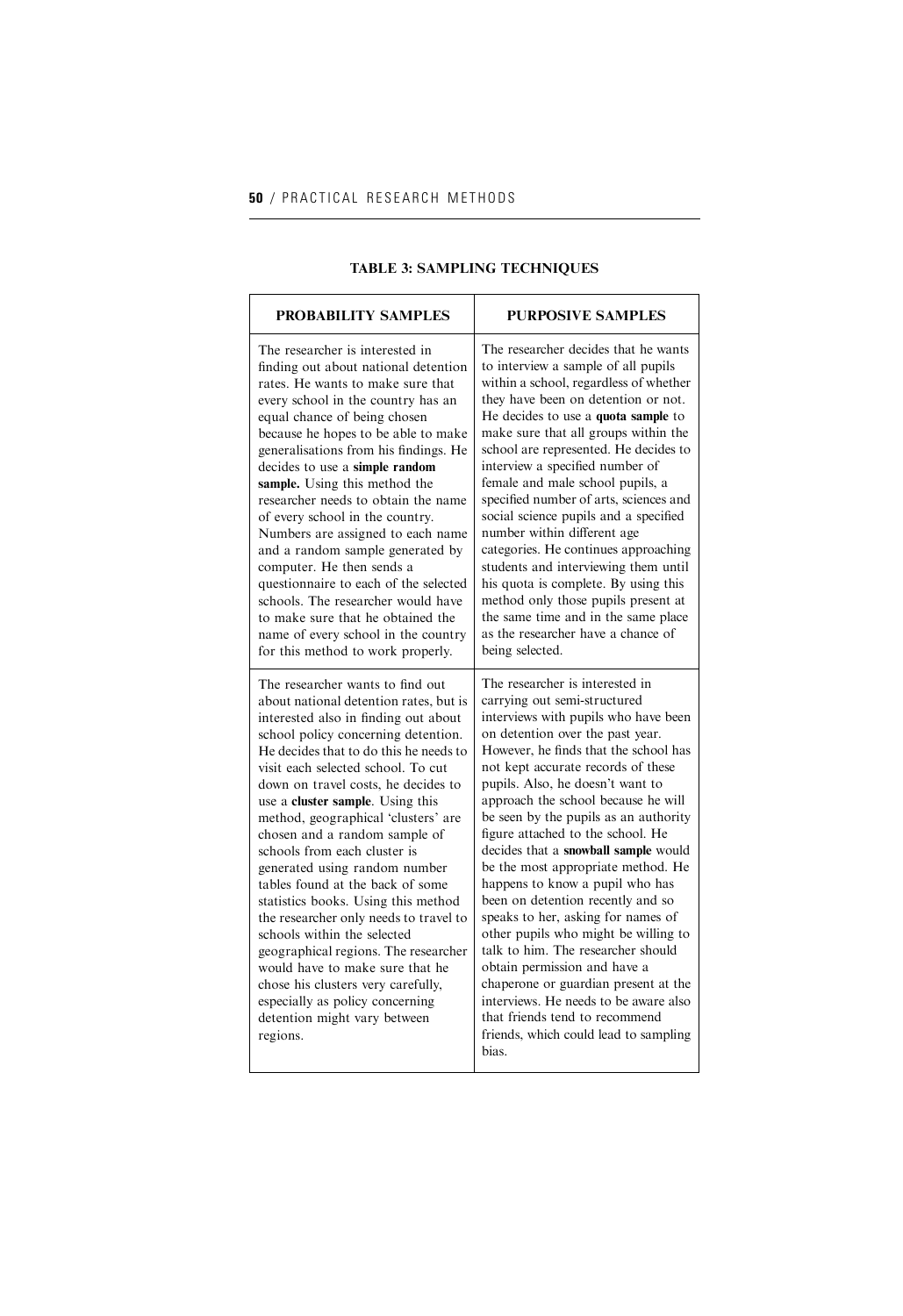| <b>PROBABILITY SAMPLES</b>                                                                                                                                                                                                                                                                                                                                                                                                                                                                                                                                                                                                                                                                                                                                                                                                                                                         | <b>PURPOSIVE SAMPLES</b>                                                                                                                                                                                                                                                                                                                                                                                                                                                                                                                                                                                                                                                                                                                                                                                                                                                                                                                                                                                        |  |
|------------------------------------------------------------------------------------------------------------------------------------------------------------------------------------------------------------------------------------------------------------------------------------------------------------------------------------------------------------------------------------------------------------------------------------------------------------------------------------------------------------------------------------------------------------------------------------------------------------------------------------------------------------------------------------------------------------------------------------------------------------------------------------------------------------------------------------------------------------------------------------|-----------------------------------------------------------------------------------------------------------------------------------------------------------------------------------------------------------------------------------------------------------------------------------------------------------------------------------------------------------------------------------------------------------------------------------------------------------------------------------------------------------------------------------------------------------------------------------------------------------------------------------------------------------------------------------------------------------------------------------------------------------------------------------------------------------------------------------------------------------------------------------------------------------------------------------------------------------------------------------------------------------------|--|
| The researcher has decided that he<br>wishes to conduct a structured<br>interview with all the children who<br>have been on detention within a year<br>at one school. With the head<br>teacher's permission, he obtains a<br>list of all these pupils. He decides to<br>use a quasi-random sample or<br>systematic sample. Using this method<br>he chooses a random point on the<br>list and then every third pupil is<br>selected. The problem with this<br>method is that it depends upon how<br>the list has been organised. If, for<br>example, the list has been organised<br>alphabetically, the researcher needs<br>to be aware that some cultures and<br>nationalities may have family names<br>which start with the same letters.<br>This means that these children would<br>be grouped together in the list and<br>may, therefore, be underrepresented<br>in the sample. | The researcher has heard of a local<br>school which has very few detentions,<br>despite that school having a<br>detention policy. He decides to find<br>out why and visits the school to speak<br>to the head teacher. Many interesting<br>points arise from the interview and<br>the researcher decides to use a<br>theoretical sampling technique. Using<br>this method the emerging theory<br>helps the researcher to choose the<br>sample. For example, he might decide<br>to visit a school that has a high<br>detention rate and a school that has<br>no detention policy, all of which will<br>help to explain differing detention<br>rates and attitudes towards them.<br>Within this sampling procedure, he<br>might choose to sample extreme cases<br>which help to explain something, or<br>he might choose heterogeneous<br>samples where there is a deliberate<br>strategy to select people who are alike<br>in some relevant detail. Again the<br>researcher has to be aware of<br>sampling bias. |  |
| The researcher has decided that he<br>wishes to concentrate on the<br>detention rates of pupils by GCSE<br>subject choice and so decides upon a<br>stratified random sample. Using this<br>method the researcher stratifies his<br>sample by subject area and then<br>chooses a random sample of pupils<br>from each subject area. However, if<br>he found that there were many more<br>pupils in the arts than the sciences,<br>he could decide to choose a<br>disproportionate stratified sample<br>and increase the sample size of the<br>science pupils to make sure that his<br>data are meaningful. The researcher<br>would have to plan this sample very<br>carefully and would need accurate<br>records of subjects and pupils.                                                                                                                                            | The researcher is a teacher himself<br>and decides to interview colleagues,<br>as he has limited time and resources<br>available to him. This is a<br>convenience sample. Also, at a<br>conference he unexpectedly gets to<br>interview other teachers. This might<br>be termed haphazard or accidental<br>sampling. The ability to generalise<br>from this type of sample is not the<br>goal, and, as with other sampling<br>procedures, the researcher has to be<br>aware of bias which could enter the<br>process. However, the insider status<br>of the teacher may help him to<br>obtain information or access which<br>might not be available to other<br>researchers.                                                                                                                                                                                                                                                                                                                                    |  |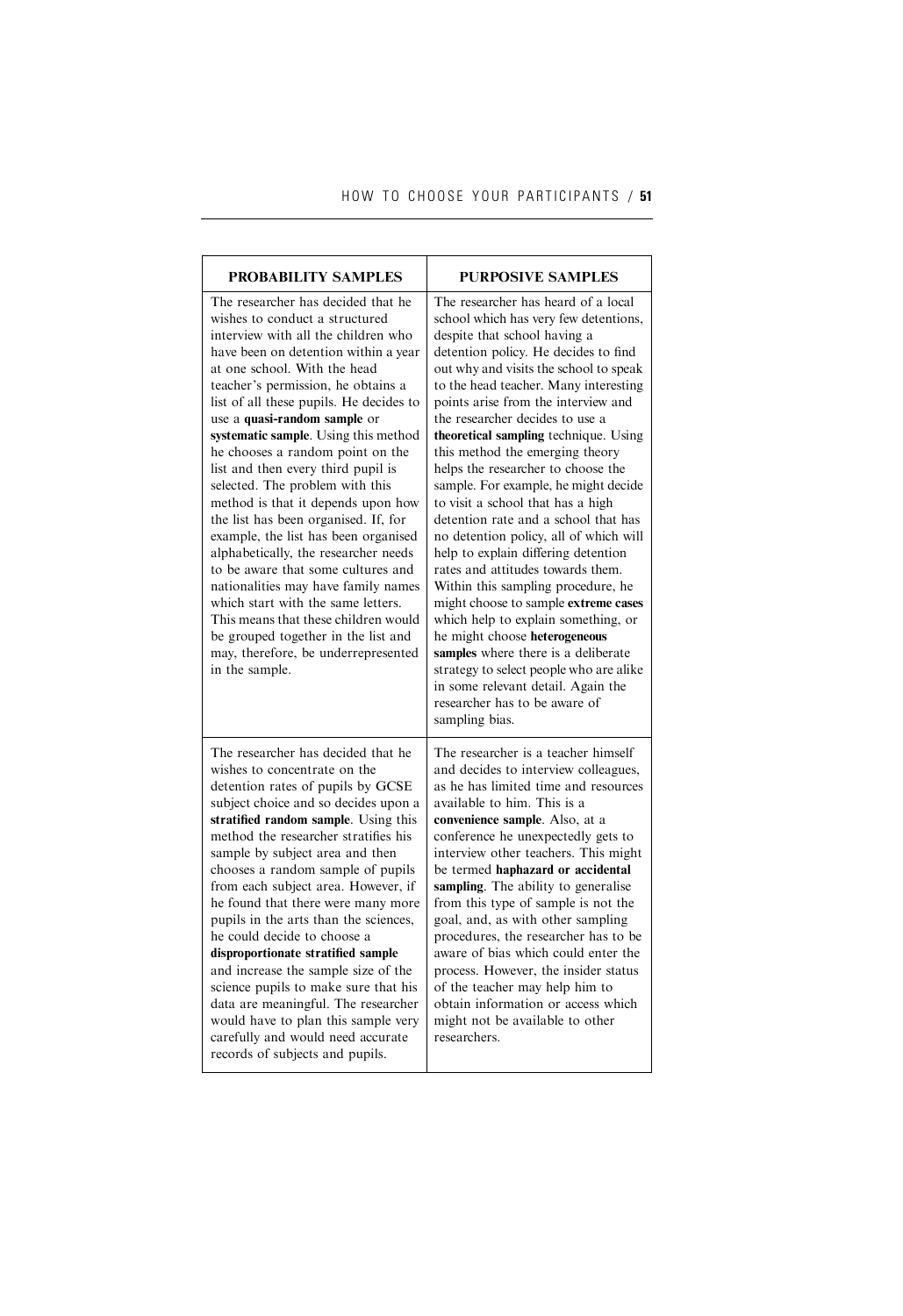| DO                                                                                                                                                                                                                                        | <b>DON'T</b>                                                                                                                                                 |  |
|-------------------------------------------------------------------------------------------------------------------------------------------------------------------------------------------------------------------------------------------|--------------------------------------------------------------------------------------------------------------------------------------------------------------|--|
| Take time and effort to work<br>out your sample correctly if<br>you're conducting a large<br>scale survey. Read the<br>relevant literature suggested<br>in this book. Time taken at<br>the beginning will save<br>much wasted time later. | Rush into your work<br>without thinking very<br>carefully about sampling<br>issues. If you get it wrong it<br>could invalidate your whole<br>research.       |  |
| Discuss your proposed<br>sampling procedure and size<br>with your tutor, boss or<br>other researchers.                                                                                                                                    | Ignore advice from those<br>who know what they're<br>talking about.                                                                                          |  |
| Be realistic about the size of<br>sample possible on your<br>budget and within your time<br>scale.                                                                                                                                        | Take on more than you can<br>cope with. A badly worked<br>out, large sample may not<br>produce as much useful data<br>as a well-worked out, small<br>sample. |  |
| Be open and up front about<br>your sample. What are your<br>concerns? Could anything<br>have been done differently?<br>How might you improve<br>upon your methods?                                                                        | Make claims which cannot<br>be justified nor generalised<br>to the whole population.                                                                         |  |
| Use a combination of<br>sampling procedures if it is<br>appropriate for your work.                                                                                                                                                        | Stick rigorously to a<br>sampling technique that is<br>not working. Admit your<br>mistakes, learn by them and<br>change to something more<br>appropriate     |  |

### TABLE 4: SAMPLING DOS AND DON'TS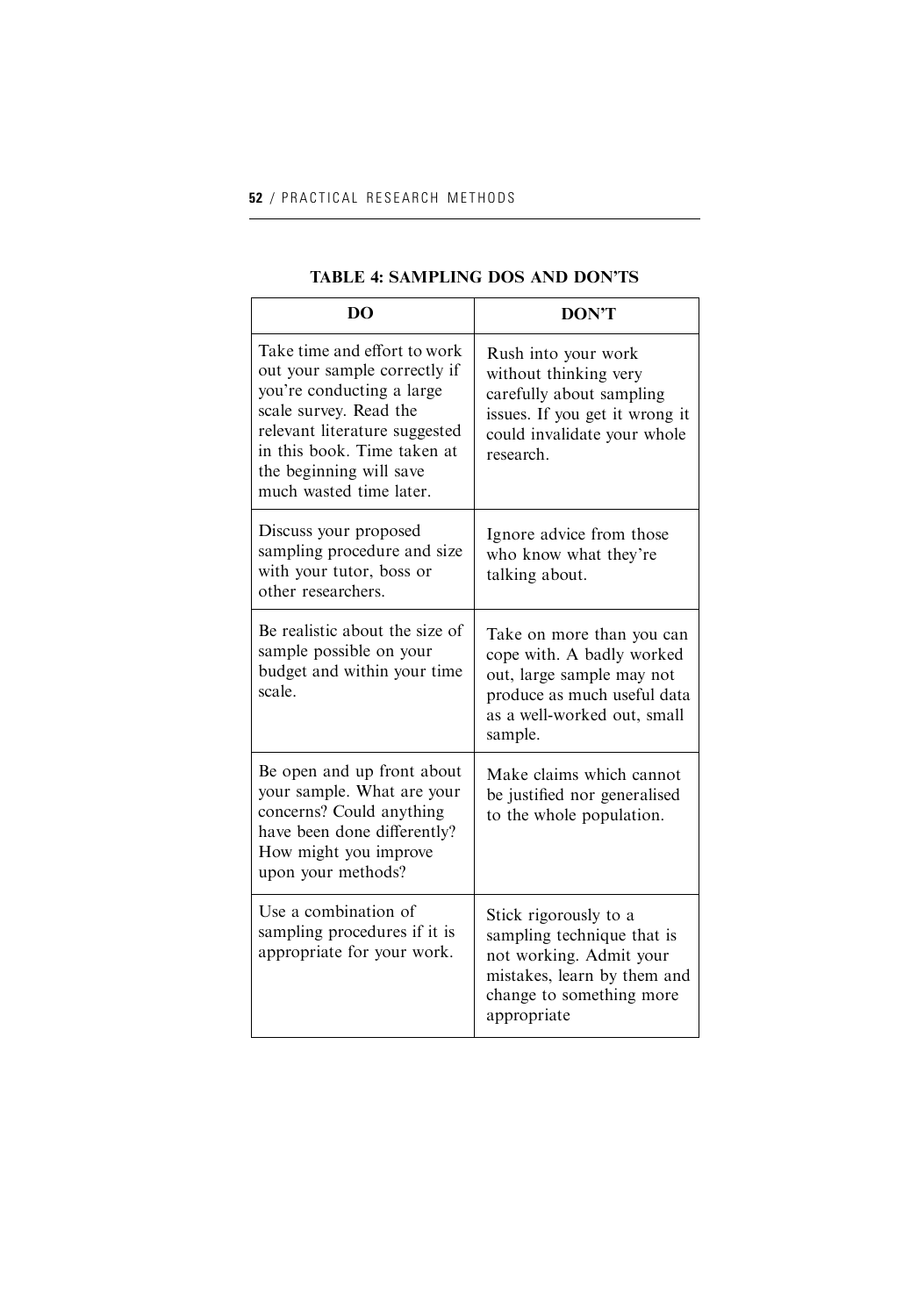as your sample to overcome this problem. If you're interested in large-scale quantitative research, statistical methods can be used to choose the size of sample required for a given level of accuracy and the ability to make generalisations. These methods and procedures are described in the statistics books listed at the end of this chapter.

If your research requires the use of purposive sampling techniques, it may be difficult to specify at the beginning of your research how many people you intend to contact. Instead you continue using your chosen procedure such as snowballing or theoretical sampling until a 'saturation point' is reached. This was a term used by Glaser and Strauss (1967) to describe that time of your research when you really do think that everything is complete and that you're not obtaining any new information by continuing. In your written report you can then describe your sampling procedure, including a description of how many people were contacted.

# SUMMARY

- $\bullet$  If it is not possible to contact everyone in the research population, researchers select a number of people to contact. This is called sampling.
- $\bullet$  There are two main types of sampling category probability samples and purposive samples.
- In probability samples, all people within the research population have a specifiable chance of being selected. Only within random samples do participants have an equal chance of being selected.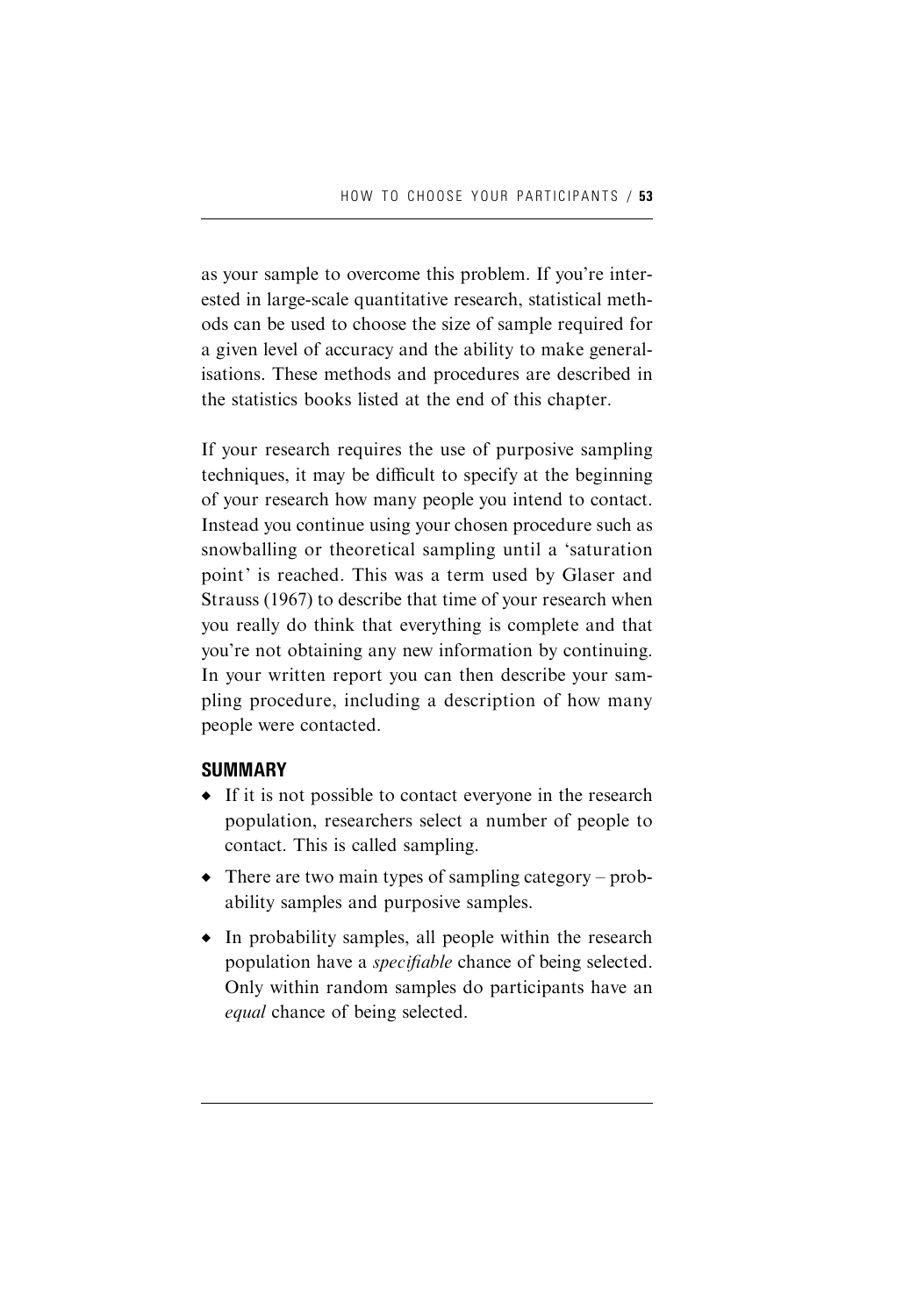- $\bullet$  Purposive samples are used if generalisation is not the goal.
- $\bullet$  The size of sample will depend upon the type and purpose of the research.
- $\bullet$  Sample sizes should take into account issues of non-response.
- $\triangle$  Remember that with postal surveys it might be difficult to control and know who has filled in a questionnaire. Will this affect your sample?
- $\bullet$  In some purposive samples it is difficult to specify at the beginning of the research how many people will be contacted.
- $\bullet$  It is possible to use a mixture of sampling techniques within one project which may help to overcome some of the disadvantages found within different procedures.

#### FURTHER READING

- Bryman, A. and Cramer, D. (1990) Quantitative Data Analysis for Social Scientists, London: Routledge.
- Clegg, F. (1989) Simple Statistics, Cambridge: Cambridge University Press.
- De Vaus, D. (1991) Surveys in Social Research, 3<sup>rd</sup> edition, London: UCL Press.
- Henry, G. (1990) Practical Sampling, Newbury Park, CA: Sage.
- Huff, D. (1994) How to Lie With Statistics, NY: Norton.
- Field, A. (2000) Discovering Statistics Using SPSS for Windows: Advanced Techniques for Beginners, London: Sage.
- Owen, F. and Jones, R. (1994) Statistics, 4<sup>th</sup> edition, London: Pitman.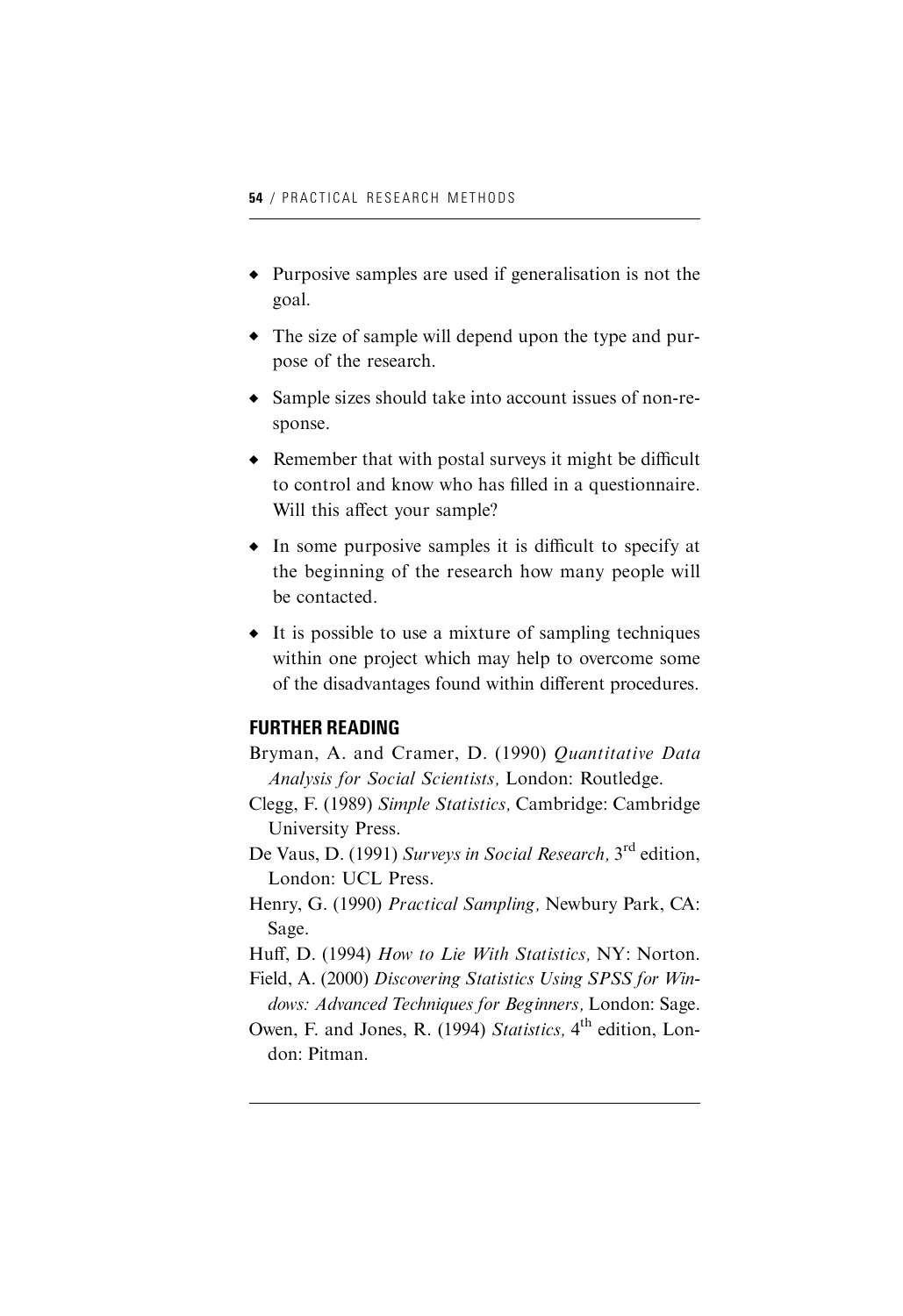

# How to Prepare a Research Proposal

For most types of research you will need to produce a research proposal. This is a document which sets out your ideas in an easily accessible way. Even if you have not been asked specifically to produce a research proposal by your boss or tutor, it is a good idea to do so, as it helps you to focus your ideas and provides a useful document for you to reference, should your research wander off track a little.

Before you start work on your research proposal, find out whether you're required to produce the document in a specific format. For college and university students, you might be given a general outline and a guide as to how many pages to produce. For those of you who are producing a proposal to send to a funding organisation you might have to produce something much more specific. Many funding organisations provide their own forms for you to complete. Some provide advice and guidance about what they would like to see in your proposal. The larger funding bodies produce their proposal forms on-line so that they can be filled in and sent electronically, which makes the process a lot quicker and easier.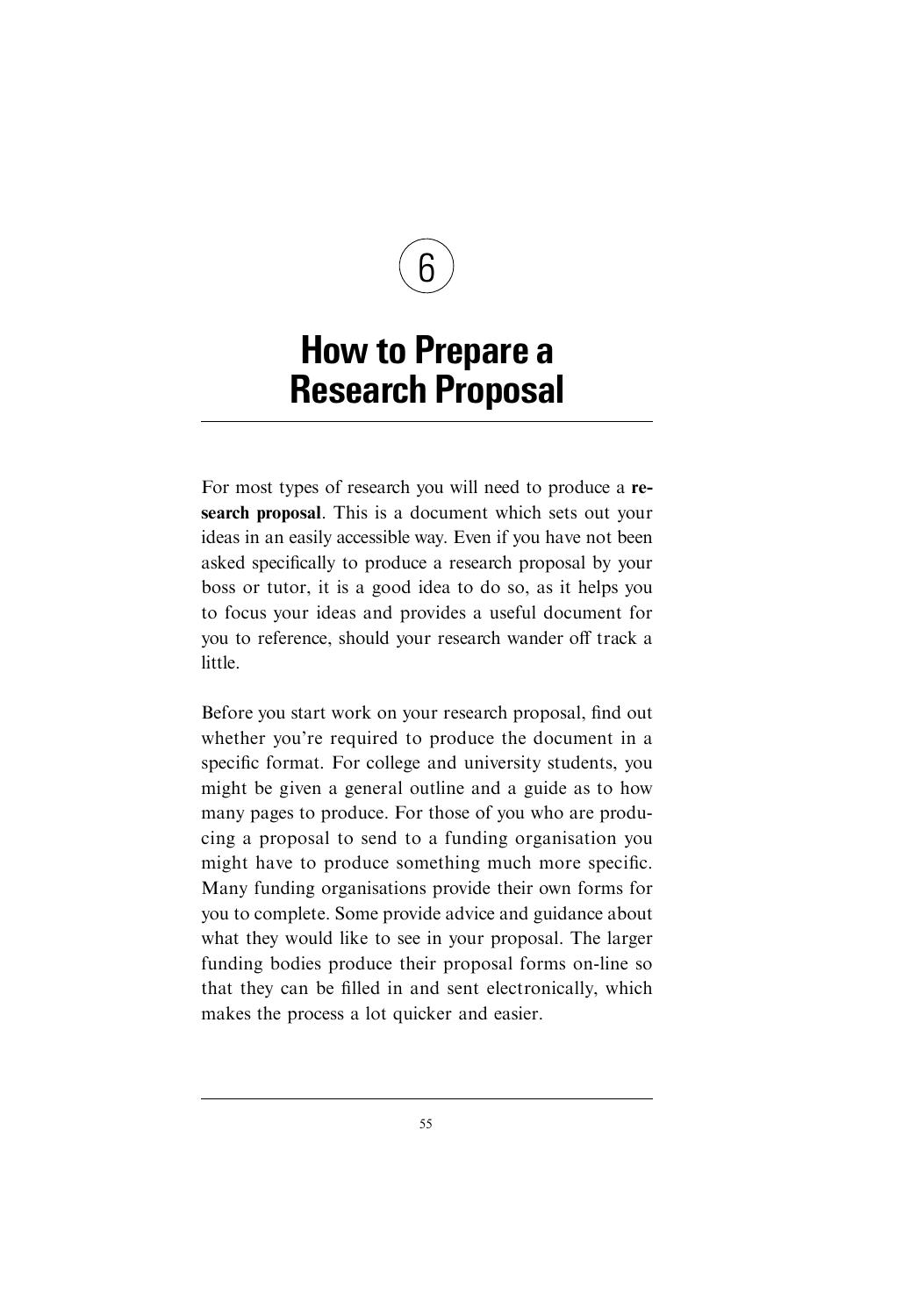# THE CONTENTS OF A PROPOSAL

All research proposals should contain the following information:

## **Title**

This should be short and explanatory.

## **Background**

This section should contain a rationale for your research. Why are you undertaking the project? Why is the research needed? This rationale should be placed within the context of existing research or within your own experience and/or observation. You need to demonstrate that you know what you're talking about and that you have knowledge of the literature surrounding this topic. If you're unable to find any other research which deals specifically with your proposed project, you need to say so, illustrating how your proposed research will fill this gap. If there is other work which has covered this area, you need to show how your work will build on and add to the existing knowledge. Basically, you have to convince people that you know what you're talking about and that the research is important.

## Aims and objectives

Many research proposal formats will ask for only one or two aims and may not require objectives. However, for some research these will need to be broken down in more depth to also include the objectives (see Example 6). The aim is the overall driving force of the research and the objectives are the means by which you intend to achieve the aims. These must be clear and succinct.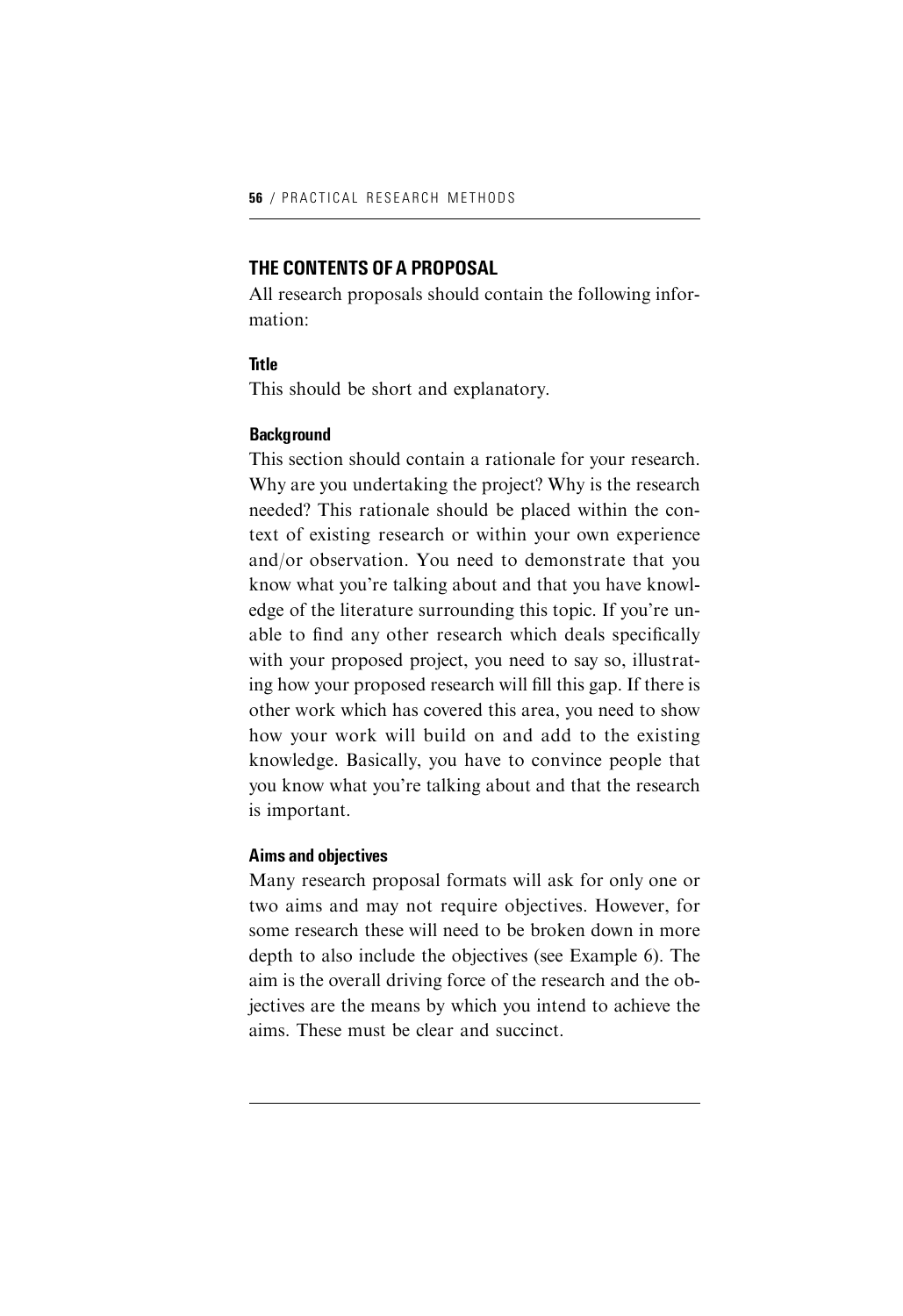## EXAMPLE 6: AIMS AND OBJECTIVES

#### Aim

To identify, describe and produce an analysis of the interacting factors which influence the learning choices of adult returners, and to develop associated theory.

## **Objectives**

The research seeks to determine:

1. The nature, extent and effect of psychological influences on choices, including a desire to achieve personal goals or meet individual needs.

2. The nature, extent and effect of sociological influences on choices, including background, personal and social expectations, previous educational experience and social role.

3. The nature and influence of individual perceptions of courses, institutions and subject, and how these relate to self-perception and concept of self.

4. The influence on choice of a number of variables such as age, gender, ethnicity and social class.

5. The role and possible influence of significant others on choice, such as advice and guidance workers, peers, relatives and employers.

6. The nature and extent of possible influences on choice of available provision, institutional advertising and marketing.

7. The nature and extent of possible influences on choice of mode of study, teaching methods and type of course.

8. How and to what extent influencing factors change as adults re-enter and progress through their chosen route.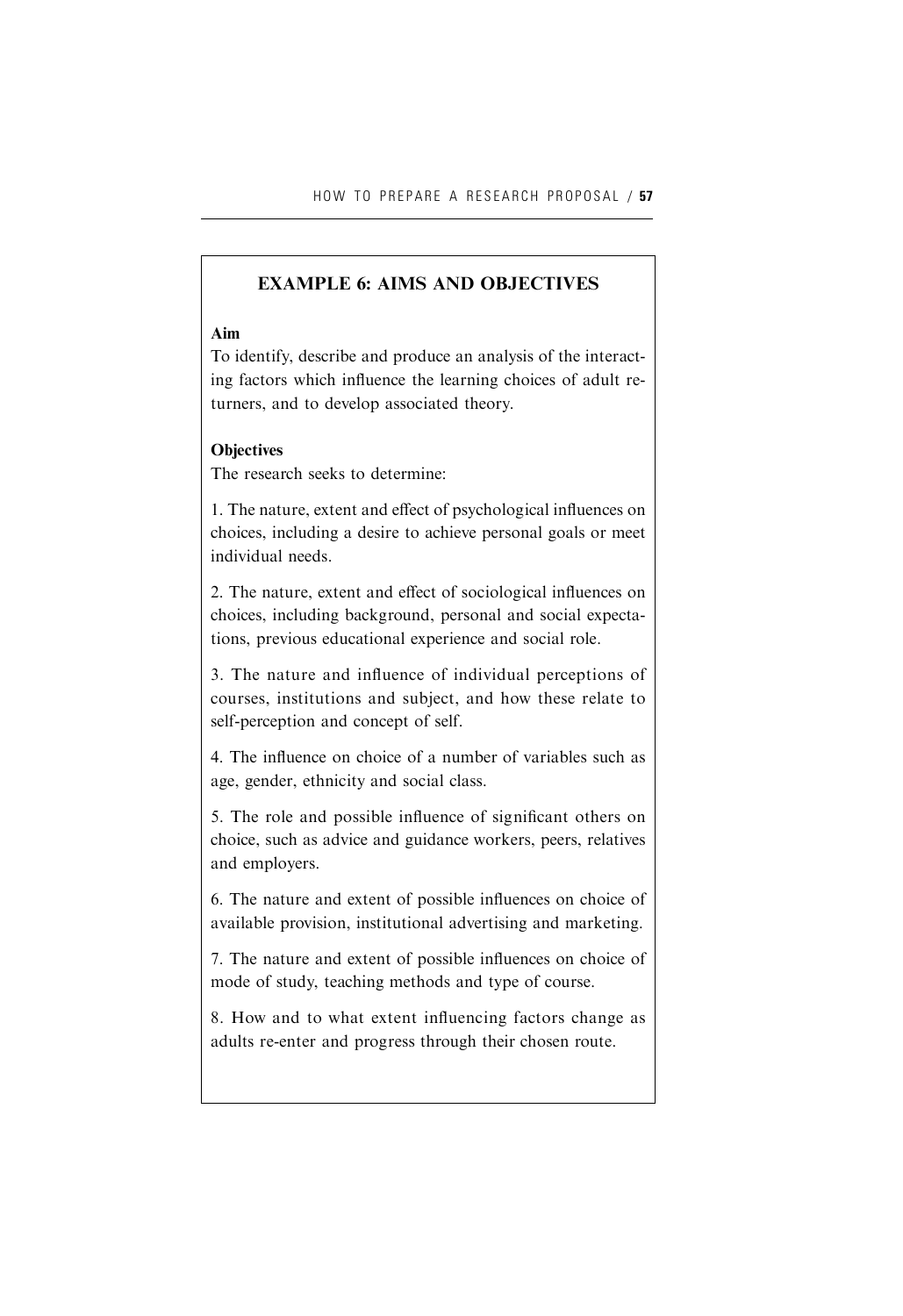#### Methodology/methods

For research at postgraduate level you may need to split the methodology and methods section into two. However, for most projects they can be combined. In this section you need to describe your proposed research methodology and methods and justify their use. Why have you decided upon your methodology? Why have you decided to use those particular methods? Why are other methods not appropriate? This section needs to include details about samples, numbers of people to be contacted, method of data collection, methods of data analysis and ethical considerations. If you have chosen a less well known methodology, you may need to spend more time justifying your choice than you would need to if you had chosen a more traditional methodology. This section should be quite detailed – many funding organisations find that the most common reason for proposal failure is the lack of methodological detail.

#### **Timetable**

A detailed timetable scheduling all aspects of the research should be produced. This will include time taken to conduct background research, questionnaire or interview schedule development, data collection, data analysis and report writing (see Table 5). Research almost always takes longer than you anticipate. Allow for this and add a few extra weeks on to each section of your timetable. If you finish earlier than you anticipated, that's fine as you have more time to spend on your report. However, finishing late can create problems especially if you have to meet deadlines.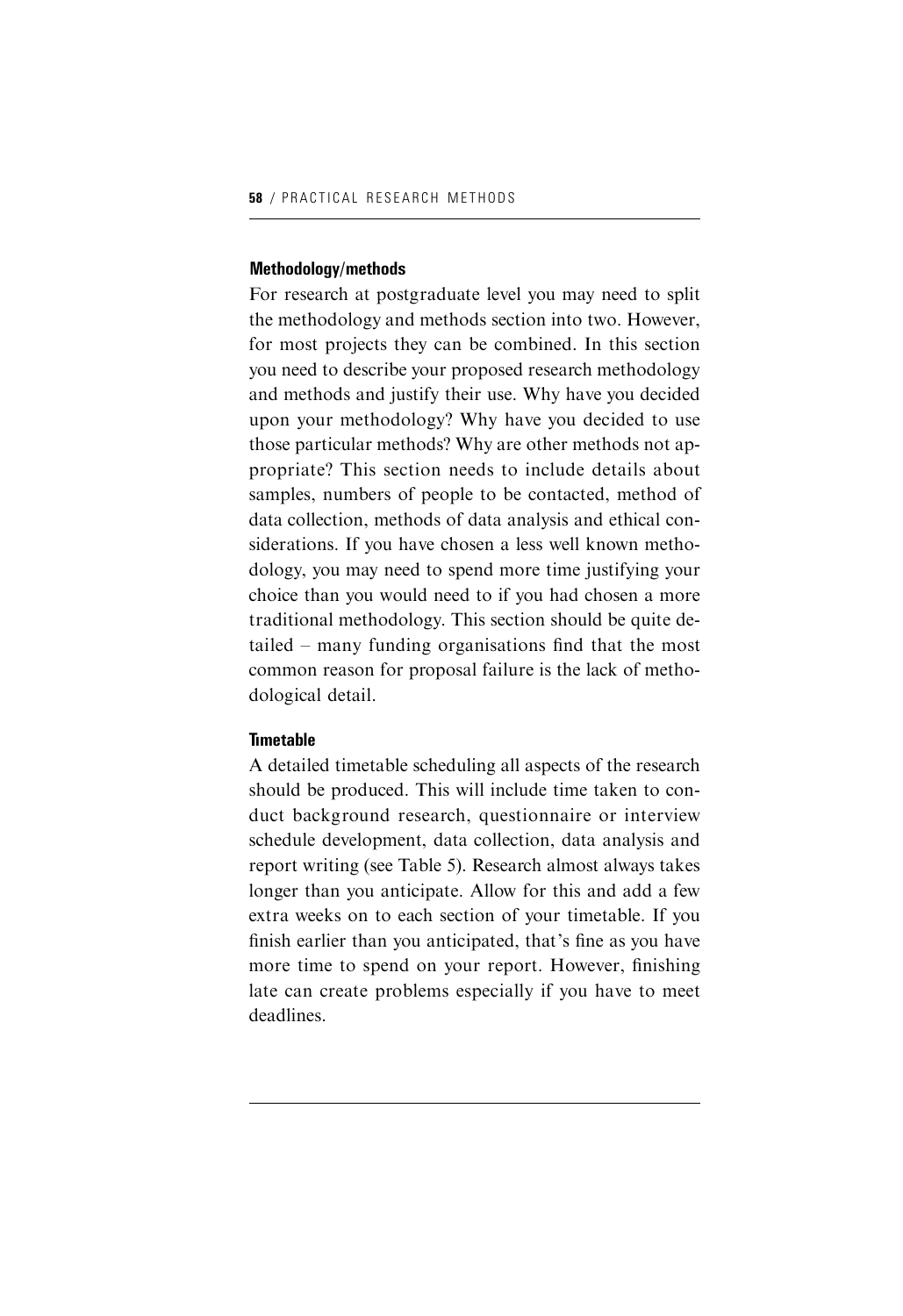| <b>DATE</b>              | <b>ACTION</b>                                                                                      |
|--------------------------|----------------------------------------------------------------------------------------------------|
| 5 January $-$ 5 February | Literature search<br>Primary research (talk to relevant<br>people)                                 |
| 6 February – 7 March     | Develop and pilot questionnaire<br>Continue literature search                                      |
| 8 March – 9 April        | Analyse pilot work and revise<br>questionnaire<br>Ask relevant people for comments                 |
| $10$ April – 21 April    | Send out questionnaire<br>Categorise returned questionnaires                                       |
| $21$ April – 1 May       | Send out reminder letter for non-<br>responses. Continue to categorise<br>returned questionnaires. |
| $1$ May $-1$ July        | Data input<br>Data analysis                                                                        |
| $2$ July $-$ 3 August    | Write report<br>Prepare oral presentation                                                          |

TABLE 5: SURVEY TIMETABLE

#### Budget and resources

If you're applying to a funding body you need to think about what you will need for your research and how much this is likely to cost (see Table 6). You need to do this so that you apply for the right amount of money and are not left out of pocket if you have under-budgeted. Funding bodies also need to know that you have not over-budgeted and expect more money than you're going to use. If you are a student you may not have to include this section in your proposal, although some tutors will want to know that you have thought carefully about what resources are needed and from where you expect to obtain these. Some types of research are more expensive than others and if you're on a limited budget you will have to think about this when deciding upon your research method.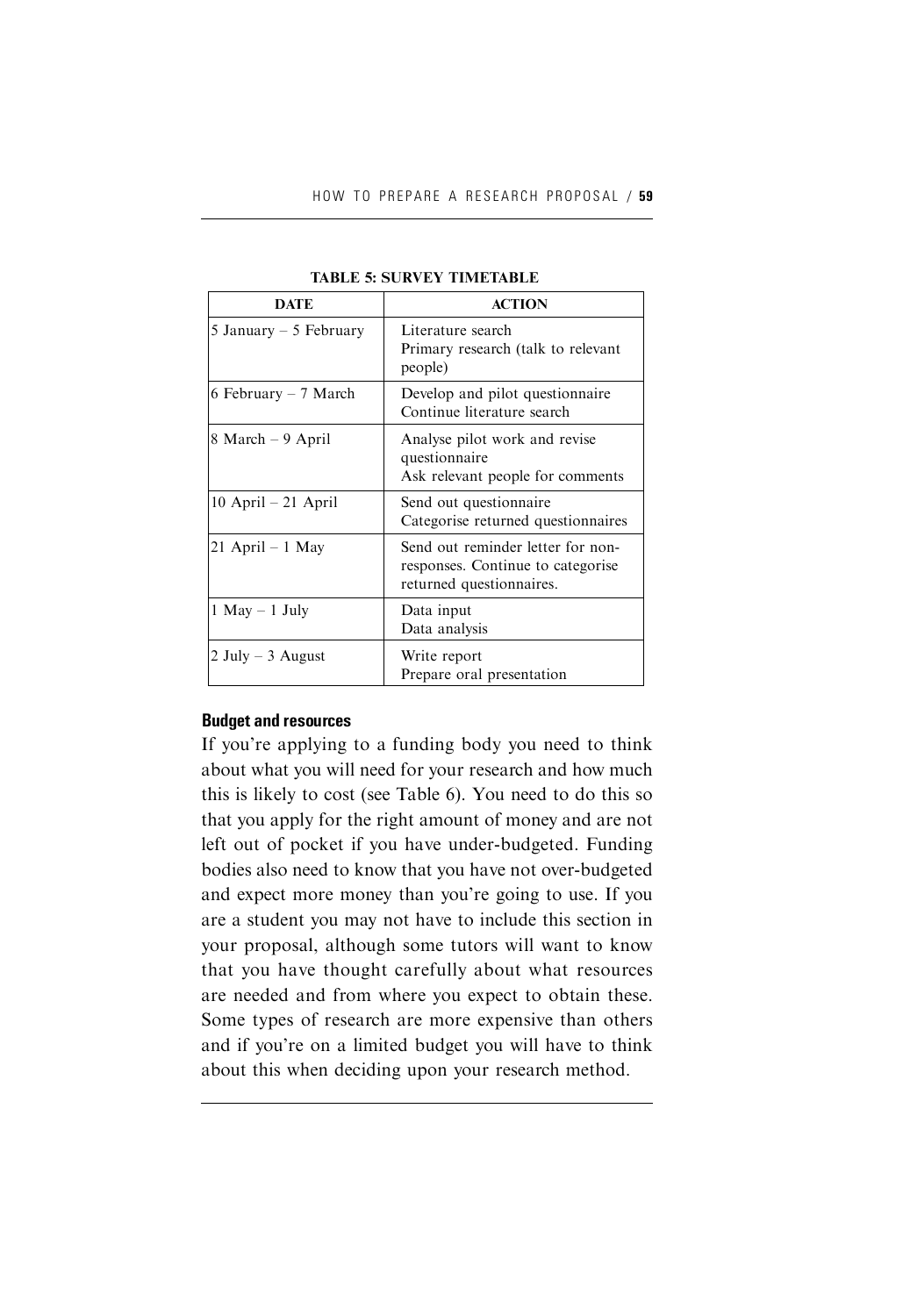| <b>RESOURCE</b>                                                         | <b>COST</b>                                                                                      |
|-------------------------------------------------------------------------|--------------------------------------------------------------------------------------------------|
| 1 good quality personal recorder<br>with battery indicator light, self- |                                                                                                  |
| turning mechanism and headphones                                        | £109.99                                                                                          |
| 10 90-minute audio cassette tapes                                       | £6.99                                                                                            |
| 20 long-life batteries                                                  | £8.99                                                                                            |
| 40 second class postage stamps                                          | £7.60                                                                                            |
| Stationery – paper, envelopes, paper<br>clips, ring binder, scissors    | £8.76                                                                                            |
| Travel expenses – petrol, overnight<br>stay at five locations           | Petrol to be notified at<br>usual college mileage<br>allowance<br>Total accommodation<br>£199.95 |
| Advert in local paper                                                   | £3.70                                                                                            |
| Leaflets $(1000)$                                                       | £21.90                                                                                           |
| <b>Total Expenditure</b>                                                | £367.88 + petrol (to be<br>notified)                                                             |

|  | TABLE 6: RESEARCH BUDGET |  |
|--|--------------------------|--|
|--|--------------------------|--|

#### **Dissemination**

What do you expect to do with the results of your research? How are you going to let people know about what you have found out? For students it will suffice to say that the results will be produced in an undergraduate dissertation which will be made available in the institution library. For other researchers you may want to produce a written report, make oral presentations to relevant bodies, produce a web site or write a journal article.

# WHAT MAKES A GOOD PROPOSAL?

• Relevance, either to the work of the funding body or to the student's course.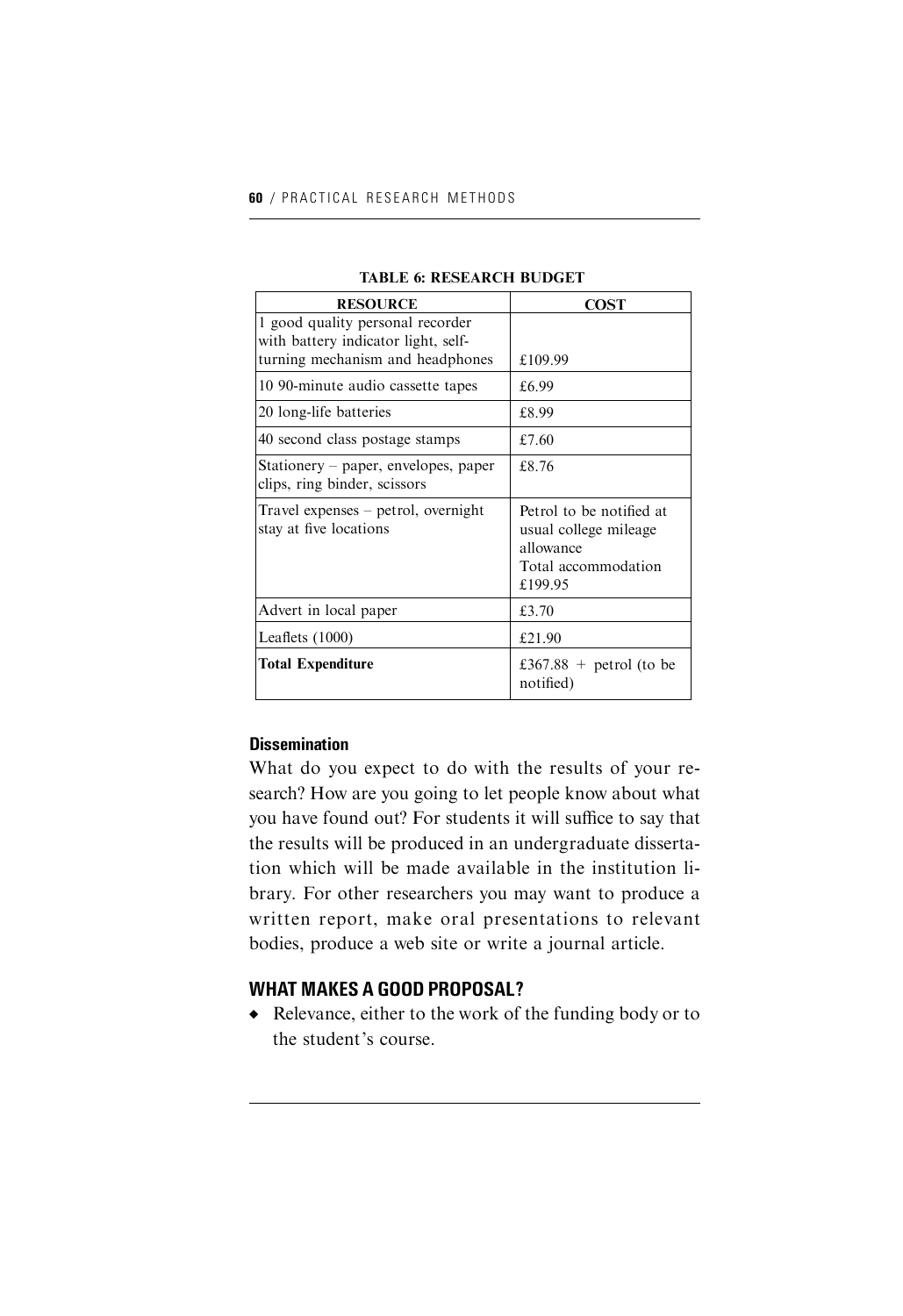- $\bullet$  The research is unique, or offers new insight or development.
- $\bullet$  The title, aims and objectives are all clear and succinct.
- $\bullet$  Comprehensive and thorough background research and literature review has been undertaken.
- $\bullet$  There is a good match between the issues to be addressed and the approach being adopted.
- $\triangle$  The researcher demonstrates relevant background knowledge and/or experience.
- $\bullet$  Timetable, resources and budget have all been worked out thoroughly, with most eventualities covered.
- $\bullet$  Useful policy and practice implications.

# REASONS WHY RESEARCH PROPOSALS FAIL

- $\triangle$  Aims and objectives are unclear or vague.
- $\bullet$  There is a mismatch between the approach being adopted and the issues to be addressed.
- $\bullet$  The overall plan is too ambitious and difficult to achieve in the timescale.
- $\bullet$  The researcher does not seem to have conducted enough in-depth background research.
- $\bullet$  Problem is of insufficient importance.
- $\bullet$  Information about the data collection is insufficiently detailed.
- $\bullet$  Information about the data analysis method is insufficiently detailed.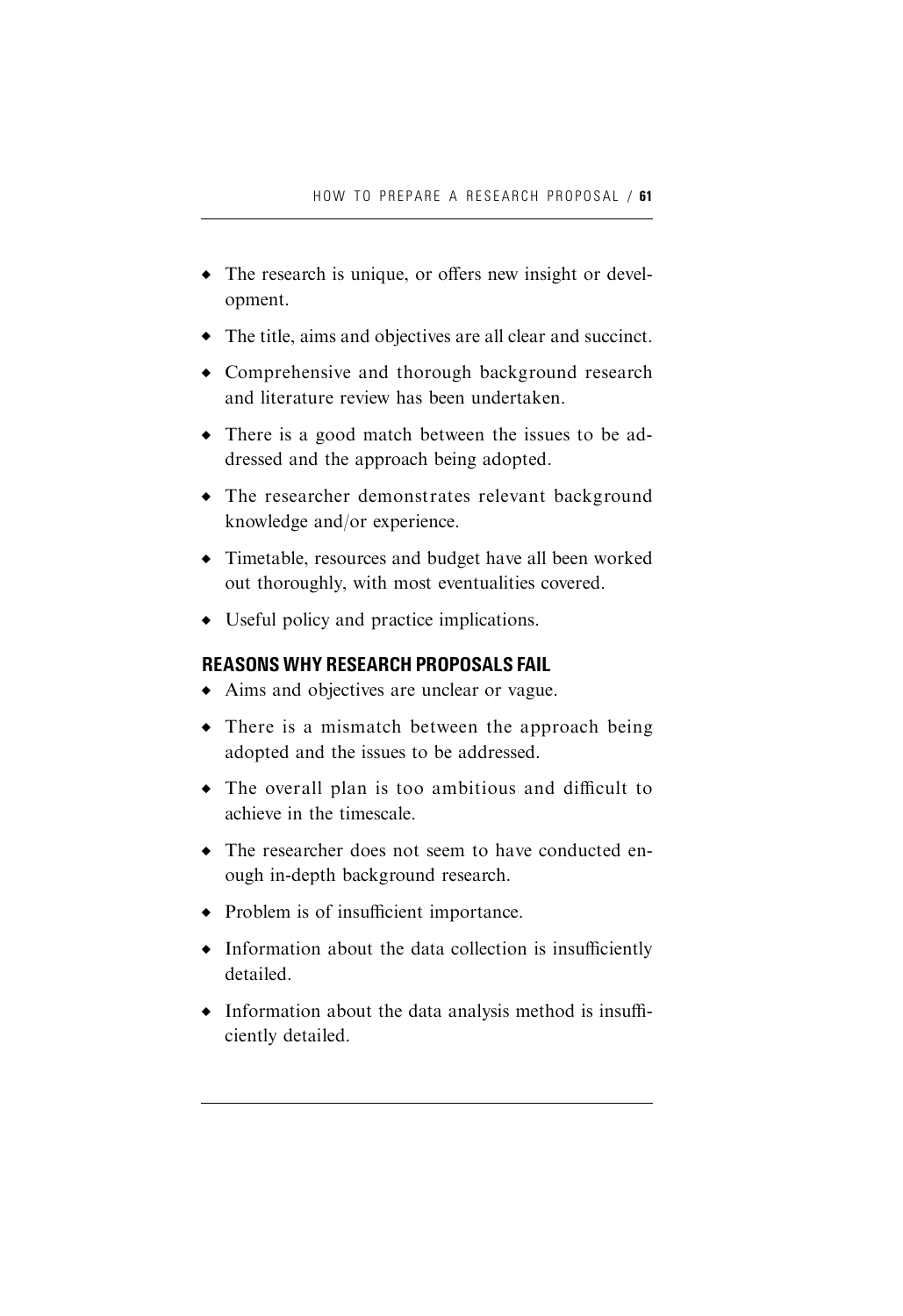- $\bullet$  Timescale is inappropriate or unrealistic.
- $\triangle$  Resources and budget have not been carefully thought out.
- $\bullet$  This topic has been done too many times before indicates a lack in background research.

#### **SUMMARY**

- $\bullet$  Most research projects will require the production of a research proposal which sets out clearly and succinctly your proposed project.
- Before you write your proposal, check whether you need to produce it in a specific format.
- $\bullet$  The standard research proposal should include the following:
	- title
	- background (including literature search)
	- aims and objectives
	- methodology/methods
	- timetable
	- budget and resources
	- dissemination.
- $\triangle$  Research proposals stand a better chance of being accepted if you're able to prove that you have the required knowledge and/or experience to carry out the research effectively.
- $\bullet$  It is important to make sure that your proposed methods will address the problem you have identified and that you are able to display an understanding of these methods.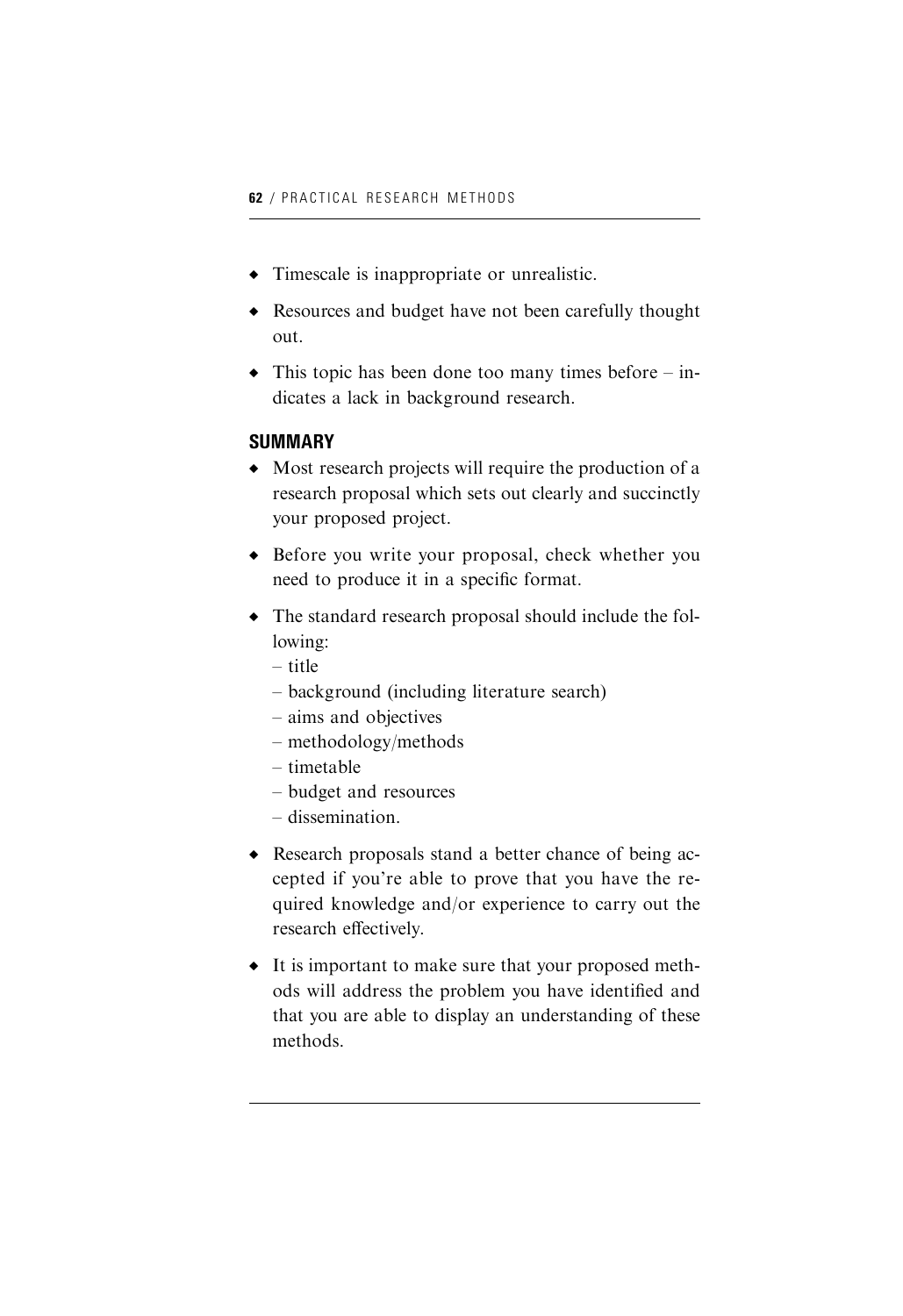#### FURTHER READING

- Locke, L.F., Spirduso, W.W. and Silverman, S.J. (1999) Proposals That Work: a guide for planning dissertations and grant proposals, Thousand Oaks, CA: Sage.
- Punch, K.F. (2000) Developing Effective Research Proposals, London: Sage.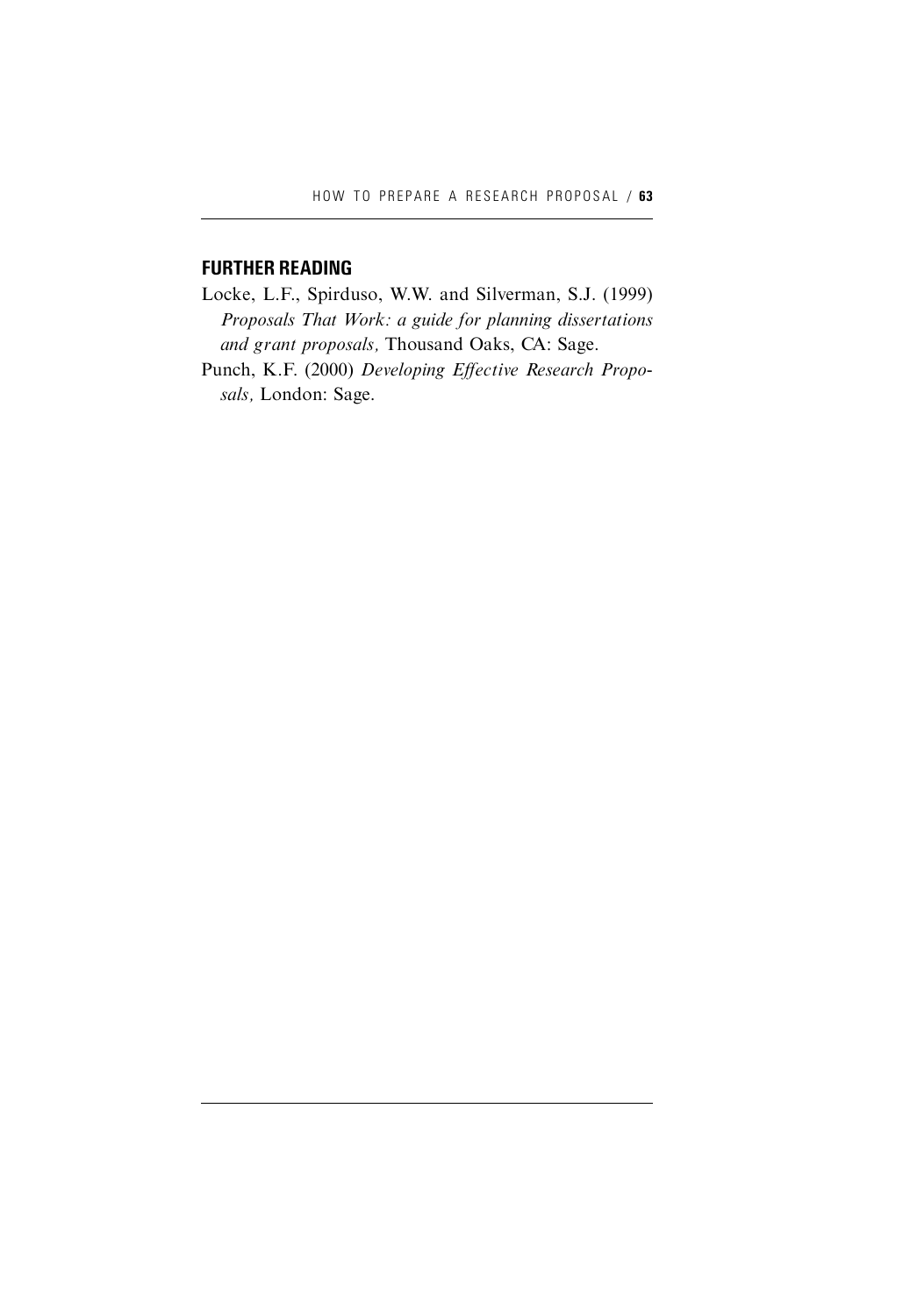7

# How to Conduct Interviews

As we have seen in Chapter 3, there are three main types of interview which tend to be used in social research – unstructured interviews, semi-structured interviews and structured interviews. For each type you will need to think about how you are going to record the interview, what type of questions you need to ask, how you intend to establish rapport and how you can probe for more information.

# METHODS OF RECORDING

If you've decided that interviewing is the most appropriate method for your research, you need to think about what sort of recording equipment you're going to use. You should think about this early on in your research as you need to become familiar with its use through practice. Even if you decide not to use tape-recording equipment, and instead use pen and paper, you should practice taking notes in an interview situation, making sure that you can maintain eye contact and write at the same time. If, however, you're conducting a structured interview, you will probably develop a questionnaire with boxes to tick as your method of recording (see Chapter 9). This is perhaps the simplest form of recording, although you will have to be familiar with your questionnaire, to make sure you can do it quickly and efficiently.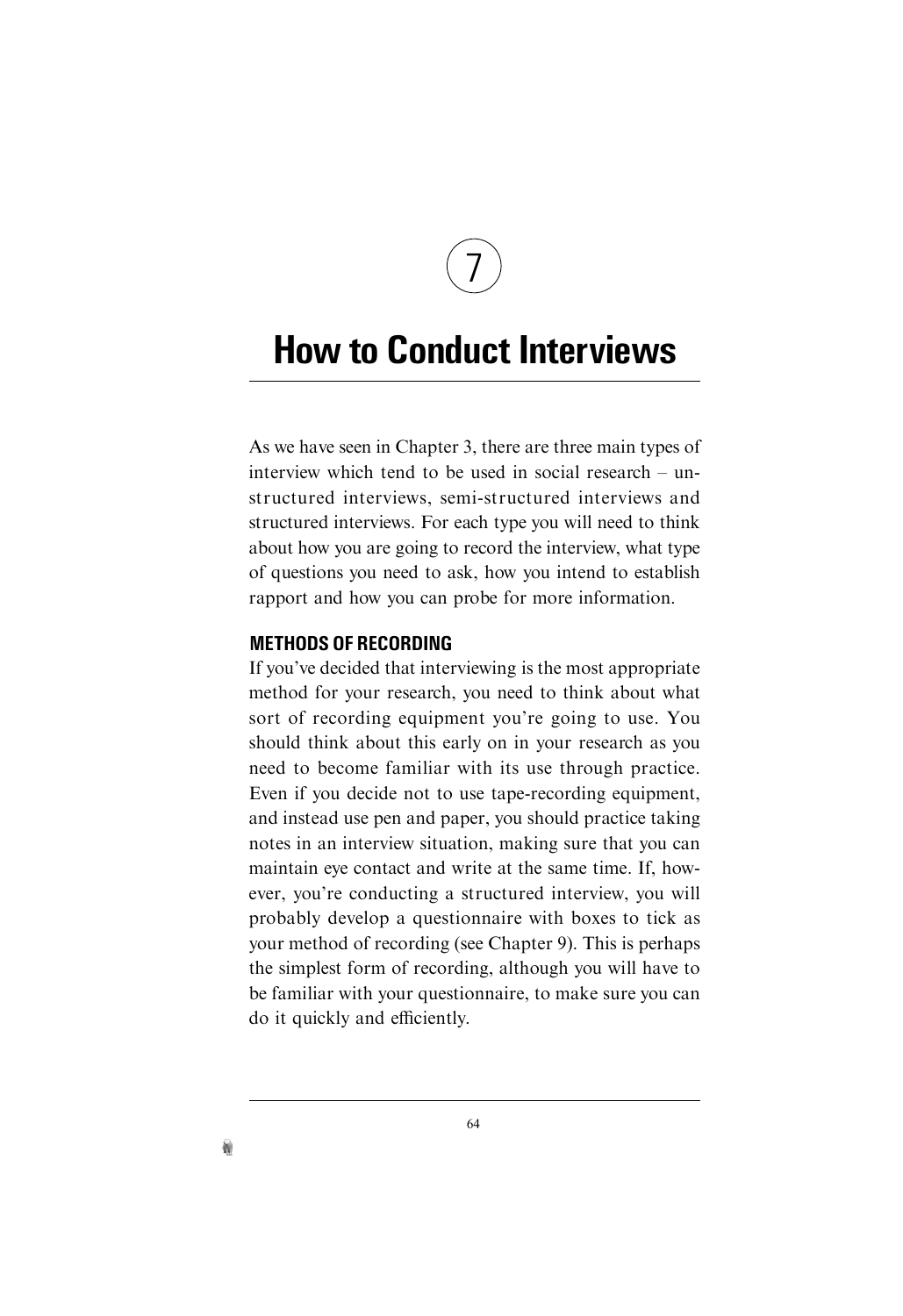#### Using a tape recorder

A suitable tape recorder is one of personal stereo size which uses normal size cassettes and has a built-in microphone. A battery indicator light is crucial – it enables you to check that the recording continues throughout the interview without drawing attention to the machine. A recorder which automatically turns at the end of the tape is useful as you can have twice as long uninterrupted interviewing.

#### Tape-Recording Checklist

- $\triangle$  Are you familiar with your equipment? Do you know how it works? Have you spent time practising?
- $\bullet$  Is your equipment working properly? Test it prior to the interview.
- $\triangleleft$  Have you checked the batteries? They can run out very quickly and this will have an influence on the quality of recording.
- $\bullet$  Do you have two spare cassettes?
- $\bullet$  Do you have spare batteries?
- $\bullet$  Is the room free from background noise, such as traffic, noisy central heating systems and drink machines? If not, how will these noises affect the recording? Are you prepared to take notes?
- $\bullet$  Is the recorder placed on a smooth, non-vibratory surface?
- $\bullet$  Is the recorder close enough to pick up both voices? It is important to hear your own voice as well as that of the interviewee so that you know what answers have been given to which questions.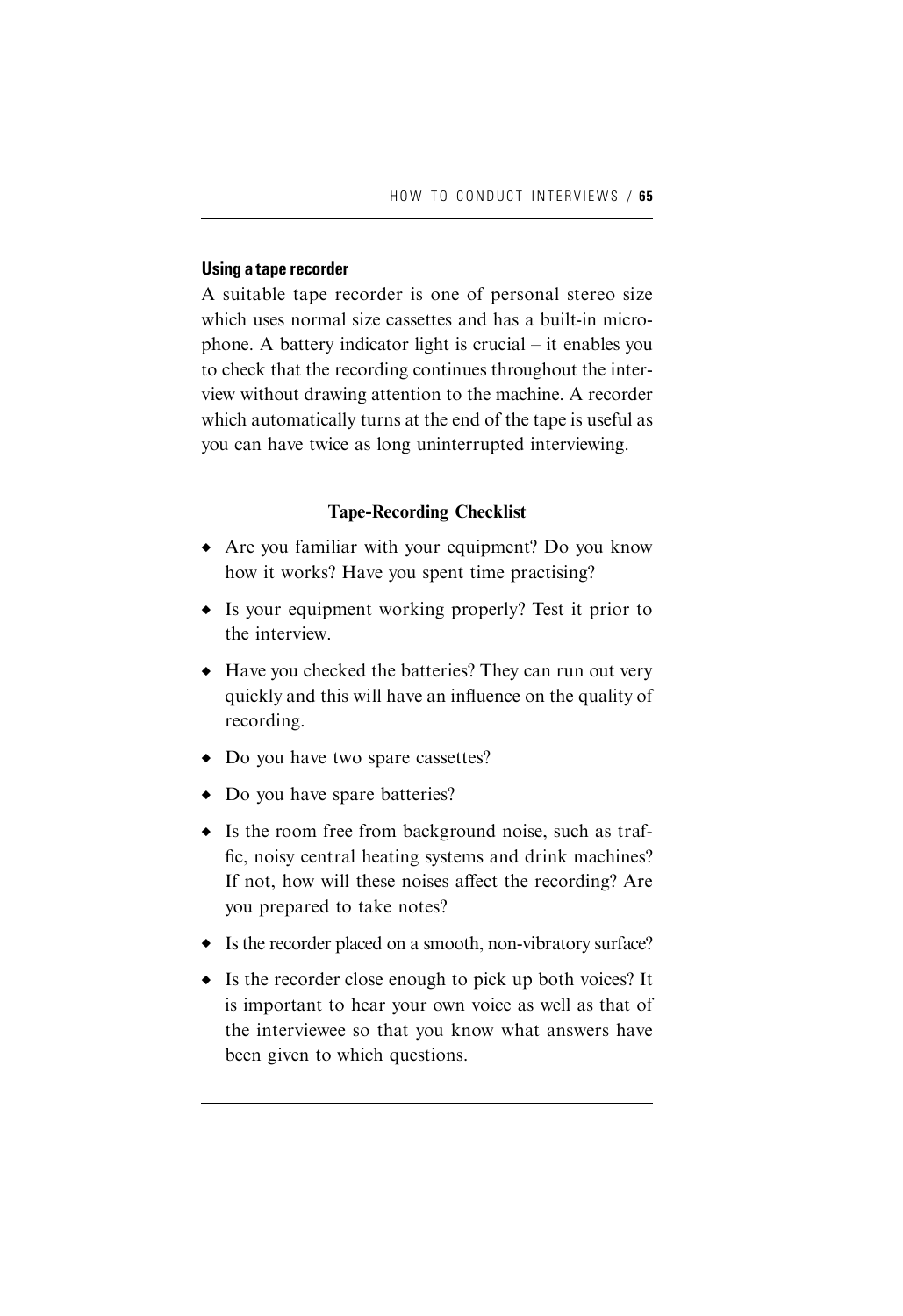#### TABLE 7: RECORDING METHODS: ADVANTAGES AND DISADVANTAGES

| <b>RECORDING</b><br><b>METHOD</b> | <b>ADVANTAGES</b>                                                                                                                                  | <b>DISADVANTAGES</b>                                                                                            | <b>ADDITIONAL INFORMATION</b>                                                                                                                                |  |
|-----------------------------------|----------------------------------------------------------------------------------------------------------------------------------------------------|-----------------------------------------------------------------------------------------------------------------|--------------------------------------------------------------------------------------------------------------------------------------------------------------|--|
| Tape recorder                     | Can concentrate on listening to what they<br>say.                                                                                                  | Rely on equipment $-$ if it fails you have no<br>record of interview.                                           | Overcome equipment failure by practice<br>beforehand and checking throughout                                                                                 |  |
|                                   | Able to maintain eye contact.                                                                                                                      | Can become complacent – don't listen as much<br>as you should because it's being recorded.                      | interview, without drawing attention to<br>machine.                                                                                                          |  |
|                                   | Have a complete record of interview for<br>analysis, including what is said and<br>interaction between interviewer and<br>interviewee.             | Some interviewees may be nervous of tape-<br>recorders.                                                         | Could take a few notes as well – helps you<br>to write down important issues and you<br>will have some record if equipment fails.                            |  |
|                                   | Have plenty of useful quotations for report.                                                                                                       |                                                                                                                 |                                                                                                                                                              |  |
| Video recorder                    | Produces the most comprehensive recording<br>of an interview.                                                                                      | The more equipment you use the more chances<br>there are that something will go wrong.                          | If you want to use video equipment it is<br>preferable to obtain the help of someone                                                                         |  |
|                                   | Gives a permanent record of what is said<br>and includes a record of body language,<br>facial expressions and interaction.                         | This method can be expensive and the<br>equipment hard to transport.                                            | experienced in the use of the equipment.<br>That way you can concentrate on the<br>interview while someone else makes sure<br>that it is recorded correctly. |  |
|                                   |                                                                                                                                                    |                                                                                                                 | Need to make sure that you have a<br>suitable venue for this type of recording.                                                                              |  |
| Note-taking                       | Don't have to rely on recording equipment<br>which could fail.<br>Is the cheapest method if on a very limited<br>budget.                           | Cannot maintain eye contact all the time.                                                                       | You will need to develop a type of<br>shorthand which you can understand and<br>you will need to learn to write very<br>quickly.                             |  |
|                                   |                                                                                                                                                    | Can be hard to concentrate on what they're<br>saying and to probe for more information.                         |                                                                                                                                                              |  |
|                                   |                                                                                                                                                    | Can be tiring.                                                                                                  |                                                                                                                                                              |  |
|                                   | Interviewees may think they have something<br>important to say if they see you taking notes<br>- while you write they may add more<br>information. | Will not have many verbatim quotations for<br>final report.                                                     |                                                                                                                                                              |  |
| Box-ticking                       | Simple to use.                                                                                                                                     | Inflexible $-$ no scope for additional                                                                          | You have to make sure that the<br>questionnaire is very carefully designed so<br>that you cover as many types of answer as<br>possible.                      |  |
|                                   | Easy to analyse.                                                                                                                                   | information.                                                                                                    |                                                                                                                                                              |  |
|                                   | Easy to compare information with that<br>obtained from other interviews.                                                                           | Forces interviewees to answer in a certain way.                                                                 |                                                                                                                                                              |  |
|                                   |                                                                                                                                                    | May leave interviewees feeling that they have<br>not answered in the way they would have liked<br>to have done. |                                                                                                                                                              |  |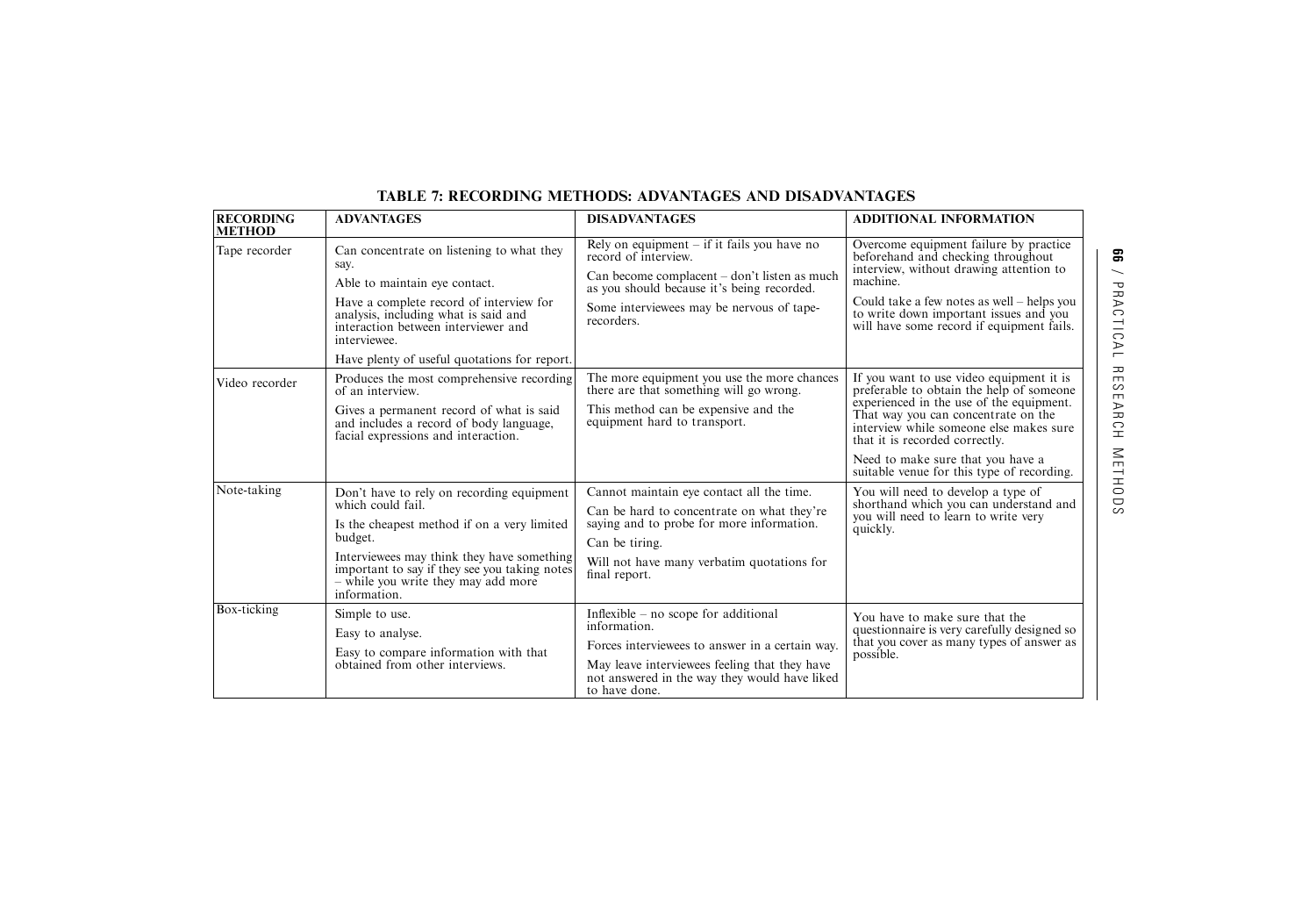$\bullet$  Does the recorder continue to run throughout the interview? Try not to draw attention to the machine, but check the battery indicator light every now and again. Be aware of when the tape is about to finish.

It is useful to take a pen and notepad with you to the interview, even if you intend to use a recorder. You might find it useful to jot down pertinent points to which you want to return later, or use it to remind yourself of what you haven't yet asked. Also, you might encounter someone who doesn't want to be recorded. This could be because the research is on a sensitive issue, or it might be that the interviewee has a fear of being recorded.

#### Taking notes

If you intend to take notes, buy yourself a shorthand notepad and develop a shorthand style which you'll be able to understand later (see Chapter 10). It is advisable to write up all notes into a longer report as soon as possible after the interview while it's still fresh in your mind. It can be tiring taking notes in long interviews, so only arrange one or two per day. You must learn to try and maintain some eye contact while you're writing, and make sure that you nod every now and again to indicate that you're still listening. Try also to get one or two verbatim quotations as these will be useful for your final report.

# THE INTERVIEW SCHEDULE

For most types of interview you need to construct an interview schedule. For structured interviews you will need to construct a list of questions which is asked in the same order and format to each participant (see Chapter 9). For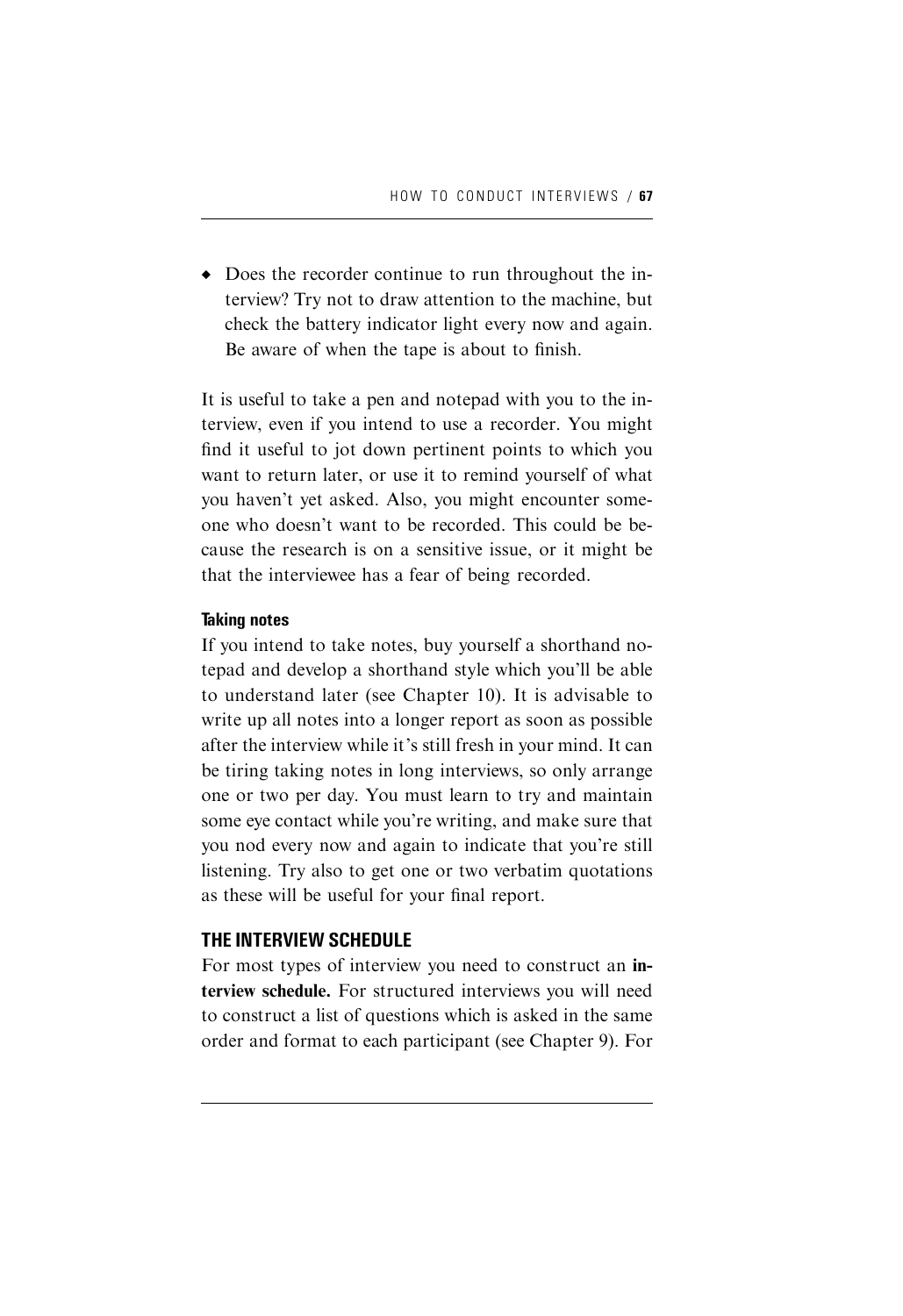semi-structured interviews the schedule may be in the form of a list of questions or a list of topics. If you're new to research, you might prefer a list of questions that you can ask in a standard way, thus ensuring that you do not ask leading questions or struggle for something to ask. However, a list of topics tends to offer more flexibility, especially in unstructured interviews where the interviewee is left to discuss issues she deems to be important. By ticking off each topic from your list as it is discussed, you can ensure that all topics have been covered. Often interviewees will raise issues without being asked and a list of topics ensures that they do not have to repeat themselves. Also, it allows the interviewee to raise pertinent issues which you may not have thought about. These can then be added to the schedule for the next interview.

If you're nervous about working with a list of topics rather than a list of questions, a good way to overcome this is to ask a few set questions first and then, once you and the interviewee have both relaxed, move on to a set of topics. With practice, you will feel comfortable interviewing and will choose the method which suits you best.

If you take time to produce a detailed interview schedule, it helps you to focus your mind on your research topic, enabling you to think about all the areas which need to be covered. It should also alert you to any sensitive or controversial issues which could arise. When developing an interview schedule for any type of interview, begin with easy to answer, general questions which will help the interviewee feel at ease. Don't expect in-depth, personal disclosure immediately.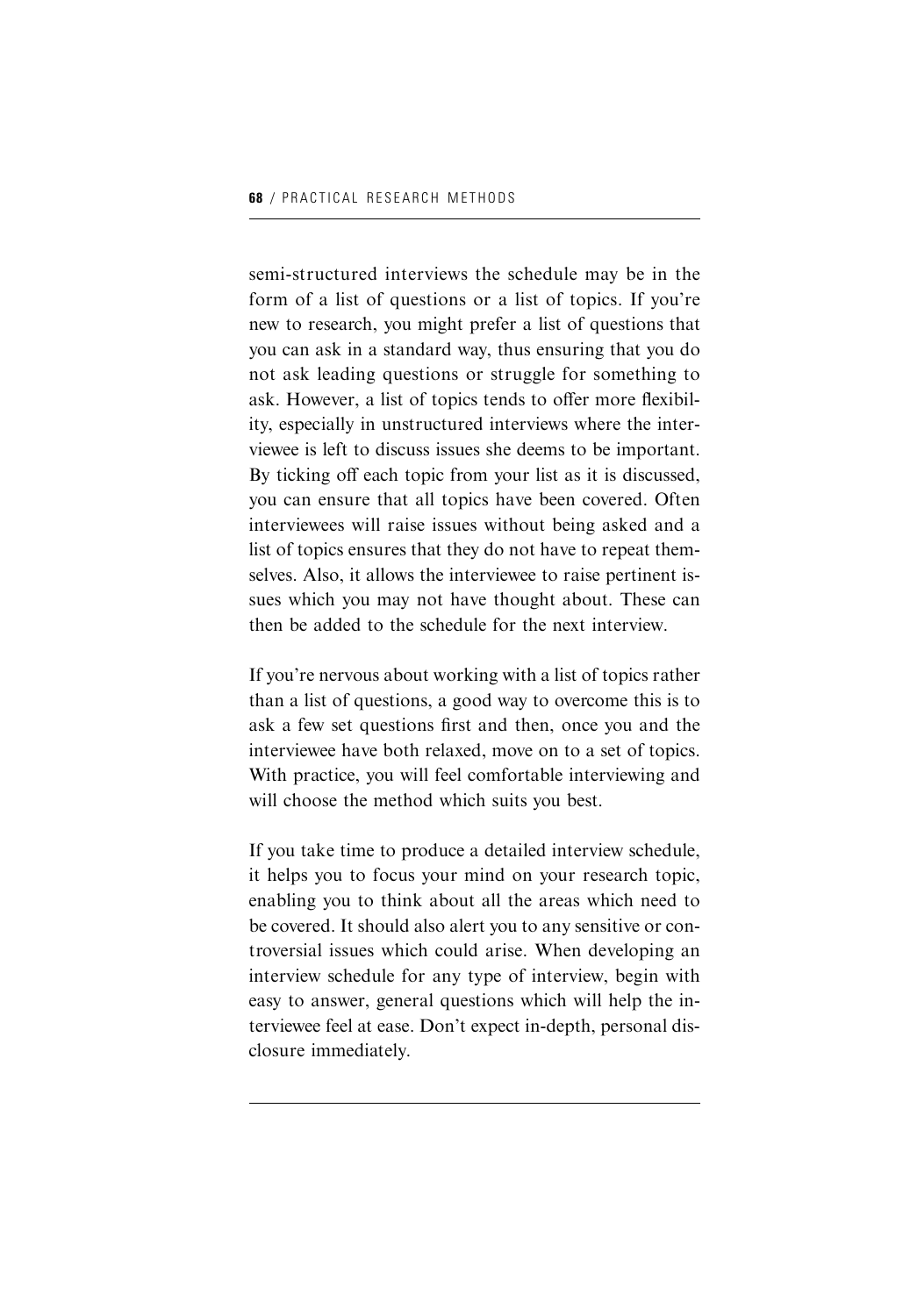## HOW TO DEVELOP AN INTERVIEW SCHEDULE

- Brainstorm your research topic write down every area you can think of without analysis or judgement.
- Work through your list carefully, discarding irrelevant topics and grouping similar suggestions.
- $\bullet$  Categorise each suggestion under a list of more general topics.
- $\triangleright$  Order these general topics into a logical sequence, leaving sensitive or controversial issues until the end – ask about experience and behaviour before asking about opinion and feelings. Move from general to specific.
- Think of questions you will want to ask relating to each of these areas. If you're new to research you might find it useful to include these questions on your schedule. However, you do not have to adhere rigidly to these during your interview.
- $\bullet$  When developing questions, make sure they are open rather than closed. Keep them neutral, short and to the point. Use language which will be understood. Avoid jargon and double-barrelled questions (see Chapter 9).
- If you need to, revise your schedule after each interview.
- Become familiar with your schedule so that you do not have to keep referring to it during the interview.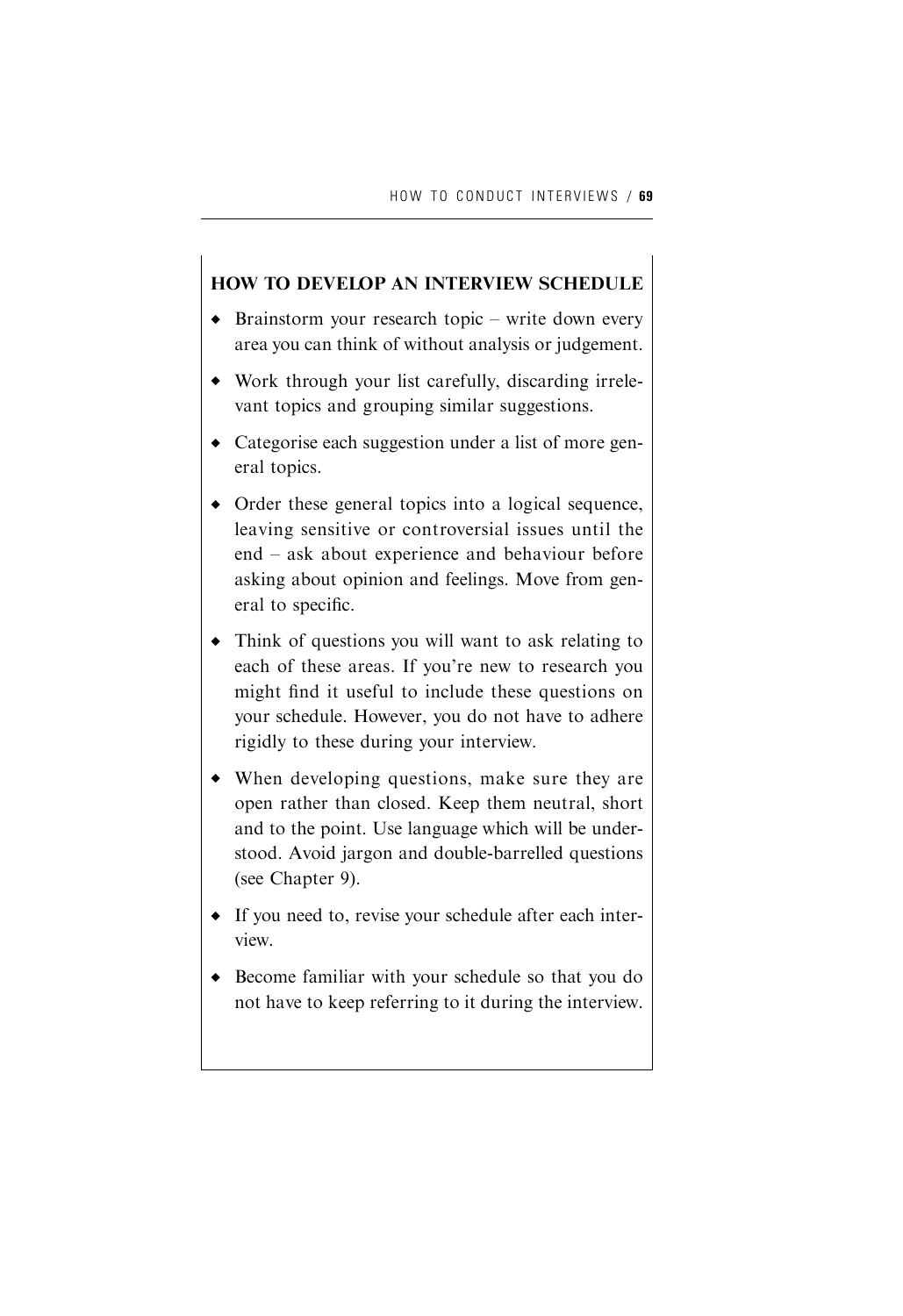# ESTABLISHING RAPPORT

A researcher has to establish rapport before a participant will share personal information. There are a number of ways to do this.

- $\triangle$  Treat interviewees with respect. Make sure you arrive on time. Don't rush straight into the interview unless the interviewee pushes to do so. Accept a cup of tea, if offered, and make polite conversation to help put both of you at ease.
- Think about your appearance and the expectations of the person you're about to interview. If the interviewee is a smartly turned out business person who expects to be interviewed by a professional looking researcher, make sure you try to fulfil those expectations with your appearance and behaviour.
- Think about body language. Try not to come across as nervous or shy. Maintain appropriate eye-contact and smile in a natural, unforced manner. Remember that the eyes and smile account for more than 50% of the total communication in a greeting situation. If you establish rapid and clear eye-contact, you'll be more easily trusted.
- $\bullet$  During the interview, firm eye contact with little movement indicates that you're interested in what is being said. Also, it indicates honesty and high self-esteem. On the other hand, if your eyes wander all over the place and only briefly make contact with the eyes of the interviewee, low self-esteem, deceit or boredom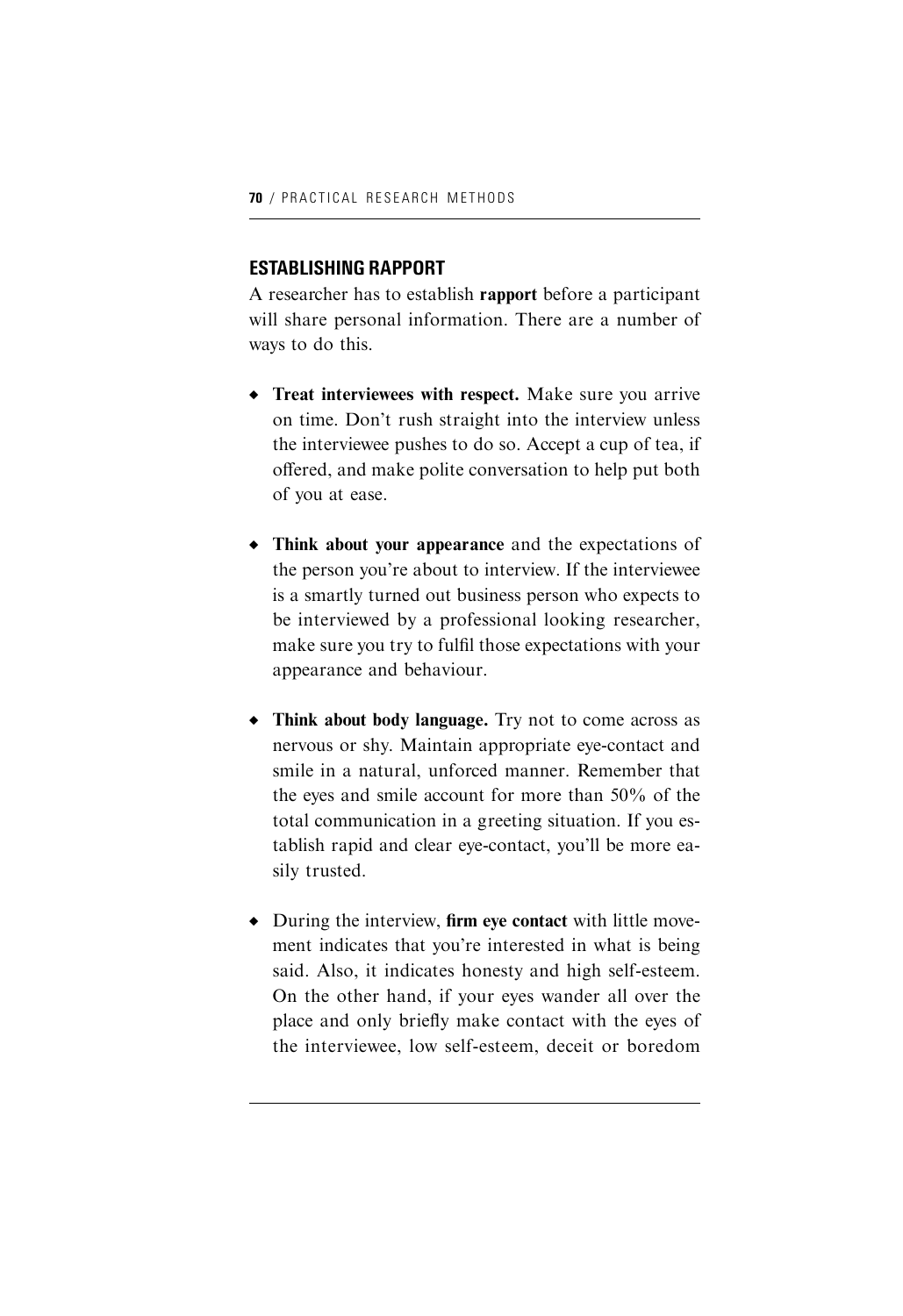can be indicated. Don't rub your eyes as this could indicate you're tired or bored. Conversely, watch the eyes of your interviewees which will tell you a lot about how the interview is progressing.

 $\bullet$  Don't invade their space. Try not to sit directly opposite them – at an angle is better, but not by their side as you will have to keep turning your heads which will be uncomfortable in a long interview.

By watching the eye movements and body language of the interviewees, and by listening to what they're saying, you'll soon know when you've established rapport. This is when you can move on to more personal or sensitive issues. If, however, you notice the interviewees becoming uncomfortable in any way, respect their feelings and move on to a more general topic. Sometimes you might need to offer to turn off the recorder or stop taking notes if you touch upon a particularly sensitive issue.

Negotiate a length of time for the interviews and stick to it, unless the interviewees are happy to continue. Make sure you thank them for their help and leave a contact number in case they wish to speak to you at a later date. You might find it useful to send a transcript to the interviewees – it is good for them to have a record of what has been said and they might wish to add further information. Do not disclose information to third parties unless you have received permission to do so (see Chapter 13).

## ASKING QUESTIONS AND PROBING FOR INFORMATION

As the interview progresses, ask questions, listen carefully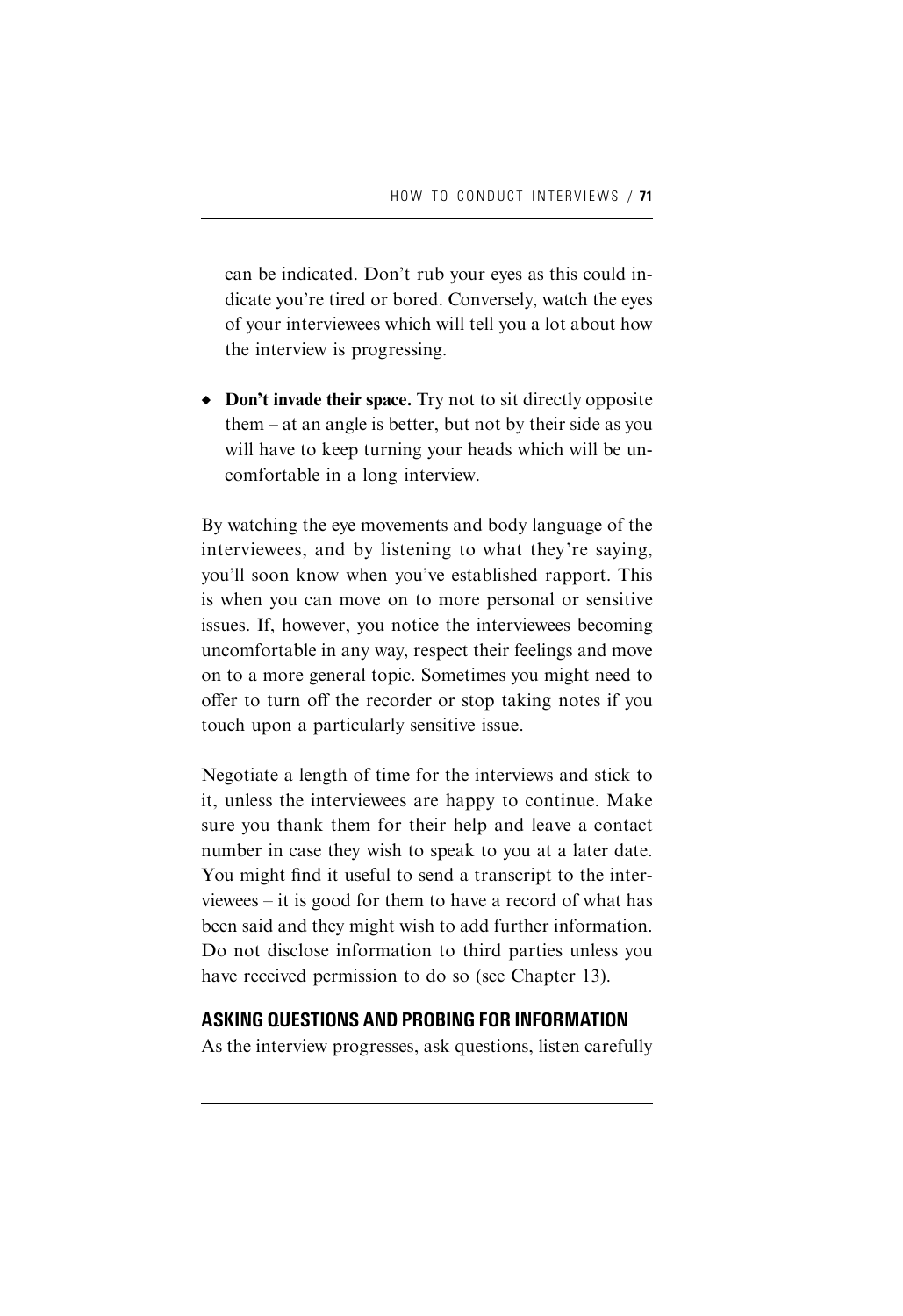to responses and probe for more information. You should probe in a way which doesn't influence the interviewee. When you probe, you need to think about obtaining clarification, elaboration, explanation and understanding. There are several ways to probe for more detail, as the following list illustrates. It's useful to learn a few of these before you begin your interviews.

# PROBING FOR MORE DETAIL

- That's interesting; can you explain that in more detail?
- I'm not quite sure I understand. You were saying?
- $\triangleleft$  Can you elaborate a little more?
- $\bullet$  Could you clarify that?
- $\bullet$  Could you expand upon that a little?
- $\bullet$  When you say '......', what do you mean?

Pauses work well – don't be afraid of silence. You'll find that most people are uncomfortable during silences and will elaborate on what they've said rather than experience discomfort. Also, you may find it helpful to summarise what people have said as a way of finding out if you have understood them and to determine whether they wish to add any further information.

Another useful tactic is to repeat the last few words a person has said, turning it into a question. The following piece of dialogue from an interview illustrates how these techniques can be used so that the researcher does not influence what is being said.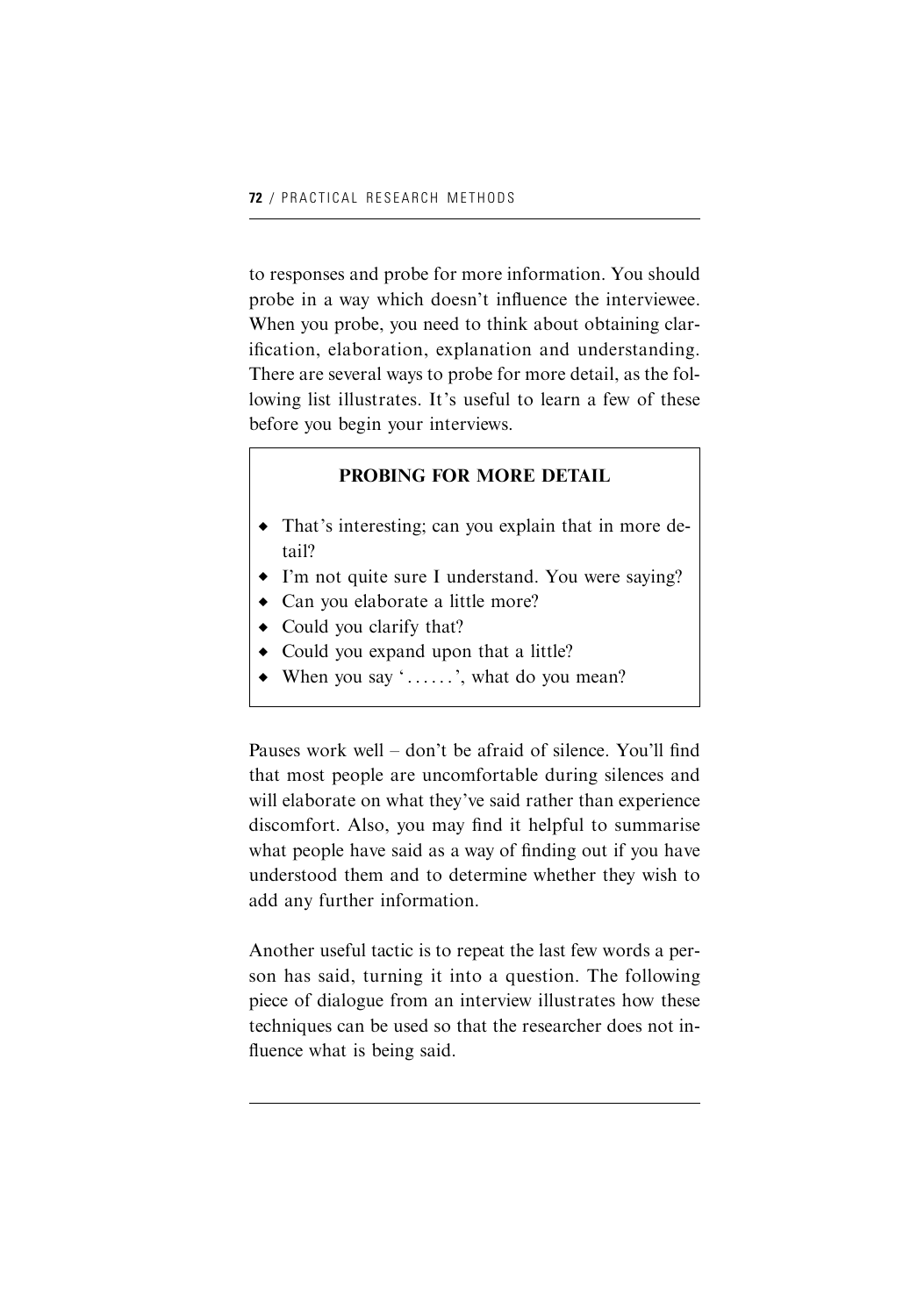Janet: 'Well, often I find it really difficult because I just don't think the information's available.'

Interviewer 'The information isn't available?'

Janet: 'No, well I suppose it is available, but I find it really difficult to read so it makes me think it isn't available.'

Interviewer 'In what way do you find it difficult to read?' Janet: 'Well, the language is a bit beyond me, but also the writing's too small and it's a funny colour.'

Interviewer: 'You say the language is a bit beyond you?' Janet 'Yes, I suppose really that's why I need to do this, so that it won't be beyond me anymore.' [laughs] Interviewer 'Why do you laugh about that?'

Janet: 'Well, I don't know, I suppose maybe I'm embarrassed, you know, about not being able to read and write so well, you know, I always blame my eyesight and things being a funny colour and everything, but I suppose the bottom line is I just can't read proper. That's why I'm doing this, you know, going to college and all that. I weren't exactly naughty at school, I just didn't really bother, you know, I didn't really like it that much, if I'm honest with you.'

This piece of dialogue illustrates how, with careful probing, the researcher can discover a greater depth of information which wasn't initially offered by the interviewee.

## SUMMARY

- $\bullet$  Practise with the recording equipment before the interview takes place. It might be useful to conduct some pilot interviews so that you can become familiar with the recording equipment.
- Develop an interview schedule, starting with general,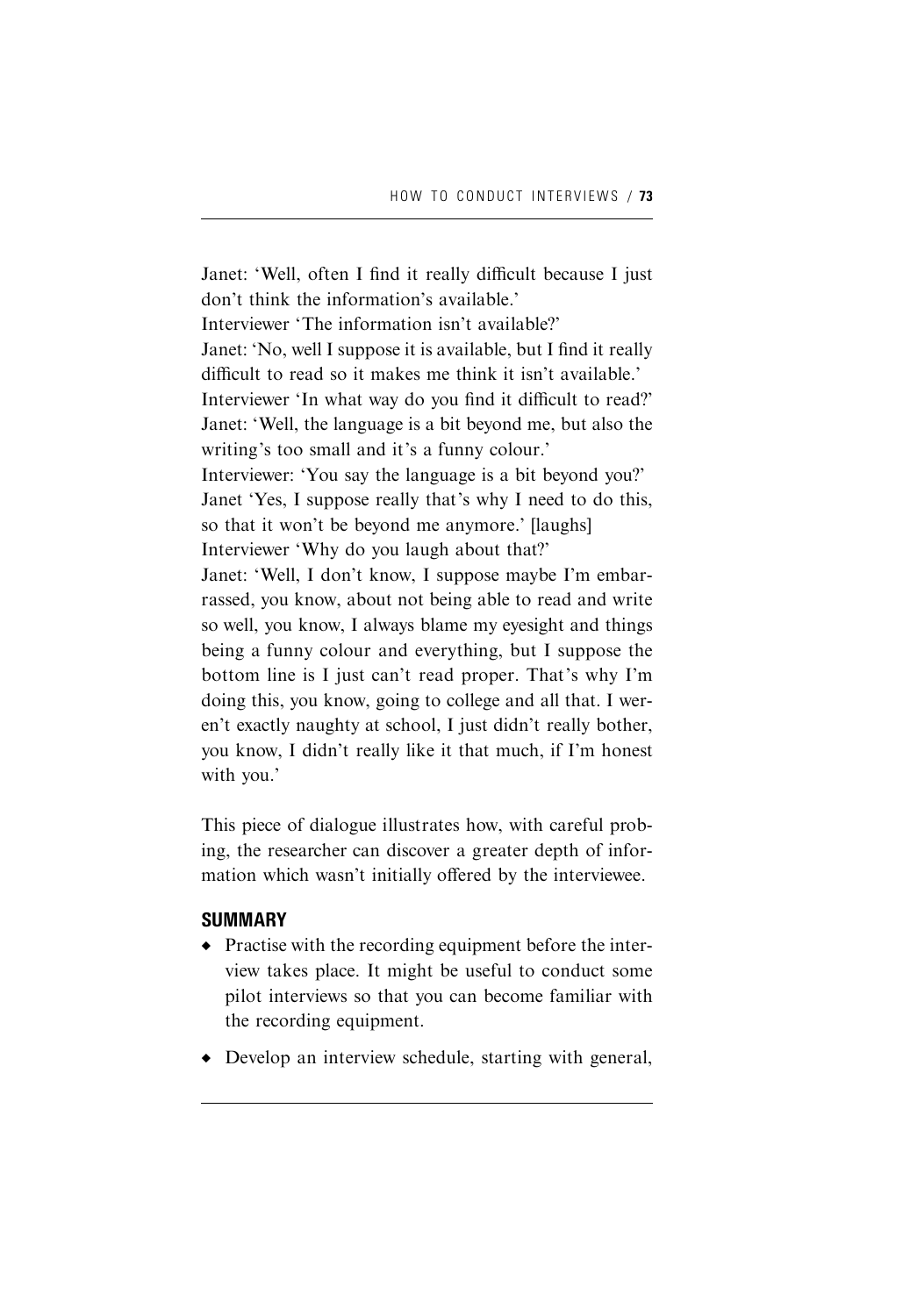non-personal issues.

- $\bullet$  Check the recording equipment works and make sure you have enough tapes, batteries, paper, pens, etc.
- $\bullet$  Check that you have a suitable venue in which to carry out the interview, free from noise and interruptions.
- $\bullet$  Make sure you know how to get to the interview and arrive in good time.
- $\bullet$  Dress and behave appropriately.
- $\triangleleft$  Establish rapport.
- $\bullet$  Negotiate a length of time for the interview and stick to it, unless the interviewee is happy to continue.
- $\triangle$  Ask open questions, listen to responses and probe where necessary.
- $\bullet$  Keep questions short and to the point.
- $\triangle$  Avoid jargon, double-barrelled questions and leading questions.
- Listen carefully and acknowledge that you are listening.
- $\bullet$  Check recording equipment is working without drawing attention to it.
- Repeat and summarise answers to aid clarity and understanding.
- $\triangle$  Achieve closure, thank them and leave a contact number in case they wish to get in touch with you about anything that has arisen.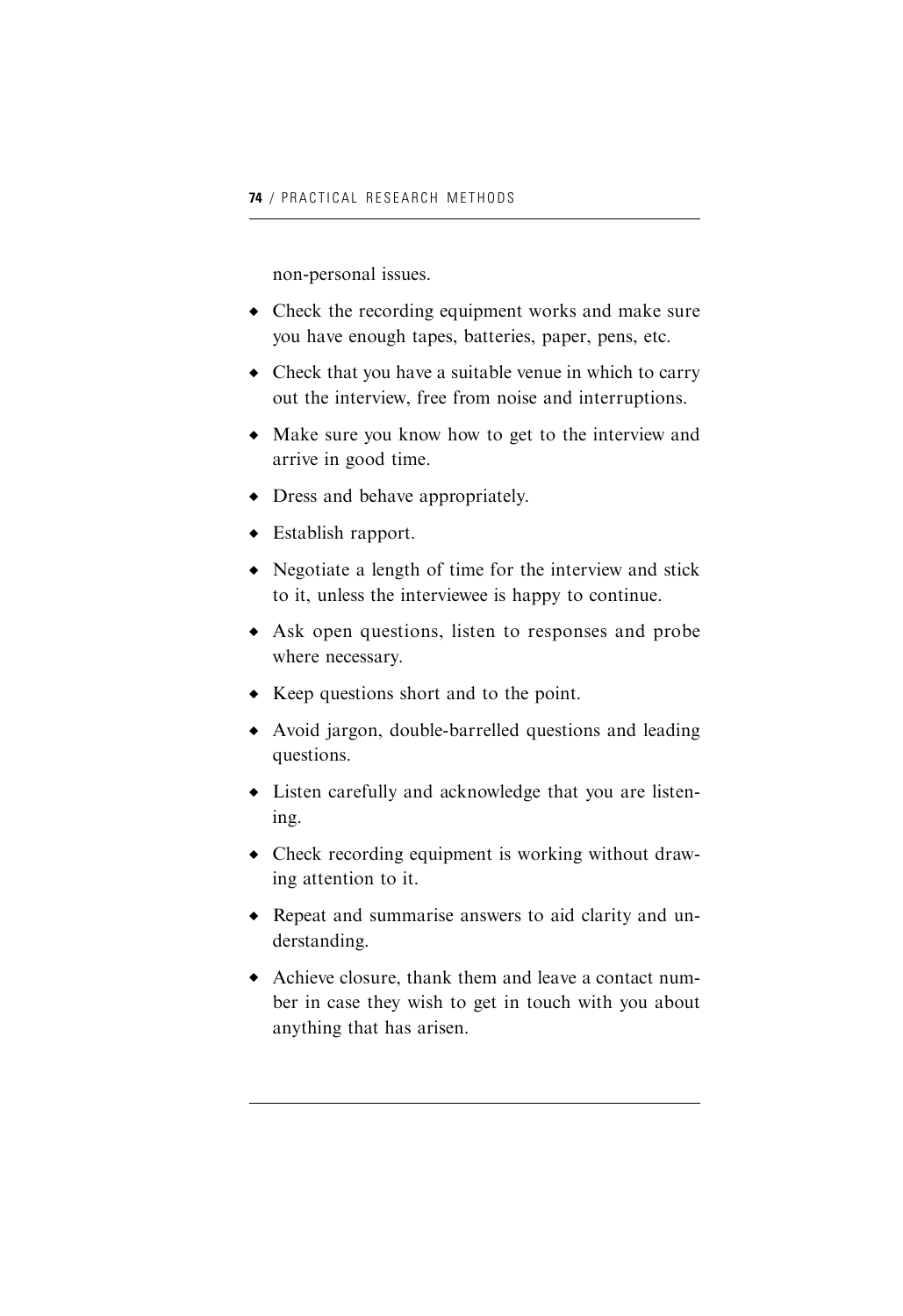$\triangle$  Respect their confidentiality – do not pass on what has been said to third parties unless you have requested permission to do so.

#### FURTHER READING

- Arksey, H. and Knight, P. (1999) Interviewing for Social Scientists: An Introductory Resource with Examples, Thousand Oaks, CA: Sage.
- Keats, D. (2000) Interviewing: A Practical Guide for Students and Professionals, Buckingham: Open University Press.
- Kvale, S. (1996) Interviews: An Introduction to Qualitative Research Interviewing, London: Sage.
- Minichello, V., Aroni, R., Timewell, E. and Alexander, L. (1990) In-depth Interviewing: Researching People, Melbourne: Longman Cheshire.
- Mishler, E. (1986) Research Interviewing, Harvard: Harvard University Press.
- Rubin, H.J. and Rubin, I.S. (1995) Qualitative Interviewing: The Art of Hearing Data, Thousand Oaks, C.A.: Sage.
- Wengraf, T. (2001) Qualitative Research Interviewing: Biographic Narrative and Semi-Structured Methods, Thousand Oaks, CA: Sage.
- Yow, V.R. (1994) Recording Oral History: A Practical Guide for Social Scientists, Thousand Oaks, CA: Sage.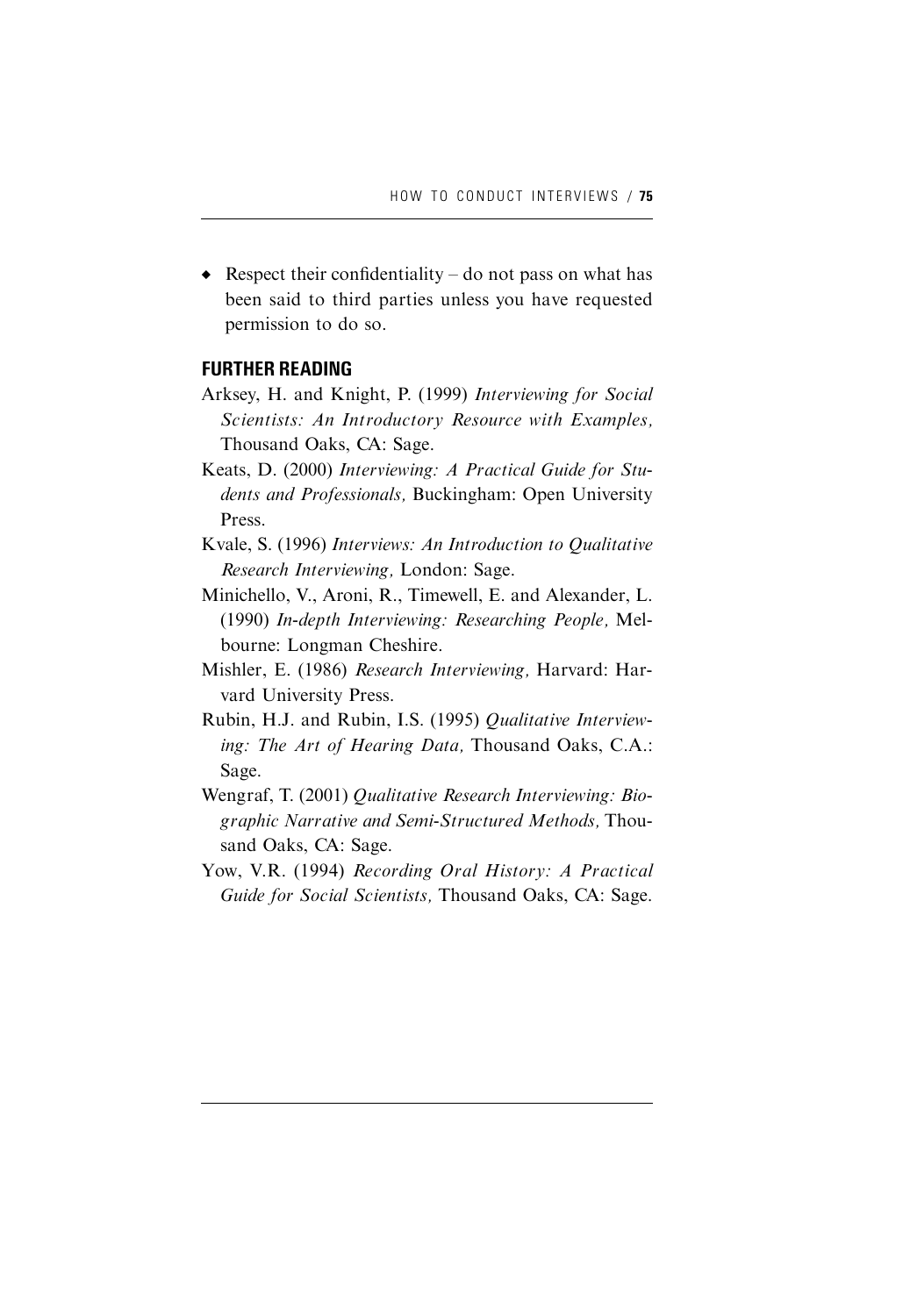8

# How to Conduct Focus Groups

As we saw in Chapter 3, a focus group is where a number of people are asked to come together in order to discuss a certain issue for the purpose of research. They are popular within the fields of market research, political research and educational research. The focus group is facilitated by a moderator who asks questions, probes for more detail, makes sure the discussion does not digress and tries to ensure that everyone has an input and that no one person dominates the discussion.

If you are interested in running focus groups for your research you will need to acquire a basic understanding of how people interact in a group setting and learn how to deal with awkward situations (see Table 8). However, the best way to become a successful moderator is through experience and practice. If possible, try to sit in on a focus group run by an experienced moderator. Once you have done this, hold your own pilot focus group, either with friends or actual research participants. You might find it useful to video tape this focus group so that you can assess your body language, see how you deal with awkward situations, analyse how you ask questions, and so on. Don't be disappointed if your first few groups do not go according to plan. Even the most experienced moderators have bad days.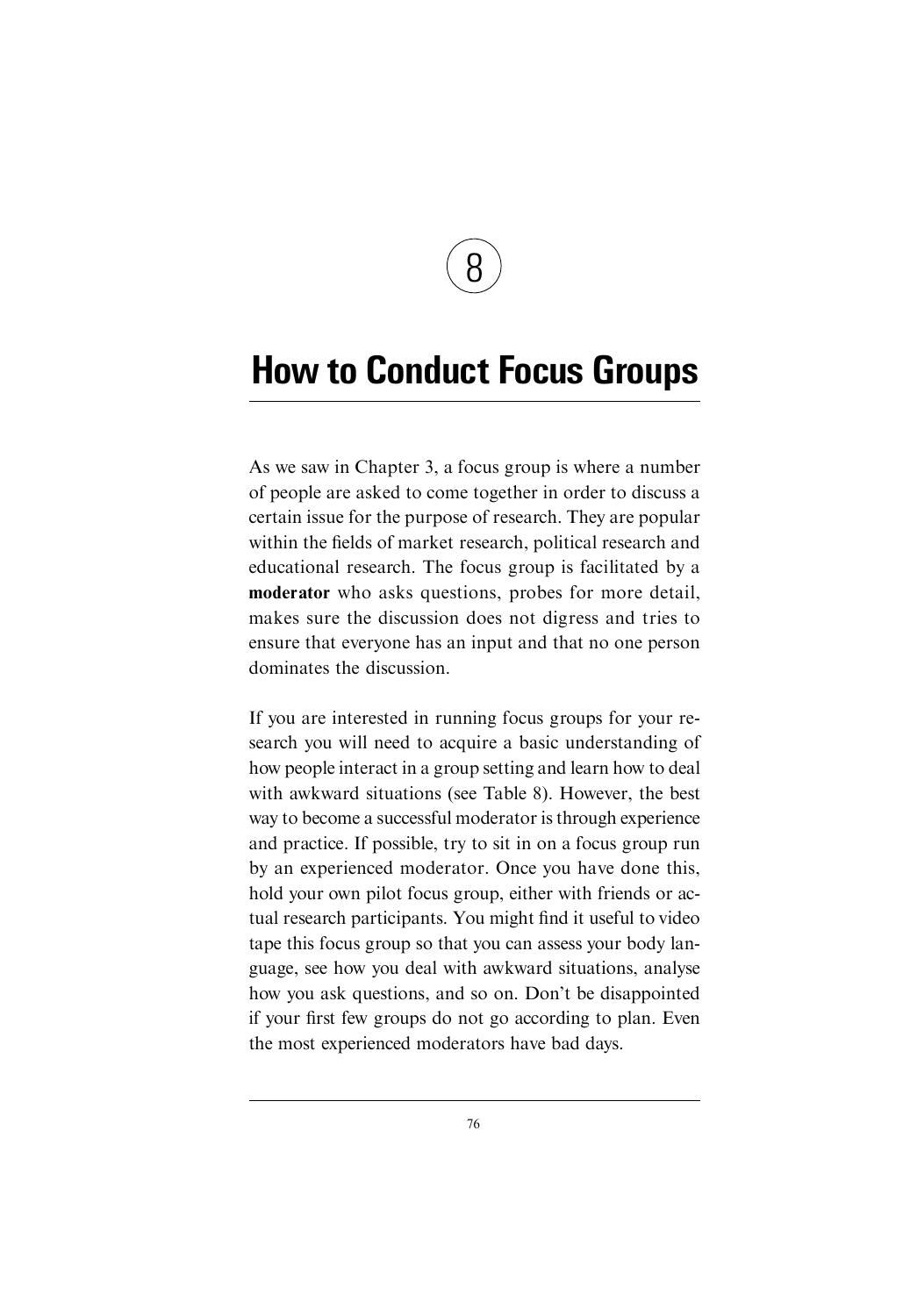# THE ROLE OF THE MODERATOR

As moderator you must spend some time helping participants to relax. In all focus groups you need to explain the purpose of the group, what is expected of participants and what will happen to the results. Negotiate a length for the discussion and ask that everyone respects this as it can be very disruptive having people come in late, or leave early. Usually one and a half hours is an ideal length, although some focus groups may last a lot longer. Assure the participants about anonymity and confidentiality, asking also that they respect this and do not pass on what has been said in the group to third parties. You may find it useful to produce and distribute a Code of Ethics (see Chapter 13).

## Asking questions

General, easy to answer questions should be asked first. Don't expect any type of personal disclosure early in the group. As moderator, listen carefully to everything people say, acknowledging that you are listening by making good eye contact and taking notes regarding issues to which you may return later. Make sure that no one person dominates the discussion as this will influence your data.

Some moderators prefer to use a list of questions as their interview schedule, whereas others prefer to use a list of topics (see Chapter 7 for more information on developing an interview schedule). The overall aim is a free-flowing discussion within the subject area, and once this happens the input from the moderator may be considerably less than it would be in a one-to-one interview.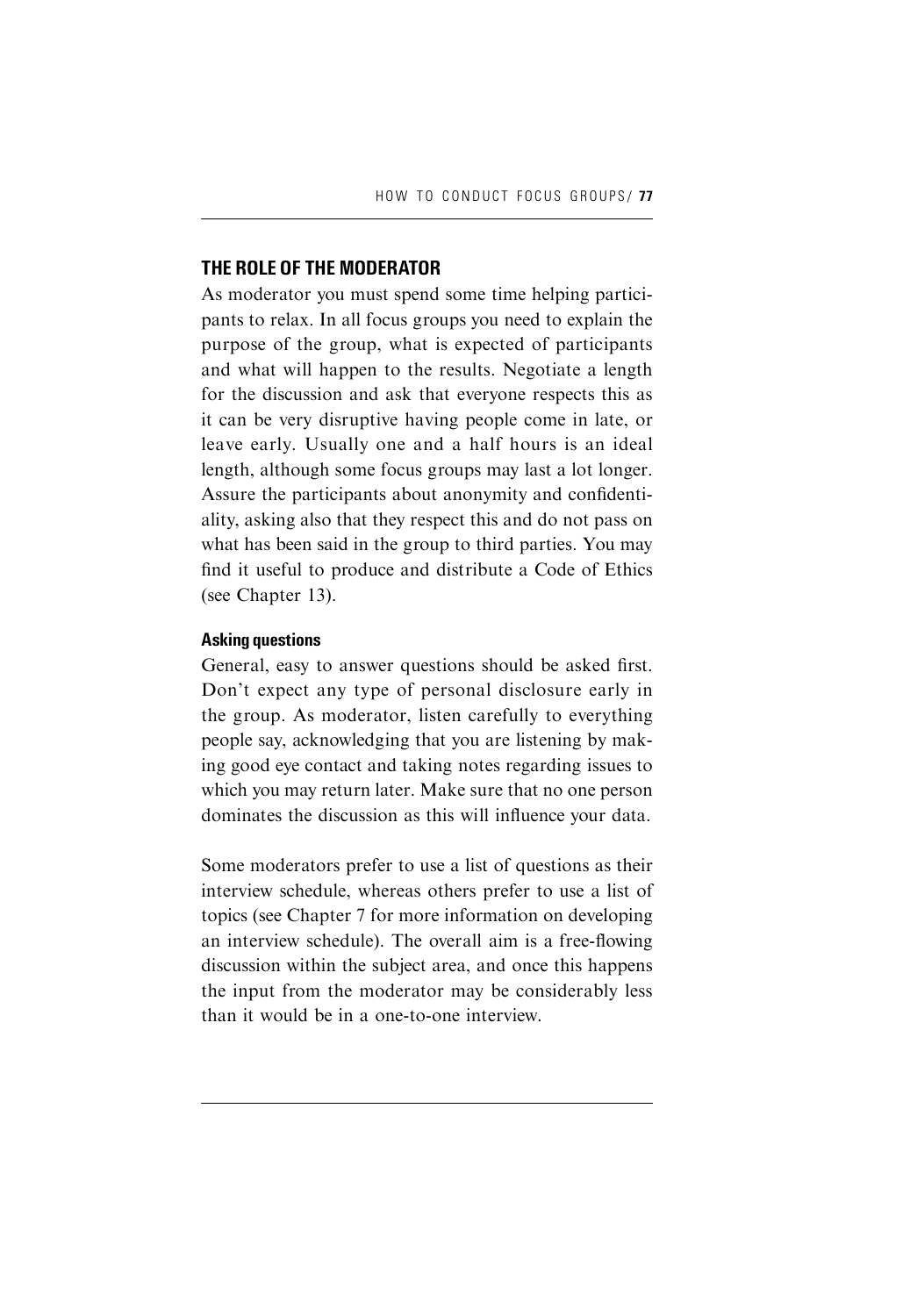#### Seeking responses

In focus groups you need to try to get as many opinions as possible. You will find that in most focus groups, most people will talk some of the time, although to varying degrees. In some groups, some people may need gentle persuasion to make a contribution. You have to use your discretion about how much you do this as there might be occasions when somebody is unwilling or too nervous to contribute. You often find that, even though you have negotiated a time, people enjoy the discussion and want to continue, although at this stage you must make it clear that people can leave, if they wish. Often, some of the most useful and pertinent information is given once the 'official' time is over. Also, you will find that people talk to you on an individual basis after the group has finished, especially those who might have been nervous contributing in a group setting. It is useful to take a notepad and jot down these conversations as soon as possible after the contact as the information might be relevant to your research.

#### Finishing the focus group

When you have finished your focus group, thank the participants for taking part and leave a contact name and number in case they wish to follow up any of the issues that have been raised during the discussion. It's good practice to offer a copy of the report to anybody who wants one. However, this might not be practical if the final report is to be an undergraduate dissertation. You could explain this to the participants and hope that they understand, or you could offer to produce a summary report which you can send to them.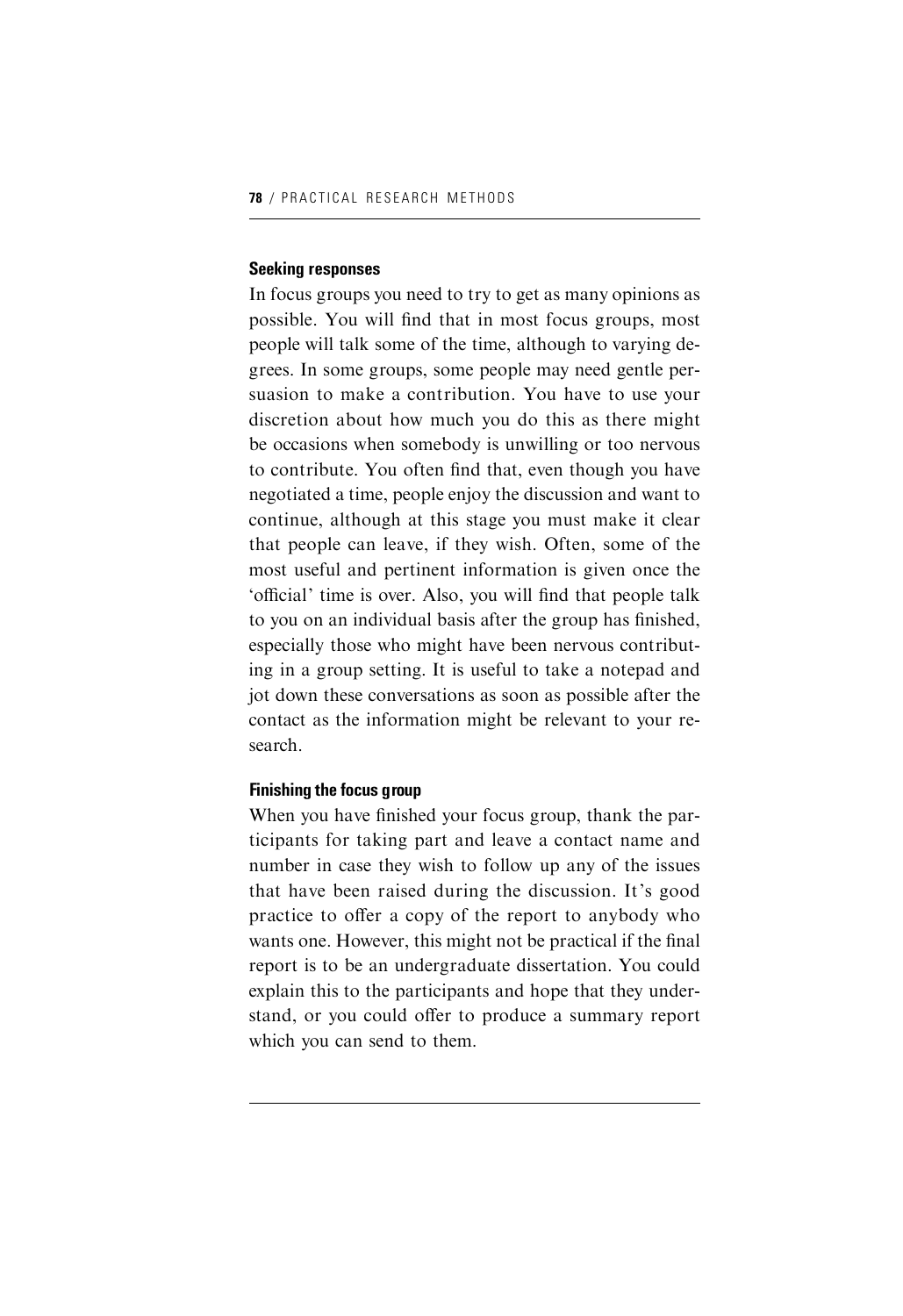#### TABLE 8: STRATEGIES FOR DEALING WITH AWKWARD SITUATIONS

| <b>SITUATION</b>              | <b>STRATEGY</b>                                                                                                                                                                                                                                                                                                                                                                                                                                                                                                                                                                                                                                                                                                                                                                                                                                                        |  |  |  |
|-------------------------------|------------------------------------------------------------------------------------------------------------------------------------------------------------------------------------------------------------------------------------------------------------------------------------------------------------------------------------------------------------------------------------------------------------------------------------------------------------------------------------------------------------------------------------------------------------------------------------------------------------------------------------------------------------------------------------------------------------------------------------------------------------------------------------------------------------------------------------------------------------------------|--|--|--|
| Break-away<br>conversations   | Say: 'I'm sorry, would you mind rejoining the group as this<br>is really interesting?'                                                                                                                                                                                                                                                                                                                                                                                                                                                                                                                                                                                                                                                                                                                                                                                 |  |  |  |
| Digressions                   | Say: 'That's interesting, what do the rest of you think<br>about ' (back to the topic)                                                                                                                                                                                                                                                                                                                                                                                                                                                                                                                                                                                                                                                                                                                                                                                 |  |  |  |
| Silences                      | Remain silent. Someone will speak as they will begin to<br>feel uncomfortable. If no one does, ask the question again.                                                                                                                                                                                                                                                                                                                                                                                                                                                                                                                                                                                                                                                                                                                                                 |  |  |  |
| Dominance                     | First of all stop making eye-contact and look at other<br>people expectantly. If this fails, say: 'Thank you for your<br>contribution. Can we get some opinions from the rest of<br>you please?' Or 'What do the rest of you think about that?'<br>(This should counteract the one dominant argument by<br>receiving other views on the same issue.)                                                                                                                                                                                                                                                                                                                                                                                                                                                                                                                   |  |  |  |
| Leadership                    | If it is obvious from the start that you have a clear leader<br>who will influence the rest of the group, try to give them<br>another role which takes them away from the discussion,<br>such as handing out refreshments or taking notes. If,<br>however, leadership tendencies aren't immediately<br>obvious, but manifest themselves during the discussion, try<br>to deal with them as with 'dominance', above. If this still<br>fails, as a last resort you might have to be blunt: 'Can you<br>let others express their opinions as I need to get as wide a<br>variety as possible?' I've actually had to cut short one<br>group and rearrange it when that person wasn't present.<br>The other members were happy to do this as they were free<br>to express themselves and their opinions were quite<br>different from those of their self-appointed 'leader'. |  |  |  |
| Disruption by<br>participants | On rare occasions I have come across individuals who want<br>to disrupt the discussion as much as possible. They will do<br>this in a number of ways, from laughing to getting up and<br>walking around. I try to overcome these from the start by<br>discussing and reaching an agreement on how participants<br>should behave. Usually I will find that if someone does<br>become disruptive, I can ask them to adhere to what we all<br>agreed at the beginning. Sometimes, the other participants<br>will ask them to behave which often has a greater<br>influence.                                                                                                                                                                                                                                                                                               |  |  |  |
| Defensiveness                 | Make sure that nobody has been forced to attend and that<br>they have all come by their own free will. Be empathetic<br>understand what questions or topics could upset people<br>and make them defensive. Try to avoid these if possible, or<br>leave them until the end of the discussion when people are<br>more relaxed.                                                                                                                                                                                                                                                                                                                                                                                                                                                                                                                                           |  |  |  |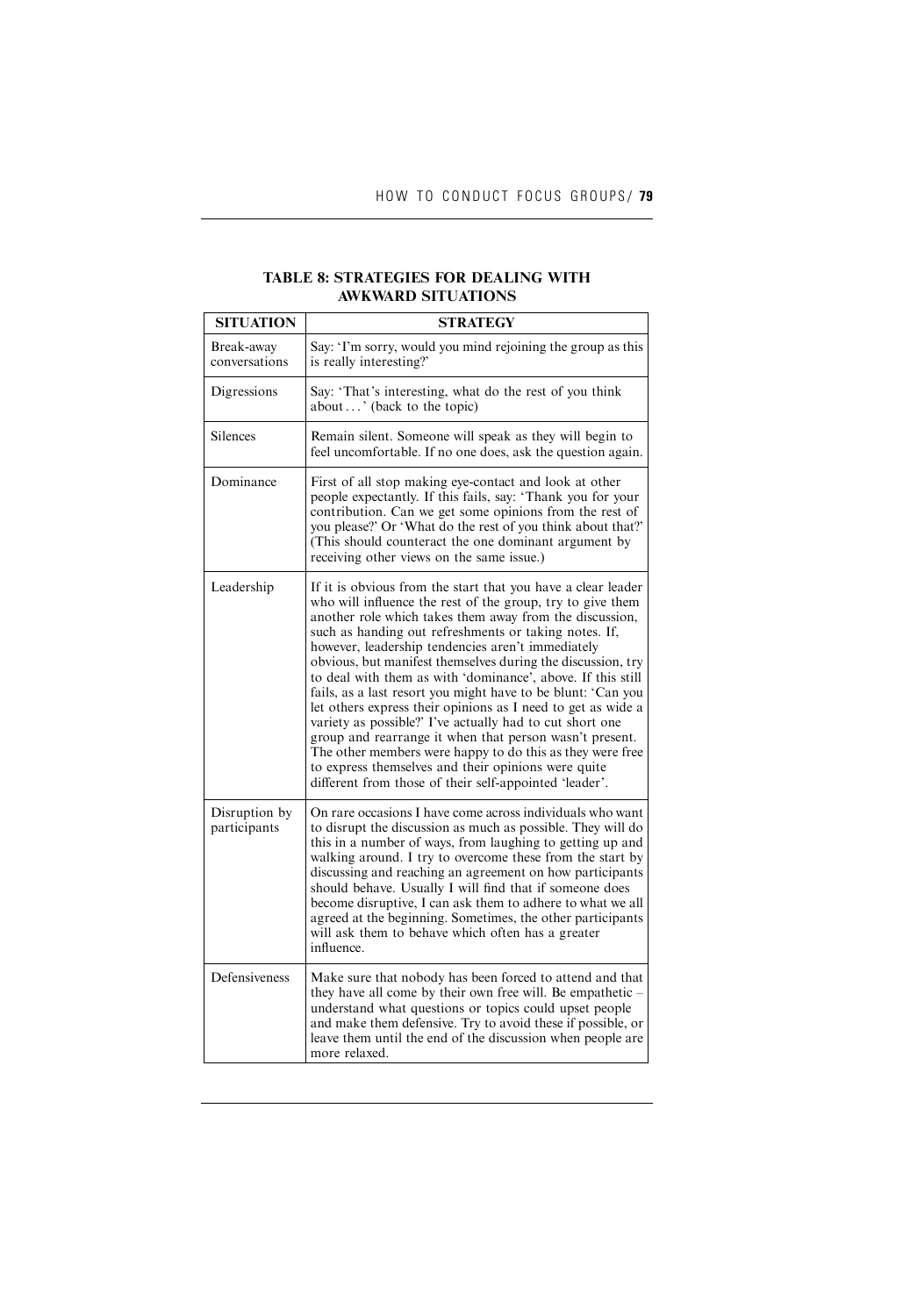## RECORDING EQUIPMENT

Some market research organisations have purpose built viewing facilities with one-way mirrors and built in video recorders. These facilities can be hired at a price which, unfortunately, tends to be beyond the budgets of most students and community groups.

Your local college or university might have a room which can be set up with video recording equipment and the institution may provide an experienced person to operate the machinery. If your institution doesn't provide this facility, think about whether you actually need to video your focus group as the more equipment you use, the more potential there is for things to go wrong. Most social researchers find that a tape recording of the discussion supplemented by a few handwritten notes is adequate (see Chapter 7 for further discussion on different methods of recording).

Your tape recorder needs to be powerful enough to pick up every voice. Ideally, it needs to be small and unobtrusive with an inbuilt microphone and a battery indicator light so that you can check it is still working throughout the discussion, without drawing attention to the machine. A self-turning facility is useful as you get twice as much recording without having to turn over the tape.

The recorder should be placed on a non-vibratory surface at equal distance from each participant so that every voice can be heard. Before the participants arrive, place it in the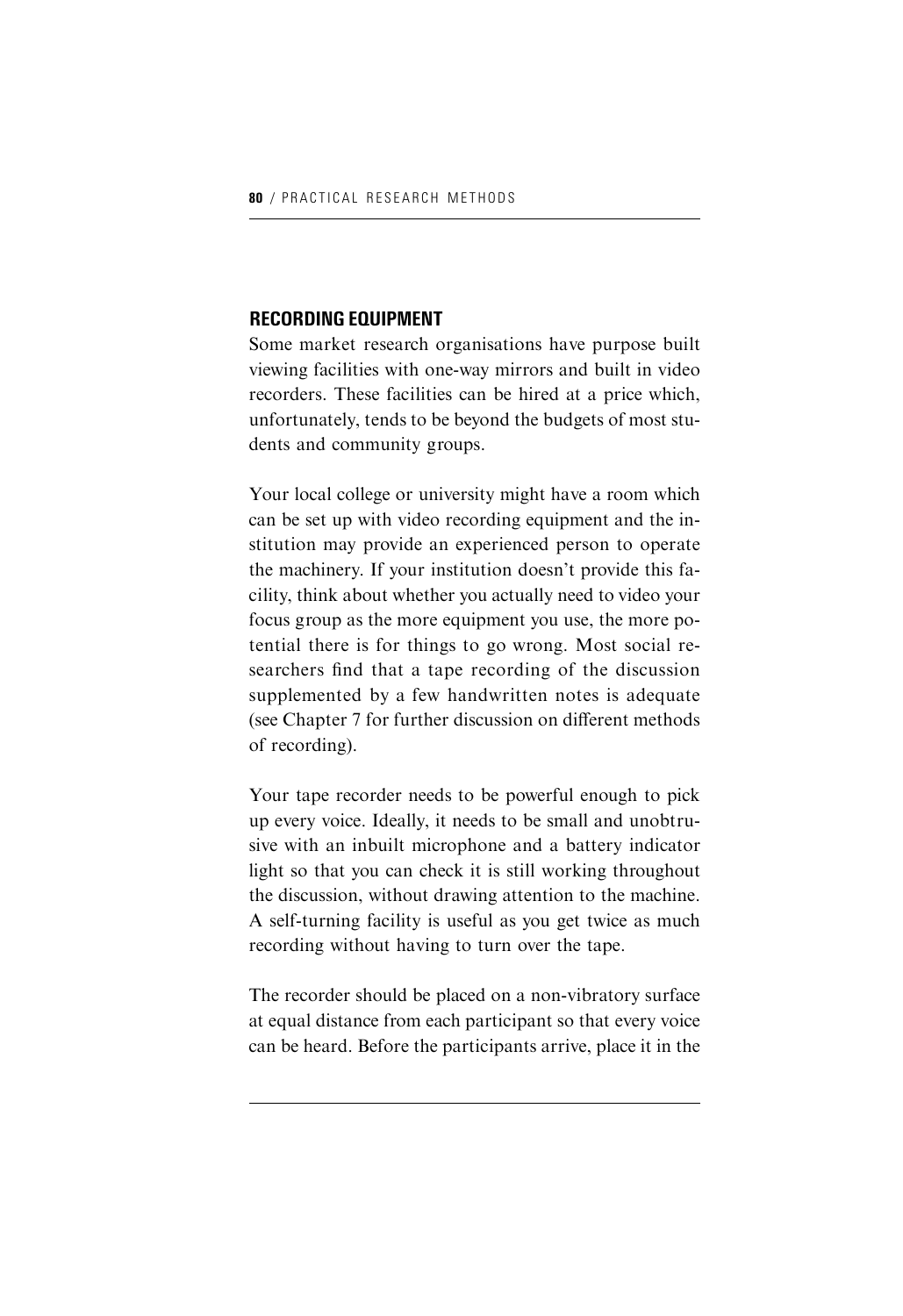centre of the room and test your voice from each seat, varying your pitch and tone. Participants in focus groups tend to speak quietly at the beginning, but once they begin to relax, they tend to raise their voices. Be aware of any noise which could disrupt the recorder, such as ticking clocks or traffic outside.

## CHOOSING A VENUE

It is extremely important to make sure you choose the right venue for your focus group as this will affect participation levels, the level of discussion and the standard of recording. You should ask yourself the following questions when considering a venue:

- $\bullet$  Is the venue accessible in terms of physical access for those with mobility difficulties?
- $\bullet$  Is it accessible in terms of 'mental' access, that is, would the type of people you intend to recruit feel comfortable entering that building?
- $\bullet$  Is the building easy to find and the room easy to locate?
- $\bullet$  Is free parking available close by?
- $\bullet$  Is it accessible by public transport?
- $\bullet$  Is the room big enough to accommodate the number of people you intend to recruit?
- $\triangle$  Are there enough chairs and are they comfortable?
- $\bullet$  Is there anything which could distract the participants (loud noises, telephones, doorbells, people entering the room, people walking past windows, etc)?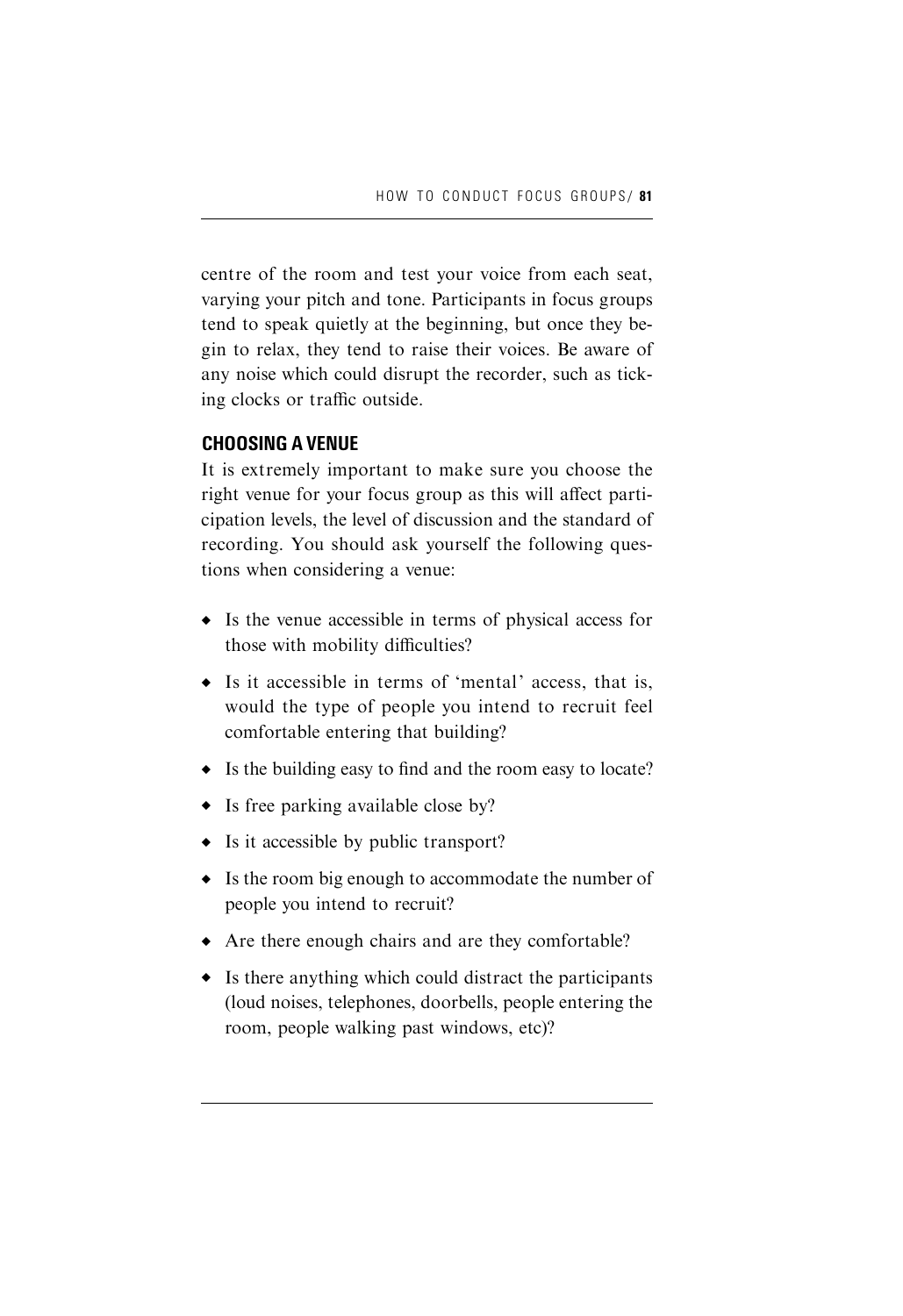$\bullet$  Is there anything which could disrupt the recording (ticking clocks, drink machines, traffic outside, etc)?

Once you have chosen your venue, you need to arrive early to make sure that the seating is arranged in an appropriate manner. There is no set rule for this – think about your participants and arrange it accordingly. For example, business people might prefer a boardroom style seating arrangement, whereas adult learners may prefer an informal seminar style arrangement.

# RECRUITING YOUR PARTICIPANTS

Without participants you have no focus group. It is essential, therefore, that you take time to ensure that you achieve a high turn out for your focus group. Think about the following points when recruiting your participants:

- $\bullet$  The ideal number of participants is nine or eleven. Odd numbers work better than even numbers as it is harder for people to pair up in breakaway conversations.
- $\bullet$  Over-recruit by between three and five people as some participants, despite reassurances to the contrary, will not attend.
- $\bullet$  Offer incentives. If you cannot afford to pay participants, offer refreshments such as wine, soft drinks and nibbles. Do not provide too much wine as a drunken discussion is not productive.
- $\bullet$  The goal is to achieve a free-flowing, useful and interesting discussion. Think about whether the people you are recruiting would be able to chat to each other in everyday life. People must have some sort of common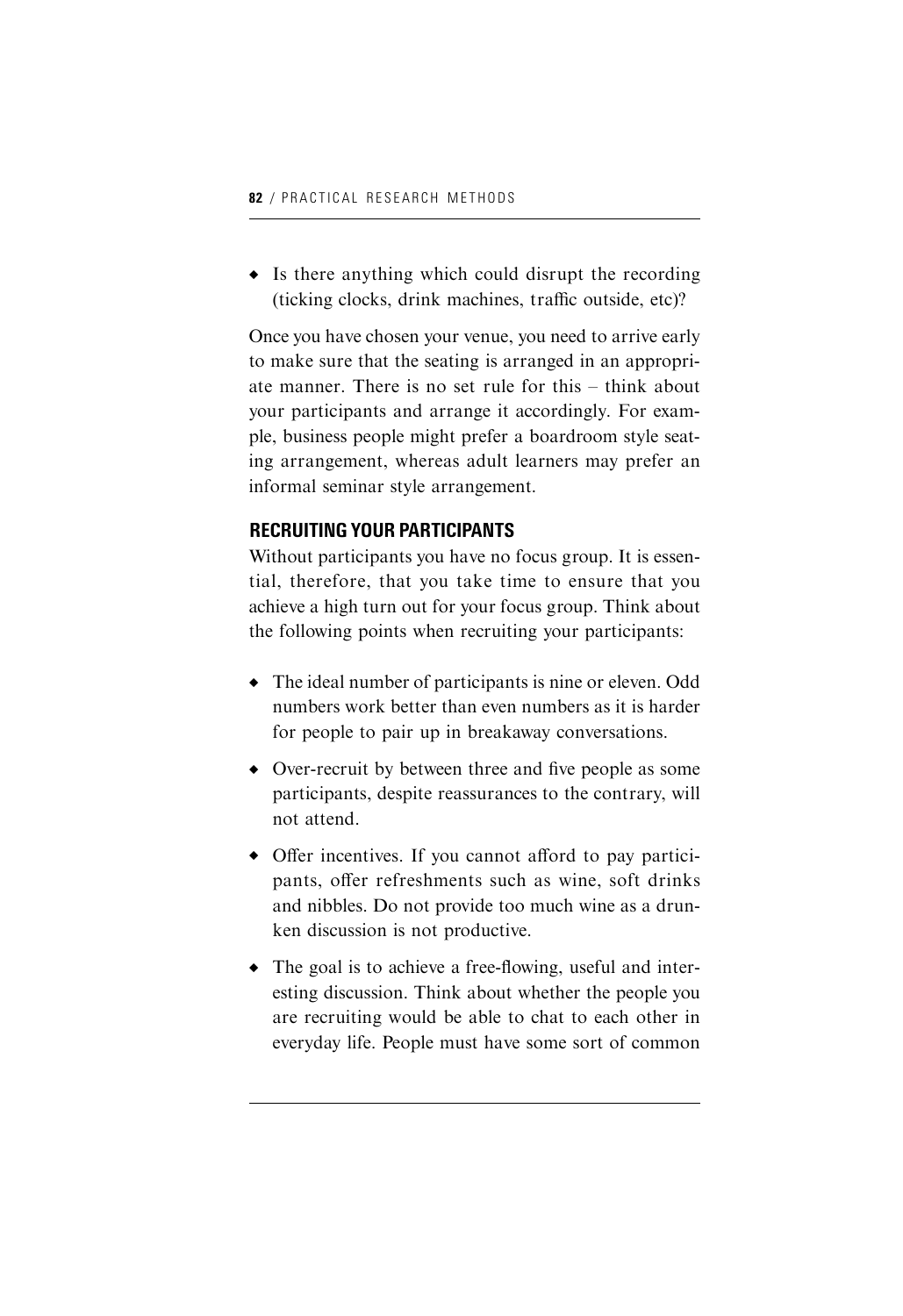bond to be able to feel comfortable in a group and this will probably be the focus of your research.

- $\bullet$  When someone has agreed to take part in a focus group, contact them a week in advance to let them know about the venue, date and time. Telephone them the day before to make sure they have remembered and are still able to attend.
- $\blacklozenge$  Never force, bully or cajole someone into taking part. If someone else is arranging the focus group for you, make sure they do nor force or cajole people into participating. Someone who does not want to attend usually makes it clear during the discussion. This can have a detrimental effect on the whole group.
- $\bullet$  If someone is in a position of power they should not be included in the group as it may stop others airing their opinions, although this is not always possible, as Example 7 illustrates.

## EXAMPLE 7: SIMON

I was conducting a focus group with workers in a toy factory. Everyone in the group worked on a production line, but unfortunately their supervisor, who'd arranged for me to run the group, insisted on sitting in on the group. I'd worked in that factory as a temp over the summer holidays and I knew that the supervisor was viewed as a bit of tyrant. I'd tried desperately to make sure she didn't come to the discussion, but there was nothing I could do. Sure enough, throughout the discussion if someone said something which was against com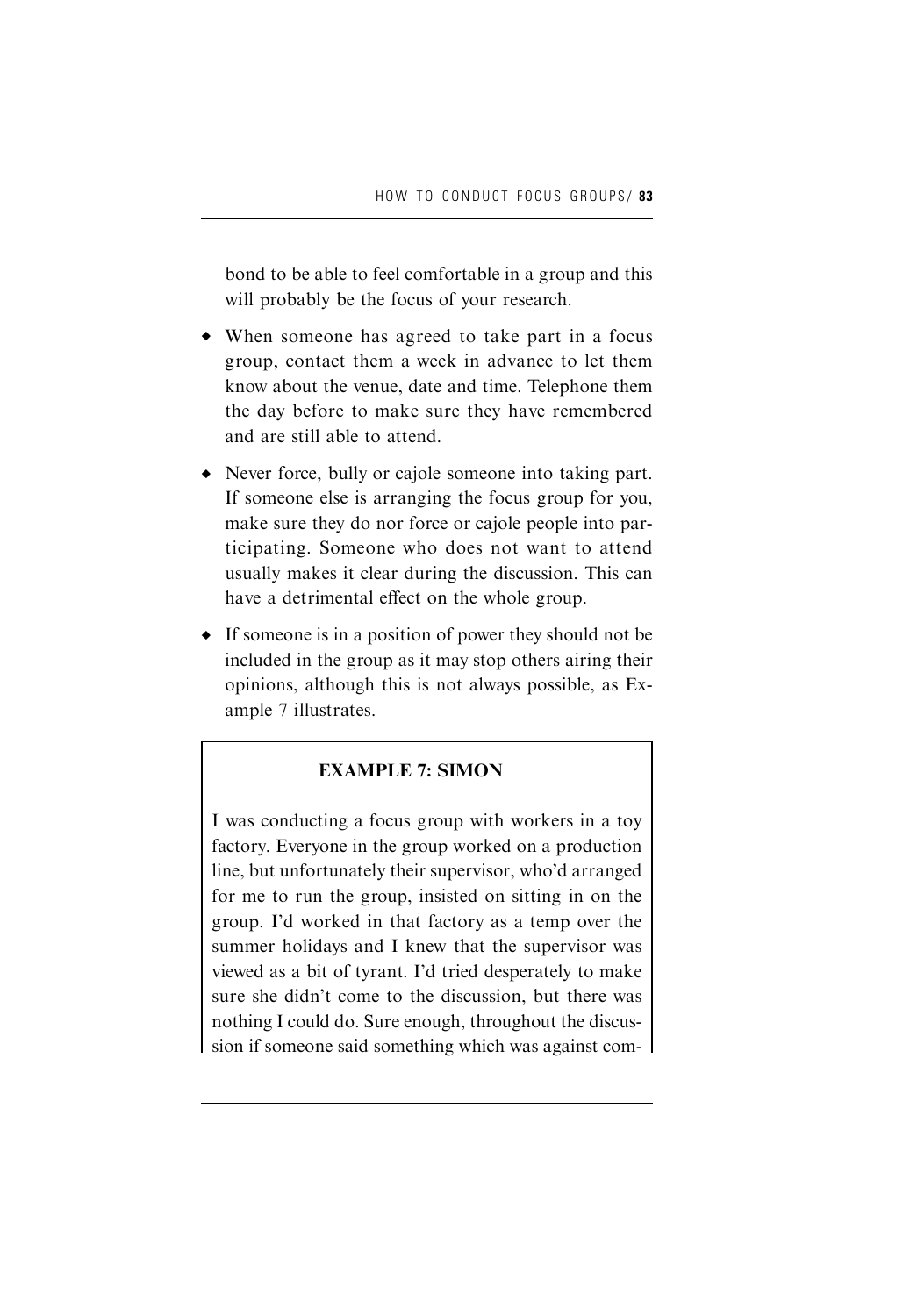pany policy she would contradict them or say that it simply wasn't true. In the end people just stopped talking. I had to go and see each person after the group and I got some really interesting information when the supervisor wasn't present. But of course it wasn't recorded properly and I was unsure of how I could use that information in my research. I wanted to arrange another group, but I just knew it would be impossible without the supervisor present. In the end I had to forget about that place and hold another focus group in another factory.

# SUMMARY

- $\bullet$  Find a suitable venue and check availability. Is it accessible physically and mentally?
- $\bullet$  Visit the venue and check it is free from background noises, distractions and interruptions.
- $\bullet$  Obtain appropriate recording equipment and practise.
- $\bullet$  Try your recording equipment in the venue to test suitability.
- $\bullet$  Contact participants and check availability for time and place.
- $\bullet$  Over-recruit to ensure enough participants.
- $\bullet$  Telephone participants the day before the focus group to check they're still intending to participate.
- $\triangle$  Arrive at the venue early and arrange the seating in a way which will suit the group.
- $\triangleleft$  Test the recording equipment from each seat.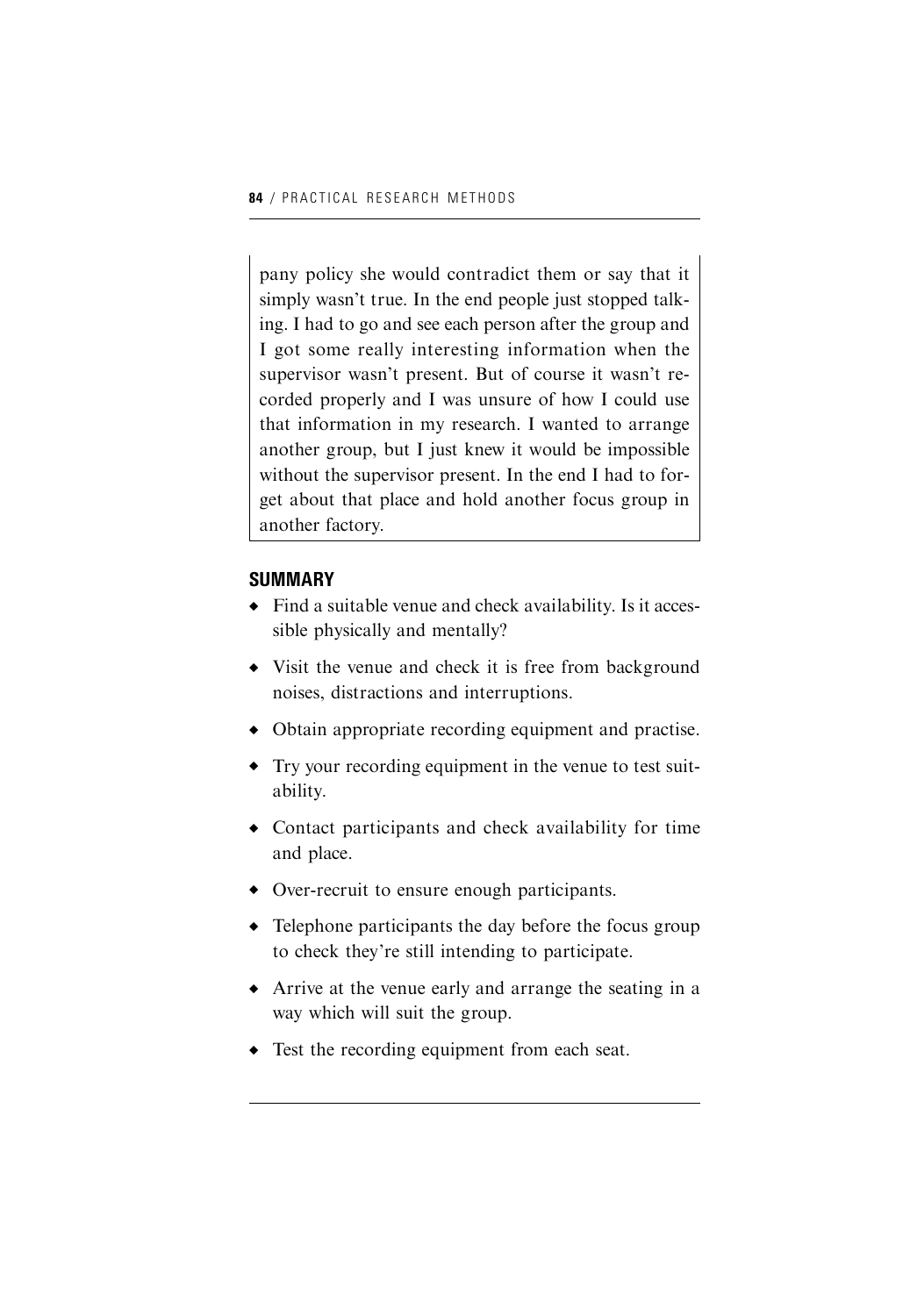- $\triangle$  Lay out refreshments away from the recorder.
- $\bullet$  Greet participants with drinks and nibbles.
- $\bullet$  Introduce yourself; explain what the group is about, what is expected of the participants, who the research is for and what will happen to the results.
- $\bullet$  Negotiate a discussion length and ask that no one leaves early.
- $\bullet$  Discuss issues of confidentiality, anonymity and personal disclosure.
- $\bullet$  Start recorder and begin with general, easy to answer questions.
- $\bullet$  Watch for group dynamics and deal with them accordingly.
- $\bullet$  Listen and take notes.
- $\triangleleft$  Ask questions and probe for more detail.
- $\bullet$  Wind up within negotiated time, unless participants wish to continue.
- $\bullet$  Thank participants and give them your name and contact number in case they wish to follow up any of the issues with you.
- Send a summary report to anyone interested.

#### FURTHER READING

Greenbaum, T.L. (2000) Moderating Focus Groups: A Practical Guide for Group Facilitation, Thousand Oaks, CA: Sage.

Krueger, R.A. (1994) Focus Groups: a Practical Guide for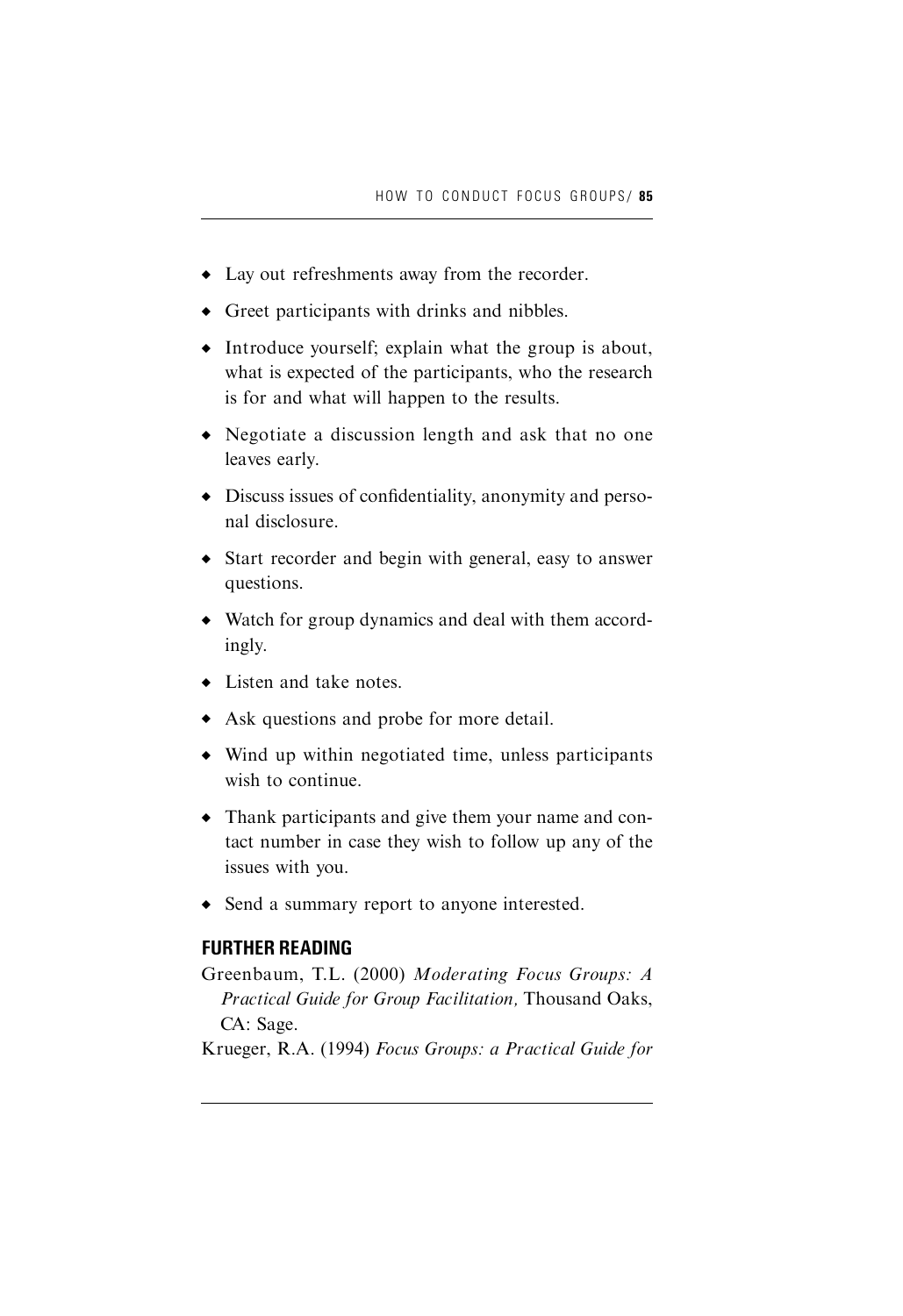Applied Research, (2nd edition) Thousand Oaks, CA: Sage.

- Krueger, R.A. (1998) Developing Questions for Focus Groups, Focus Group Kit, volume 3, Thousand Oaks, CA: Sage.
- Krueger, R.A. (1998) Moderating Focus Groups, Focus Group Kit, volume 4, Thousand Oaks, CA: Sage.
- Krueger, R.A. and King, J.A. (1998) Involving Community Members in Focus Groups, Focus Group Kit, volume 5, Thousand Oaks, CA: Sage.
- Krueger, R.A. (1998) Analyzing and Reporting Focus Group Results, Focus Group Kit, volume 6, Thousand Oaks, CA: Sage.
- Morgan, D.L. (ed.) (1993) Successful Focus Groups: Advancing the State of the Art, Newbury Park, CA: Sage.
- Morgan, D.L. (1997) Focus Groups as Qualitative Research, (2nd edition) Thousand Oaks, CA: Sage.
- Morgan, D.L. (1998) The Focus Group Guidebook, Focus Group Kit, volume 1, Thousand Oaks, CA: Sage.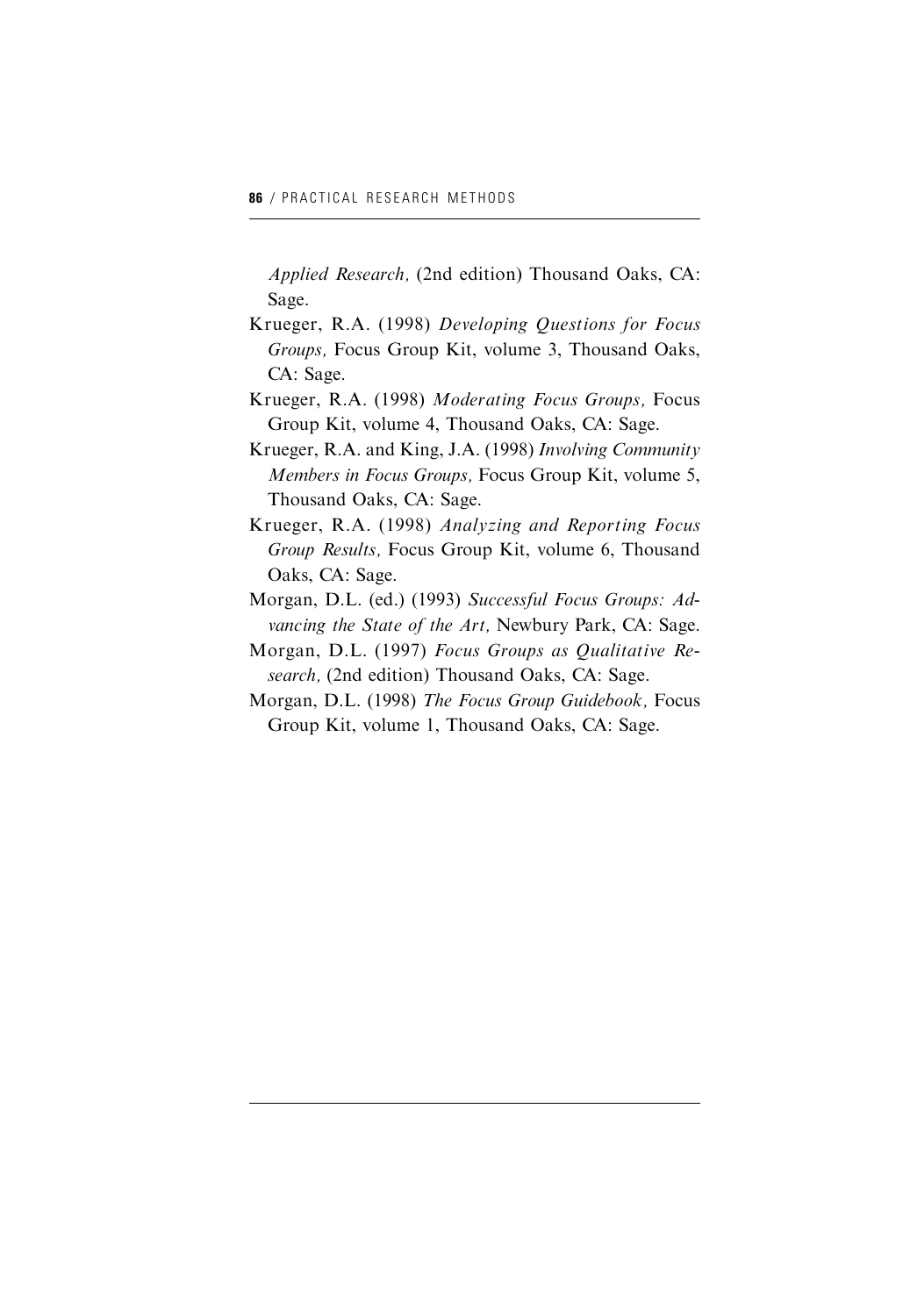

# How to Construct **Questionnaires**

Once you have decided that a questionnaire is the most appropriate data collection method for your research, before you go on to construct the questionnaire you need to think about what, exactly, you want from your research. Too often researchers rush into designing a questionnaire only to find that it is not yielding the type of information they require.

# DECIDING WHICH QUESTIONNAIRE TO USE

If you're sure that a questionnaire is the most appropriate method for your research, you need to decide whether you intend to construct a closed-ended, open-ended or combination questionnaire. In open questions respondents use their own words to answer a question, whereas in closed questions prewritten response categories are provided (see Table 9) Also, you need to think about whether your questionnaire is to be self-administered, that is, the respondent fills it in on his own, away from the researcher, or whether it is to be interviewer administered. Self-administered questionnaires could be sent through the post, delivered in person or distributed via the internet. It is also important to think about the analysis of your questionnaire at this stage as this could influence its design (see Chapter 11).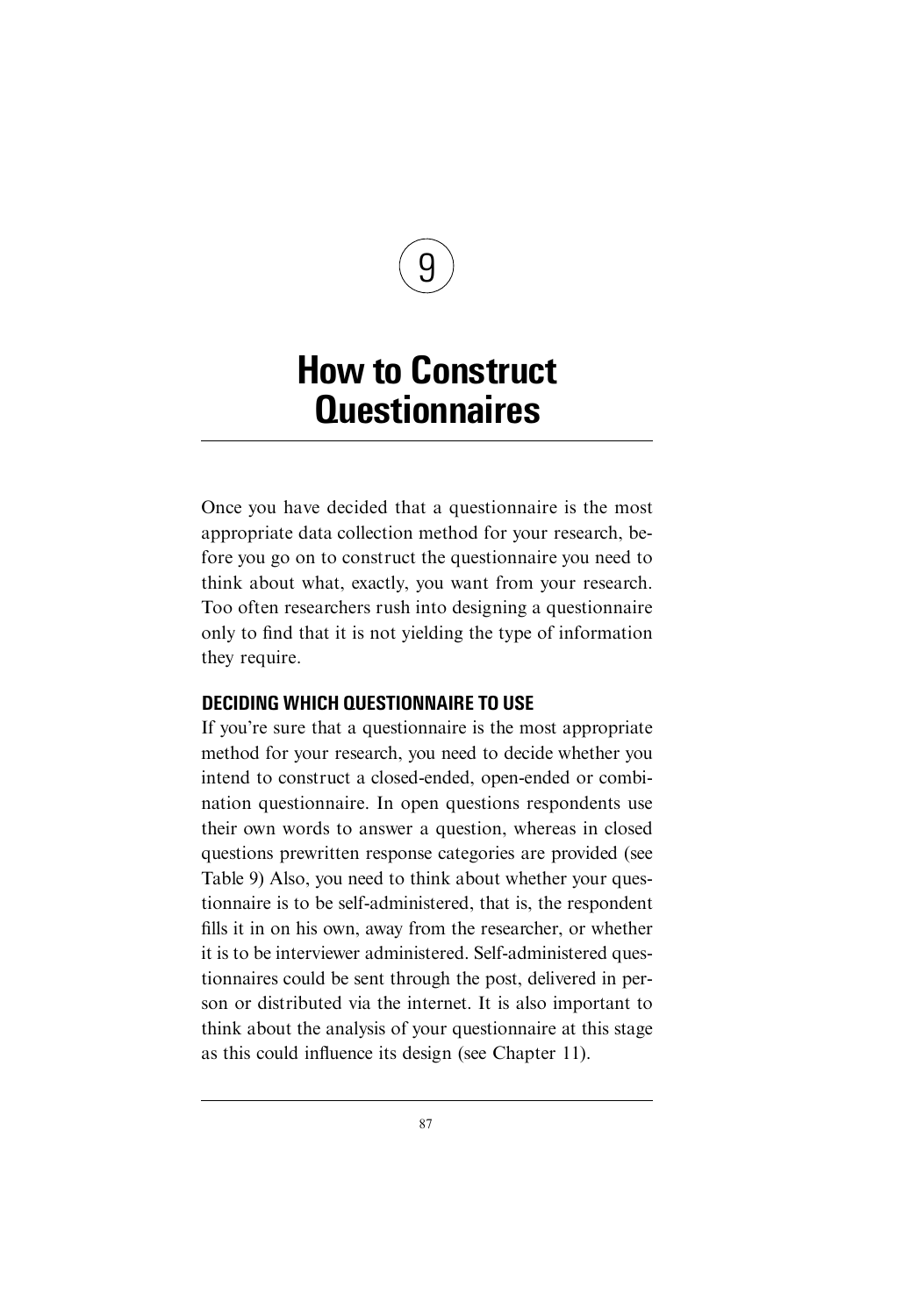#### TABLE 9: OPEN AND CLOSED QUESTIONS: ADVANTAGES AND DISADVANTAGES

| <b>OPEN QUESTIONS</b>                                                                                                                                                                                                                     | <b>CLOSED QUESTIONS</b>                                                                                                             |  |  |
|-------------------------------------------------------------------------------------------------------------------------------------------------------------------------------------------------------------------------------------------|-------------------------------------------------------------------------------------------------------------------------------------|--|--|
| Tend to be slower to<br>administer.                                                                                                                                                                                                       | Tend to be quicker to<br>administer.                                                                                                |  |  |
| Can be harder to record<br>responses.                                                                                                                                                                                                     | Often easier and quicker for<br>the researcher to record<br>responses.                                                              |  |  |
| May be difficult to code,<br>especially if multiple answers<br>are given.                                                                                                                                                                 | Tend to be easy to code.                                                                                                            |  |  |
| Do not stifle response.                                                                                                                                                                                                                   | Respondents can only answer<br>in a predefined way.                                                                                 |  |  |
| Enable respondents to raise<br>new issues.                                                                                                                                                                                                | New issues cannot be raised.                                                                                                        |  |  |
| Respondents tend to feel that<br>they have been able to speak<br>their mind.                                                                                                                                                              | Respondents can only answer<br>in a way which may not<br>match their actual opinion<br>and may, therefore, become<br>frustrated.    |  |  |
| In self-administered<br>questionnaires, respondents<br>might not be willing to write<br>a long answer and decide to<br>leave the question blank.<br>How do you know the<br>meaning of a blank answer<br>when you come to the<br>analysis? | Is quick and easy for<br>respondents to tick boxes -<br>might be more likely to<br>answer all the questions.                        |  |  |
| Can use open questions to<br>find out all the possible<br>responses before designing a<br>closed-ended questionnaire.                                                                                                                     | Can include a section at the<br>end of a closed-ended<br>questionnaire for people to<br>write in a longer response if<br>they wish. |  |  |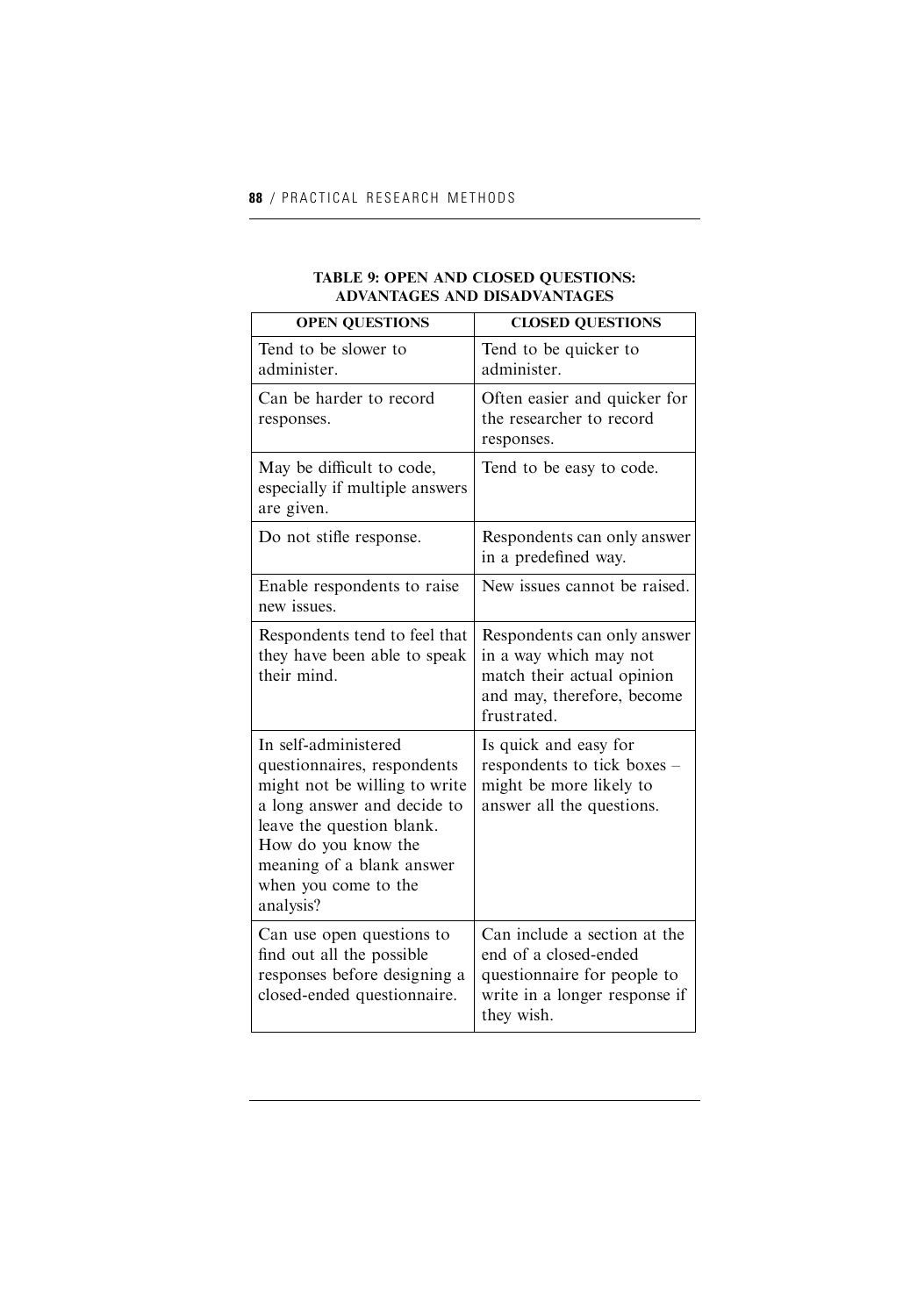# WORDING AND STRUCTURE OF OUFSTIONS

When constructing each question think about the words you use. Avoid jargon and technical terms whenever possible. Try not to use words which may have a double meaning or be misinterpreted, as some words have different meanings for different groups of people. Don't use emotive words. Make sure the question is not ambiguous. And, above all, avoid questions which will cause annoyance, frustration, offence, embarrassment or sadness. You should never make someone feel uncomfortable, for whatever reason, as a result of filling in your questionnaire.

- Questions should be kept short and simple. This will avoid many of the problems outlined above. Check that a question is not double-barrelled, that is, two questions in one. If it is, ask two questions rather than one. Also, avoid negative questions – the type which have 'not' in them as this can be confusing, especially when a respondent is asked to agree or disagree.
- $\blacklozenge$  Make sure that your questions don't contain some type of *prestige bias*. This phrase refers to questions which could embarrass or force respondents into giving a false answer. They might do this if they do not want to look 'bad' in front of the researcher, or they might do it because it is expected behaviour. Questions about income or educational qualifications might illicit this type of response, so you need to be careful about how you try to obtain this information.
- $\bullet$  Some issues may be very sensitive and you might be better asking an indirect question rather than a direct question. Promising confidentiality and anonymity may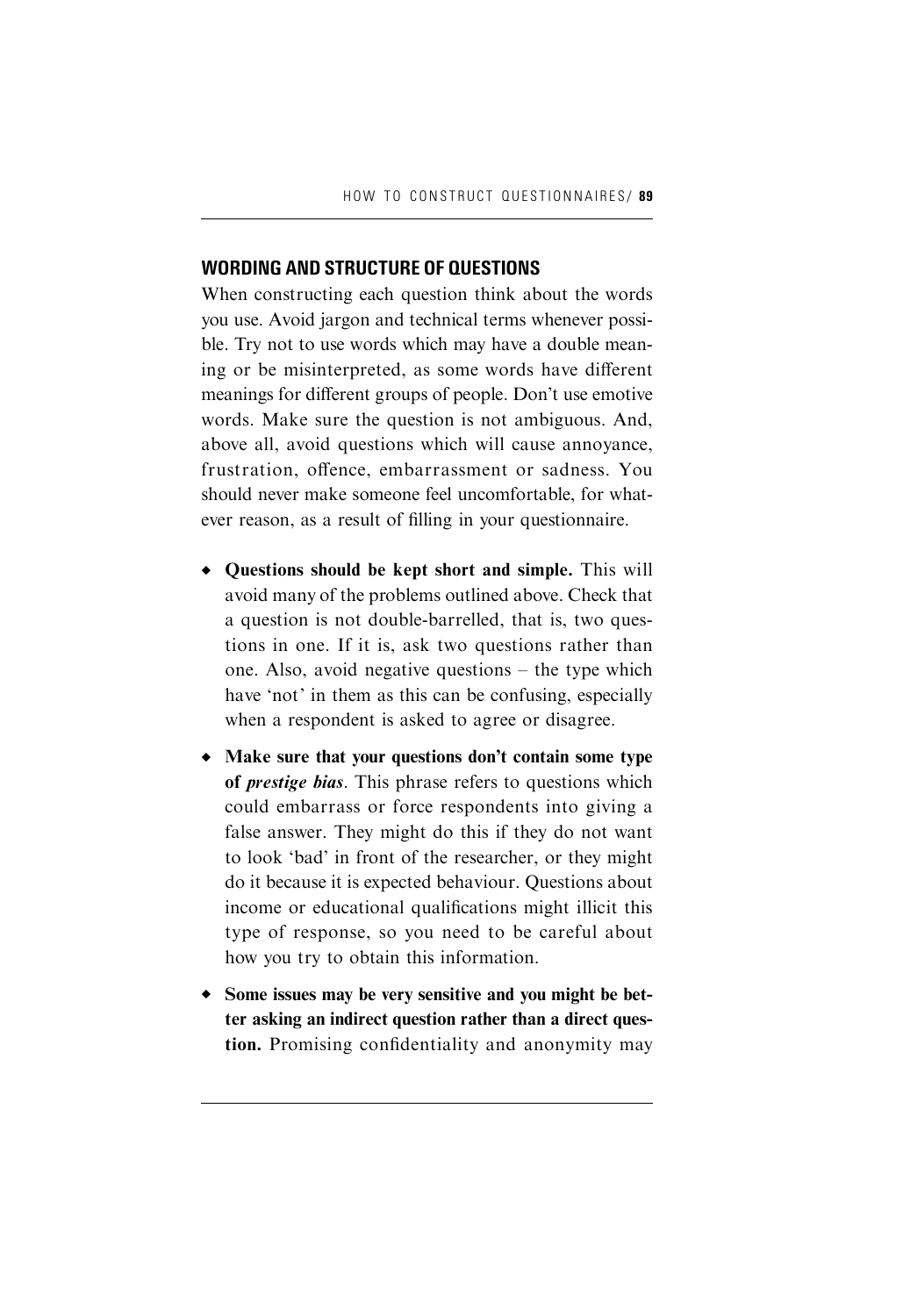help, but many respondents can, understandably, be sceptical about these promises. If you ask an indirect question in which respondents can relate their answer to other people, they may be more willing to answer the question.

#### Using closed-ended questions

If you are constructing a closed-ended question, try to make sure that all possible answers are covered. This is particularly important for time and frequency questions such as 'how often do you . . . 'You need to make sure that all the frequencies are covered so that respondents aren't constrained in their answers and tick a box which isn't right for them. Also, you want to make sure that you don't artificially create opinions by asking someone a question about which they don't know, or don't care. You need to make sure that you include a 'don't know' category in this case.

#### Avoiding leading questions

Don't asking leading questions. The question 'How often do you wash your car?' might seem innocuous enough. However, it makes two assumptions. Firstly, it assumes that the respondent has a car and secondly, it assumes the respondent washes his car. It could be considered a prestige bias question. Would a respondent feel bad if they didn't have a car and therefore would tick 'four times a week' anyway? Would they feel bad if they don't ever wash their car but feel the researcher expects them to? If you need to ask this question, you should ask a filter question first to find out whether the respondent actually owned a car. Then you would need to ask: 'If you wash your car,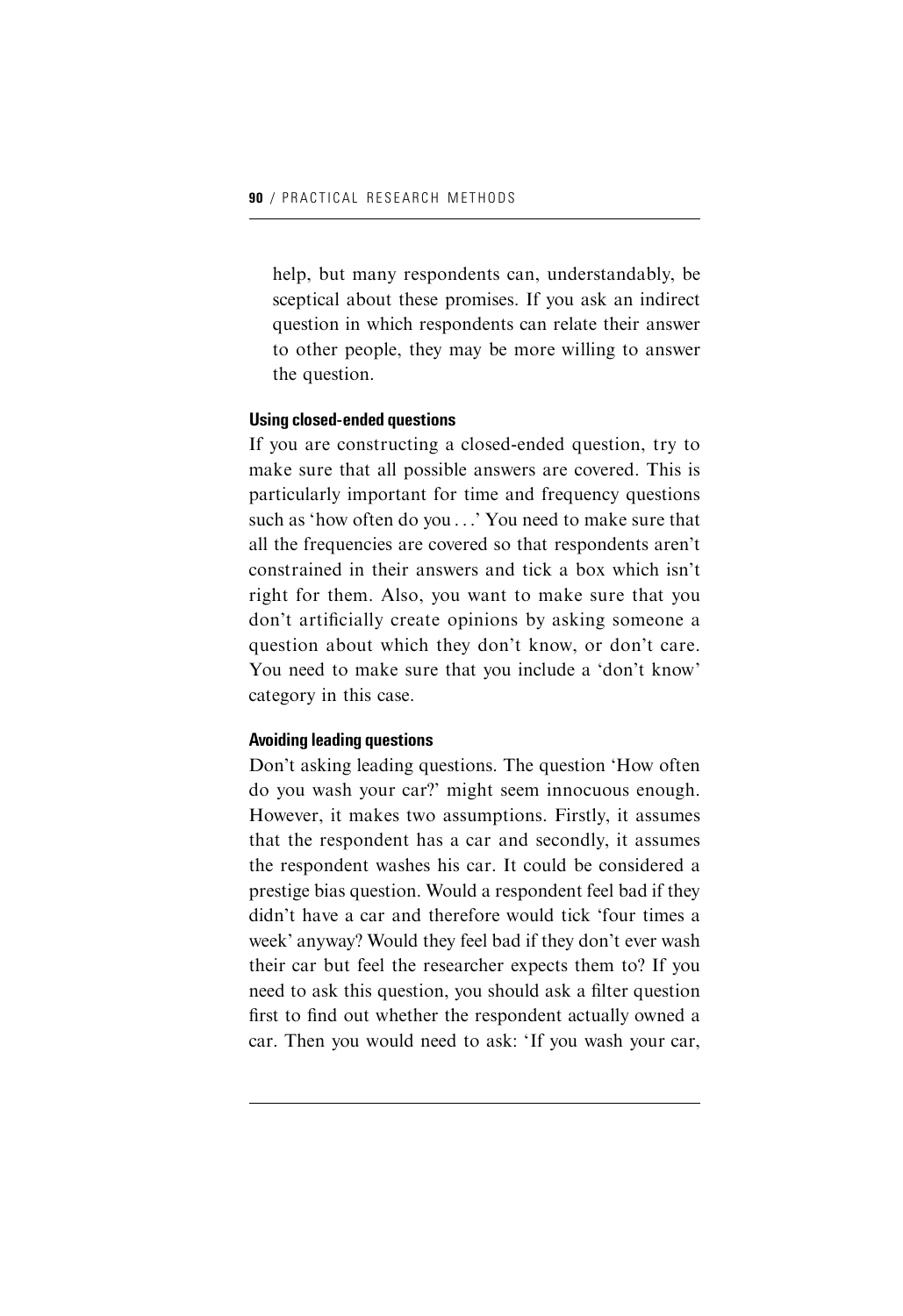how many times a year?' By wording the question in this way and by being careful about the frequency list, you're not leading the respondent into answering in a certain way.

Have a look at Exercise 2 which will help you to think about some of the issues involved in the wording and structuring of questions.

# EXERCISE 2

Read the following questions and decide what is wrong with them. Think about how you might overcome the problems you have identified.

- 1. Do you go swimming? Never **Rarely** Frequently
- 2. What do you think about the Green Peace attempt to blackmail the Government?
- 3. What is wrong with the young people of today and what can we do about it?
- 4. How many books have you read in the last year? None
	- $1 10$
	- $10 20$

**Sometimes** 

- $20 30$
- $Over 30$
- 5. What is the profit of your company, to the nearest one hundred pounds?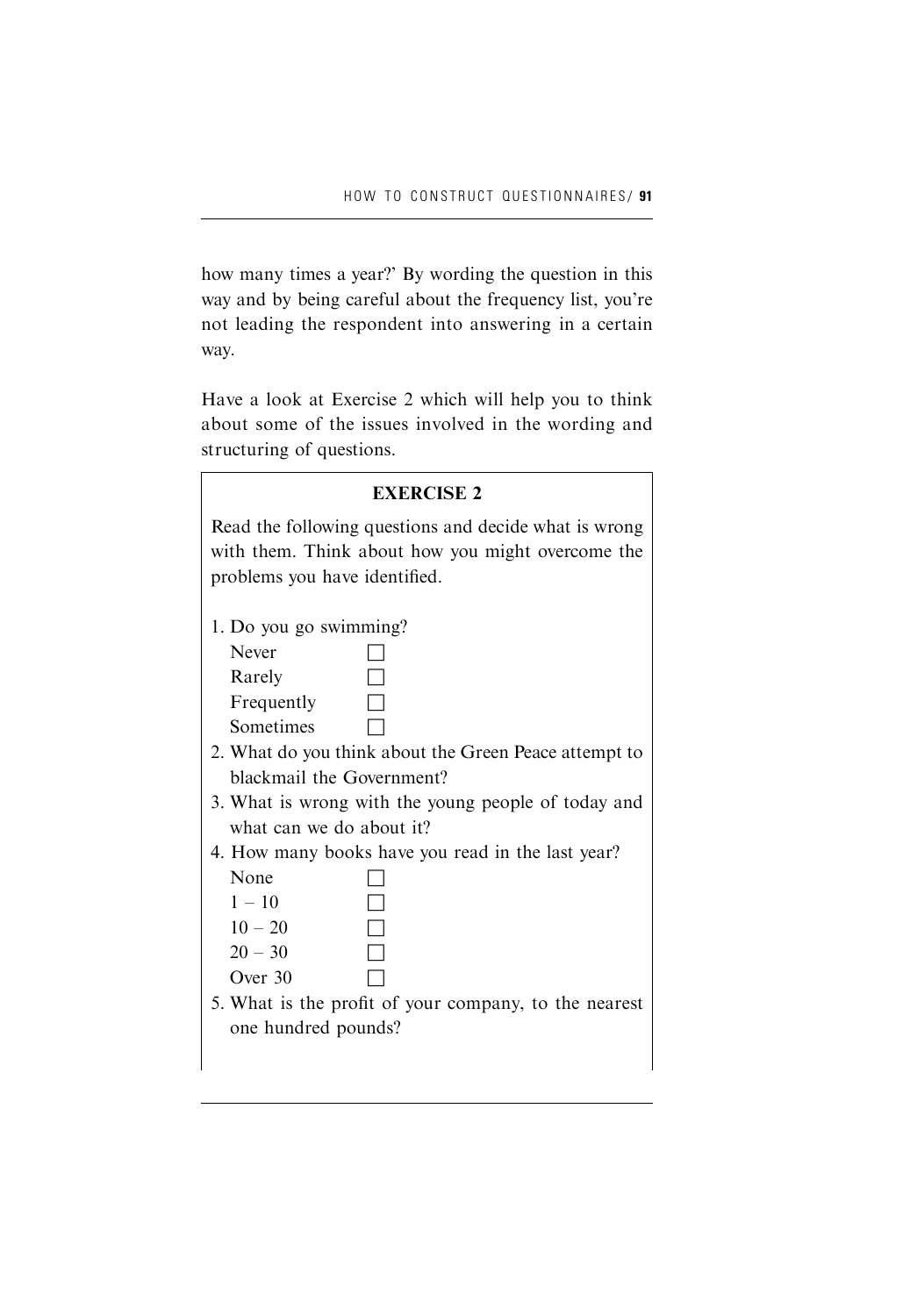6. What do you think should be done about global warming?

### Points to Consider

- 1. The problem with this question is in the categories supplied for the answer. Everybody has a different idea as to what words such as 'sometimes' and 'frequently' mean. Instead, give specific time frames such as 'twice a year' or 'once a month'. Also, the order of answers should follow a logical sequence – in the example above, they do not.
- 2. This is a very leading question which uses an emotive word – blackmail. It assumes that Green Peace is blackmailing the Government and assumes that someone knows about the issues and would be able to answer. A filter question would have to be used in this case and the word 'blackmail' changed.
- 3. This question is double-barrelled, leading and ambiguous. It asks two questions in one and so needs to be split up. The word 'wrong' is emotive and suggests there is something not normal about the young people of today. It asks the respondent to distance themselves and comment from the moral high ground.
- 4. This question may contain prestige bias would people be more likely to say they have read plenty of books when they might not have read any? Also, the categories for the answers need modification – which box would you tick for someone who answered '20'?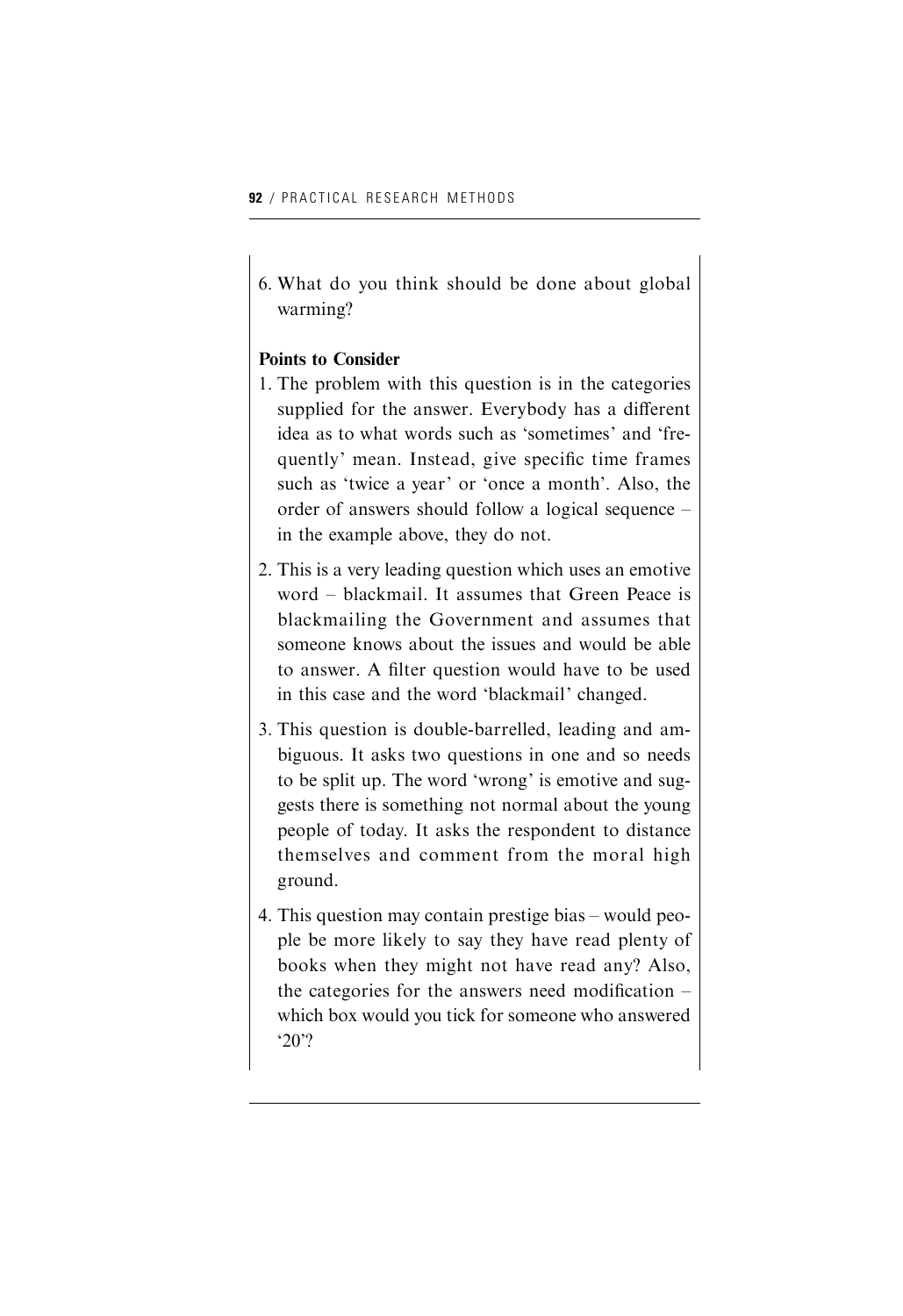- 6. This question assumes knowledge and could only be asked of someone who has the figures to hand. It also asks for what could be confidential information which a respondent might be reluctant to give. The word 'profit' has different meanings for different people, especially if the question is asked by an interviewer, rather than read by the respondent. In an often quoted case, when this question was used, the respondent took it to mean 'prophet' and as such was unable to answer the question.
- 6. In this question it is assumed that the respondent thinks something should be done about global warning and that they are able to comment on the issue. Indeed, global warming in itself is a contested issue. This question leads the respondent into having an opinion about something on which they might not otherwise have one.

# LENGTH AND ORDERING OF QUESTIONS

When you're constructing a questionnaire, keep it as short as possible. If it has to be longer because of the nature of your research, think about whether your respondents will actually take the time to fill it in. Some people will do so if they feel there is some personal benefit to be gained. This is why long consumer behaviour surveys offer entry into large prize draws for completed questionnaires. If your budget is limited, you might be able to offer a copy of the final report or other information which may be of use to the respondent as an incentive.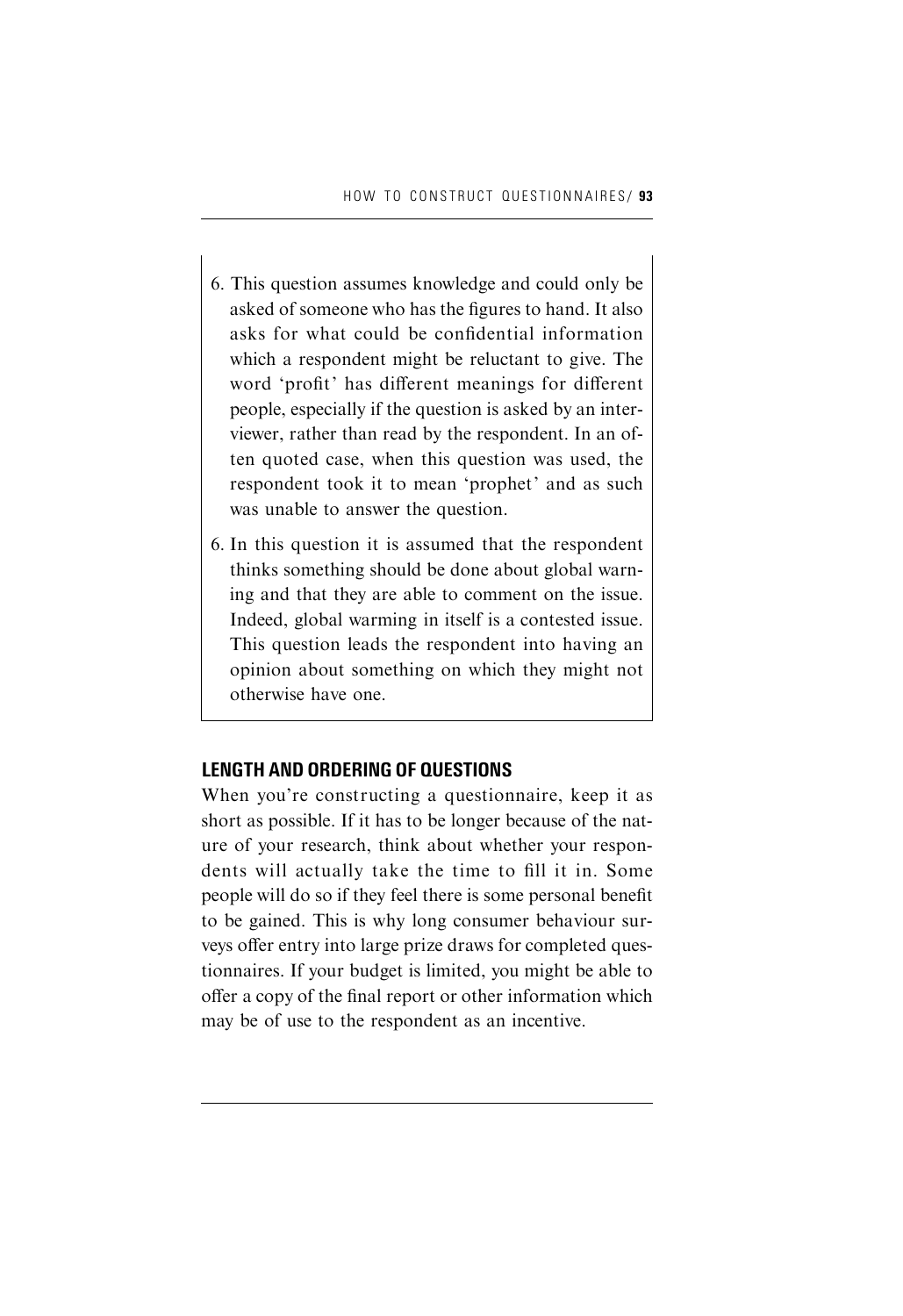Be realistic about how long a questionnaire will take to fill in. Saying it will take a 'moment' is not helpful. Include filter questions with answers such as 'If no, go to question 28'. Psychologically it's good for respondents to be able to jump sections as it stops people becoming frustrated by unnecessary or irrelevant questions.

As with interviewing or focus groups, when designing a questionnaire start with easy questions which respondents will enjoy answering, thus encouraging them to continue filling in the questionnaire. If you begin with complex questions which need long responses, your respondents will be less likely to fill in the form. If you're constructing a combined questionnaire, keep your open-ended questions for the end as, once someone has spent time completing the rest of the questionnaire, they are more likely to continue with those questions which take a little more effort to complete.

When constructing a questionnaire, you need to make it as interesting as possible and easy to follow. Try to vary the type and length of questions as variety provides interest. Group the questions into specific topics as this makes it easier to understand and follow. Layout and spacing are extremely important. If your questionnaire looks cluttered, respondents will be less likely to fill it in.

#### Collecting personal information

Opinion is divided about where personal information should be included on a questionnaire. I tend to include it at the end, as I believe people are more likely to fill in this information when they have already invested time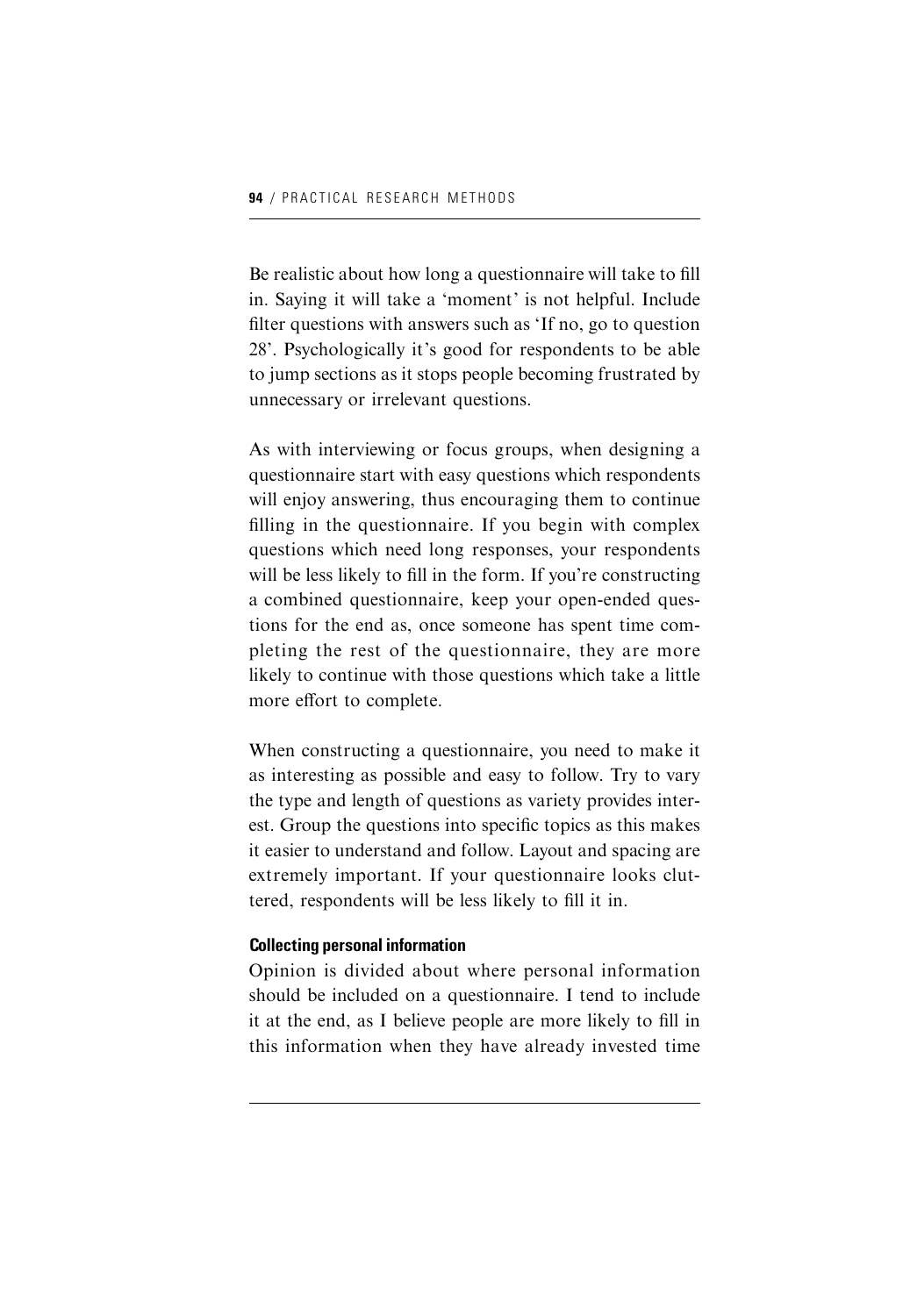and energy in completing the rest of the form. As the researcher, you need to think about collecting only that type of personal information which is completely relevant to your research. Be sensitive to the type of information people will be reluctant to give. An example of a personal profile section is provided in Fig.1. This form may seem short, but it is important not to ask for too much personal information as respondents will become suspicious and want to know why you want the information. You also need to assure them that you understand and will comply with the Data Protection Act (see Chapter 13).

## PILOTING THE QUESTIONNAIRE

Once you have constructed your questionnaire, you must pilot it. This means that you must test it out to see if it is obtaining the results you require. First of all, ask people who have not been involved in its construction to read it through and see if there are any ambiguities which you have not noticed. Once this has been done, alter the questions accordingly, then send out a number of questionnaires to the type of people who will be taking part in the main survey. Make sure they know it is a pilot test and ask them to forward any comments they may have about the length, structure and wording of the questionnaire. Go through each response very carefully, noting comments and looking at the answers to the questions as this will help you to discover whether there are still ambiguities present. Alter the questionnaire again. If you have had to undertake major alterations, you may need to pilot the questionnaire again.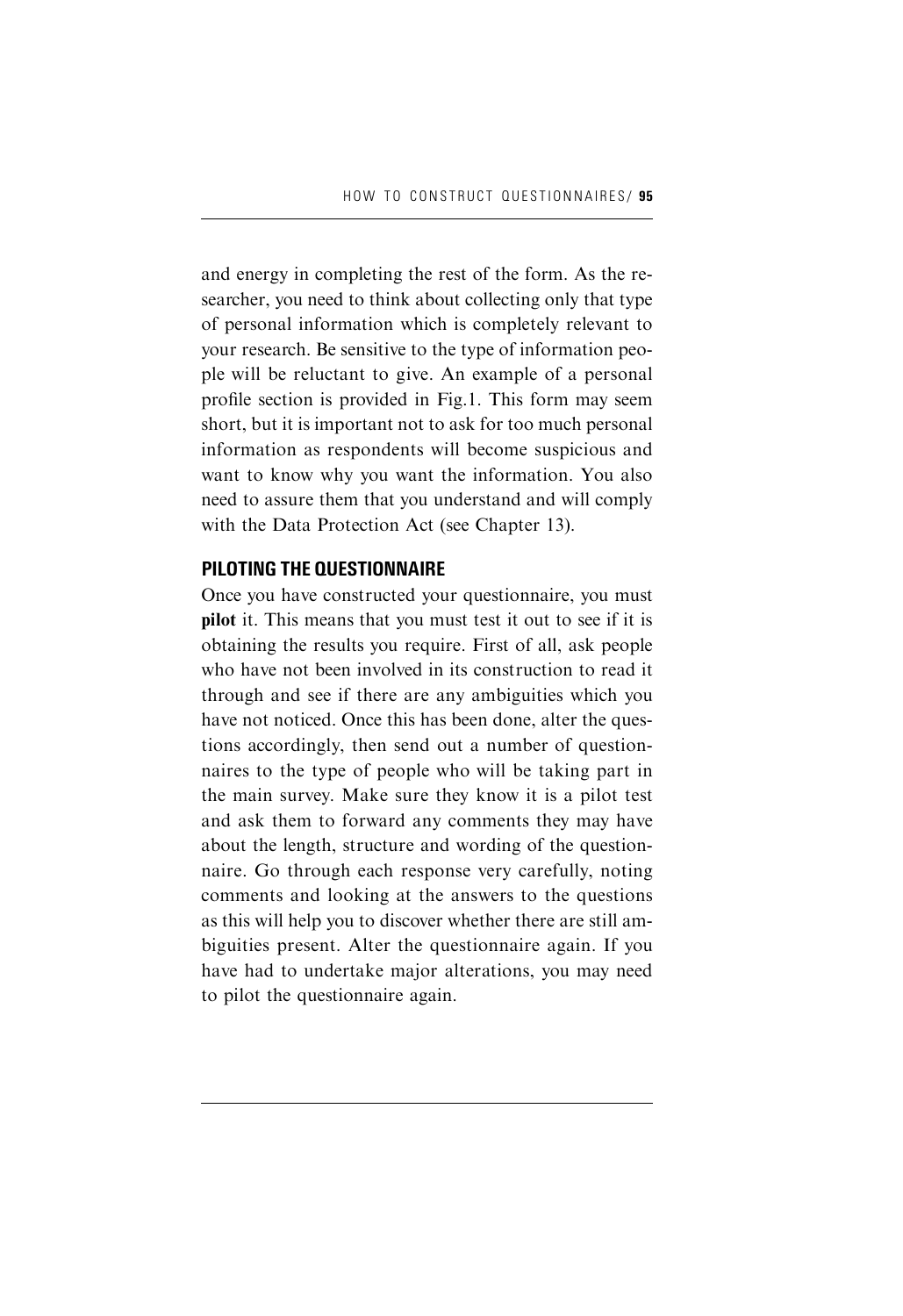## 96 / PRACTICAL RESEARCH METHODS

|                        | 1. Are you: Female                                 |      |        |                                                    |  |  |  |  |  |
|------------------------|----------------------------------------------------|------|--------|----------------------------------------------------|--|--|--|--|--|
|                        |                                                    | Male |        |                                                    |  |  |  |  |  |
|                        |                                                    |      |        |                                                    |  |  |  |  |  |
|                        | 2. What is your age?                               |      |        |                                                    |  |  |  |  |  |
|                        | under 26                                           |      |        | $56 - 55$                                          |  |  |  |  |  |
|                        | $26 - 35$                                          |      |        | $56 - 65$                                          |  |  |  |  |  |
|                        | $36 - 45$                                          |      |        | Over 65                                            |  |  |  |  |  |
|                        |                                                    |      |        | 3. What do you consider to be your ethnic origin?  |  |  |  |  |  |
|                        | (These categories were used in the 1991 Census and |      |        |                                                    |  |  |  |  |  |
|                        | have been reproduced here for ease of comparison.) |      |        |                                                    |  |  |  |  |  |
|                        | White                                              |      |        | Pakistani                                          |  |  |  |  |  |
|                        | Black – Caribbean                                  |      |        | Bangladeshi                                        |  |  |  |  |  |
|                        | $Black - African$                                  |      | $\Box$ | Chinese                                            |  |  |  |  |  |
|                        | $Black - Other$                                    |      | $\Box$ | Other Ethnic Group                                 |  |  |  |  |  |
|                        | Indian                                             |      |        |                                                    |  |  |  |  |  |
|                        |                                                    |      |        | 4. Which of the following categories apply to you? |  |  |  |  |  |
|                        | (Tick all those which apply)                       |      |        |                                                    |  |  |  |  |  |
| Housewife/husband      |                                                    |      |        |                                                    |  |  |  |  |  |
|                        | Full-time student                                  |      |        |                                                    |  |  |  |  |  |
| Self-employed          |                                                    |      |        |                                                    |  |  |  |  |  |
|                        | In part-time, paid employment                      |      |        |                                                    |  |  |  |  |  |
|                        | In full-time, paid employment                      |      |        |                                                    |  |  |  |  |  |
| Other (please specify) |                                                    |      |        |                                                    |  |  |  |  |  |
|                        |                                                    |      |        |                                                    |  |  |  |  |  |

Fig. 1. Personal profile form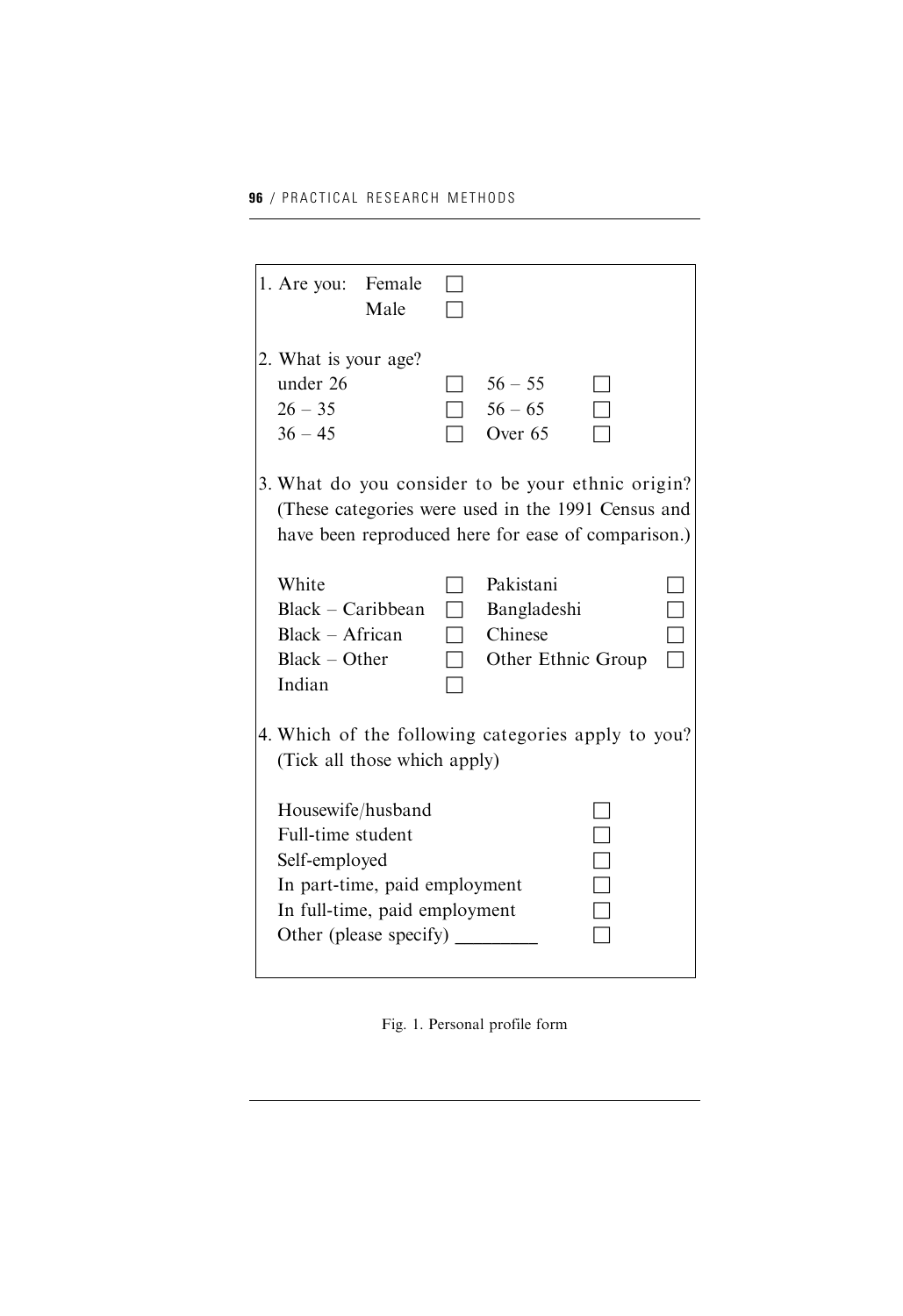This may seem a rather long and laborious process, but it is incredibly important, especially if you're intending to send out a large number of questionnaires.

# OBTAINING A HIGH RESPONSE

Questionnaires are big business and as more and more fall through our letterboxes we become less willing to spend the time completing them. You need to make yours stand out so that all your careful planning and construction is not wasted. There are many simple measures you can take to try to ensure a high response rate.

- $\bullet$  Is the questionnaire relevant to the lives, attitudes and beliefs of the respondents?
- $\bullet$  Can the respondents read if they are to be given a selfadministered questionnaire?
- $\triangle$  Are there any language issues? Do you need to translate the questionnaire into another language?
- $\triangle$  Are your intended respondents likely to co-operate? For example, illegal immigrants may be less likely to fill in a questionnaire than legal immigrants.
- $\bullet$  Is the questionnaire well constructed and well laid out?
- $\bullet$  Is it clear, concise and uncluttered?
- $\triangle$  Are the instructions straightforward and realistic about how long it will take to complete?
- $\triangle$  Has the respondent been told who the research is for and what will happen to the results?
- $\bullet$  Has the respondent been reassured that you understand and will comply with the Data Protection Act?
- $\bullet$  Has the questionnaire been piloted to iron out any problems?
- $\triangle$  Can your respondents see some personal benefit to be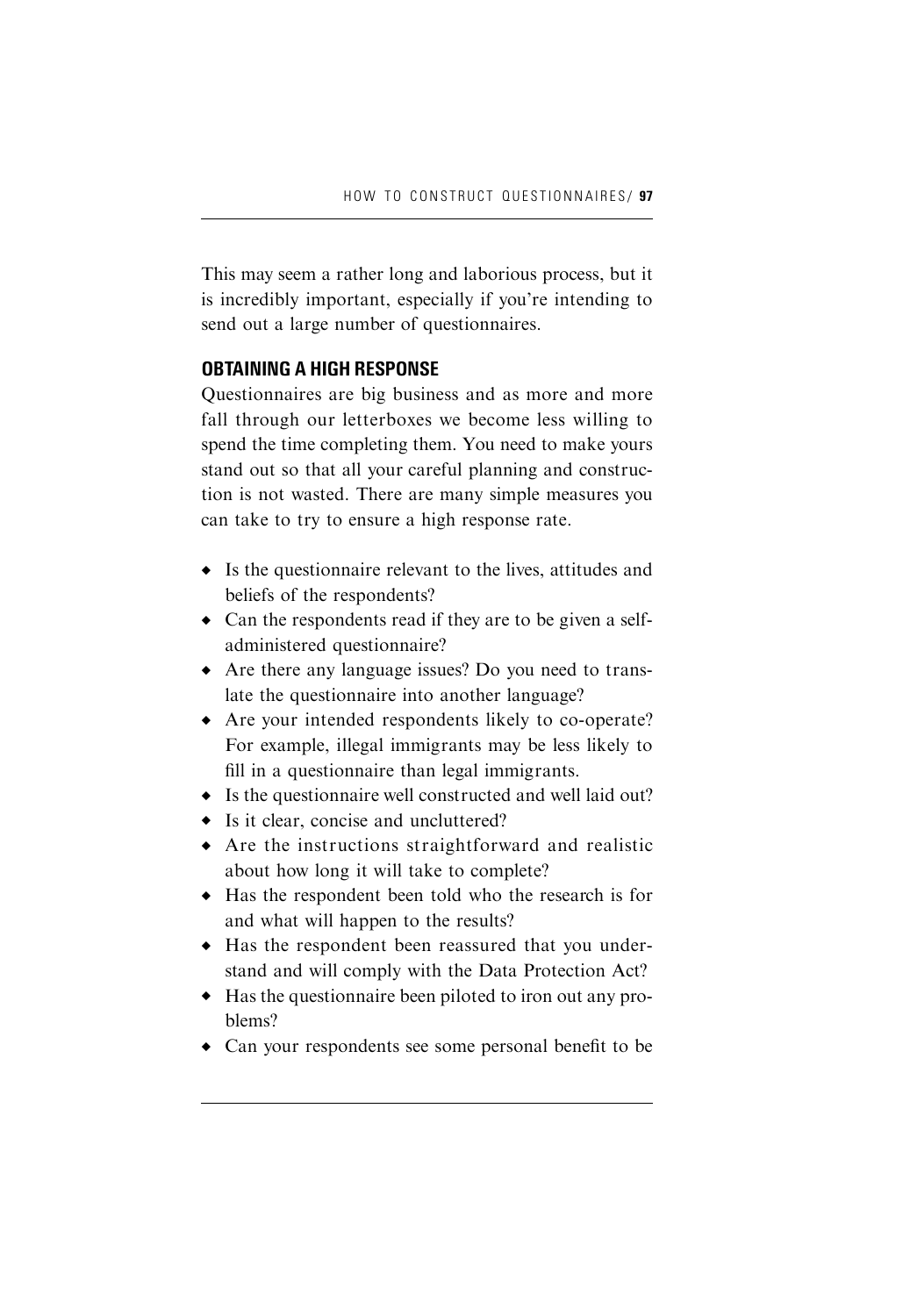gained by completing the questionnaire?

- $\triangleleft$  Is return postage included?
- $\bullet$  Has a follow-up letter and duplicate questionnaire been sent in cases of none response?

## QUESTIONNAIRE DESIGN CHECKLIST

- $\bullet$  Make your questionnaire as short as possible.
- $\bullet$  Make sure people will be able to answer your questions.
- Don't assume knowledge or make it seem that you expect a certain level of knowledge by the way your questions are worded.
- $\bullet$  Start with easy to answer questions. Keep complex questions for the end.
- $\triangleleft$  Ask for personal information at the end.
- $\bullet$  Use a mix of question formats.
- Don't cause offence, frustration, sadness or anger.
- $\leftrightarrow$  Avoid double-barrelled questions.
- $\triangle$  Avoid words with emotional connotations.
- $\leftrightarrow$  Avoid negative questions.
- $\triangleleft$  Avoid jargon and technical words.
- $\triangleleft$  Avoid words with multiple meanings.
- $\leftrightarrow$  Avoid leading questions.
- Avoid vague words such as 'often' and 'sometimes'.
- $\bullet$  Provide all possible responses in a closed question.
- $\bullet$  Consider as many alternatives as possible.
- $\bullet$  Use specific time frames when asking about behaviour.
- Use specific place frames, e.g. 'In which country were you born?'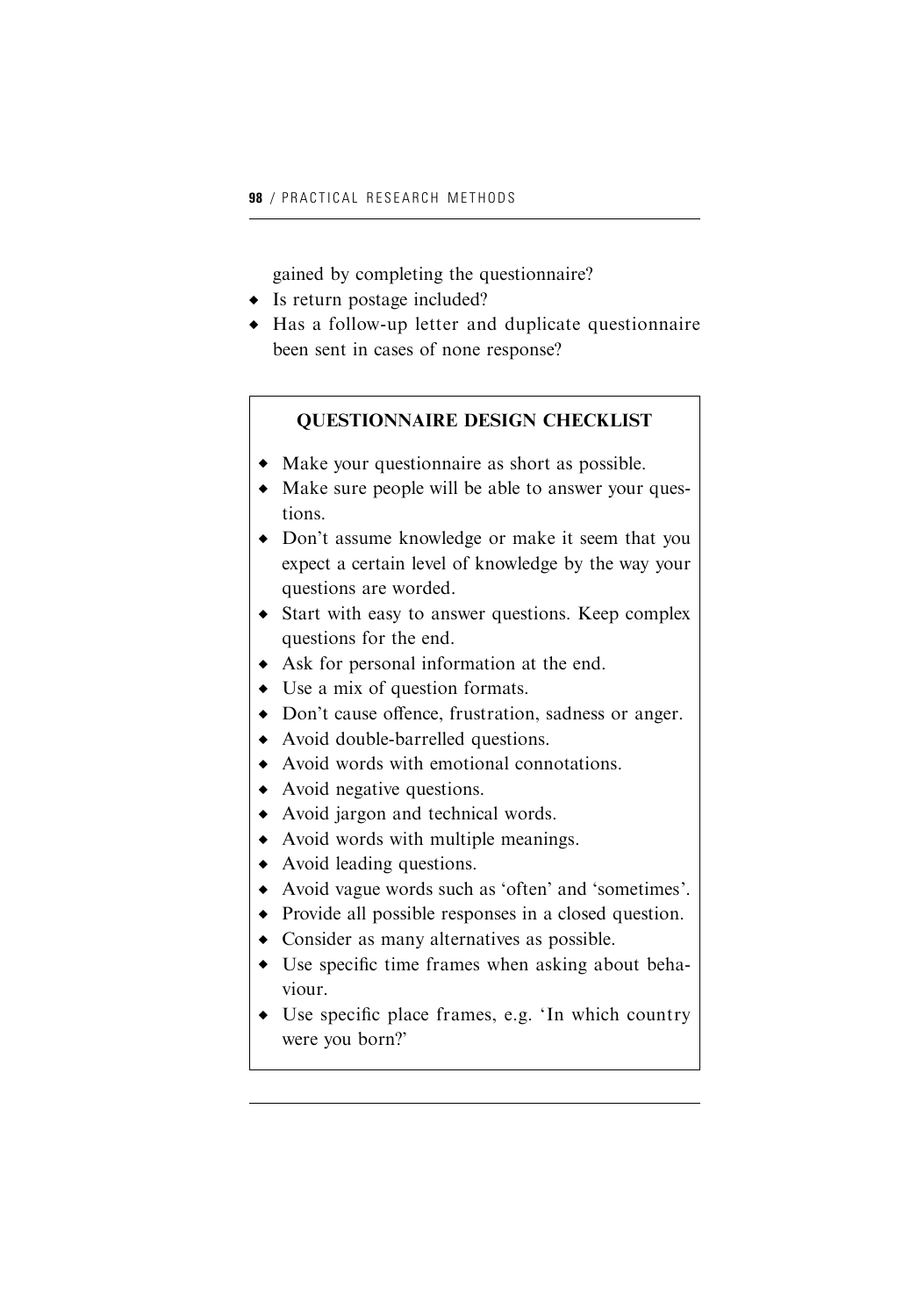## **SUMMARY**

- $\bullet$  Think about how you're going to analyse your survey prior to constructing your questionnaire.
- $\bullet$  Decide whether you're interested in behaviour, beliefs, attitudes or characteristics or a combination of the above.
- $\bullet$  Make sure you have made the right decisions concerning open-ended questions, closed-ended questions or a combination of both.
- $\bullet$  Decide whether your questionnaire is to be self-administered or interviewer administered.
- $\bullet$  Think about how you intend to distribute your questionnaire, e.g. by hand, through the post or via the internet.
- $\bullet$  Construct the questionnaire adhering to the checklist produced above.
- $\bullet$  Include a covering letter with information about who the research is for and what will happen to the results.
- $\bullet$  Include instructions on how to complete the questionnaire.
- $\bullet$  Include details about how the questionnaire is to be returned (making sure you enclose a pre-paid envelope if you need the respondent to return the form to you).
- $\bullet$  Make sure you include a date by which time you would like the questionnaire returned.
- $\bullet$  Pilot the questionnaire and instructions to check that all can be understood.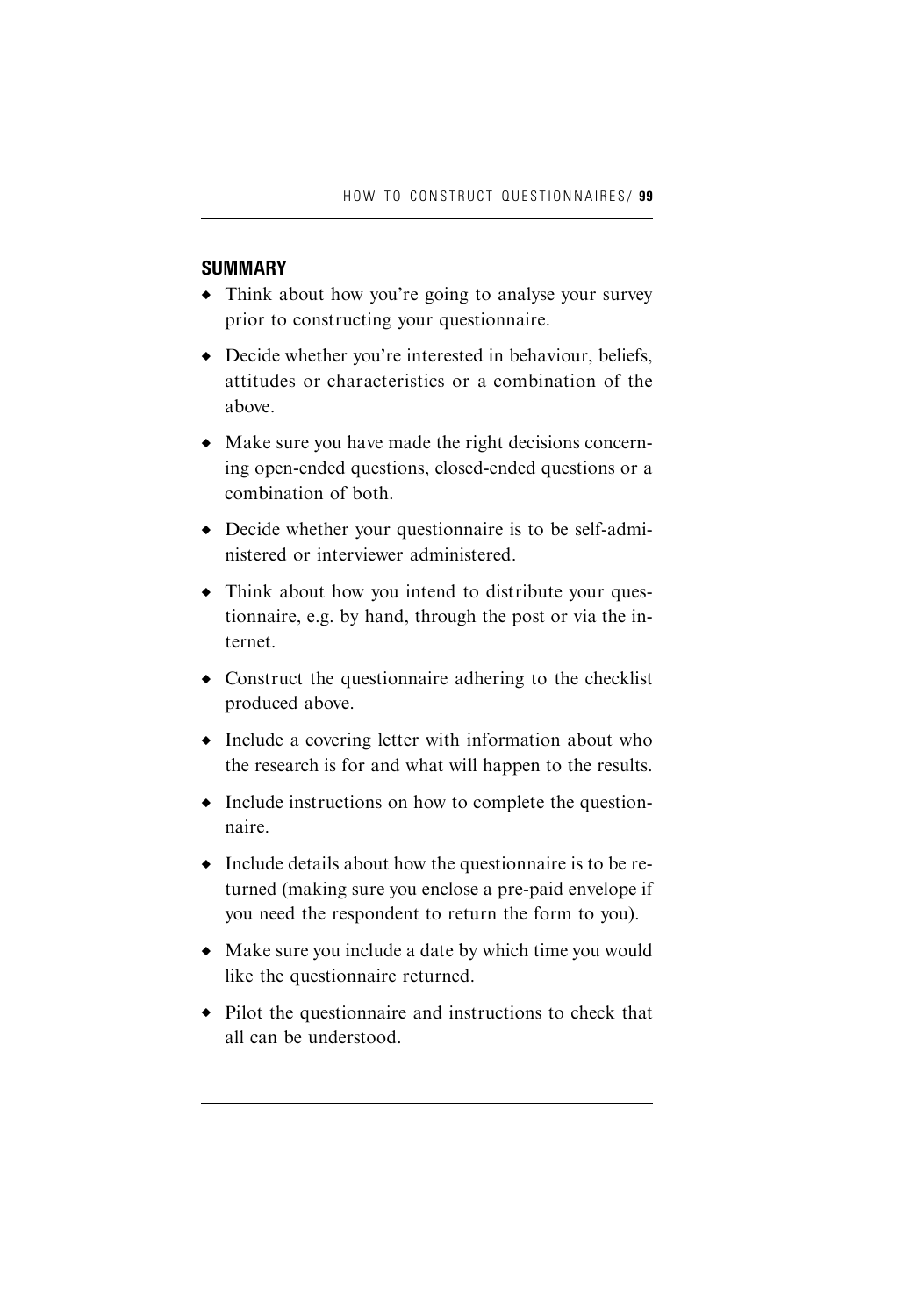- $\triangle$  Amend accordingly and re-pilot.
- $\bullet$  Send out/administer questionnaire.
- Send out follow-up letters and questionnaires to nonresponders.

#### FURTHER READING

- Hague, P.N. (1993) Questionnaire Design, London: Kogan Page.
- Nesbary, D. (1999) Survey Research World Wide Web, Boston: Allyn & Bacon.
- Oppenheim, A.N. (1992) Questionnaire Design, Interviewing and Attitude Measurement, London: Pinter.
- Salant, P. and Dillman, D.A. (1995) How to Conduct Your Own Survey, New York: Wiley.
- Tourangeau, R., Rips, L.J. and Rasinski, K. (2000) The Psychology of Survey Response, Cambridge: Cambridge University Press.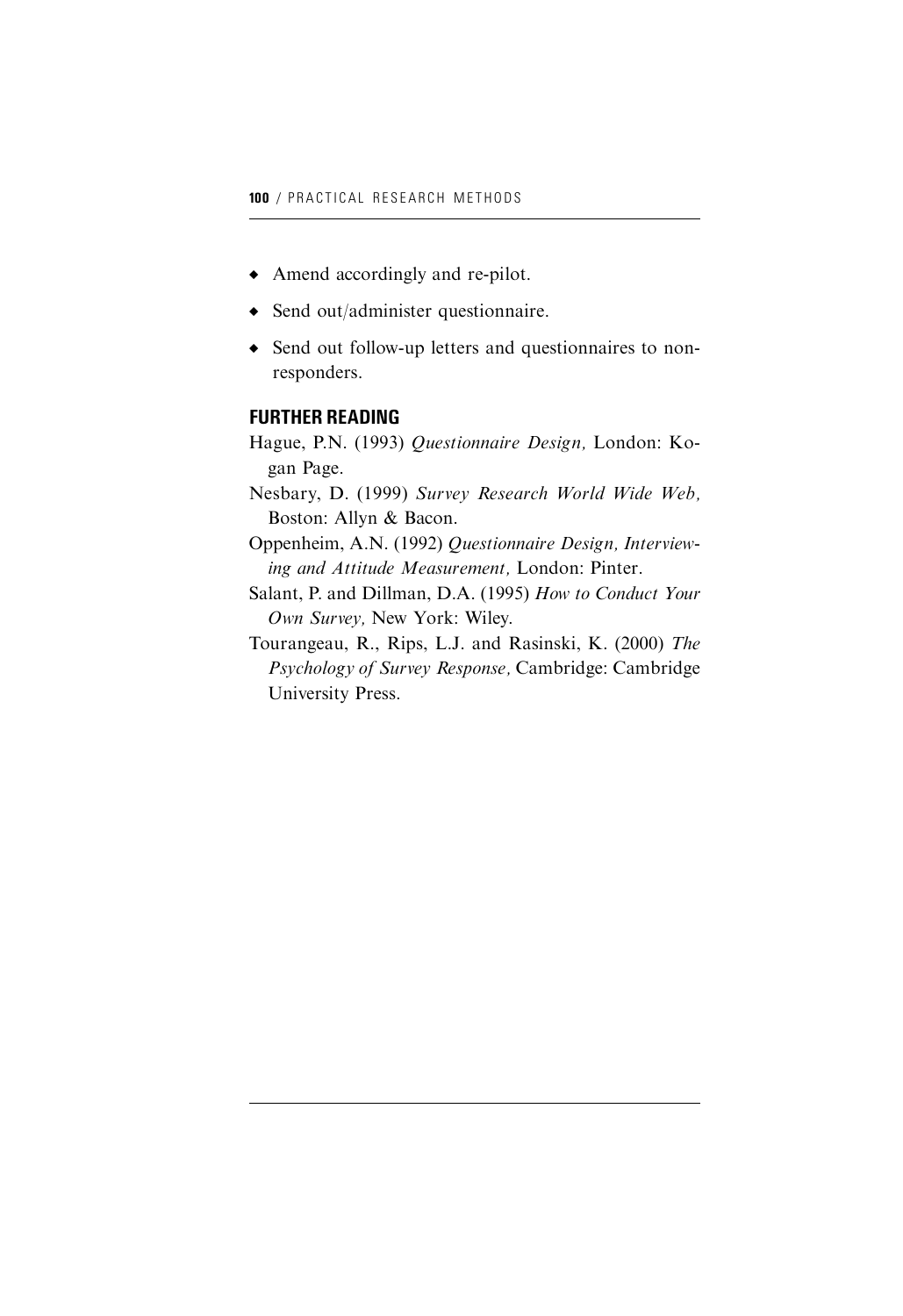

# How to Carry Out Participant Observation

Participant observation can be viewed as a methodology, rather than a method, as it took shape within particular historical and social circumstances within anthropology and sociology. It is a procedure for generating understanding about the way of life of others. However, as there are many practical 'how to' issues involved in the use of participant observation, I am going to discuss it as a research method. But as you will see, there are several methodological issues which are raised in the following discussion, especially concerning ethics and the personal role of the researcher.

Participant observation can be carried out within any community, culture or context which is different to the usual community and/or culture of the researcher. It may be carried out within a remote African tribe or in hospitals, factories, schools, prisons and so on, within your own country. The researcher immerses herself into the community – the action is deliberate and intended to add to knowledge.

The researcher participates in the community while observing others within that community, and as such she must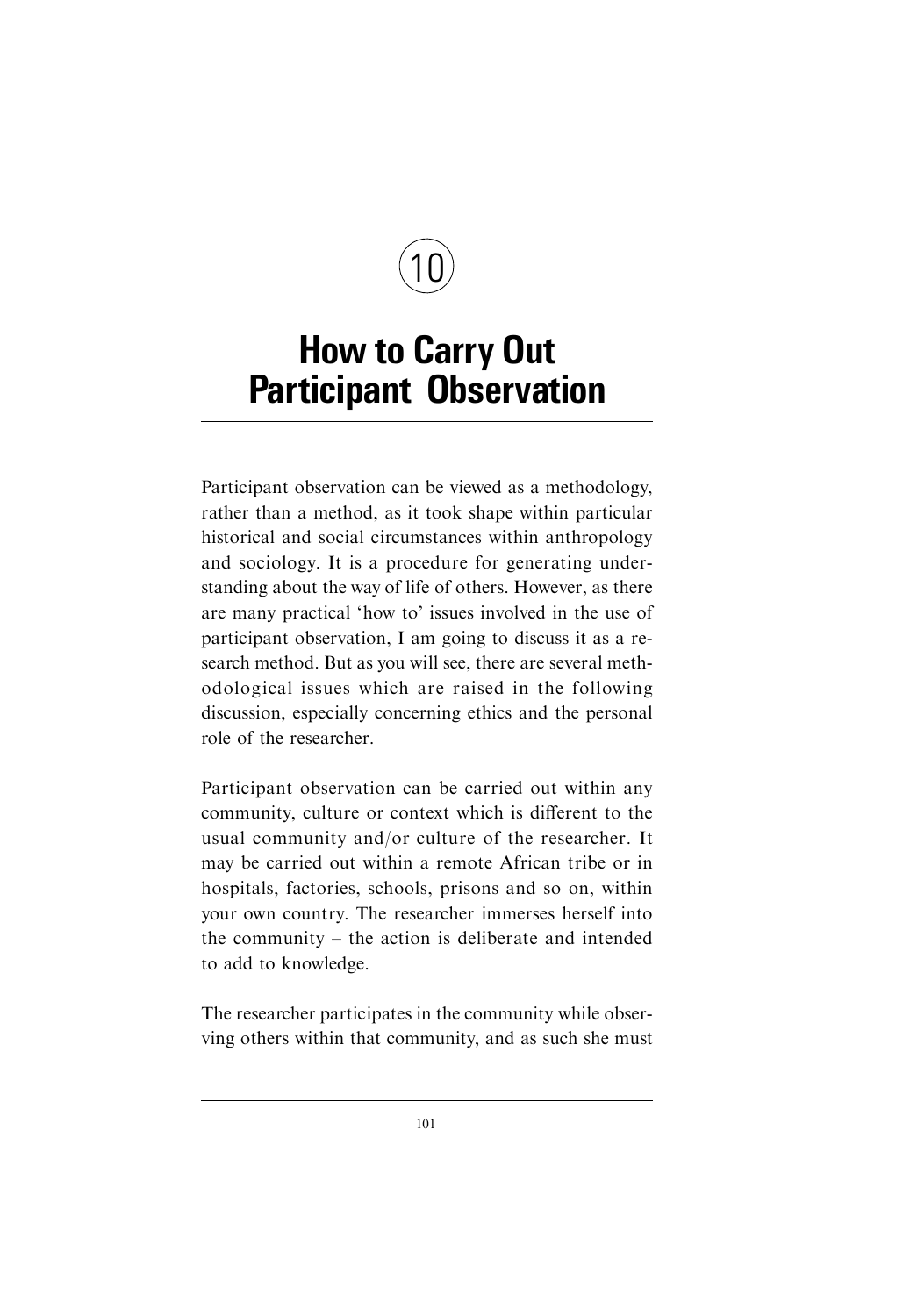be a researcher 24 hours a day. In practice most researchers find that they play more of a role as observer, than they do as a participant.

## GAINING ACCESS

Participant observation, as a research method, cannot work unless you're able to gain access to the community that you wish to study. Before you spend a lot of time planning your project you need to find out whether you can obtain this access. The level of negotiation required will depend upon the community, culture or context. If it is a culture with which you already have a certain amount of familiarity, and vice versa, you should find it easier to gain access. However, if it is a secret or suspicious community, you may find it much harder to gain access.

If you do expect to encounter difficulties, one way to overcome this problem is to befriend a member of that community who could act as a gatekeeper and help you to get to know other people. Obviously, it is important to spend time building up the required level of trust before you can expect someone to introduce you into their community. If it is not possible to befriend a member of the community, you may have to approach the person or committee in charge, firstly by letter and then in person. You have to be persuasive. First impressions are important and you need to make sure that you dress and act appropriately within the community. You must not appear threatening in any way. Some people will be suspicious of the motives of a researcher, especially if they're not familiar with the research process. In the early stages it is better to answer any questions or suspicions directly and honestly rather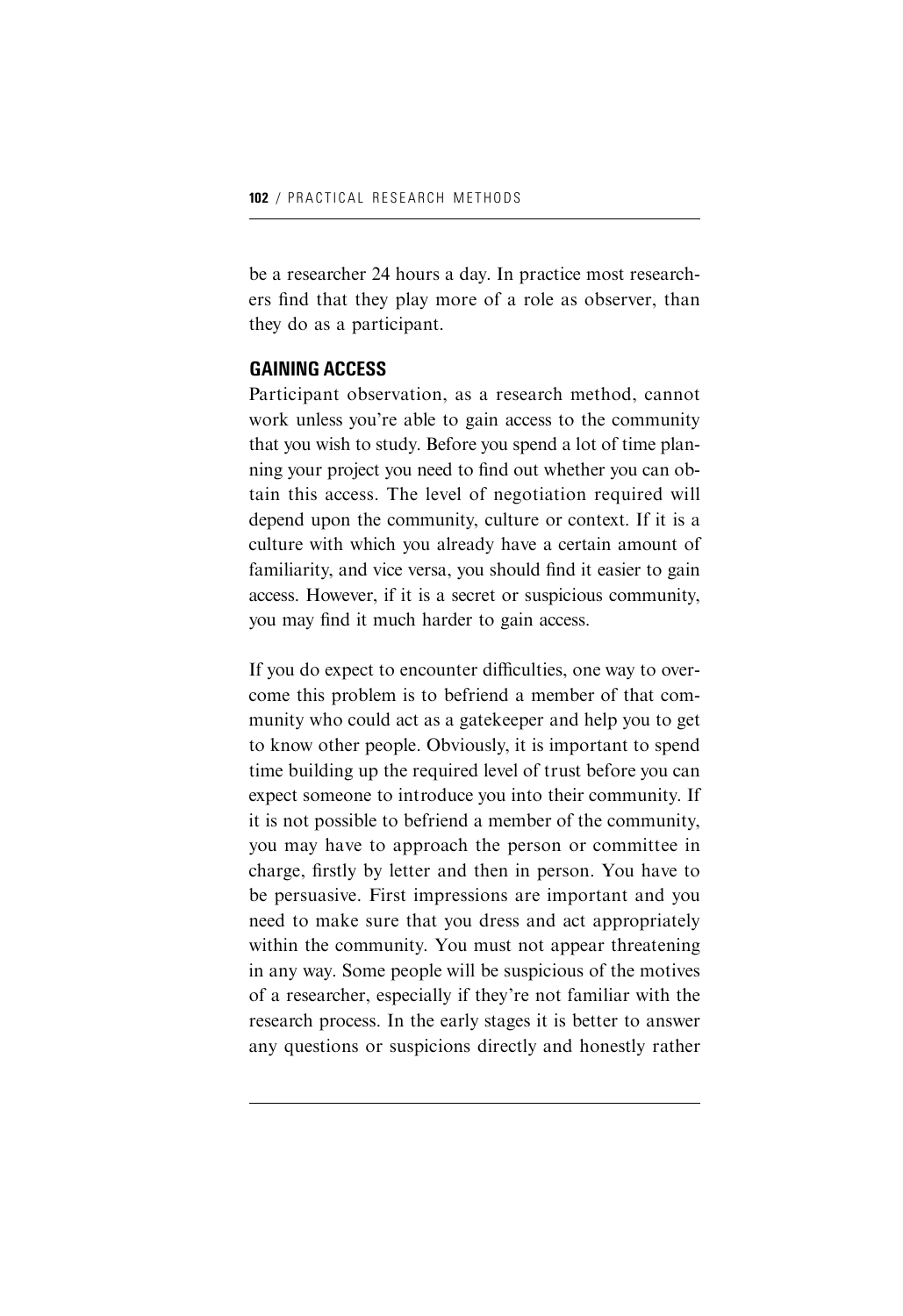than try to avoid them or shrug them off.

# **ETHICS**

Because of the nature of participant observation, there tends to be more issues involving ethics and morals to consider. As you intend to become part of a specific group, will you be expected to undertake anything illegal? This could happen with research into drug use or crime syndicates where people may not trust you until you become one of them and join in their activities. Would you be prepared to do this and put up with any consequences which could arise as a result of your activities?

If the group is suspicious, do you intend to be completely honest about who you are and what you're doing? Are you prepared to lie if it means you can gain access? How would you deal with any problems which may arise as a consequence of your deception?

What if your participation within a group causes problems, anxiety or argument amongst other members? Would you know how to deal with the situation? Would you be prepared to withdraw and ruin all your hard work for the sake of your informants? These issues and others are covered in more depth in Chapter 13. Also, there are many personal considerations and dilemmas which you need to think about before undertaking participant observation, as illustrated below: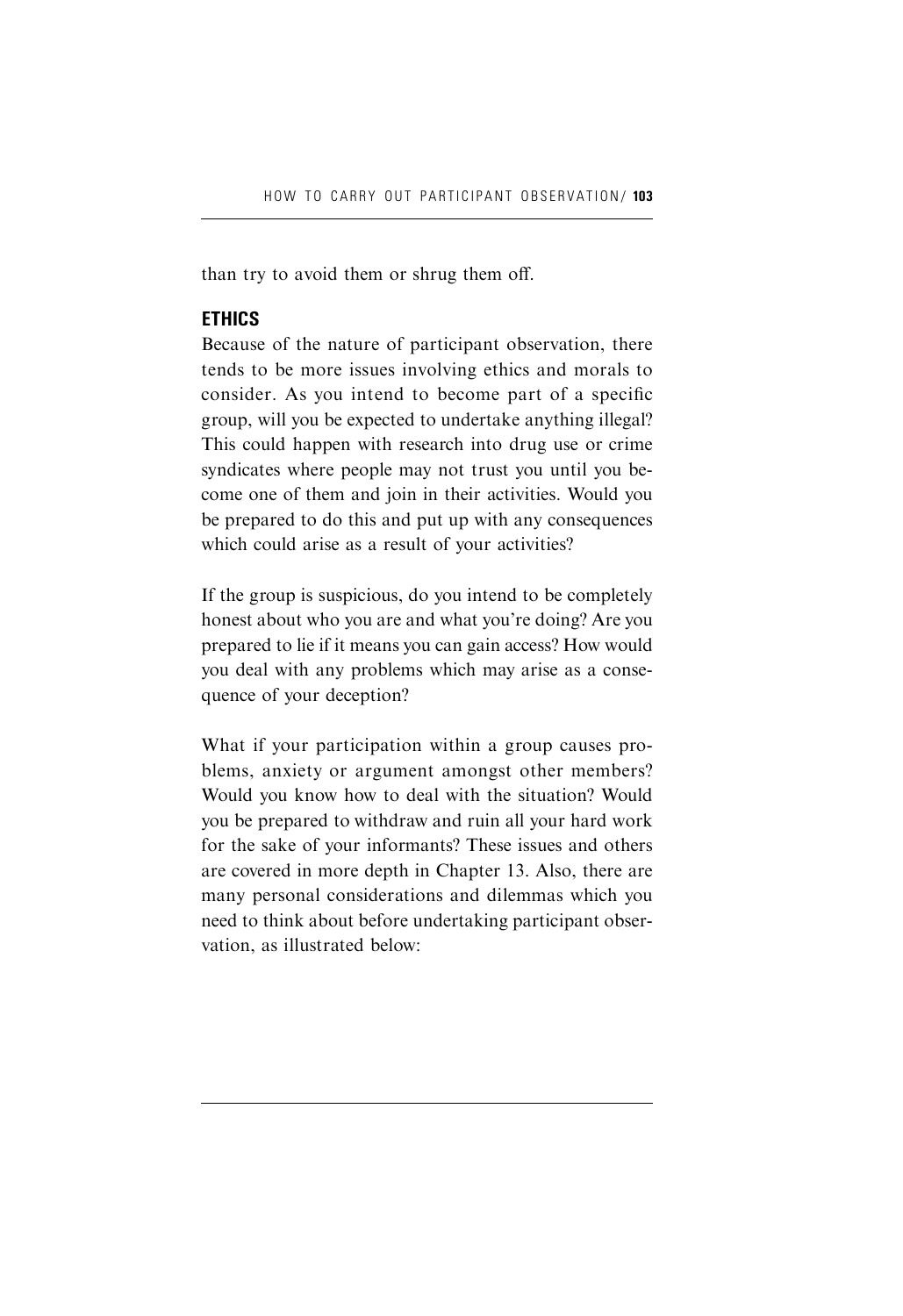# PERSONAL CONSIDERATIONS WHEN ENTERING THE FIELD

Some people will not accept you. Are you prepared for rejection and can you handle it when it happens? Are you able to banish rejection anxieties from the outset?

Are you prepared to spend many months studying others and not indulging in talk about yourself? Some researchers overcome this problem by making sure that they have someone outside the community who they can talk to if they need to.

Will your contact be traumatic or upsetting? If so, can you handle this?

If you're going to come across people with very different social and political beliefs, can you remain neutral and keep your opinions to yourself? Some researchers may try arguing their point in the hope that they will get more information and it will deepen their understanding. However, you must be careful not to compromise your position.

Are you prepared for the emergence of as yet unconscious emotional factors? You may find out things about yourself which you do not like, especially in terms of your own prejudices.

Are you prepared to be used as a scapegoat if things go wrong within the community under study? Often it is easier for the community to blame an outsider and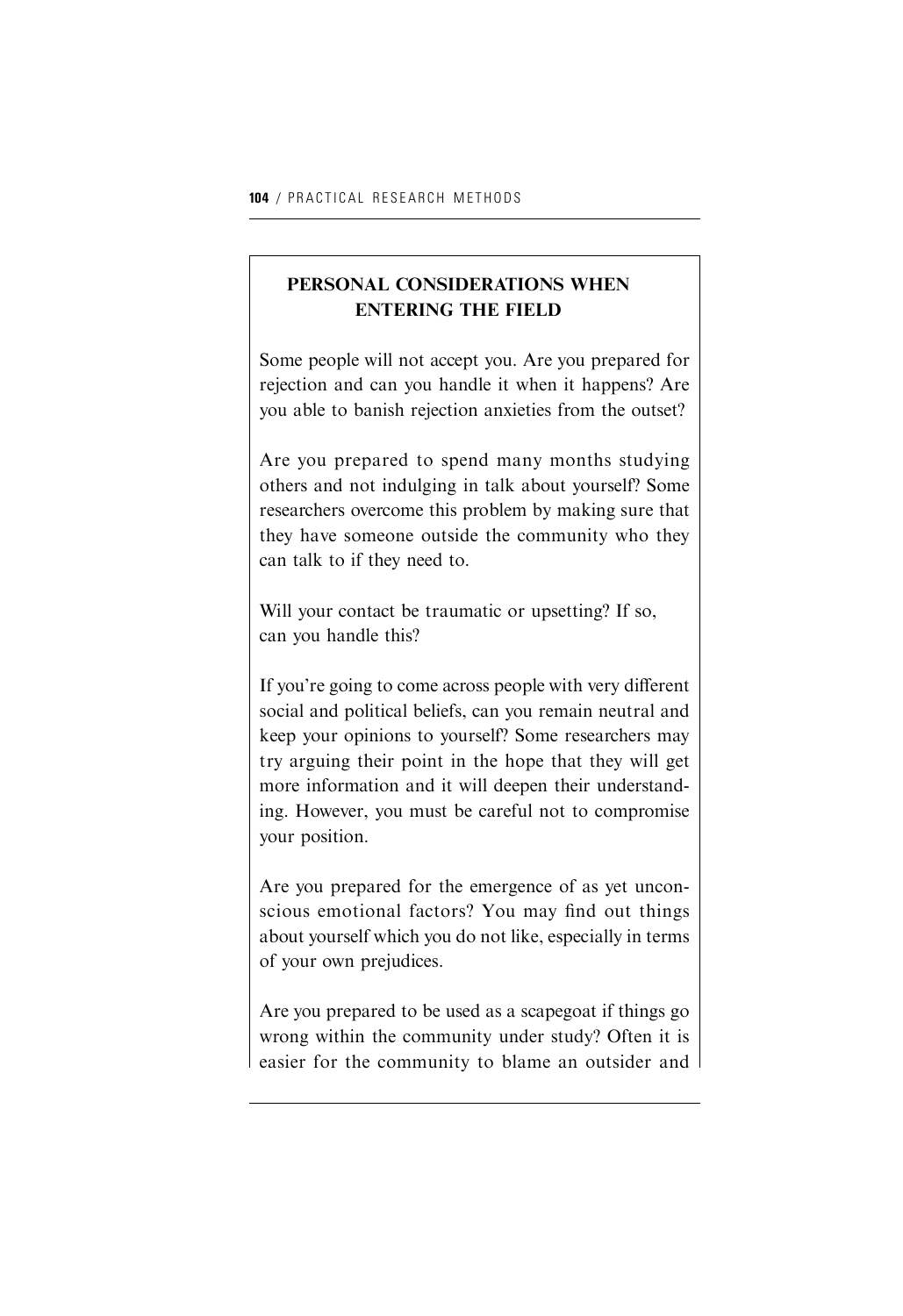many researchers are happy to go along with this because they know they will be leaving the community at some point.

Can you handle the feelings of guilt which may arise as a result of the roles you've got to play?

Are you prepared to pretend to have feelings which may not be real? Some researchers would argue that you should not do this because it is being dishonest. The level to which you are prepared to do this has to be your own choice.

Are you aware of your own likes and dislikes? Can you put stereotypes and prejudices aside?

## COLLECTING AND ANALYSING INFORMATION

At the beginning of a participant observation study it is hard to understand what everything means. At first something may appear very significant, but later it might become a minor detail. However, you will not know this until you have started to analyse what is going on. So it is important from the outset to start taking copious notes. You need to have a good memory as in many situations it is not possible to take notes at the time. You need to have a notepad with you at all times so that you can write down your thoughts as soon as possible after the encounter.

All researchers ask questions. However, in the beginning stages of a participant observation study, it is better to seek information by not asking questions. This is because it is hard for you to know what to ask at this stage. In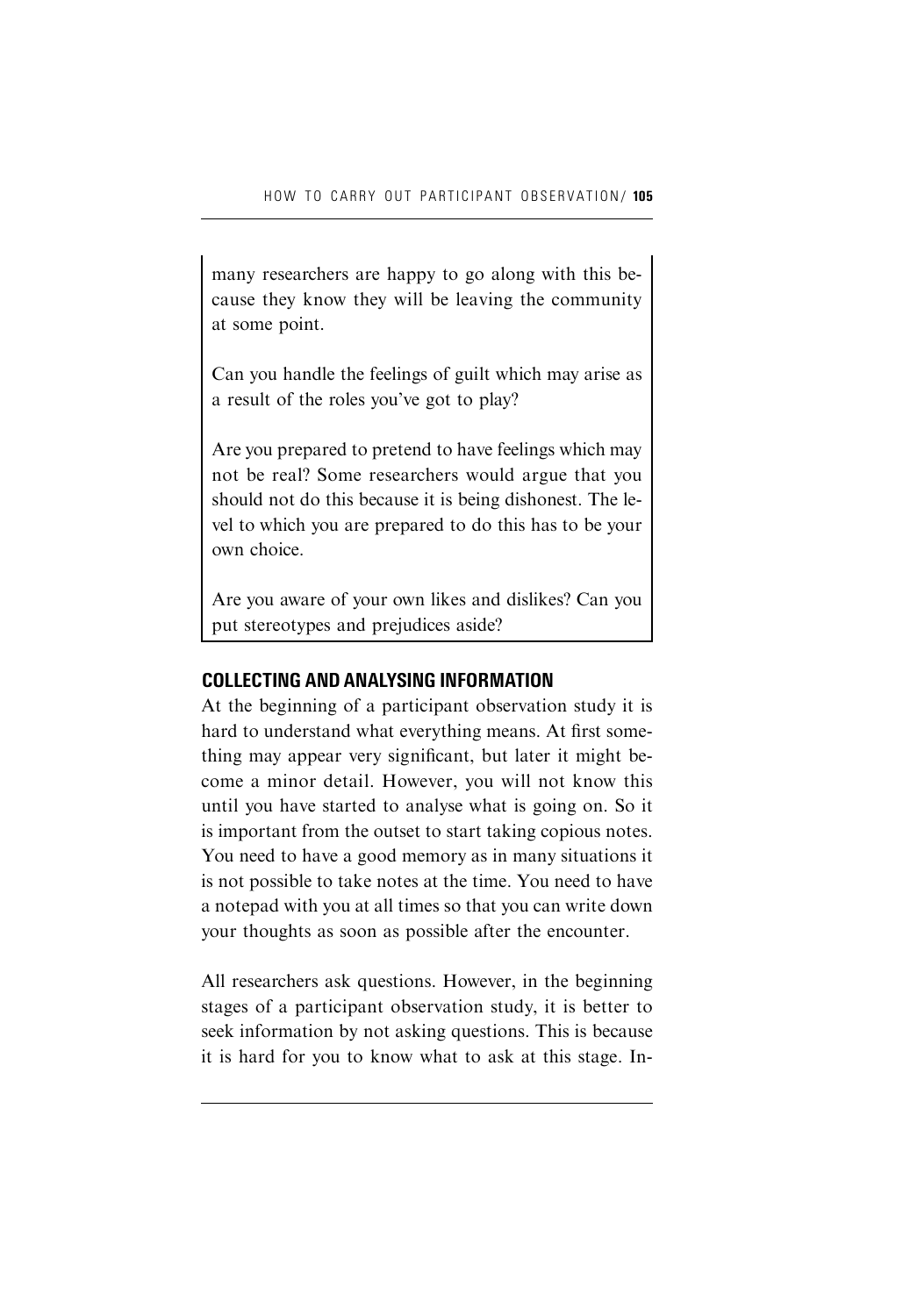stead, you will find that people come to you and ask questions. This in itself is valuable information and can tell you a lot about those people, so all questions should be noted and analysed.

## Field notes

Field notes are your main way of recording data. These might be practical details about events, times, dates and places. Or they might be methodological notes concerning your role, your influence on the encounter, your relationship with the informants, sampling procedures and so on. As time moves on your notes will be to do with a preliminary analysis and the forming of hypotheses which you can go on to check out with your informants. They may be observations on what a specific encounter might mean. Also, as your research progresses you will start to code and classify your notes (see Chapter 11).

Taking notes is a very personal process and you need to find a method which will suit you. Many researchers develop their own form of shorthand, but if you do this keep it simple because, if your contact is over a long period of time, you may not understand the shorthand you used at the beginning. Most researchers keep a day-to-day diary in addition to all the other field notes. You will also need to keep all transcripts of interviews, photographs, maps, tapes, video recordings, diagrams and plans. Everything needs to be recorded and stored systematically so good organisational skills are important if you wish to undertake participant observation.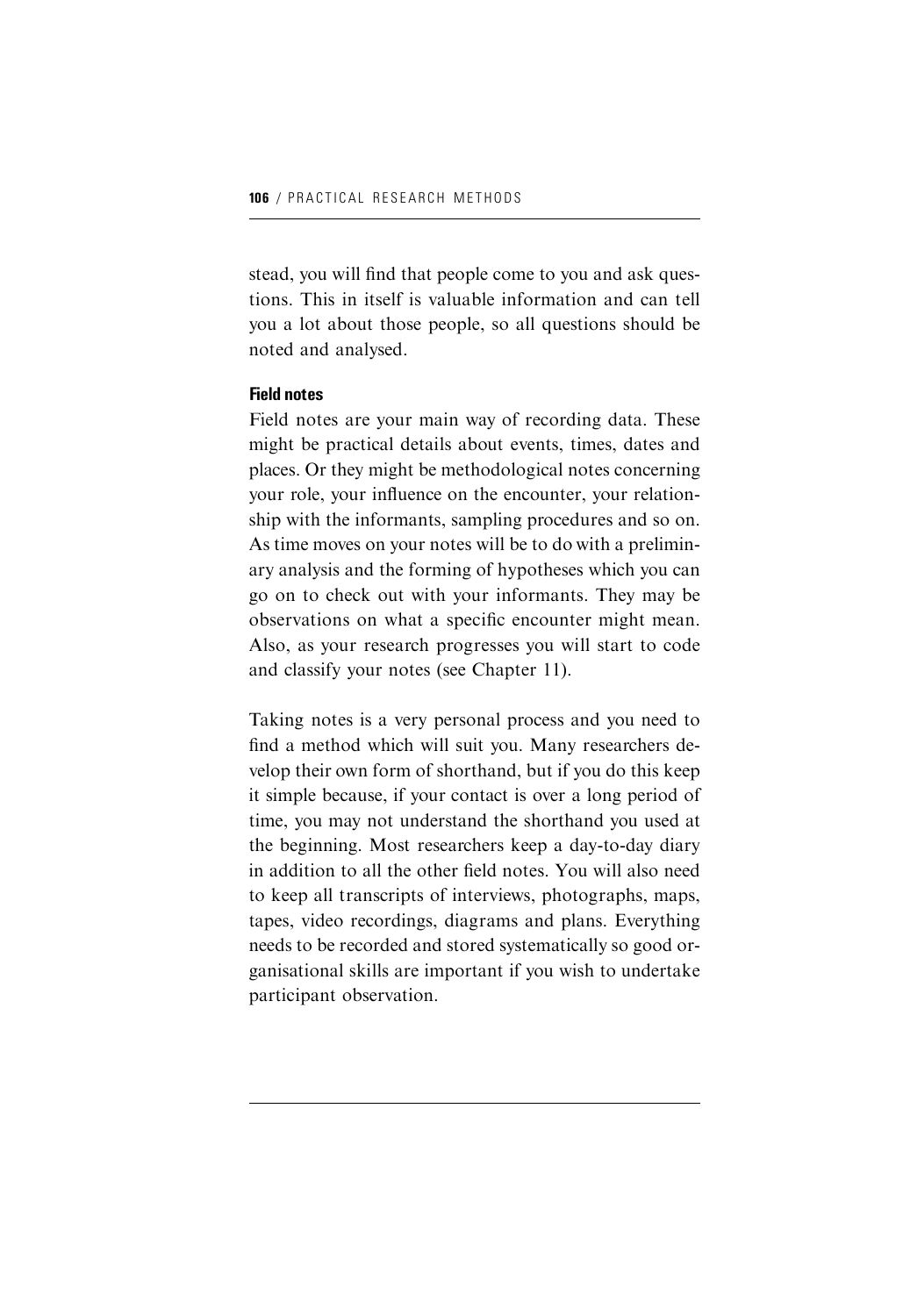Most of your analysis takes place in the field so that you can cross check and verify your hypotheses. At this stage you will find that you will have a number of key informants who will be able to help you with this process. This is very useful as they will tell you if you're on the wrong track.

# WITHDRAWAL FROM THE FIELD

When you have been immersed in a particular culture for a long period of time, it can be hard to break away. Indeed, some researchers have found that they do not want to break away, although this only happens rarely. If, however, you have remained connected to your role as researcher, you will know when it is time to break away, write up your results and pass on what you have learnt.

It is important to leave your community on good terms. Many researchers find that it is helpful to stay in touch with their contacts – these people will want to see what is written about them. They will be interested and may still have comments to make. You may also wish to return to your community several years later and conduct a follow-up study.

Finally, you must make sure that you try not to do anything which will give researchers a bad name and cause problems for other researchers who may wish to follow in your footsteps (see Chapter 13).

## SUMMARY

 $\bullet$  In participant observation, the researcher immerses herself into a community, culture or context. The ac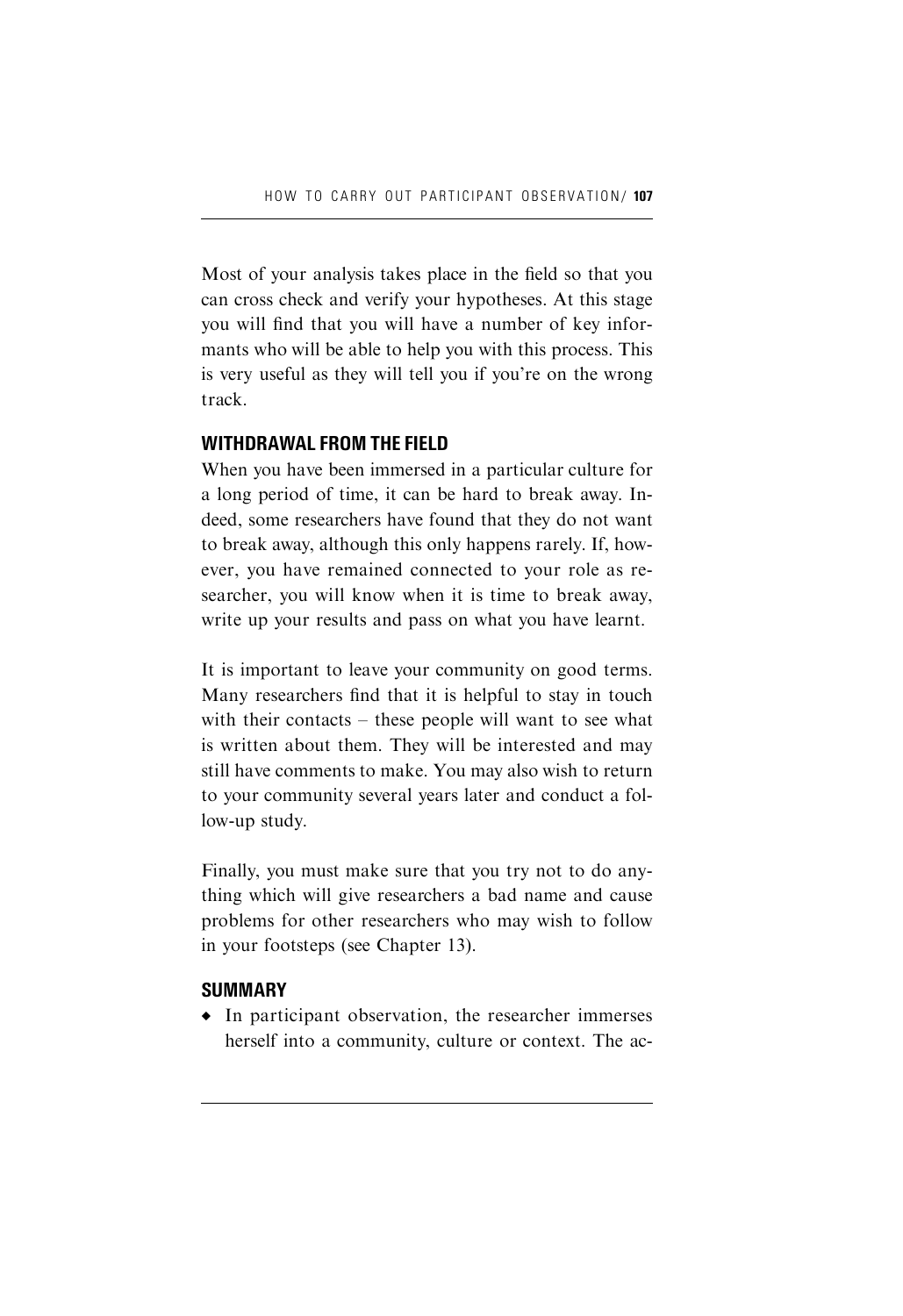tion is deliberate and intended to add to knowledge.

- $\triangle$  A participant observer is a researcher 24 hours a day.
- $\bullet$  To gain access a researcher must be non-threatening, displaying appropriate behaviour and body language and wearing appropriate dress.
- $\bullet$  A useful way of gaining access is to find a gatekeeper who can introduce you to other members of the community.
- $\bullet$  A researcher needs to do much soul-searching before going into the field as the experience can raise many ethical, moral and personal dilemmas.
- $\bullet$  It is sometimes quicker and more economical to wait for questions to come to the researcher, rather than ask questions of informants in the early stages of a study.
- $\bullet$  Field notes may record practical details, methodological issues, personal thoughts, preliminary analyses and working hypotheses.
- $\bullet$  Data analysis takes place in the field so that hypotheses can be discussed with key informants.
- $\bullet$  The community should be left on good terms and any written reports should be given back to the people for their interest and personal comments.

## FURTHER READING

Bulmer, M. (ed.) (1982) Social Research Ethics, London: Macmillan.

Burgess, R.G. (ed.) (1986) Field Research: A Sourcebook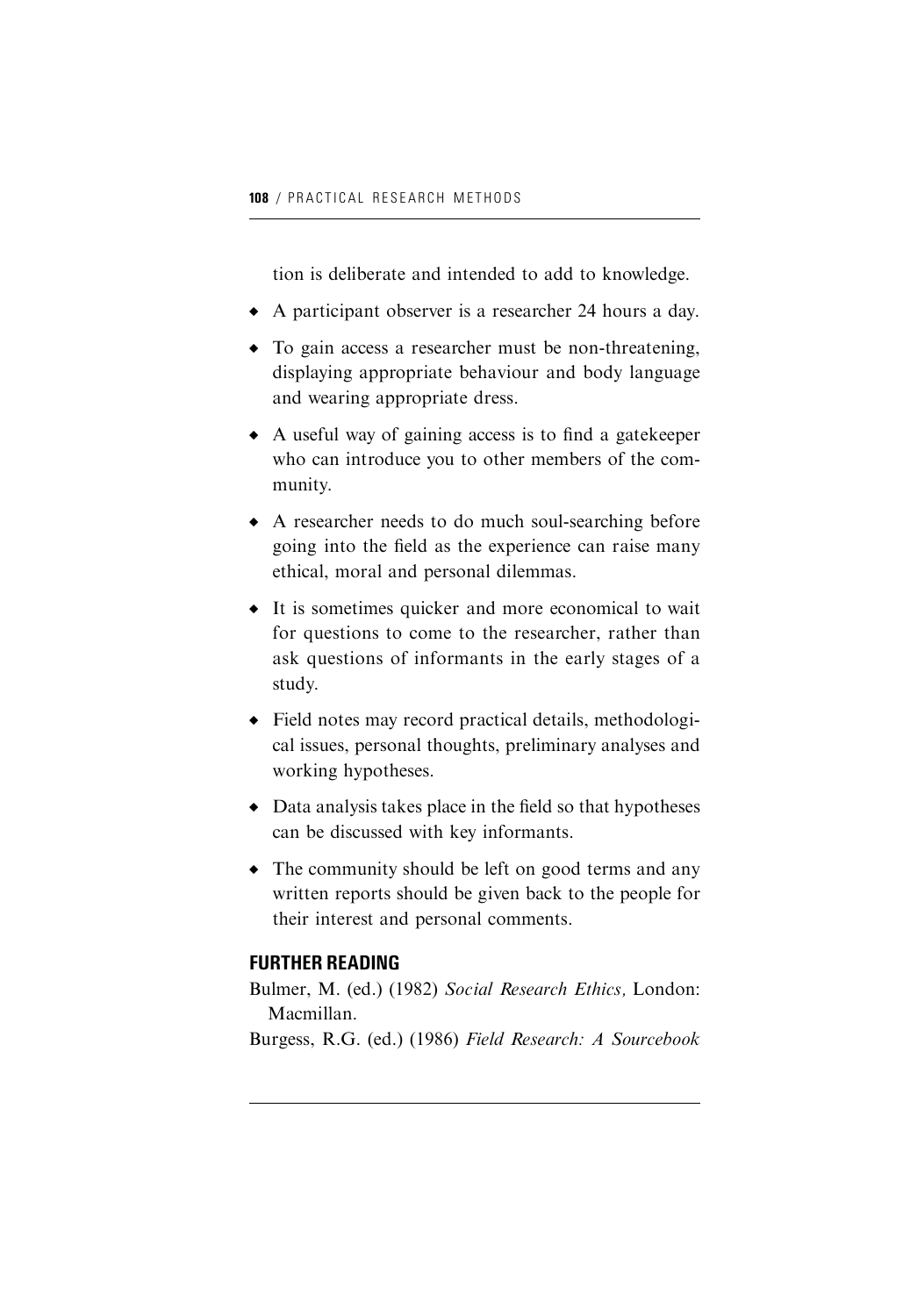and Field Manual, London: Allen and Unwin.

- Crabtree, B.F. and Miller, W.L. (eds.) (1992) Doing Qualitative Research, Newbury Park, CA: Sage.
- Golde, P. (ed.) (1970) Women in the Field: Anthropological Experiences, Chicago: Aldine.
- Jorgenson, D. (1989) Participant Observation: A Methodology for Human Studies, Beverly Hills, CA: Sage.
- Whyte, W.F. (1997) Creative Problem-Solving in the Field: Reflections on a Career, Walnut Creek: Alta Mira.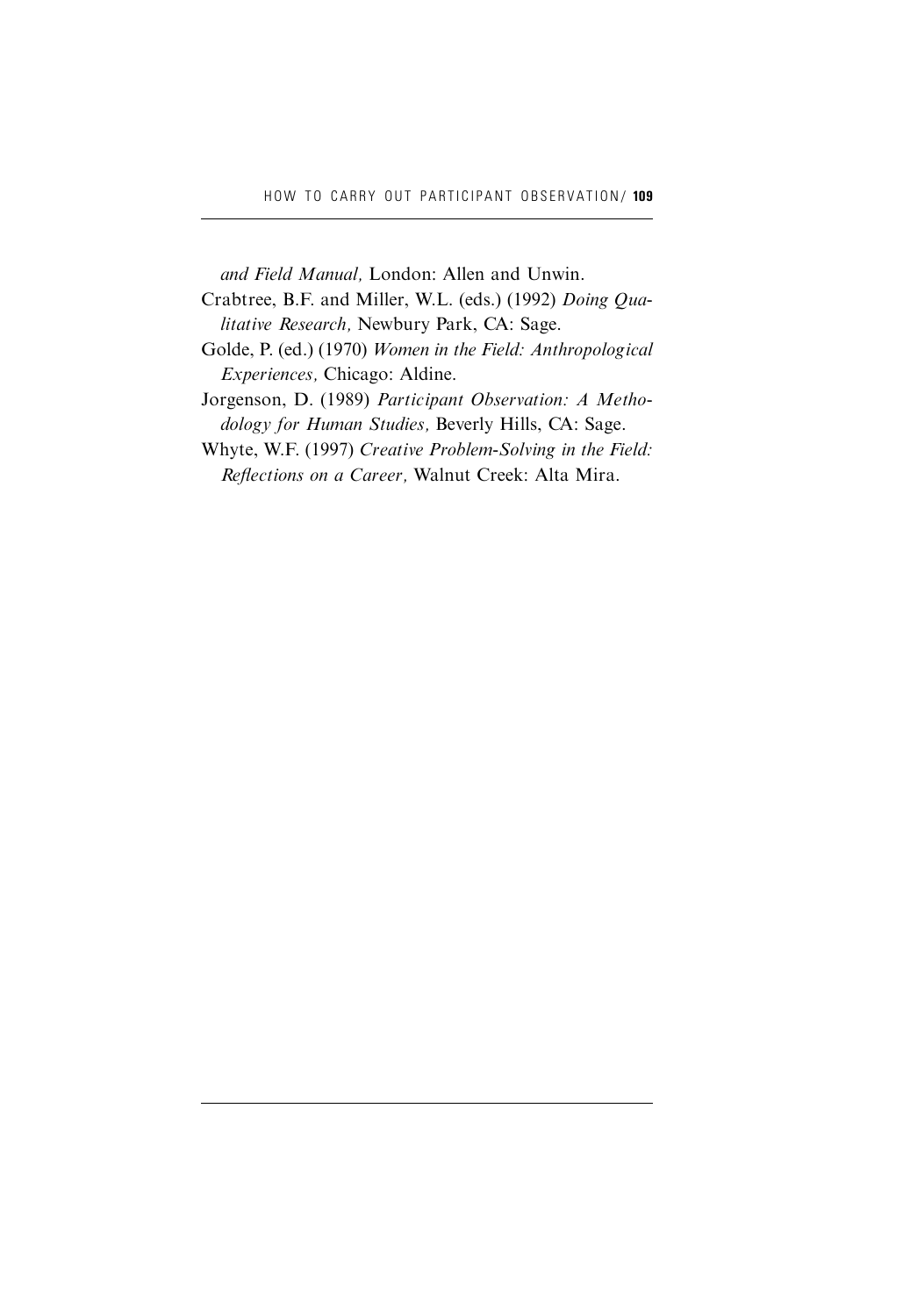11

# How toAnalyseYour Data

The methods you use to analyse your data will depend on whether you have chosen to conduct qualitative or quantitative research, and this choice will be influenced by personal and methodological preference and educational background. It could be influenced also by the methodological standpoint of the person who teaches on your research methods course.

# DECIDING WHICH APPROACH TO USE

For quantitative data analysis, issues of validity and reliability are important. Quantitative researchers endeavour to show that their chosen methods succeed in measuring what they purport to measure. They want to make sure that their measurements are stable and consistent and that there are no errors or bias present, either from the respondents or from the researcher.

Qualitative researchers, on the other hand, might acknowledge that participants are influenced by taking part in the research process. They might also acknowledge that researchers bring their own preferences and experience to the project. Qualitative data analysis is a very personal process. Ask two researchers to analyse a transcript and they will probably come up with very different results. This may be because they have studied different subjects,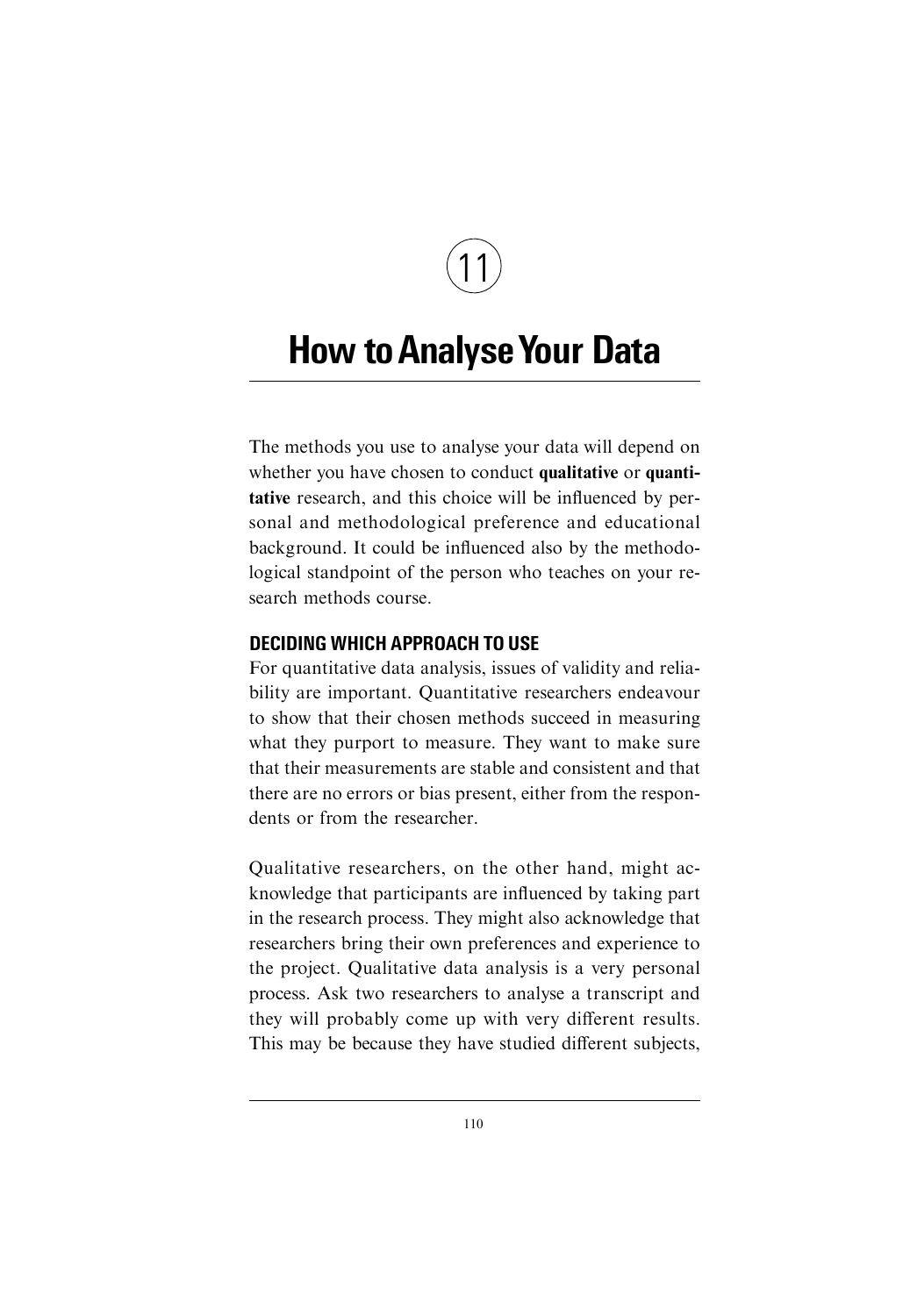or because they come from different political or methodological standpoints. It is for this reason that some researchers criticise qualitative methods as 'unscientific' or 'unreliable'. This is often because people who come from quantitative backgrounds try to ascribe their methods and processes to qualitative research. This is a fruitless exercise. The two approaches are very different and should be treated as such.

## Analysing data

Also, the two are analysed in quite different ways. For qualitative data, the researcher might analyse as the research progresses, continually refining and reorganising in light of the emerging results. For quantitative data, the analysis can be left until the end of the data collection process, and if it is a large survey, statistical software is the easiest and most efficient method to use. For this type of analysis time has to be put aside for the data input process which can be long and laborious. However, once this has been done the analysis is quick and efficient, with most software packages producing well presented graphs, pie charts and tables which can be used for the final report.

## QUALITATIVE DATA ANALYSIS

To help you with the analysis of qualitative data, it is useful to produce an interview summary form or a focus group summary form which you complete as soon as possible after each interview or focus group has taken place. This includes practical details about the time and place, the participants, the duration of the interview or focus group, and details about the content and emerging themes (see Figures 2 and 3). It is useful to complete these forms as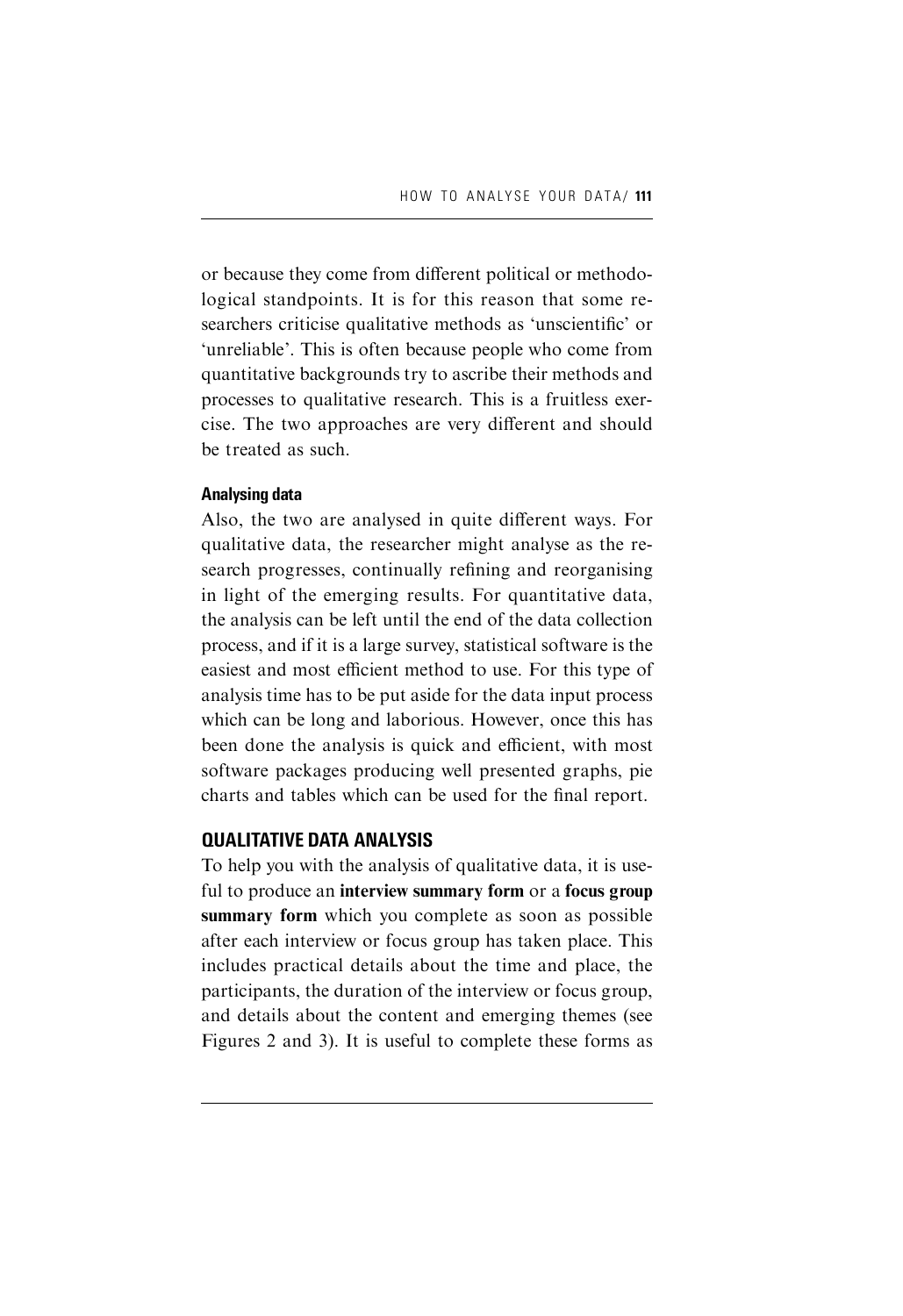soon as possible after the interview and attach them to your transcripts. The forms help to remind you about the contact and are useful when you come to analyse the data.

There are many different types of qualitative data analysis. The method you use will depend on your research topic, your personal preferences and the time, equipment and finances available to you. Also, qualitative data analysis is a very personal process, with few rigid rules and procedures. It is for this reason that each type of analysis is best illustrated through examples (see Examples 8–11 below).

#### Formats for analysis

However, to be able to analyse your data you must first of all produce it in a format that can be easily analysed. This might be a transcript from an interview or focus group, a series of written answers on an open-ended questionnaire, or field notes or memos written by the researcher. It is useful to write memos and notes as soon as you begin to collect data as these help to focus your mind and alert you to significant points which may be coming from the data. These memos and notes can be analysed along with your transcripts or questionnaires.

You can think of the different types of qualitative data analysis as positioned on a continuum (see Fig.4) At the one end are the highly qualitative, reflective types of analysis, whereas on the other end are those which treat the qualitative data in a quantitative way, by counting and coding data.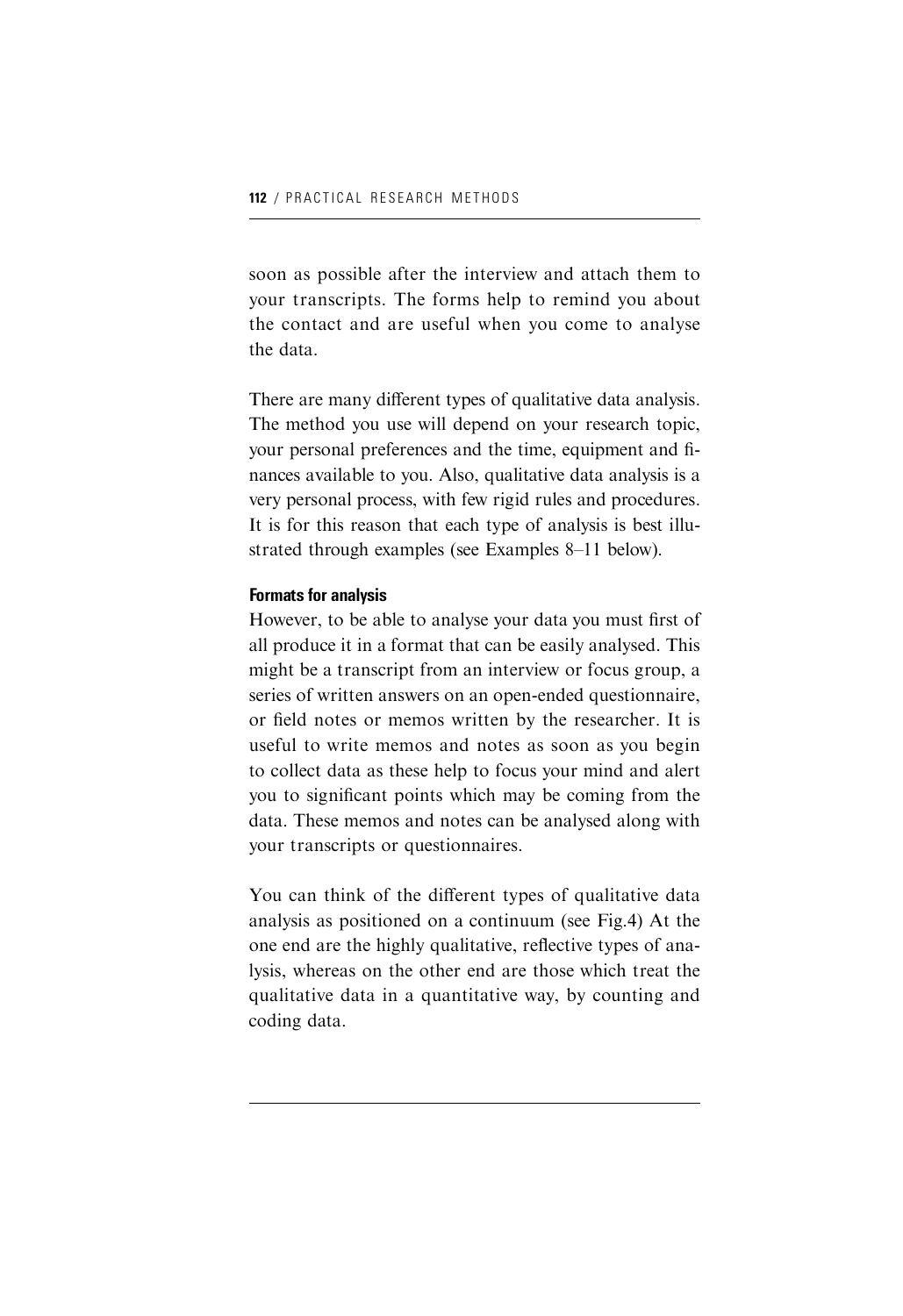| Interviewee:<br>Place:<br>L.                                                                                                                                | Date of Interview:<br>Time of Interview:<br>Duration of Interview: |  |
|-------------------------------------------------------------------------------------------------------------------------------------------------------------|--------------------------------------------------------------------|--|
| Where did the interview take place? Was the venue sui-<br>table? Does anything need to be changed for future in-<br>terviews?                               |                                                                    |  |
| How easy was it to establish rapport? Were there any<br>problems and how can this be improved for next time?                                                |                                                                    |  |
| Did the interview schedule work well? Does it need to<br>be altered or improved?                                                                            |                                                                    |  |
| What were the main themes which arose in the inter-<br>view? Did any issues arise which need to be added to<br>the interview schedule for next time?        |                                                                    |  |
| Is the interviewee willing to be contaced again? Have I<br>promised to send any information or supply them with<br>the results or a copy of the transcript? |                                                                    |  |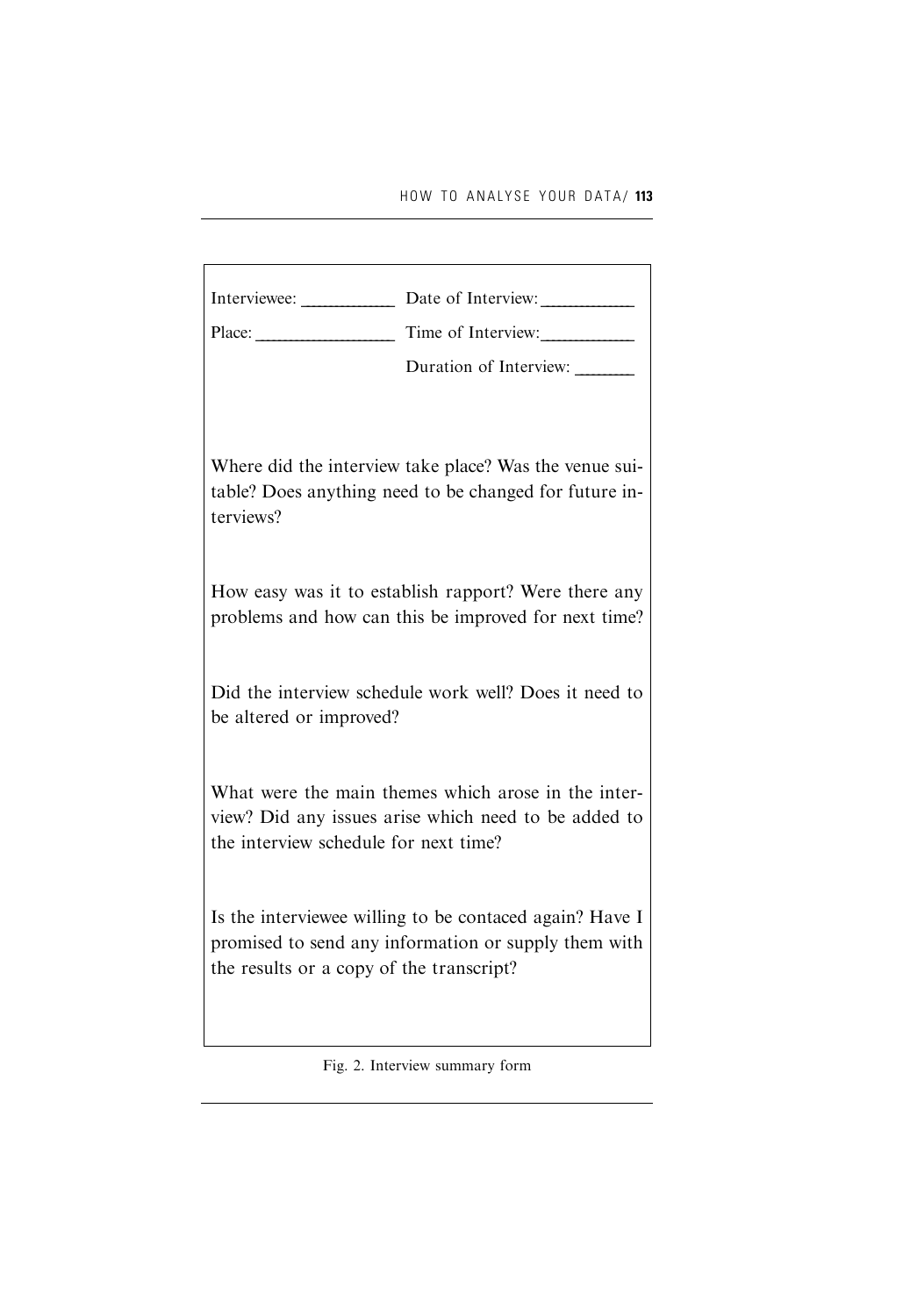| Diagram of seating plan with participant codes:                                                                                                                              |  |  |
|------------------------------------------------------------------------------------------------------------------------------------------------------------------------------|--|--|
| Where did the focus group take place? Was the venue<br>suitable? Does anything need to be changed for future<br>focus groups?                                                |  |  |
| How many people took part and who were they? Did<br>they work well as a group or were there any adverse<br>group dynamics? What can I learn from this for the<br>next group? |  |  |
| Did the interview schedule work well? Does it need to<br>be altered or improved?                                                                                             |  |  |
| What were the main themes which arose during the fo-<br>cus group? Does anything need to be added to the in-<br>terview schedule for the next focus group?                   |  |  |
| Are any of the participants willing to be contacted<br>again? Have I promised to send any further informa-<br>tion or the final report to anyone?                            |  |  |
| Fig. 3: Focus group summary form                                                                                                                                             |  |  |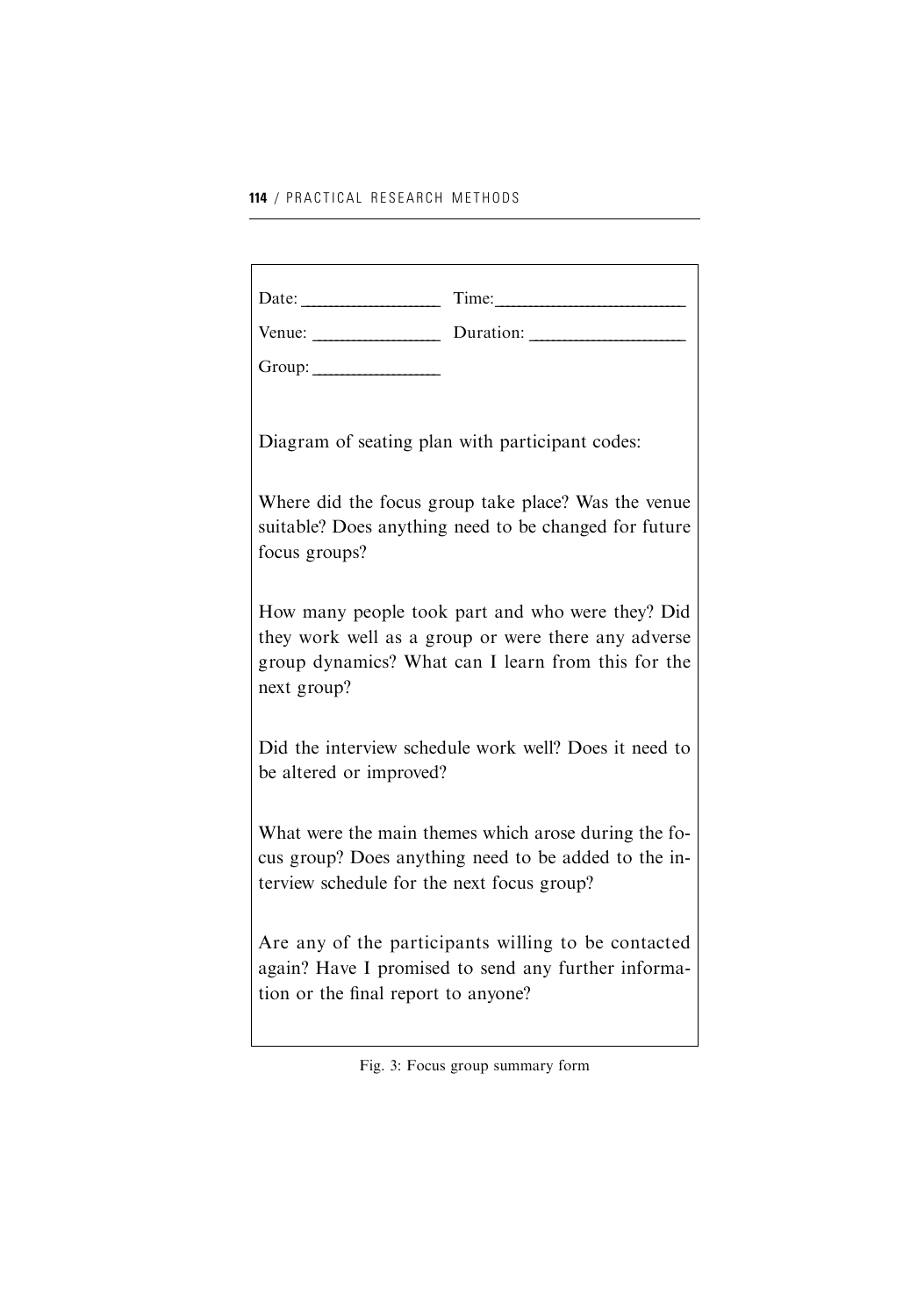| <b>Highly</b><br><b>Qualitative</b>                                    |                                                      | <b>Almost</b><br><b>Ouantitative</b>                                           |
|------------------------------------------------------------------------|------------------------------------------------------|--------------------------------------------------------------------------------|
| eg thematic and<br>comparative<br>analysis                             | eg discourse and<br>conversational<br>analysis       | eg content analysis                                                            |
| reflexive<br>intuitive<br>takes place<br>throughout<br>data collection | uses a combination<br>of reflexivity and<br>counting | code and count<br>mechanical<br>can be left until<br>end of data<br>collection |

Fig. 4. Qualititative data analysis continuum

For those at the highly qualitative end of the continuum, data analysis tends to be an on-going process, taking place throughout the data collection process. The researcher thinks about and reflects upon the emerging themes, adapting and changing the methods if required. For example, a researcher might conduct three interviews using an interview schedule she has developed beforehand. However, during the three interviews she finds that the participants are raising issues that she has not thought about previously. So she refines her interview schedule to include these issues for the next few interviews. This is data analysis. She has thought about what has been said, analysed the words and refined her schedule accordingly.

### Thematic analysis

When data is analysed by theme, it is called **thematic ana**lysis. This type of analysis is highly inductive, that is, the themes emerge from the data and are not imposed upon it by the researcher. In this type of analysis, the data collec-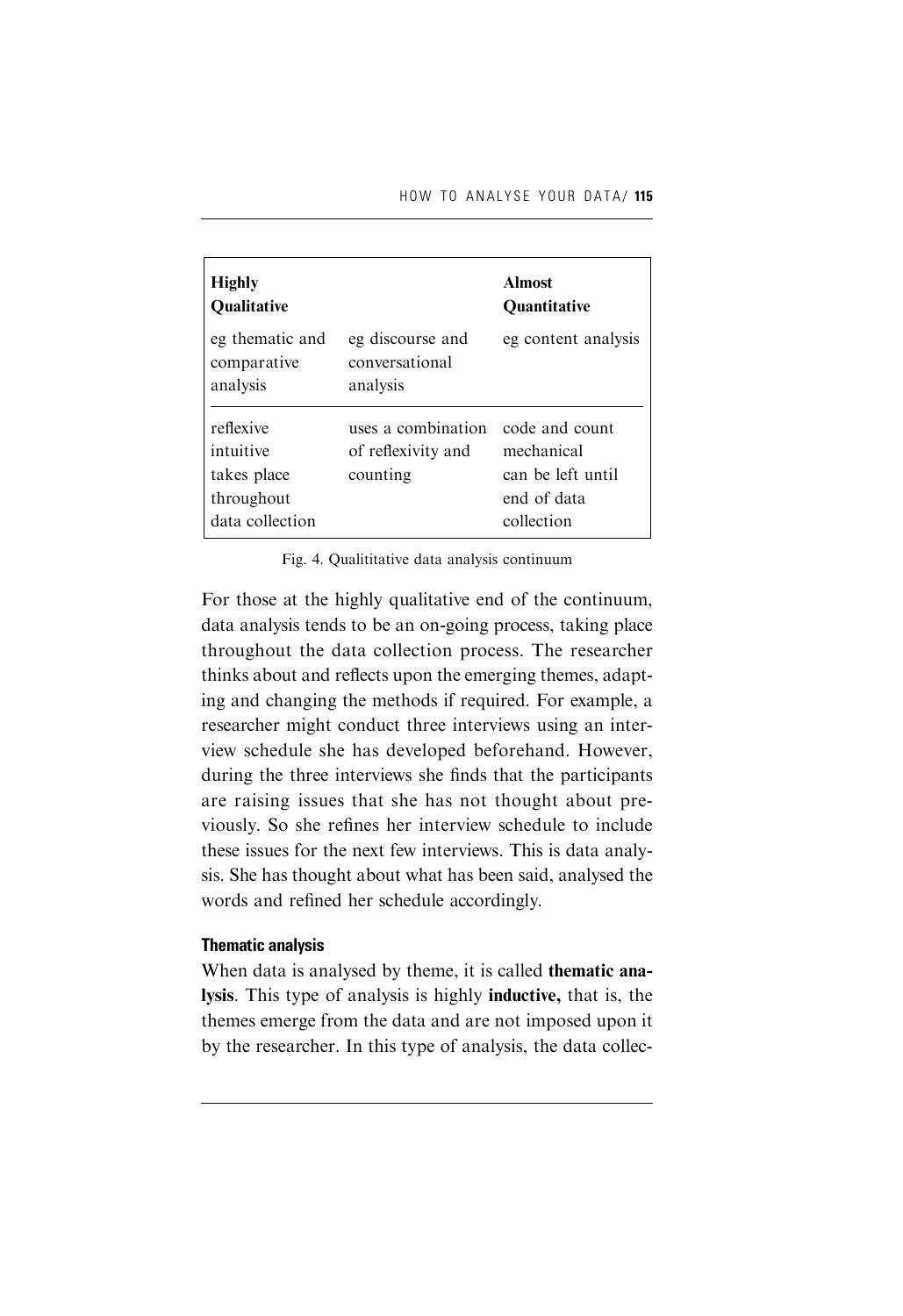tion and analysis take place simultaneously. Even background reading can form part of the analysis process, especially if it can help to explain an emerging theme. This process is illustrated in Example 8.

## EXAMPLE 8: RICHARD

Richard was interested in finding out what members of the public thought about higher education. During a focus group with some library workers, he noticed that some people had very clear ideas about higher education, whereas others had very little idea. This was immediate, on the spot analysis. He asked the group why they thought this was the case and it emerged that the people who had clear ideas about higher education had either been to college or university themselves, or knew someone close to them who had been through higher education. This theme had emerged from one group. Richard decided to follow it up by interviewing people who had never been to college or university to see how different their perceptions might be.

Closely connected to thematic analysis is comparative analysis. Using this method, data from different people is compared and contrasted and the process continues until the researcher is satisfied that no new issues are arising. Comparative and thematic analyses are often used in the same project, with the researcher moving backwards and forwards between transcripts, memos, notes and the research literature. This process is illustrated in Example 9.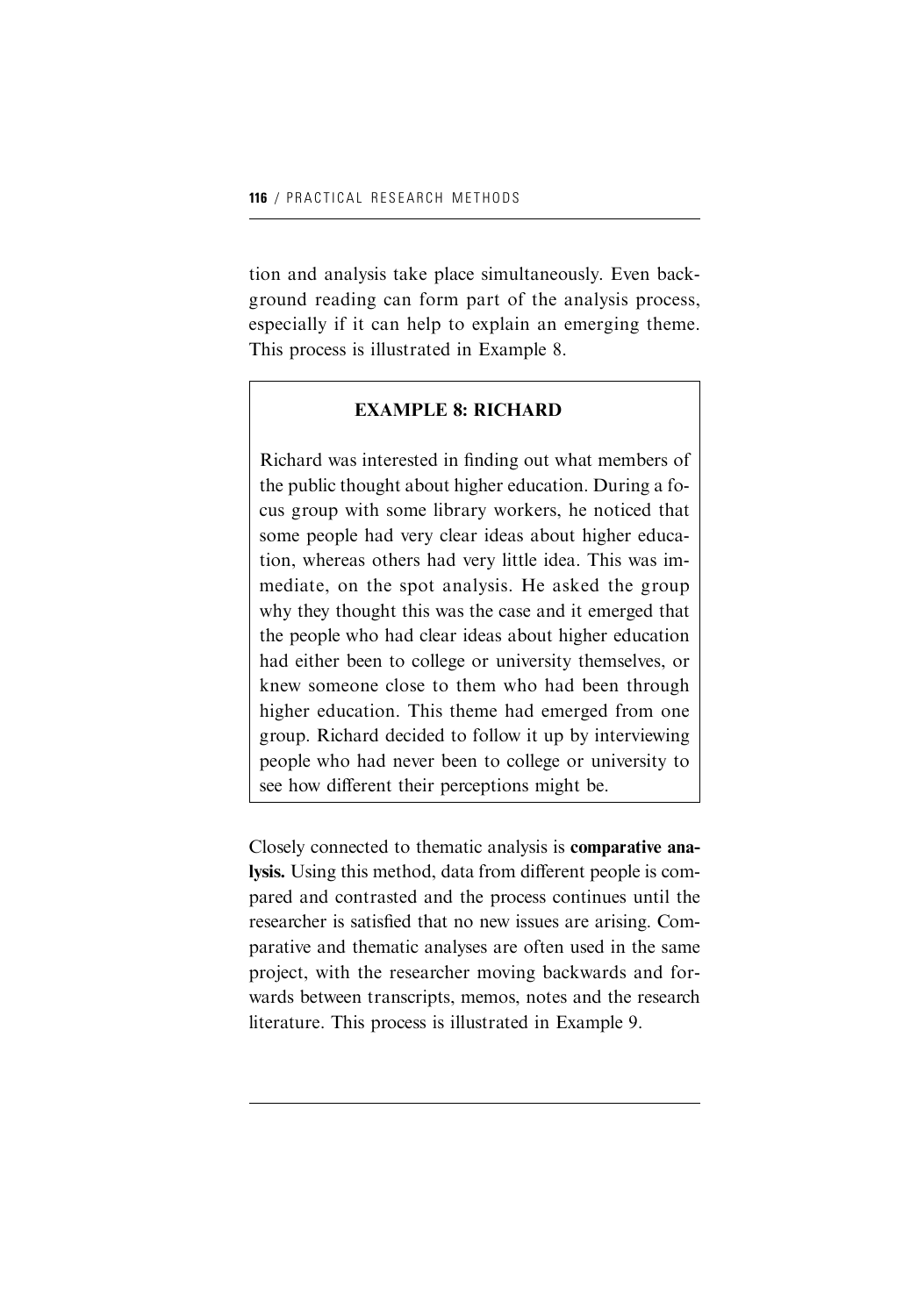## EXAMPLE 9: RICHARD

Once Richard had discovered that members of the public who had close contact with higher educational institutions had clearer perceptions than those who had no contact, he felt two issues were important. First, he wanted to find out how close the contact had to be for people to have very clear perceptions of university, and second, he wanted to find out where perceptions came from for those people who had no contact with higher education. Through careful choice of interviewee, and through comparing and contrasting the data from each transcript, he was able to develop a sliding scale of contact with higher education. This ranged from no contact, ever, for any member of the family or friends, through to personal contact by the interviewee attending higher education.

Having placed each interviewee somewhere on the scale, he then went back to the transcripts to look for hints about how their perceptions had been formed. At the same time he consulted existing research literature which addressed the issue of influences on personal perception to see if this would give him further insight into what was arising from his data. After this process, if data was missing or he was unable to understand something which had been said, he would conduct another interview until he felt that his analysis, and his understanding, were complete.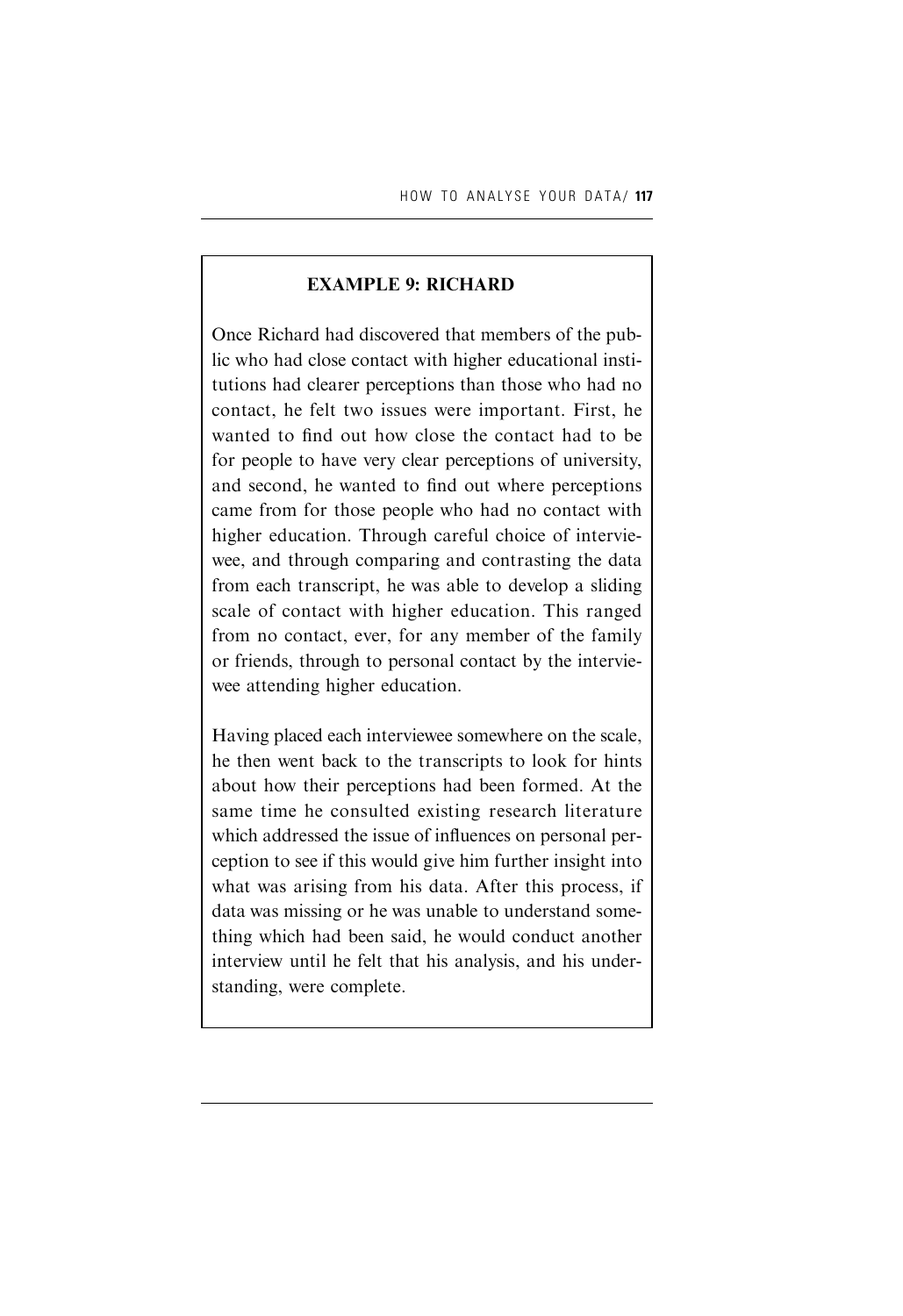#### Content analysis

For those types of analyses at the other end of the qualitative data continuum, the process is much more mechanical with the analysis being left until the data has been collected. Perhaps the most common method of doing this is to code by content. This is called content analysis. Using this method the researcher systematically works through each transcript assigning codes, which may be numbers or words, to specific characteristics within the text. The researcher may already have a list of categories or she may read through each transcript and let the categories emerge from the data. Some researchers may adopt both approaches, as Example 10 illustrates. This type of analysis can be used for open-ended questions which have been added to questionnaires in large quantitative surveys, thus enabling the researcher to quantify the answers.

#### EXAMPLE 10: TINA

In her research on students' attitudes towards alcohol, Tina, from her own experience, felt that money, social life, halls of residence and campus bars would all be significant. She assigned code numbers to these issues and then went through each transcript, writing the code number above the relevant section when any of these issues were mentioned. Sure enough, they did appear to be important and were discussed in every interview, even with non-students. However, she also found that many other issues were being discussed which she had not thought about previously, such as peer pressure and distance from home. As each new issue was mentioned, she ascribed another code and went back to previous tran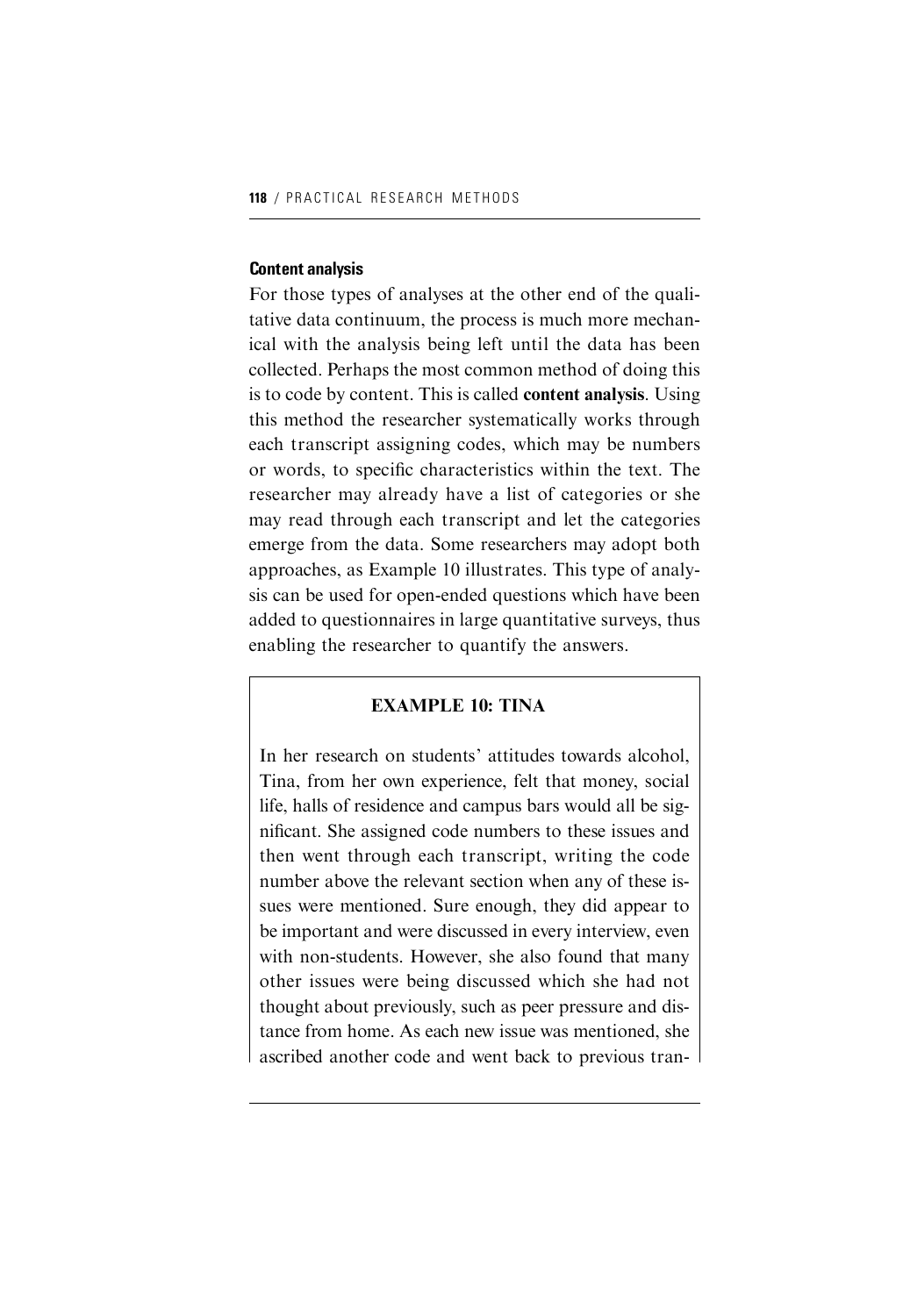scripts to see if it had arisen but had been missed during the initial analysis. Although she had to return to the transcripts many times, this meant that by the end of the process Tina had completed a thorough analysis of her data.

#### Discourse analysis

Falling in the middle of the qualitative analysis continuum is discourse analysis, which some researchers have named conversational analysis, although others would argue that the two are quite different. These methods look at patterns of speech, such as how people talk about a particular subject, what metaphors they use, how they take turns in conversation, and so on. These analysts see speech as a performance; it performs an action rather than describes a specific state of affairs or specific state of mind. Much of this analysis is intuitive and reflective, but it may also involve some form of counting, such as counting instances of turn-taking and their influence on the conversation and the way in which people speak to others.

### EXAMPLE 11: JULIE

Julie wanted to find out about women's experiences of premenstrual tension (PMT). As PMT is a relatively new phrase to describe this condition, Julie was interested in finding out how women spoke about the problems they were experiencing, both in the present day and in the past. She wanted to look closely at what women from different generations said about themselves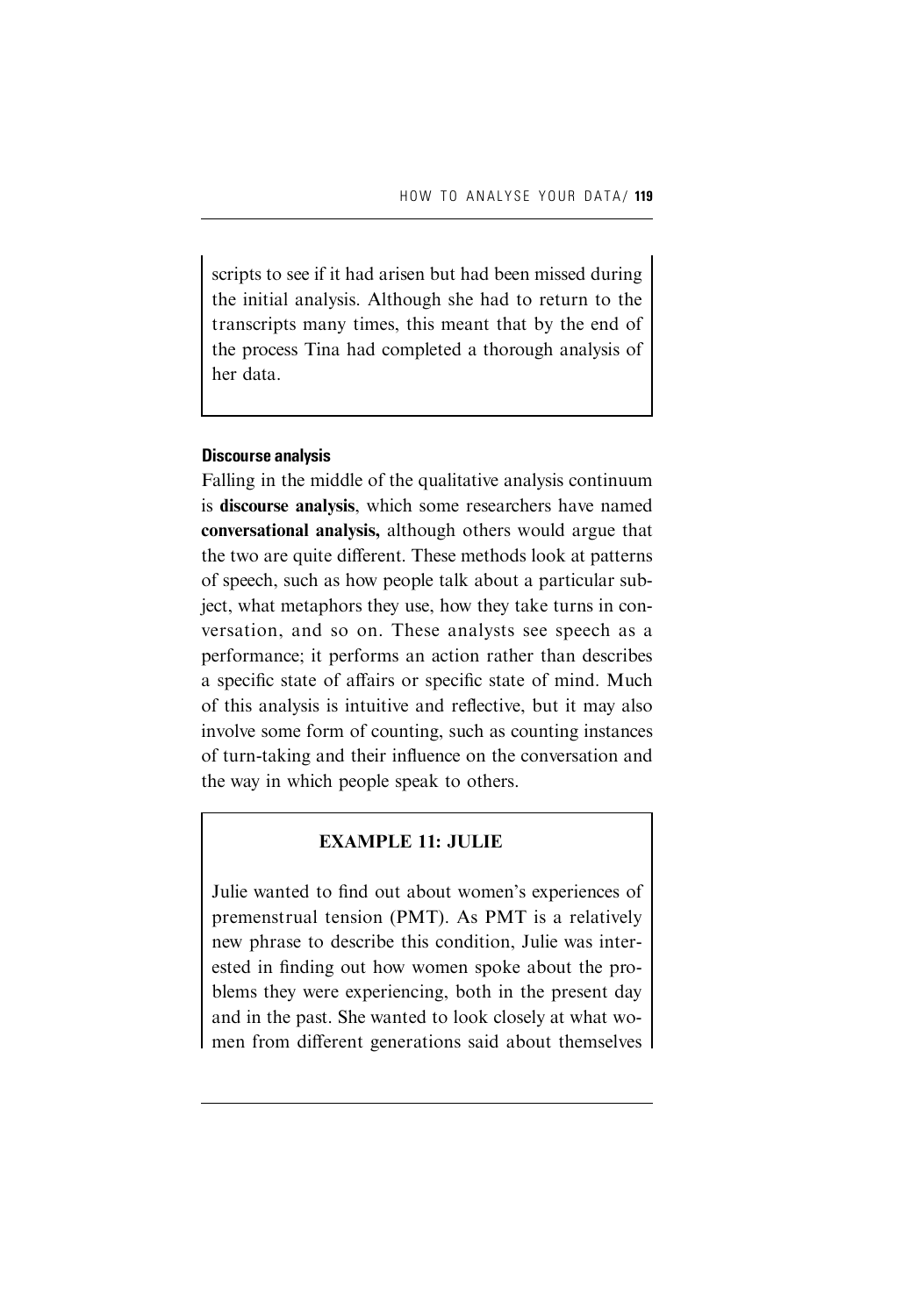and how they talked to each other about their problems. She decided to conduct five interviews and one focus group, and then analyse them using discourse analysis, which meant that she would break down each transcript into tiny parts. In the interview transcripts she looked for cultural, social and historical clues. In the focus group transcript she was interested in looking at how the women took turns to talk about the subject, especially amongst the different age groups. She thought about her own position as a female researcher and how this might affect both what was being said and her interpretation of the data. Her final report contained large amounts of transcript to illustrate the points she had raised.

### Processing the data

These examples show that there are different processes involved in qualitative data analysis.

- $\blacklozenge$  You need to *think* about the data from the moment you start to collect the information.
- $\rightarrow$  You need to *judge* the value of your data, especially that which may come from dubious sources.
- As your research progresses you need to *interpret* the data so that you, and others, can gain an understanding of what is going on.
- $\bullet$  Finally, you need to undertake the *mechanical* process of analysing the data.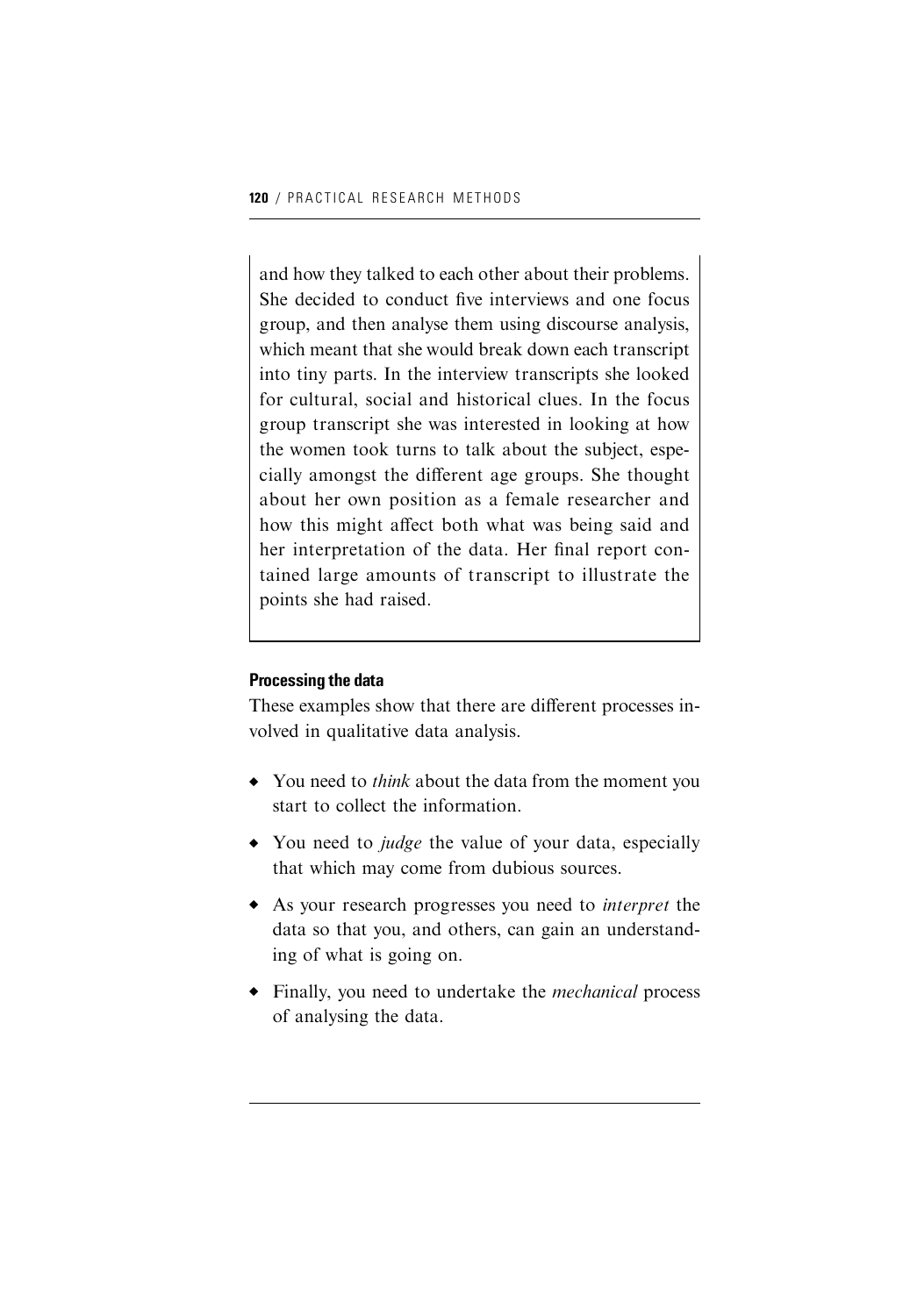It is possible to undertake the mechanical process using computing software which can save you a lot of time, although it may stop you becoming really familiar with the data. There are many dedicated qualitative analysis programs of various kinds available to social researchers that can be used for a variety of different tasks. For example, software could locate particular words or phrases; make lists of words and put them into alphabetical order; insert key words or comments; count occurrences of words or phrases or attach numeric codes. Some software will retrieve text, some will analyse text and some will help to build theory. Although a computer can undertake these mechanical processes, it cannot think about, judge or interpret qualitative data (see Table 10).

## QUANTITATIVE DATA ANALYSIS

If you have decided that a large survey is the most appropriate method to use for your research, by now you should have thought about how you're going to analyse your data. You will have checked that your questionnaire is properly constructed and worded, you will have made sure that there are no variations in the way the forms are administered and you will have checked over and over again that there is no missing or ambiguous information. If you have a well-designed and well-executed survey, you will minimise problems during the analysis.

### Computing software

If you have computing software available for you to use you should find this the easiest and quickest way to analyse your data. The most common package used by social scientists at this present time is SPSS for windows, which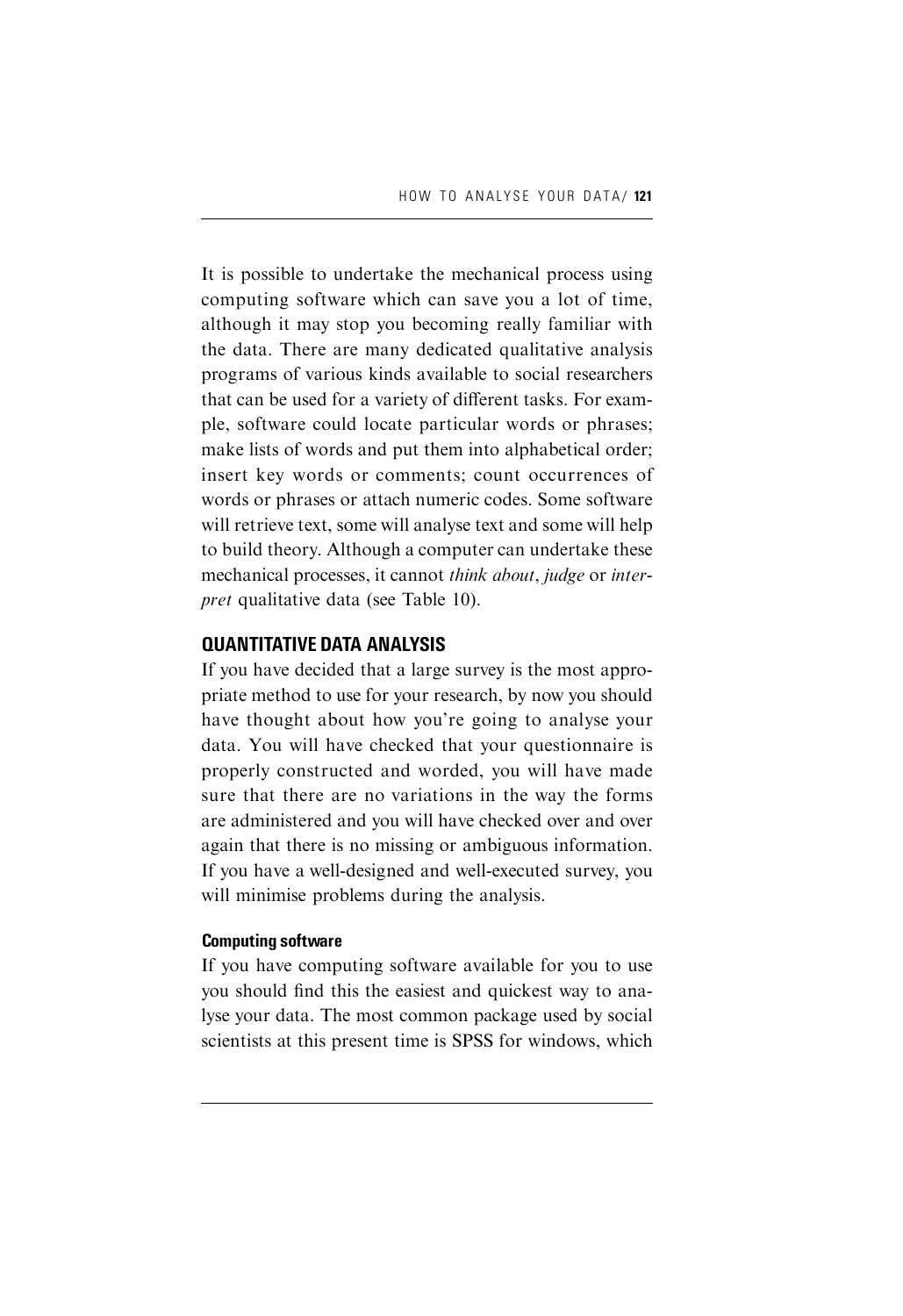#### TABLE 10: USING COMPUTERS FOR QUALITATIVE DATA ANALYSIS: ADVANTAGES AND DISADVANTAGES

| <b>ADVANTAGES</b>                                                                                                                                                             | <b>DISADVANTAGES</b>                                                                                                                                                |
|-------------------------------------------------------------------------------------------------------------------------------------------------------------------------------|---------------------------------------------------------------------------------------------------------------------------------------------------------------------|
| Using computers helps to<br>alleviate time-consuming and<br>monotonous tasks of cutting,<br>pasting and retrieval of field<br>notes and/or interview<br>transcripts.          | In focus groups the group moves<br>through a different sequence of<br>events which is important in the<br>analysis but which cannot be<br>recognised by a computer. |
| Computers are a useful aid to<br>those who have to work to tight<br>deadlines.                                                                                                | Programs cannot understand<br>the meaning of text.                                                                                                                  |
| Programs can cope with both<br>multiple codes and over-lapping<br>codes which would be very<br>difficult for the researcher to<br>cope with without the aid of a<br>computer. | Software can only support the<br>intellectual processes of the<br>researcher - they cannot be a<br>substitute for these processes.                                  |
| Some software can conduct<br>multiple searches in which more<br>than one code is searched much<br>more quickly and efficiently than<br>by the researcher.                     | Participants can change their<br>opinions and contradict<br>themselves during an interview.<br>A computer will not recognise<br>this.                               |
| Programs can combine codes in<br>complex searches.                                                                                                                            | The software might be beyond<br>an individual's budget.                                                                                                             |
| Programs can pick out instances<br>of pre-defined categories which<br>have been missed by the<br>researcher during the initial<br>analysis.                                   | User-error can lead to<br>undetected mistakes or<br>misleading results.                                                                                             |
| Computers can be used to help<br>the researcher overcome<br>'analysis block'.                                                                                                 | Using computers can lead to an<br>over-emphasis on mechanical<br>procedures.                                                                                        |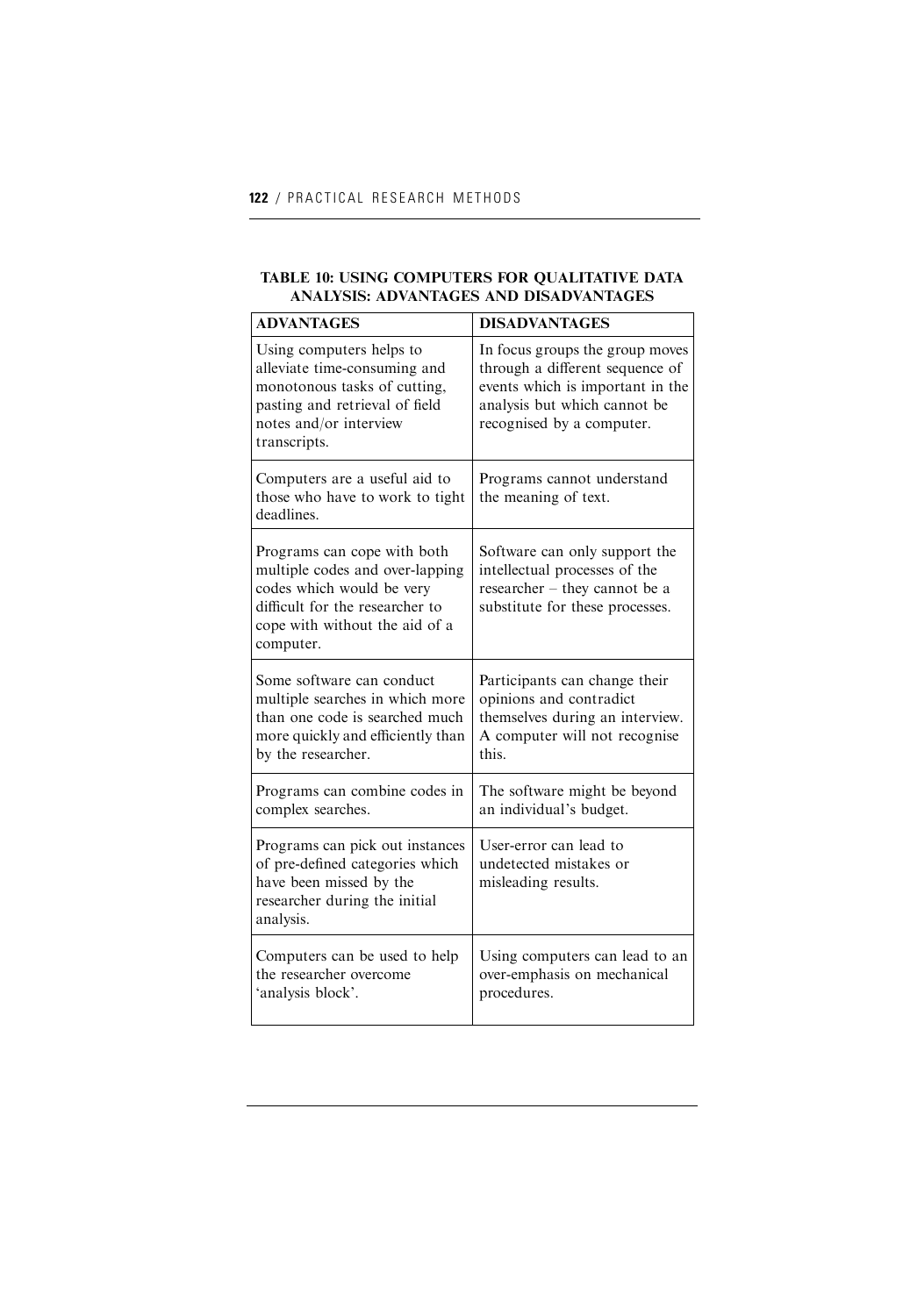has become increasingly user-friendly over the last few years. However, data input can be a long and laborious process, especially for those who are slow on the keyboard, and, if any data is entered incorrectly, it will influence your results. Large scale surveys conducted by research companies tend to use questionnaires which can be scanned, saving much time and money, but this option might not be open to you. If you are a student, however, spend some time getting to know what equipment is available for your use as you could save yourself a lot of time and energy by adopting this approach. Also, many software packages at the push of a key produce professional graphs, tables and pie charts which can be used in your final report, again saving a lot of time and effort.

Most colleges and universities provide some sort of statistics course and data analysis course. Or the computing department will provide information leaflets and training sessions on data analysis software. If you have chosen this route, try to get onto one of these courses, especially those which have a 'hands-on' approach as you might be able to analyse your data as part of your course work. This will enable you to acquire new skills and complete your research at the same time.

#### Statisticl techniques

For those who do not have access to data analysis software, a basic knowledge of statistical techniques is needed to analyse your data. If your goal is to describe what you have found, all you need to do is count your responses and reproduce them. This is called a frequency count or univariate analysis. Table 11 shows a frequency count of age.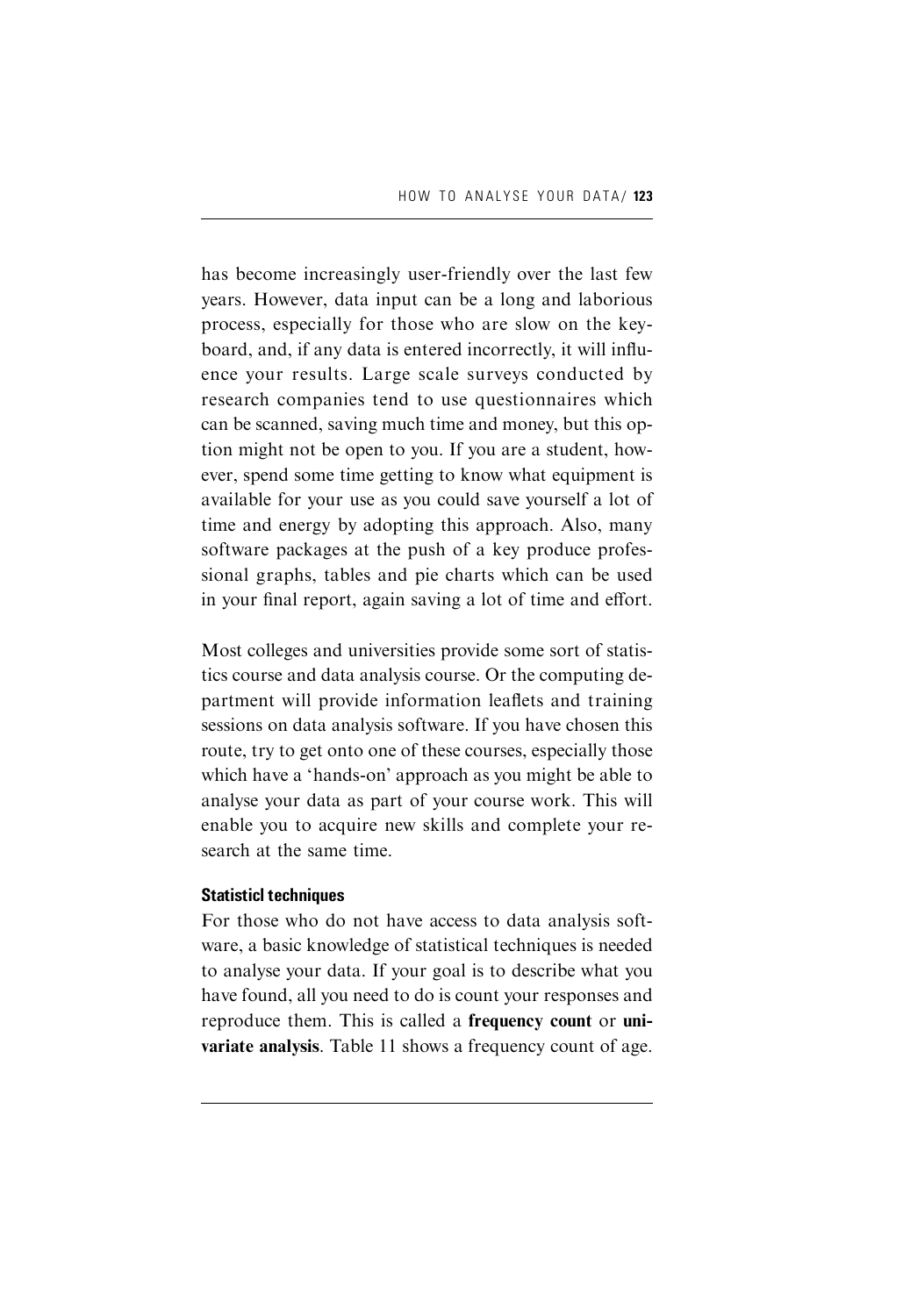| <b>AGE GROUP</b> | <b>FREQUENCY</b> |
|------------------|------------------|
| Under 20         | 345              |
| $20 - 29$        | 621              |
| $30 - 39$        | 212              |
| 40-49            | 198              |
| 50-59            | 154              |
| Over 59          | 121              |

TABLE 11: AGE OF RESPONDENTS

From this table you would be able to see clearly that the 20-29 age group was most highly represented in your survey. This type of frequency count is usually the first step in any analysis of a large scale survey, and forms the base for many other statistical techniques that you might decide to conduct on your data (see Example 12).

However, there is a problem with missing answers in this type of count. For example, someone might be unwilling to let a researcher know their age, or someone else could have accidentally missed out a question. If there are any missing answers, a separate 'no answer' category needs to be included in any frequency count table. In the final report, some researchers overcome this problem by converting frequency counts to percentages which are calculated after excluding missing data. However, percentages can be misleading if the total number of respondents is fewer than 40.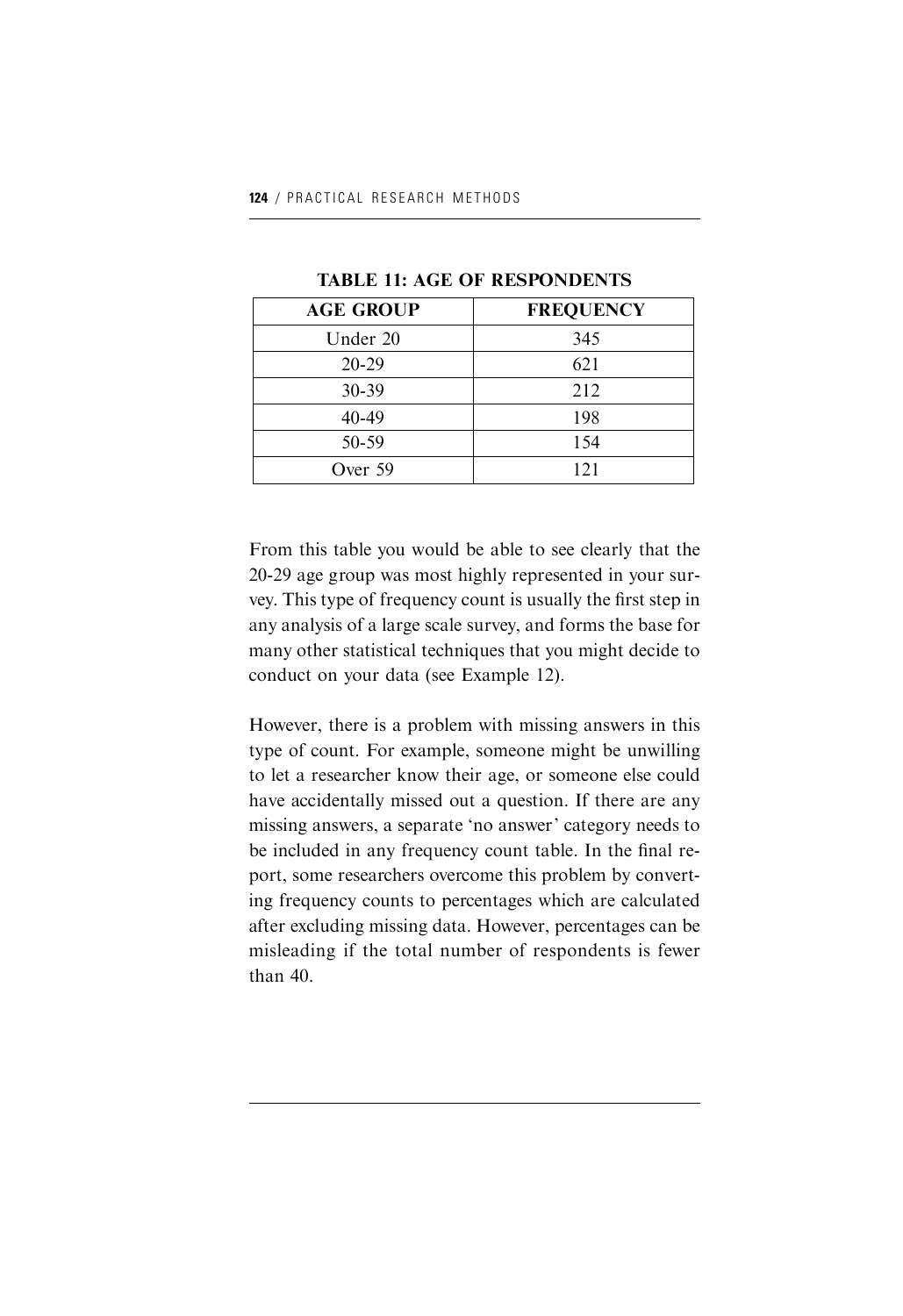## EXAMPLE 12: TOM

Tom works part-time for a charity which provides information and services for blind and partially sighted people in the town. He was asked to find out how many people use the service and provide a few details about who these people are and what they do in life. Tom designed a short questionnaire which could be administered face-to-face and over the telephone by the receptionist. Anyone who called in person or telephoned the centre over a period of a month was asked these questions. If they had already completed a questionnaire they did not have to do so again.

Tom did not have access to any computing facilities, so he decided to analyse the questionnaires by hand. He conducted a count of gender, age, occupation, postcode area of residence and reason for attending or telephoning the centre. From this information, members of staff at the centre were able to find out that their main customers were women over the age of retirement. This meant that they were able to arrange more activities which suited this age group. Tom found out also that one of the main reasons for contacting the centre was for more information on disability benefits. A Braille booklet and a cassette recording containing all the relevant information was produced and advertised locally.

It took Tom one month to design and pilot the questionnaire, another month to administer the questionnaire and two months to analyse the results and write the report.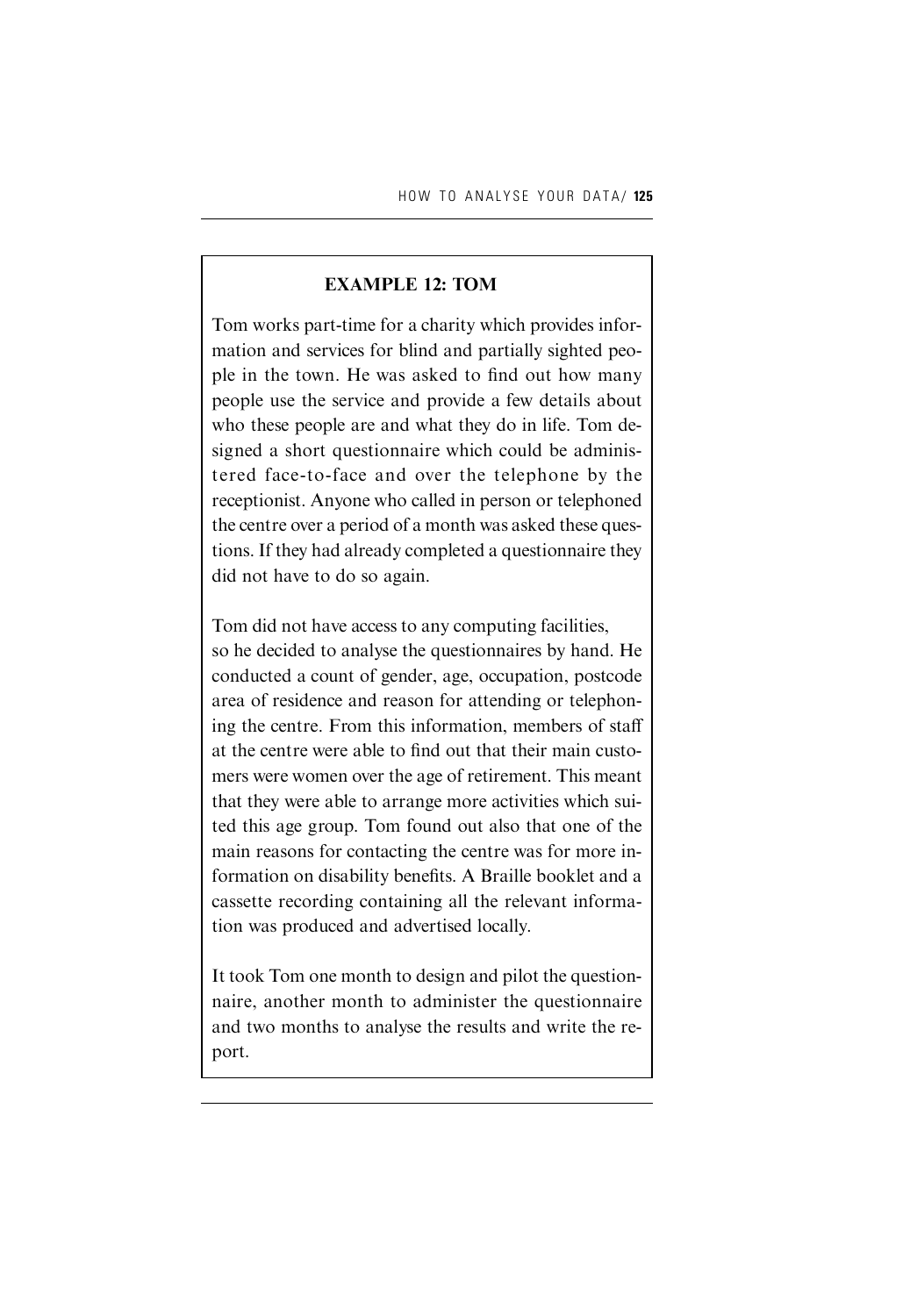## Finding a connection

Although frequency counts are a useful starting point in quantitative data analysis, you may find that you need to do more than merely describe your findings. Often you will need to find out if there is a connection between one variable and a number of other variables. For example, a researcher might want to find out whether there is a connection between watching violent films and aggressive behaviour. This is called bivariate analysis.

In multivariate analysis the researcher is interested in exploring the connections among more than two variables. For example, a researcher might be interested in finding out whether women aged 40-50, in professional occupations, are more likely to try complementary therapies than younger, non-professional women and men from all categories.

## MEASURING DATA

## Nominal scales

To move beyond frequency counts, it is important to understand how data is measured. In nominal scales the respondent answers a question in one particular way, choosing from a number of mutually exclusive answers. Answers to questions about marital status, religious affiliation and gender are examples of nominal scales of measurement. The categories include everyone in the sample, no one should fit into more than one category and the implication is that no one category is better than another.

## Ordinal scales

Some questions offer a choice but from the categories gi-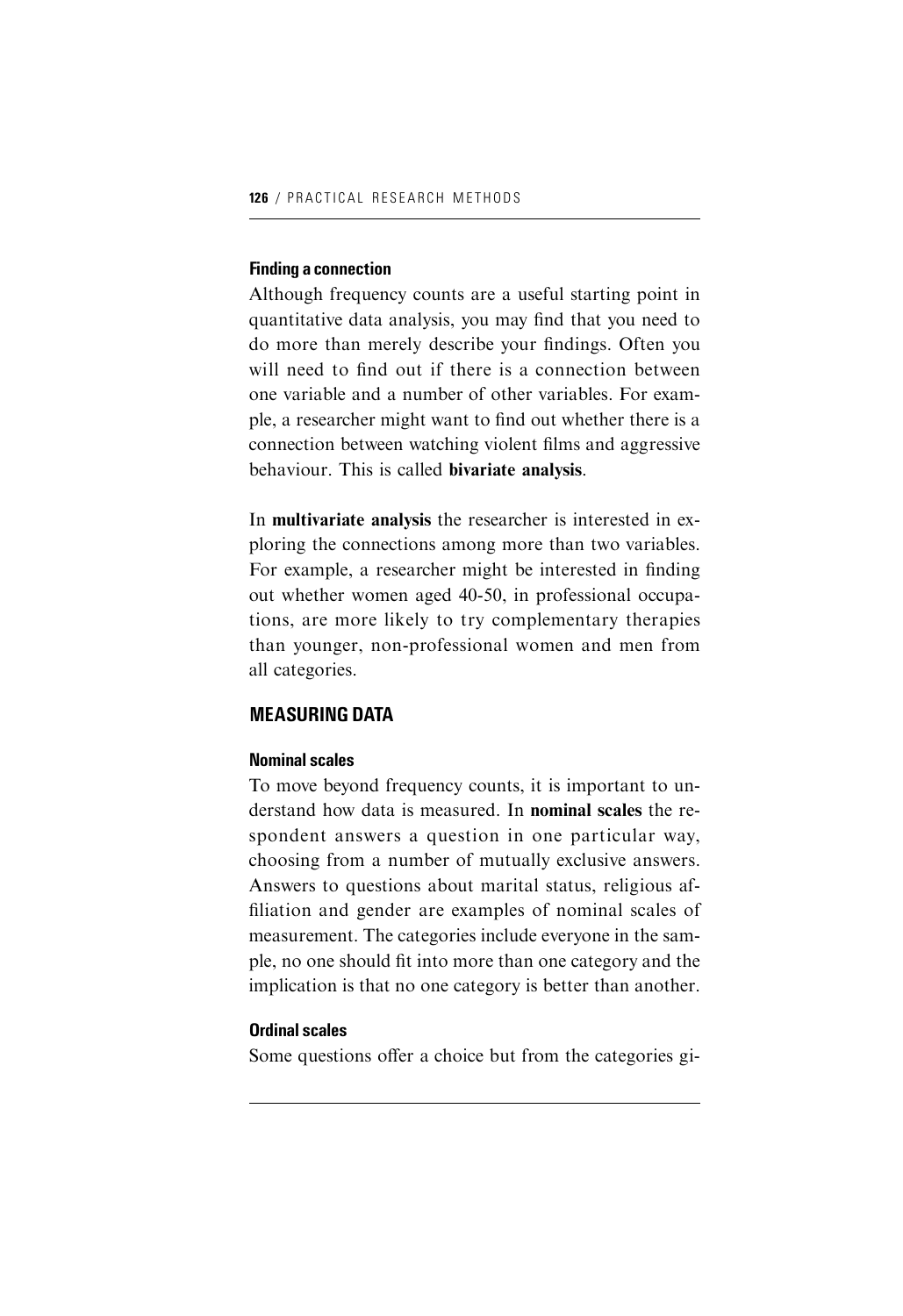ven it is obvious that the answers form a scale. They can be placed on a continuum, with the implication being that some categories are better than others. These are called ordinal scales. The occupationally based social scale which runs from 'professional' to 'unskilled manual' is a good example of this type of scale. In this type of scale it is not possible to measure the difference between the specific categories.

## Interval scales

Interval scales, on the other hand, come in the form of numbers with precisely defined intervals. Examples included in this type of scale are the answers from questions about age, number of children and household income. Precise comparisons can be made between these scales.

### Arithmetic mean

In mathematics, if you want to find a simple average of the data, you would add up the values and divide by the number of items. This is called an arithmetic mean. This is a straightforward calculation used with interval scales where specific figures can be added together and then divided. However, it is possible to mislead with averages, especially when the range of the values may be great. Researchers, therefore, also describe the mode which is the most frequently occurring value, and the median which is the middle value of the range. The mode is used when dealing with nominal scales, for example it can show that most respondents in your survey are Catholics. The median is used when dealing with both ordinal and interval scales.

Quantitative data analysis can involve many complex sta-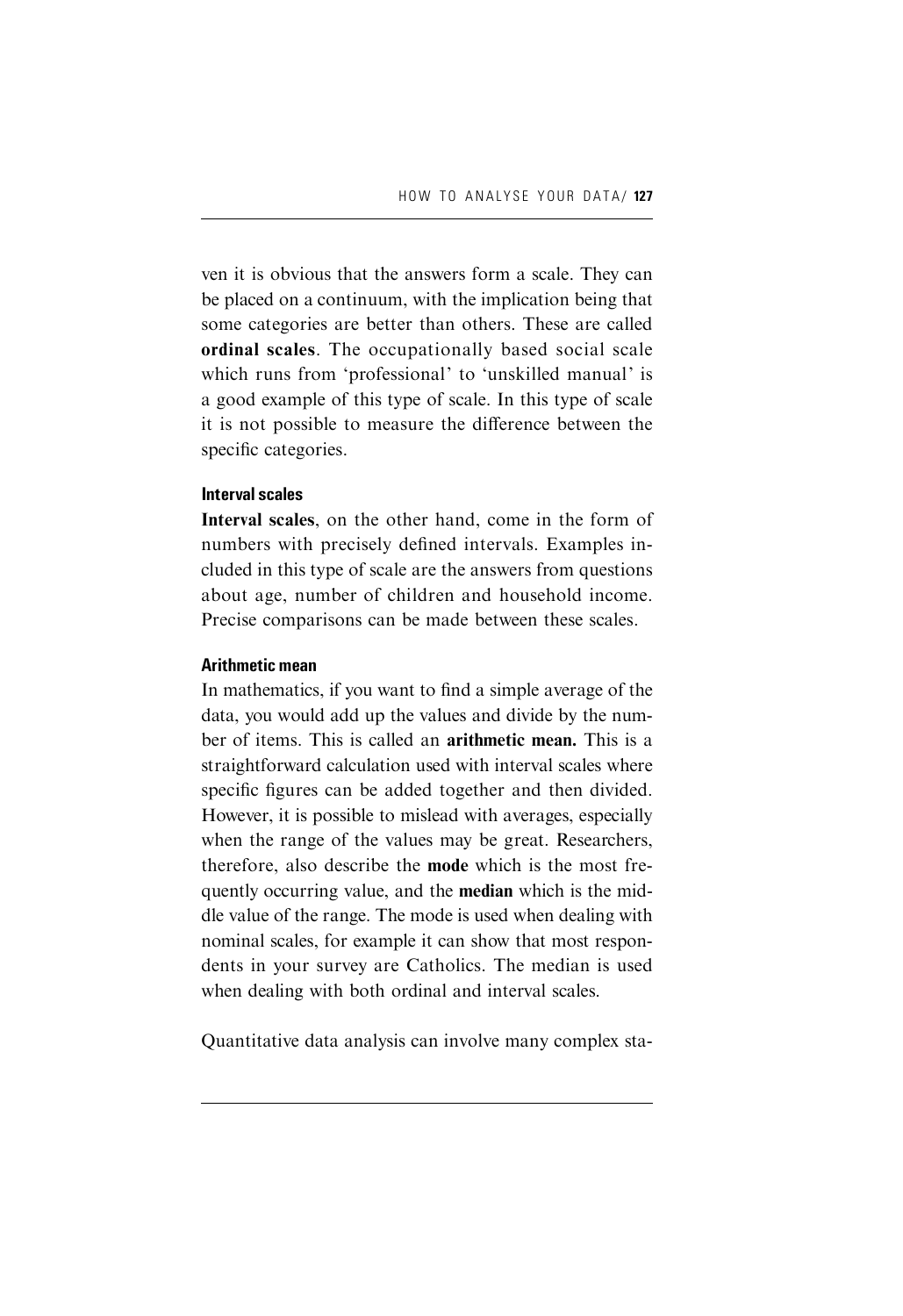tistical techniques which cannot be covered in this book. If you wish to follow this route you should read some of the data analysis books recommended below.

## SUMMARY

- $\bullet$  The methods you use to analyse your data will depend upon whether you have chosen to conduct qualitative or quantitative research.
- $\bullet$  For quantitative data analysis, issues of validity and reliability are important.
- $\bullet$  Qualitative data analysis is a very personal process. Ask two researchers to analyse a transcript and they will probably come up with very different results.
- $\triangle$  After having conducted an interview or a focus group, it is useful to complete a summary form which contains details about the interview. This can be attached to the transcript and can be used to help the analysis.
- Qualitative data analysis methods can be viewed as forming a continuum from highly qualitative methods to almost quantitative methods, which involve an element of counting.
- $\bullet$  Examples of qualitative data analysis include thematic analysis, comparative analysis, discourse analysis and content analysis.
- $\bullet$  The analysis of large-scale surveys is best done with the use of statistical software, although simple frequency counts can be undertaken manually.
- $\bullet$  Data can be measured using nominal scales, ordinal scales or interval scales.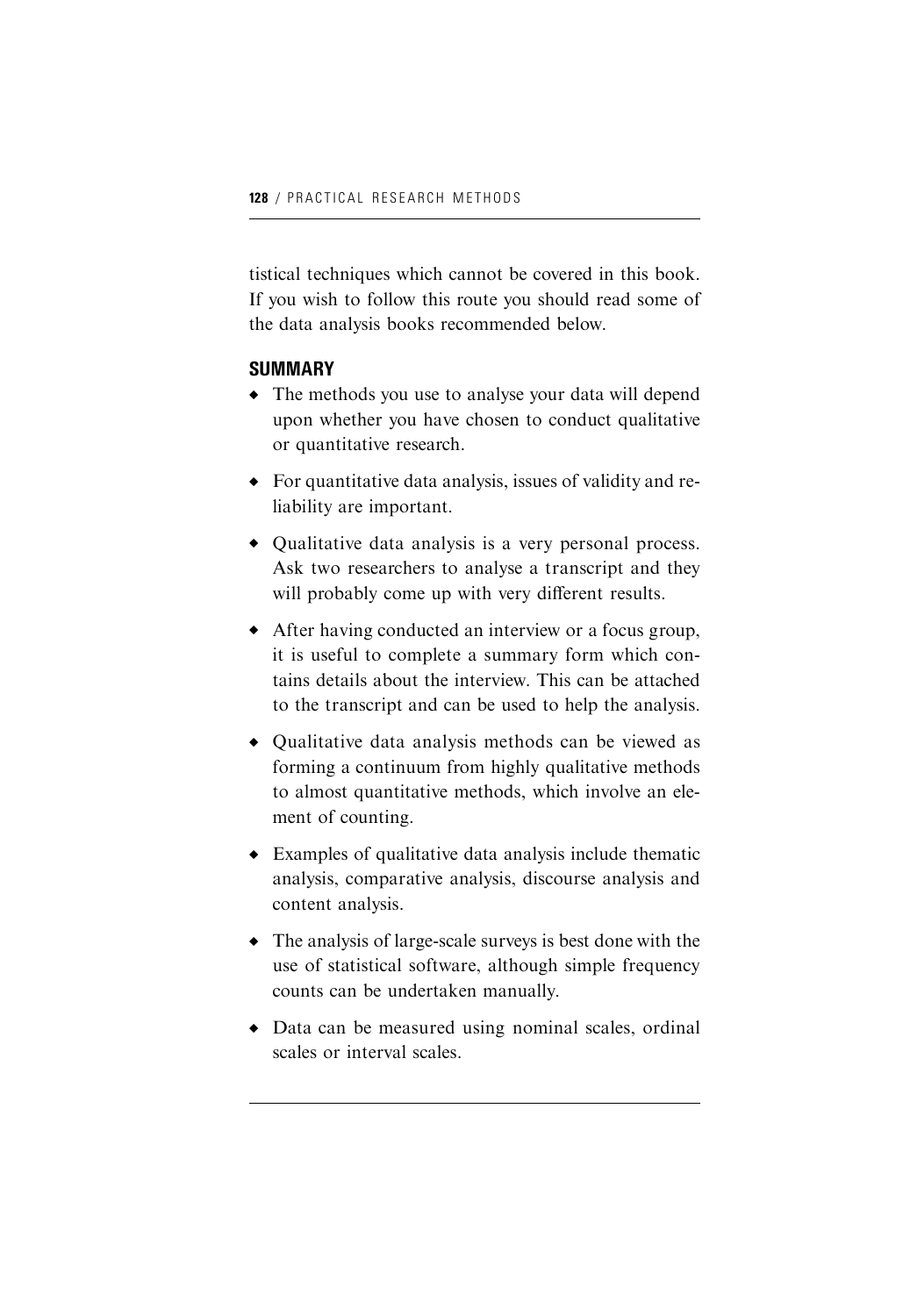$\bullet$  A simple average is called an arithmetic mean; the middle value of a range is called the median; the most frequently occurring value is called the mode.

#### FURTHER READING

#### QualitativeAnalysis

- Corbin, J. and Strauss, A. (1990) Basics of Qualitative Research: Grounded Theory Procedures and Techniques, Newbury Park, CA: Sage
- Dey, I. (1993) Qualitative Data Analysis: A User Friendly Guide for Social Scientists, London: Routledge.
- Kelle, U. (ed.) (1995) Computer-Aided Qualitative Data Analysis: Theory, Methods and Practice, London: Sage.
- Miles, M.B. and Huberman, A.M. (1994) Qualitative Data Analysis: An Expanded Sourcebook, Thousand Oaks, CA: Sage.
- Silverman, D. (2001) Interpreting Qualitative Data: Methods for Analysing Talk, Text and Interaction, 2<sup>nd</sup> edition, London: Sage.

Weitzman, E.A. and Miles, M.B. (1995) Computer Programs for Qualitative Data Analysis: A Software Sourcebook, Newbury Park, CA: Sage.

#### QuantitativeAnalysis

- Bryman, A. and Cramer, D. (1990) Quantitative Data Analysis for Social Scientists, London: Routledge
- Bryman, A. and Cramer, D. (2001) Quantitative Data Analysis with SPSS Release 10 for Windows: A Guide for Social Scientists, (new edition) Hove: Routledge.
- Clegg, F. (1989) Simple Statistics, Cambridge: Cambridge University Press.
- Field, A. (2000) Discovering Statistics Using SPSS for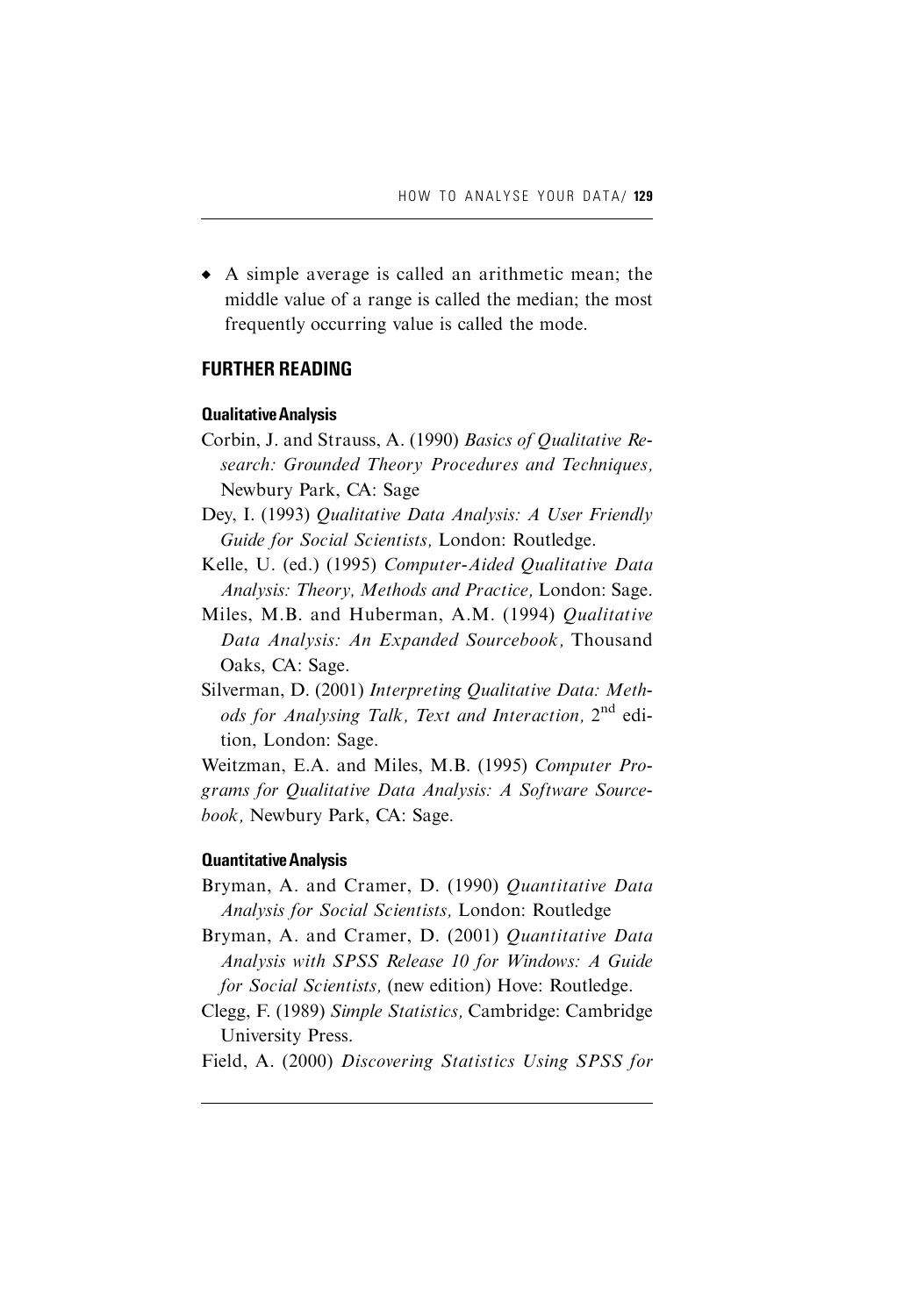Windows: Advanced Techniques for Beginners, London: Sage.

Owen, F. and Jones, R. (1994) Statistics, 4<sup>th</sup> edition, London: Pitman.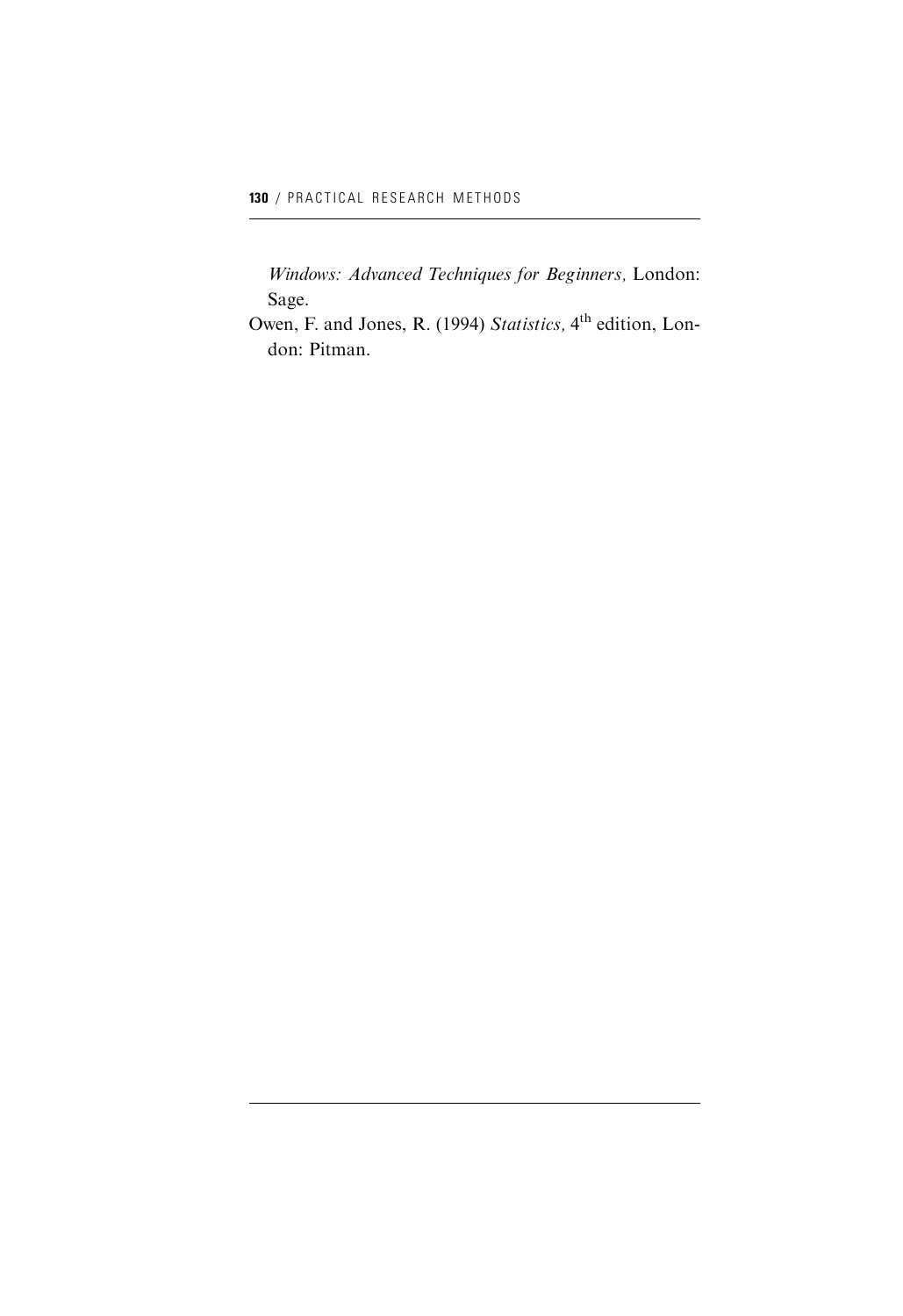

# How to ReportYour Findings

Once you have completed your research and analysed your data, there are three main ways of reporting your findings – written reports and journal articles, both of which can be reproduced on-line, and oral presentations.

# WRITTEN REPORTS

If you are a student your college or university may have strict rules and guidelines which you have to follow when writing up your report. You should find out what these might be before you start your research as this could influence your research methodology, as Jeanne found out (see Example 13).

## EXAMPLE 13: JEANNE

I am a mature student and had worked for many years in a women's refuge prior to taking up my course. Naturally when it came to doing my dissertation I wanted to do some research within the refuge. I was interested in issues of women helping themselves to run the refuge rather than having inappropriate activities imposed upon them, sometimes by social workers who really had no experience of what the women were going through. That's when I found out about action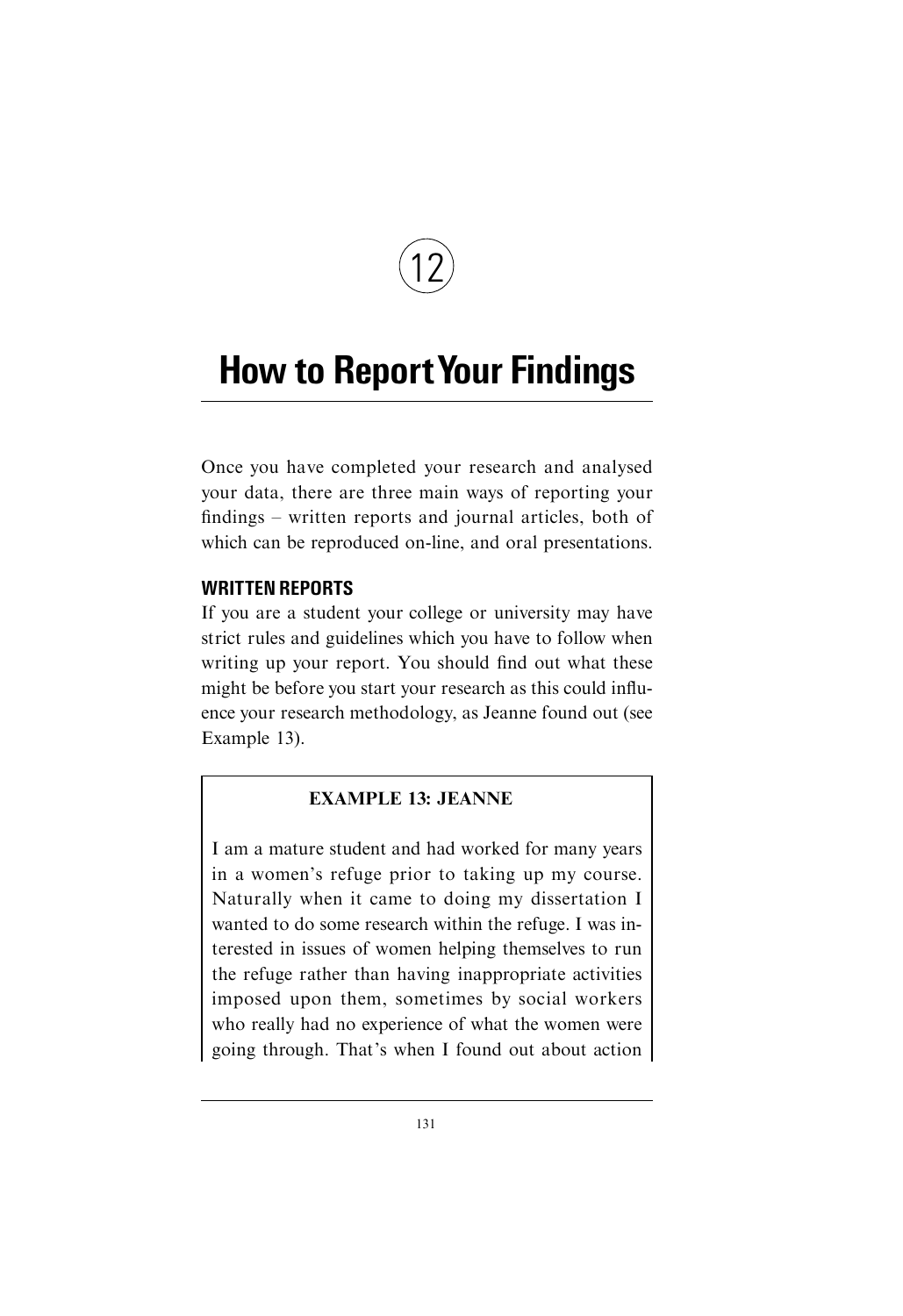research. I decided I would be able to work with the women to achieve acceptable goals for everyone.

In my opinion the research went really well. During the evaluation stage all the women said they were happy with both the process and the outcome. We were all happy and I was pleased with what we'd achieved. Then it came to writing my dissertation. I had known all along that writing up a piece of action research would be difficult, but I had got my head around it and worked out how it could be done. Then I found out that my university had set rules for the format of a dissertation, and worse my tutor had not even mentioned this when I started my research. So, I had to try and fit my research into what I saw as a really old fashioned, scientific format which really didn't suit my work. I felt this was unfair and wouldn't do justice to the research I had actually carried out. I felt that I would have to spend so long justifying my methodology, that there wouldn't be any room for anything else.

At the moment, I've decided to argue my case at the examination committee and the Students' Union has agreed to represent me. I can't help feeling this will prejudice people against me. It has made me wonder what research is for and who it should benefit.

As pressures of work increase, tutors may not have the time to impart all the required information to each individual student. As a student you need to make sure that you have all the relevant information to hand. If you have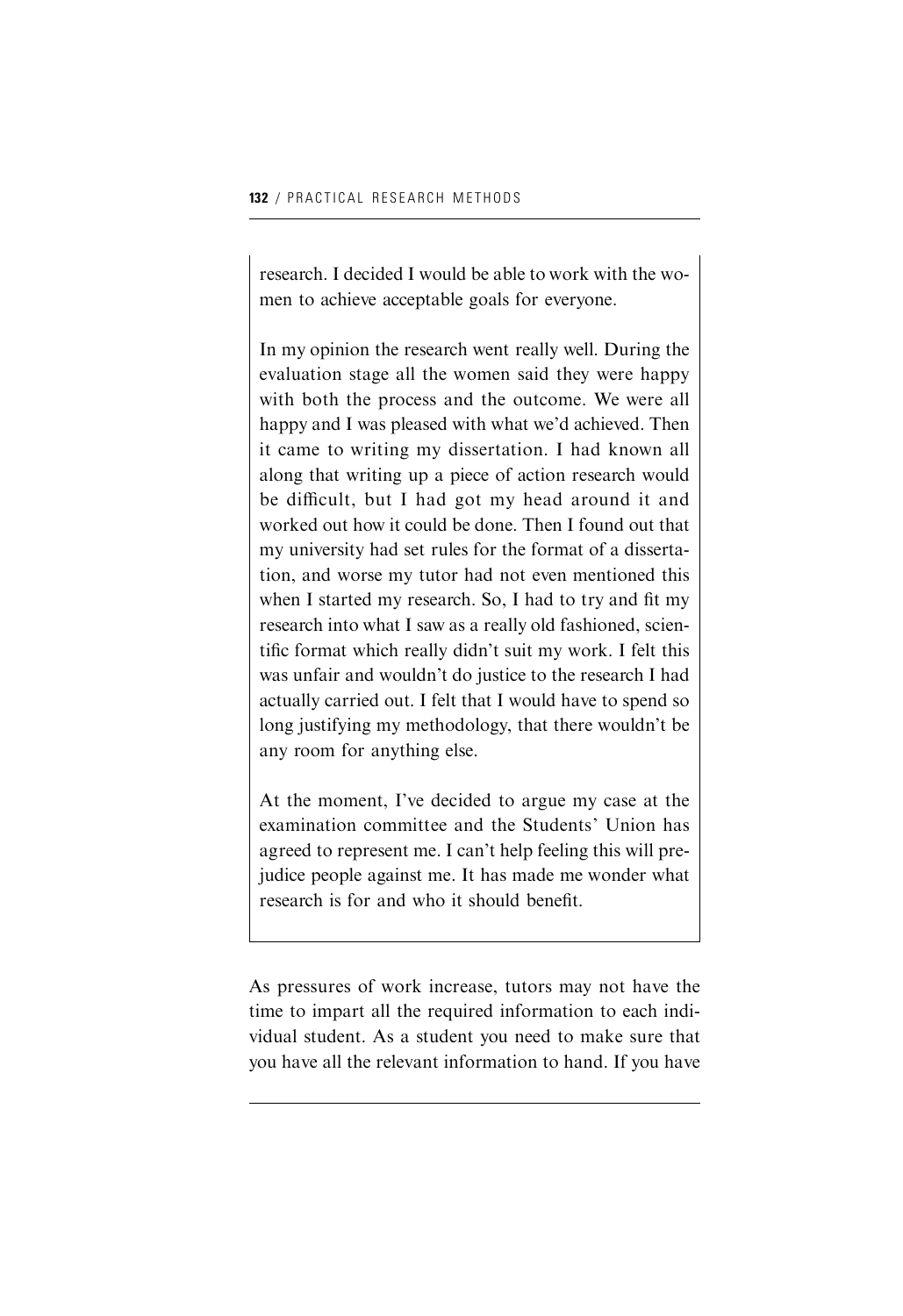not been given a copy of the dissertation guidelines ask your tutor if they are available and from where they can be obtained. It is then up to you whether you want to follow these guidelines and conduct a piece of research which will fit well into the set format, or whether you have a burning passion to conduct something a little more innovative and become a trailblazer in the process. If the latter appeals to you, always talk over your ideas with your tutor first as you could waste time and effort in conducting a piece of research which will not be considered suitable by the examiners.

If you are not a student you may have more flexibility in the style and structure of your report. However, remember that one of the purposes of your report is to convince people that you have produced a good, sound piece of research and the more professional your report looks the better your chances of success.

### Remember the audience

An important point to remember when writing a report is to think about your audience. What style would they prefer? Do they understand complex statistics or do you need to keep it simple? Have they the time to read through reams of quotations or are they interested only in conclusions and recommendations? Are they interested in your methodology? Do you need to justify your methodology to a non-believer? Do you need to write using complex terminology or do you need to keep your language as simple as possible? (Normally I would recommend using plain, clear language, but on some occasions you will need to convince people of your knowledge of the subject by in-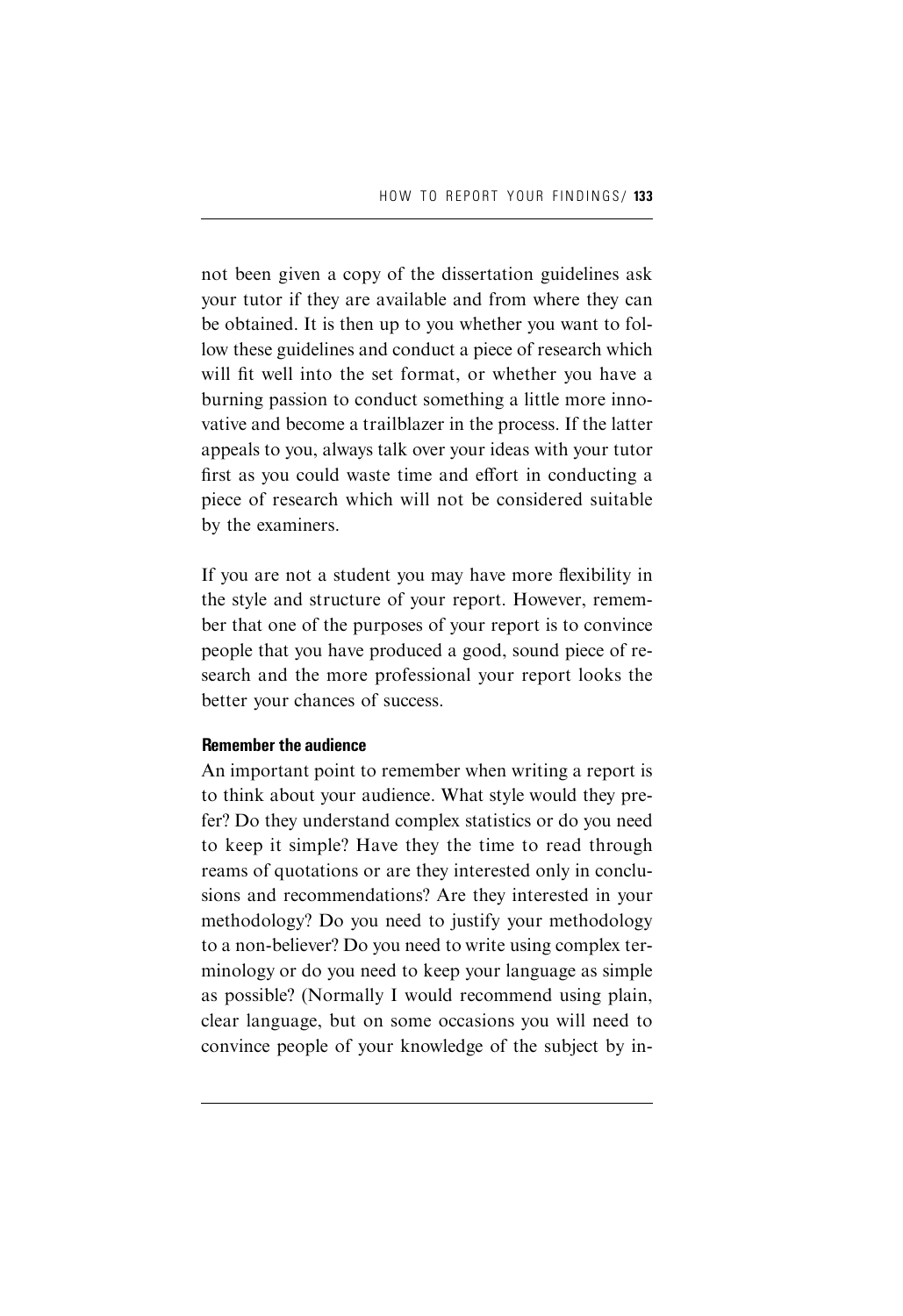cluding some more complex terms. However, make sure you understand the terminology thoroughly yourself. A few researchers have come unstuck by including terms which it becomes obvious later they do no understand).

# WRITTEN REPORT FORMAT

Traditional written reports tend to be produced in the following format.

## **Title Page**

This contains the title of the report, the name of the researcher and the date of publication. If the report is a dissertation or thesis, the title page will include details about the purpose of the report, for example 'A thesis submitted in partial fulfilment of the requirements of Sheffield Hallam University for the degree of Doctor of Philosophy'. If the research has been funded by a particular organisation, details of this may be included on the title page.

## Contents Page

In this section is listed the contents of the report, either in chapter or section headings with sub-headings, if relevant and their page numbers.

#### List of Illustrations

This section includes title and page number of all graphs, tables, illustrations, charts, etc.

#### Acknowledgements

Some researchers may wish to acknowledge the help of their research participants, tutors, employers and/or funding body.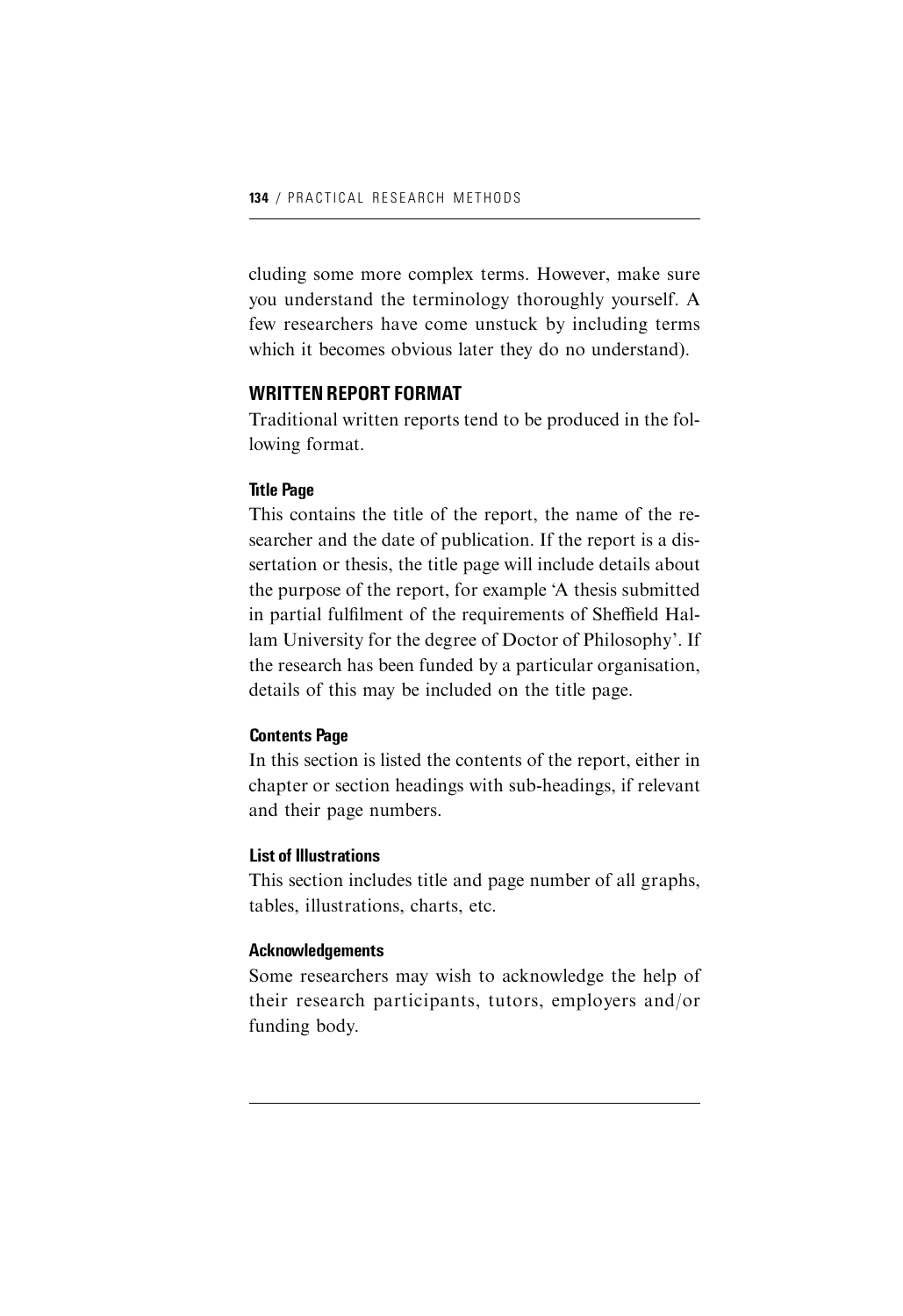### Abstract/Summary

This tends to be a one page summary of the research, its purpose, methods, main findings and conclusion.

## **Introduction**

This section introduces the research, setting out the aims and objectives, terms and definitions. It includes a rationale for the research and a summary of the report structure.

## **Background**

In this section is included all your background research, which may be obtained from the literature, from personal experience or both. You must indicate from where all the information to which you refer has come, so remember to keep a complete record of everything you read. If you do not do this, you could be accused of plagiarism which is a form of intellectual theft. When you are referring to a particular book or journal article, find out the accepted standard for referencing from your institution (see below).

#### Methodology and Methods

In this section is set out a description of, and justification for, the chosen methodology and research methods. The length and depth of this section will depend upon whether you are a student or employee. If you are an undergraduate student you will need to raise some of the methodological and theoretical issues pertinent to your work, but if you are a postgraduate student you will need also to be aware of the epistemological and ontological issues involved. If you are an employee you may only need to provide a description of the methods you used for your research, in which case this section can be titled 'Research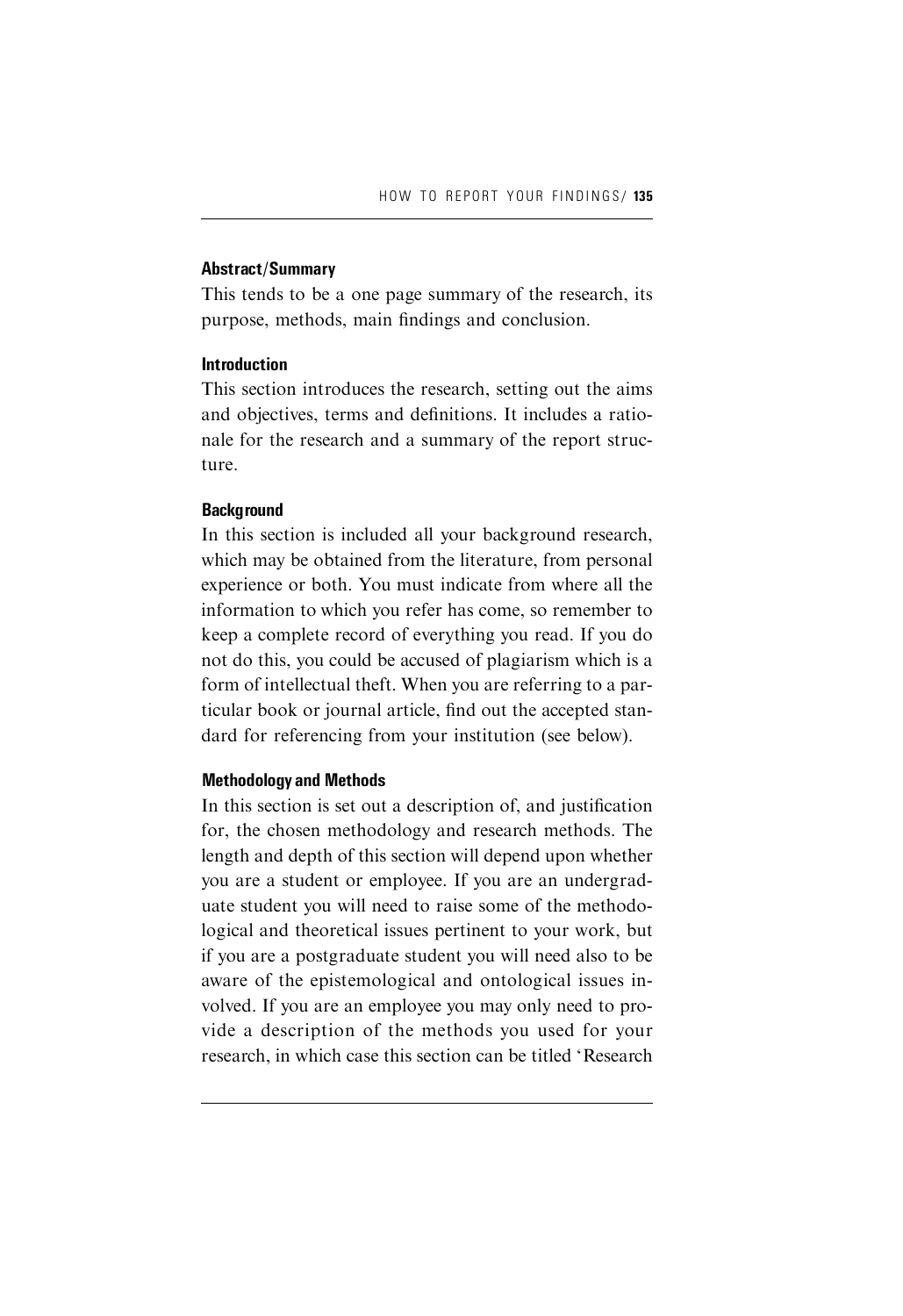Methods'. Remember to include all the practical information people will need to evaluate your work, for example, how many people took part, how they were chosen, your time scale and data recording and analysis methods.

## Findings/Analysis

In this section are included your main findings. The content of this section will depend on your chosen methodology and methods. If you have conducted a large quantitative survey, this section may contain tables, graphs, pie charts and associated statistics. If you have conducted a qualitative piece of research this section may be descriptive prose containing lengthy quotations.

## Conclusion

In this section you sum up your findings and draw conclusions from them, perhaps in relation to other research or literature.

## Recommendations

Some academic reports will not need this section. However, if you are an employee who has conducted a piece of research for your company, this section could be the most important part of the report. It is for this reason that some written reports contain the recommendation section at the beginning of the report. In this section is set out a list of clear recommendations which have been developed from your research.

#### Further Research

It is useful in both academic reports and work-related reports to include a section which shows how the research can be continued. Perhaps some results are inconclusive,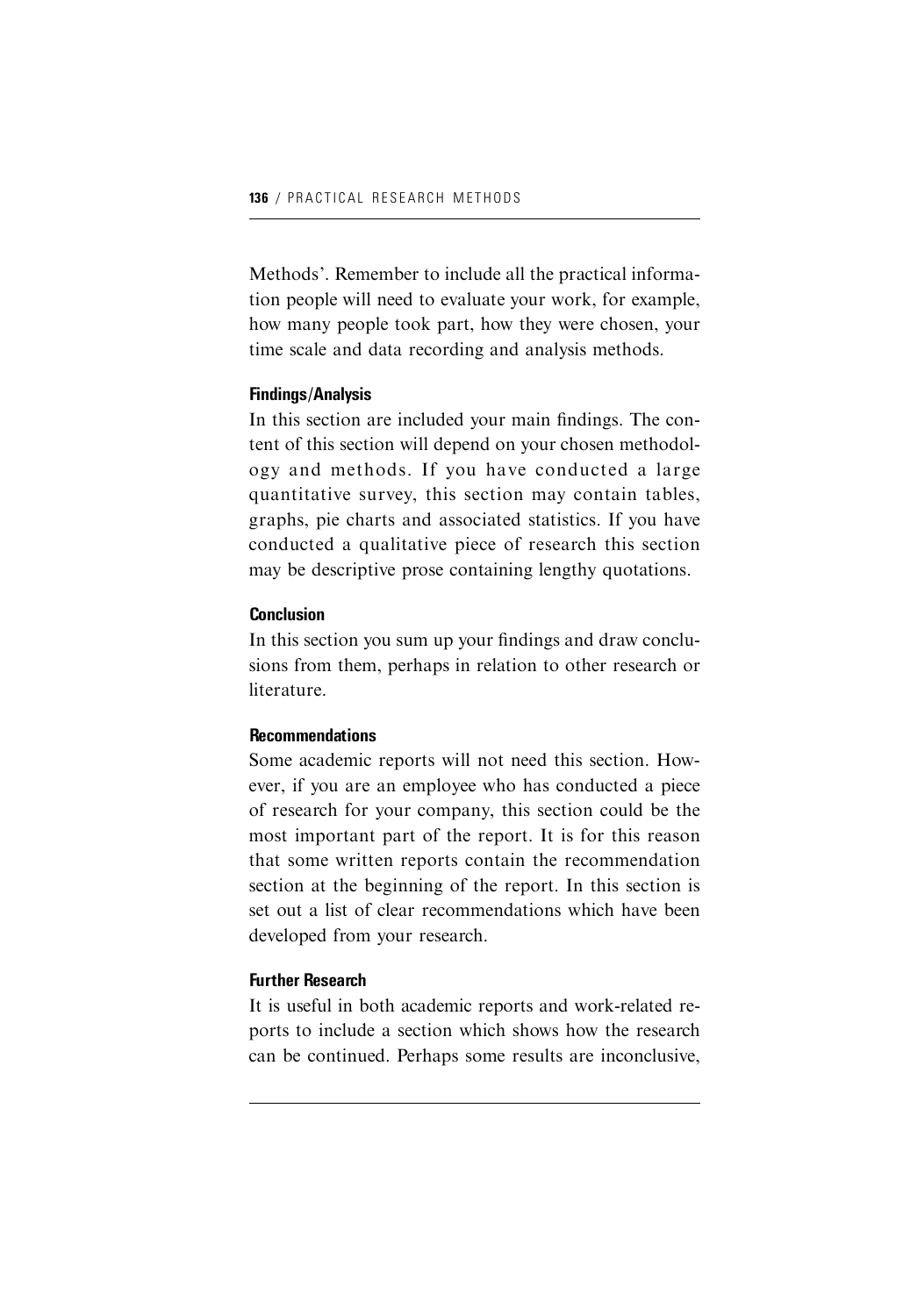or perhaps the research has thrown up many more research questions which need to be addressed. It is useful to include this section because it shows that you are aware of the wider picture and that you are not trying to cover up something which you feel may be lacking from your own work.

#### **References**

Small research projects will need only a reference section. This includes all the literature to which you have referred in your report. Find out which referencing system your college or university uses. A popular method is the Harvard system which lists the authors' surnames alphabetically, followed by their initials, date of publication, title of book in italics, place of publication and publisher. If the reference is a journal article, the title of the article appears in inverted commas and the name of the journal appears in italics, followed by the volume number and pages of the article. This is the method used in this book. Figure 5 provides a section of a bibliography from a PhD thesis to illustrate this method.

#### Bibliography

Larger dissertations or theses will require both a reference section and a bibliography. As discussed above, the reference section will include all those publications to which you have referred to in your report. If, however, you have read other work in relation to your research but not actually referred to them when writing up your report, you might wish to include them in a bibliography. However, make sure they are still relevant to your work – including books to make your bibliography look longer and more impressive is a tactic which won't impress examiners.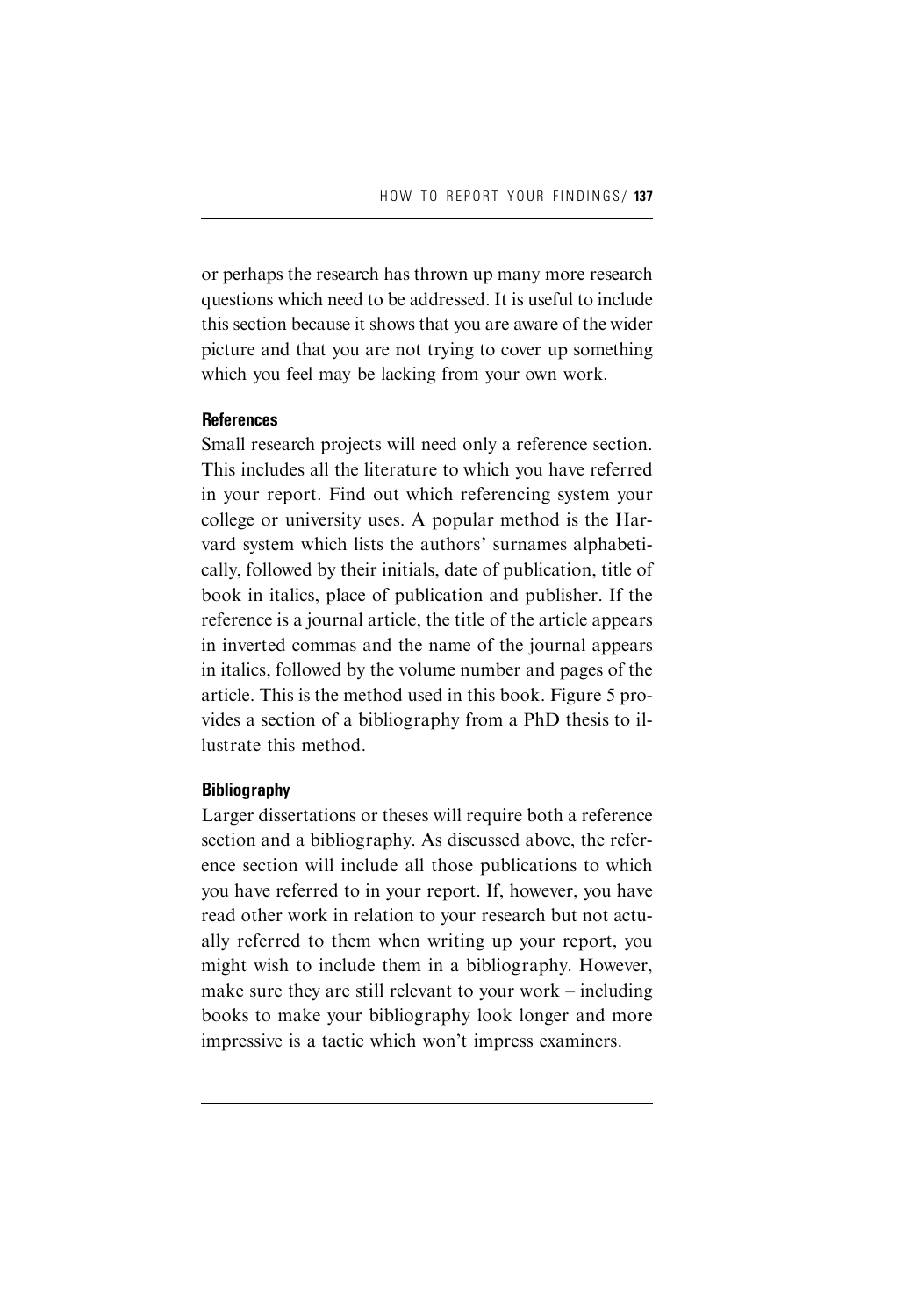- Clegg, S. (1985) 'Feminist Methodology: Fact or Fiction?' *Quality and Quantity*, 19: 83-97.
- Cohen, A.P. (1994) Self Consciousness: An Alternative Anthropology of Identity, London: Routledge.
- Cook, J.A. and Fonow, M.M. (1986) 'Knowledge and Women's Interests: Issues of Epistemology and Methodology in Feminist Sociological Research', Sociological Enquiry, 56: 2-29.
- Crowley, H. and Himmelweit, S. (eds.) (1992) Knowing Women: Feminism and Knowledge, Cambridge: Polity Press in Association with the Open University.
- Currie, D. and Kazi, H. (1987) 'Academic Feminism and the Process of De-radicalisation: Re-examining the Issues', Feminist Review, 25: 77-98.
- Curry, C., Trew, K., Turner, I. and Hunter, J. (1994) 'The Effect of Life Domains of Girls' Possible Selves', Adolescence, 29: 133-150.
- Erikson, E.H. (ed.) (1978) Adulthood, New York: Norton.
- Evans, N (ed.) (1980) Education Beyond School: Higher Education for a Changing Context, London: Grant McIntyre.
- Faludi, S. (1992) Backlash: The Undeclared War Against Women, London: Chatto and Windus.

Fig. 5. Example list of references

#### Appendices

If you have constructed a questionnaire for your research, or produced an interview schedule or a code of ethics, it may be useful to include them in your report as an appen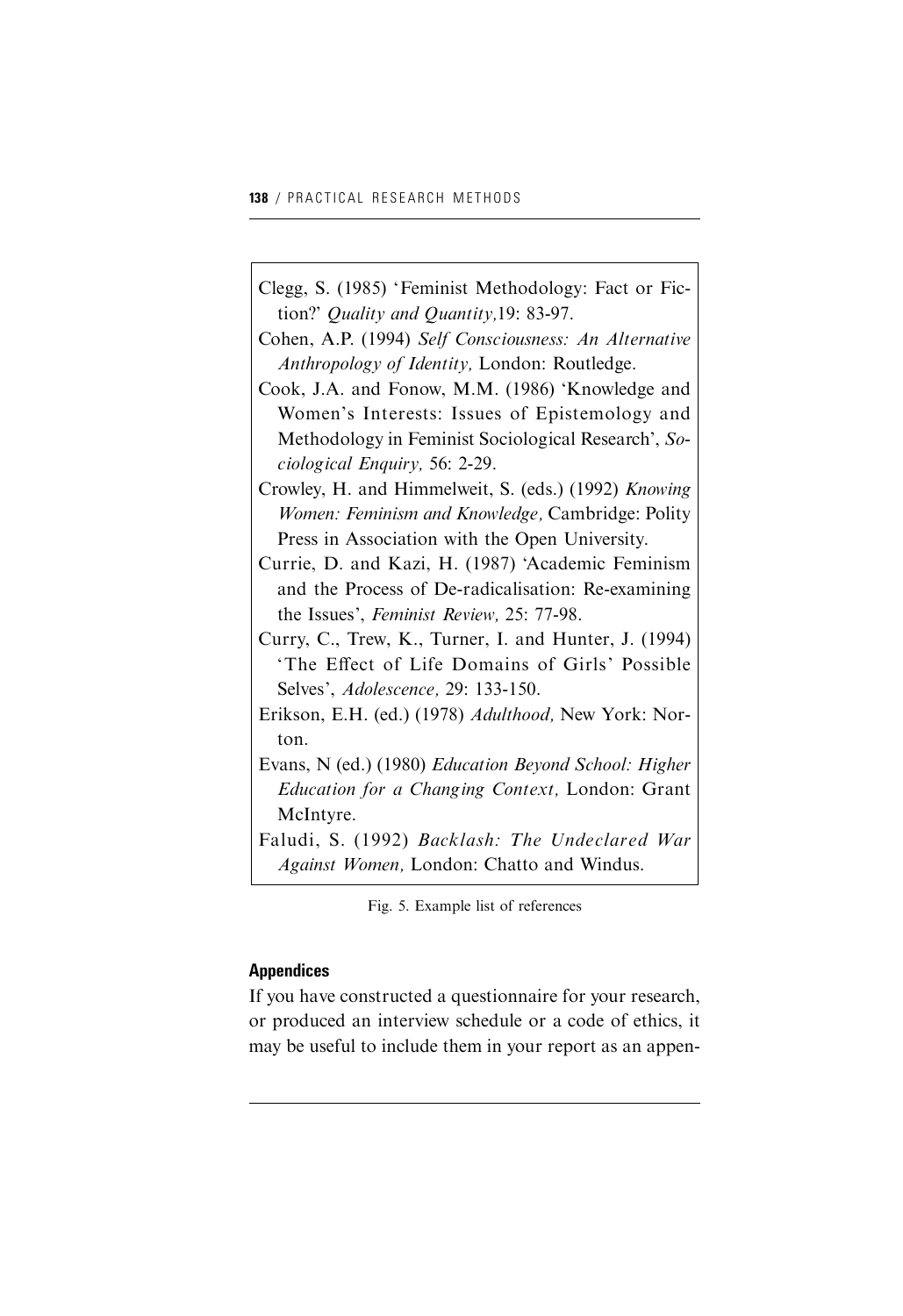dix. In general, appendices do not count towards your total amount of words so it is a useful way of including material without taking up space that can be used for other information. However, do not try filling up your report with irrelevant appendices as this will not impress examiners. When including material you must make sure that it is relevant – ask yourself whether the examiner will gain a deeper understanding of your work by reading the appendix. If not, leave it out. Other information which could be included as an appendix are recruitment leaflets or letters; practical details about each research participant; sample transcripts (if permission has been sought); list of interview dates; relevant tables and graphs or charts which are too bulky for the main report.

# TEN REASONS WHY REPORTS FAIL

- $\bullet$  There is no logical structure.
- $\bullet$  Ideas are not well thought out.
- Work is disorganised.
- Assumptions are made which cannot be justified by evidence.
- There are too many grammatical and spelling mistakes.
- $\bullet$  Sentences and/or paragraphs are too long or too obscure.
- It is obvious that ideas and sentences have been taken from other sources.
- $\bullet$  There is too much repetition.
- $\bullet$  There is too much irrelevant information.
- Summary and conclusions are weak.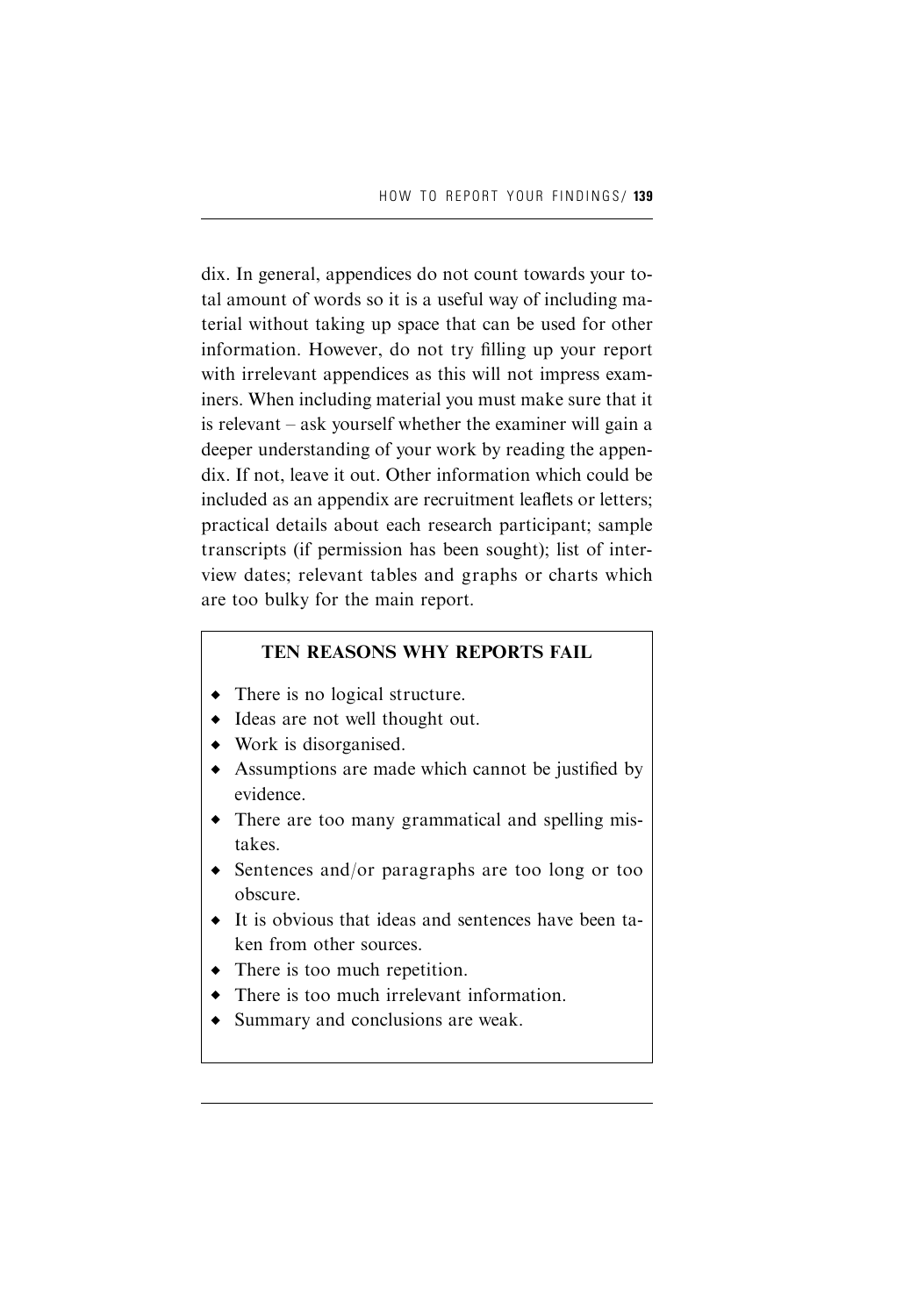# JOURNAL ARTICLES

If you want your research findings to reach a wider audience, it might be worth considering producing an article for a journal. Most academic journals do not pay for articles they publish, but many professional or trade publications do pay for your contribution, if published. However, competition can be fierce and your article will have to stand out from the crowd if you want to be successful. The following steps will help you to do this:

- $\bullet$  Choose a topical, original piece of research.
- $\bullet$  Do your market research find out which journal publishes articles in your subject area.
- $\bullet$  Check on submission guidelines produce an article in the correct style and format and of the right length.
- $\triangle$  Read several copies of the journal to get an idea about the preferences of editors.
- $\bullet$  If you are thinking about writing for a trade publication, approach the editors by letter, asking if they might be interested in an article. Include a short summary of your proposed article.
- $\bullet$  Produce a succinct, clear, interesting and well-written article – ask friends, tutors or colleagues to read it and provide comments.
- $\bullet$  Make sure there are no mistakes, remembering to check the bibliography.
- $\bullet$  If it is your first article, gain advice from someone who has had work published. Also you might find it easier to write an article with someone else – some tutors or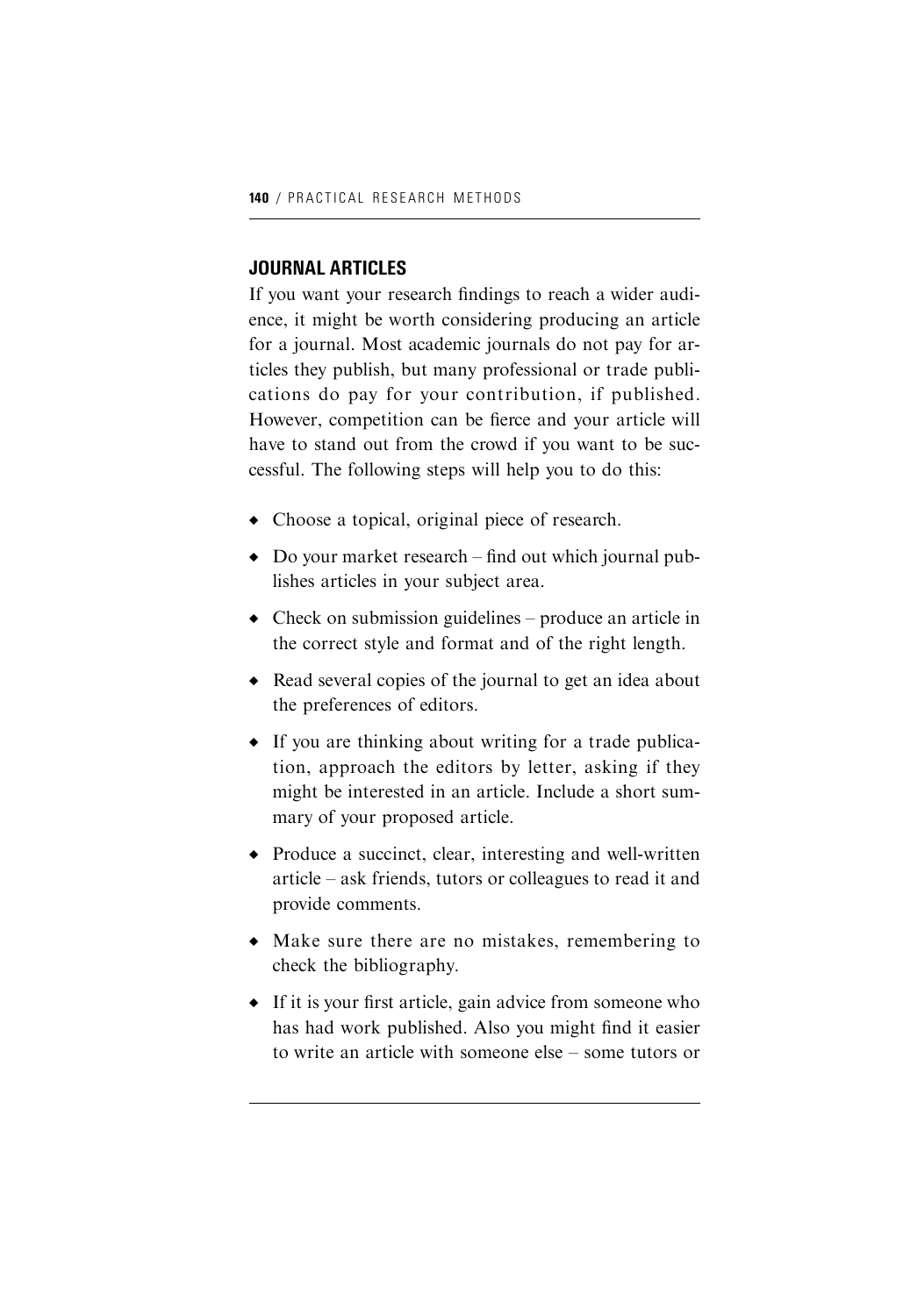supervisors will be willing to do this as it helps their publication record if their name appears on another article. You may find that you will do most of the work, but it is very useful to have someone read your article and change sections which do not work or read well. It is also useful to have people comment on your methodology or analysis assumptions which could be criticised by other researchers.

# ORAL PRESENTATIONS

Another method of presenting your research findings is through an oral presentation. This may be at a university or college to other students or tutors, at a conference to other researchers or work colleagues, or in a work place to colleagues, employers or funding bodies. Many researchers find that it is better to provide both a written report and an oral presentation as this is the most effective way of enabling a wider audience to find out about the research, especially if you also reproduce your written report on-line.

If you want people to take notice of your results, you need to produce a good presentation. Table 12 provides a list of dos and don'ts when making a presentation.

PowerPoint is a useful presentation graphics program which enables you to create slides that can be shared live or on-line. You can enhance your presentation with animation, artwork and diagrams which make it more interesting for your audience. Full details about PowerPoint can be found at www.microsoft.com/office/powerpoint.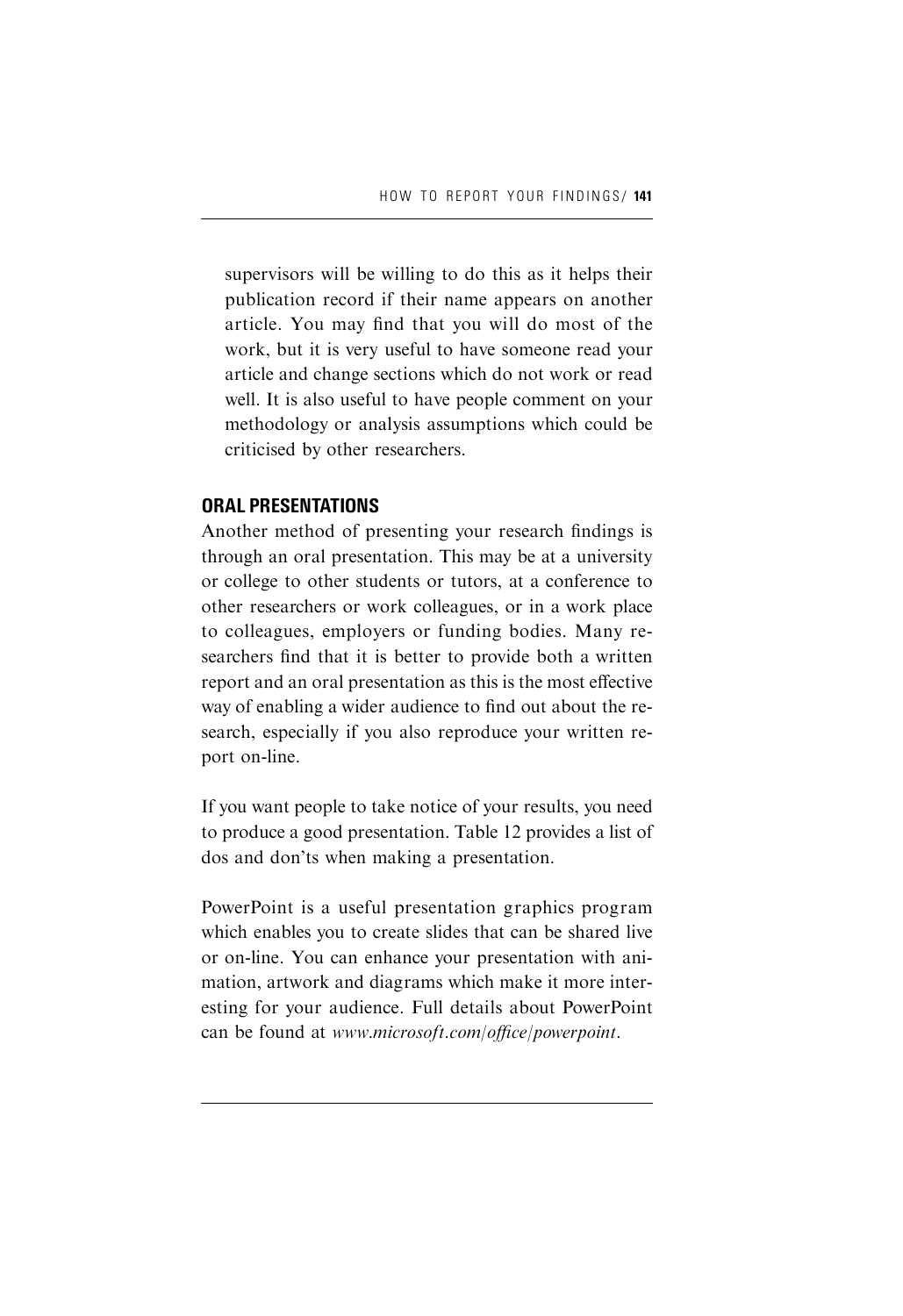| DO                                                                                                                                                                                                                   | <b>DON'T</b>                                                                                                                                                                    |
|----------------------------------------------------------------------------------------------------------------------------------------------------------------------------------------------------------------------|---------------------------------------------------------------------------------------------------------------------------------------------------------------------------------|
| Arrive early and make sure the room<br>is set out in the way that you want.<br>Make sure that all the equipment is<br>available and that you know how to<br>work it.                                                 | Rush in late, find that the overhead<br>projector doesn't work and that you<br>have no pen for the whiteboard.                                                                  |
| Try to relax and breathe deeply.<br>Acknowledge that this is your first<br>presentation and people will tend to<br>help you along.                                                                                   | Worry about showing your nerves.<br>Everybody gets nervous when they<br>first start giving presentations and<br>your audience should know this.                                 |
| Produce aide memoirs, either on<br>cards, paper, OHP transparencies or<br>presentation software such as<br>PowerPoint.                                                                                               | Read straight from a paper you have<br>written.                                                                                                                                 |
| Make it clear from the outset<br>whether you are happy to be<br>interrupted or whether questions<br>should be left for the end. If you have<br>invited questions, make sure you<br>make every effort to answer them. | Get cross if you are interrupted and<br>have not mentioned that you don't<br>want this to happen. Invite questions<br>and then do not answer them or<br>patronise the inquirer. |
| Look around the room while you are<br>speaking – if it's a small group, make<br>eye-contact with as many people as<br>possible.                                                                                      | Look at your notes, never raising<br>vour head.                                                                                                                                 |
| Present interesting visual<br>information such as graphs, charts<br>and tables in a format which can be<br>viewed by everyone. This could be<br>OHP transparencies, slides,<br>PowerPoint or handouts.               | Produce visual information which<br>people can't see, either due to its size<br>or print quality.                                                                               |
| Alter the tone and pitch of your<br>voice, length of sentence and facial/<br>hand gestures to maintain audience<br>interest. Show that you are interested<br>in your subject.                                        | Present in a monotone voice with no<br>facial/hand gestures. Make it clear<br>that your subject bores the pants off<br>you.                                                     |
| Produce a paper or handout which<br>people can take away with them.                                                                                                                                                  | Let the audience go home without<br>any record of what you have said.                                                                                                           |
| Talk to people after your<br>presentation and ask them how it<br>went, whether there are any<br>improvements they might suggest for<br>future presentations.                                                         | Run away never to be seen again.                                                                                                                                                |

#### TABLE 12: MAKING PRESENTATIONS: DOS AND DON'TS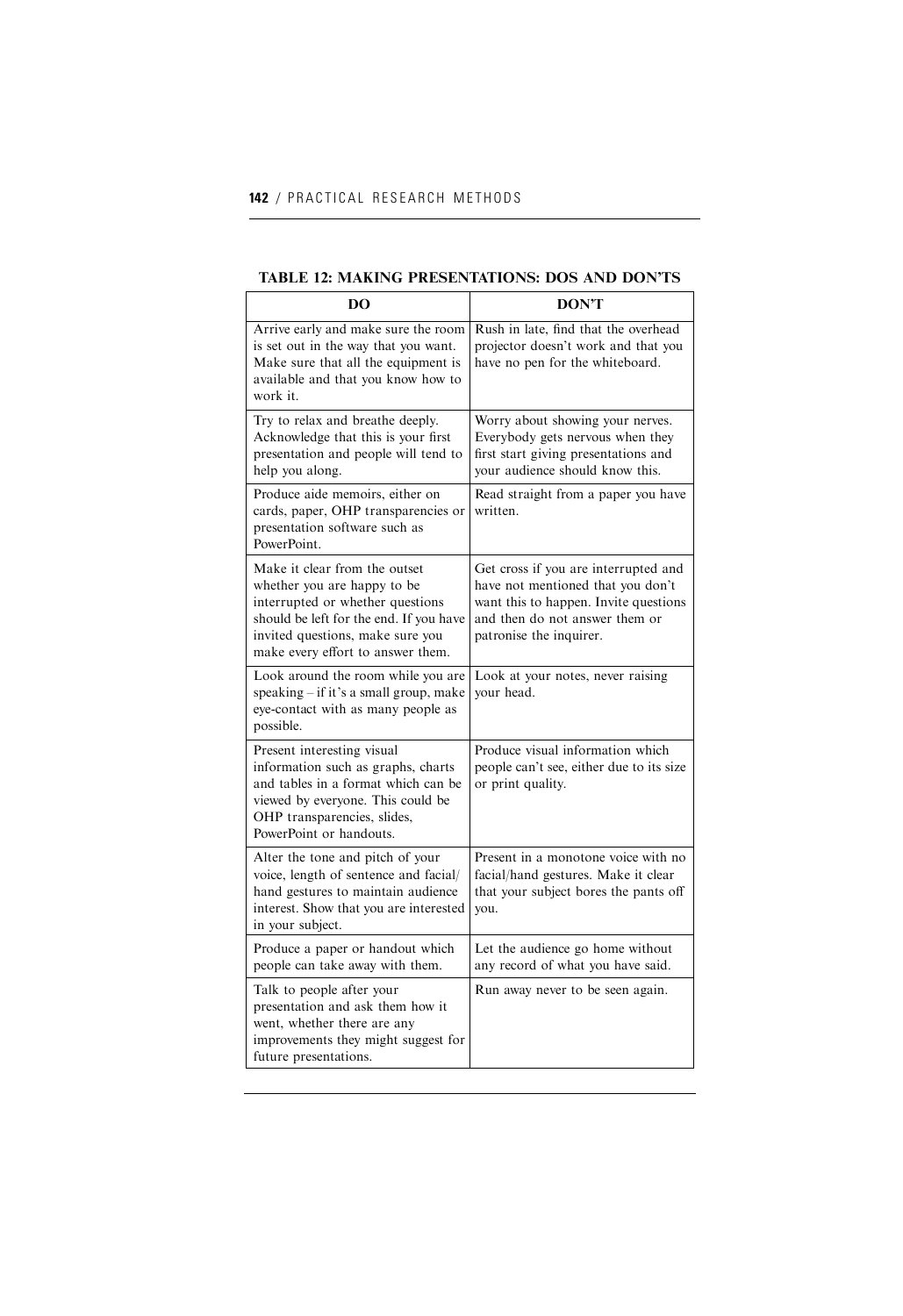# **SUMMARY**

- $\bullet$  There are three main ways of reporting your findings: written reports, journal articles and oral presentations.
- Before starting your research, find out whether you are going to be restricted by structure, style and content of your final report.
- Think about your audience and produce your report accordingly.
- $\bullet$  A traditional written report includes the following:
	- title page
	- contents page
	- list of illustrations
	- acknowledgements
	- abstract/summary
	- introduction
	- background
	- methodology/methods
	- findings/analysis
	- conclusions
	- recommendations
	- further research
	- references
	- bibliography
	- appendices.
- $\bullet$  If you are interested in writing an article for a journal, do your market research. Make sure that the subject matter, style, structure and length of your article suit the journal.
- $\bullet$  Try to seek advice and comments from people experienced in writing journal articles.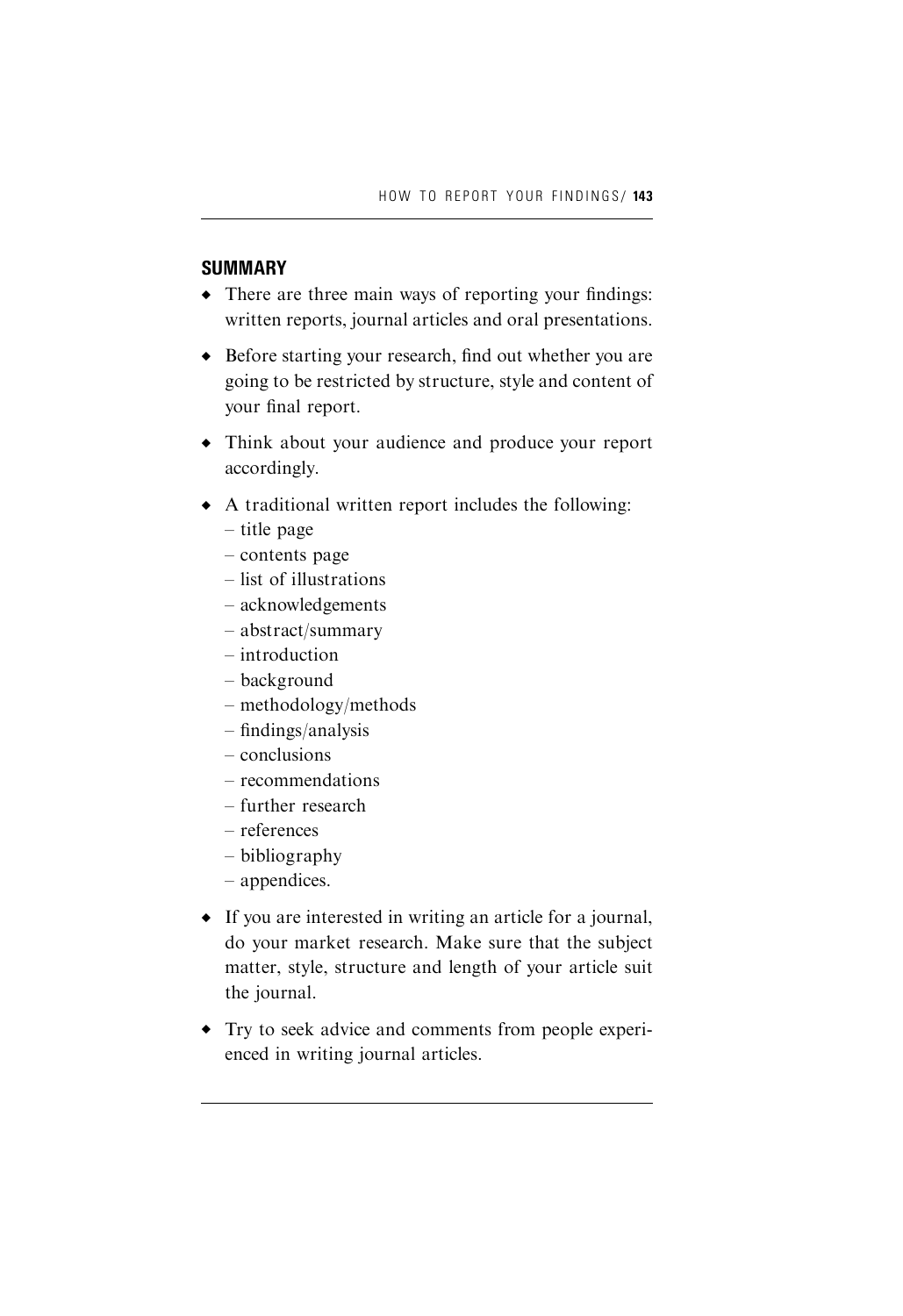- $\bullet$  Think about producing your first article with another, more experienced researcher.
- $\triangle$  Remember that anyone can reproduce reports or articles on-line. If you were to do so, your work would reach a wider audience than it might do otherwise.
- $\bullet$  When making oral presentations always be prepared. Arrive early, make sure equipment works and that you have everything you need.
- $\bullet$  Show that you are interested in what you are saying and try to keep audience interest by using visual aids and altering tone, pitch and gestures.
- $\bullet$  Don't shrug off questions or patronise your audience pitch your presentation at the right level.
- $\bullet$  Never let an audience leave without taking away a record of what you have said.

## FURTHER READING

- Bessant, A. (2001) Learning to Use PowerPoint, Oxford: Heinemann.
- Bowden, J. (1999) Writing Good Reports, Oxford: How To Books.
- Durie, B. (2000) Creating a Web Site, 3<sup>rd</sup> edition, Oxford: How To Books.
- Hasbani, G. (1999) Making Great Presentations, Oxford: How To Books.
- Owen, M. (1998) *I Hate Giving Presentations*, 2<sup>nd</sup> edition, London: Kogan Page.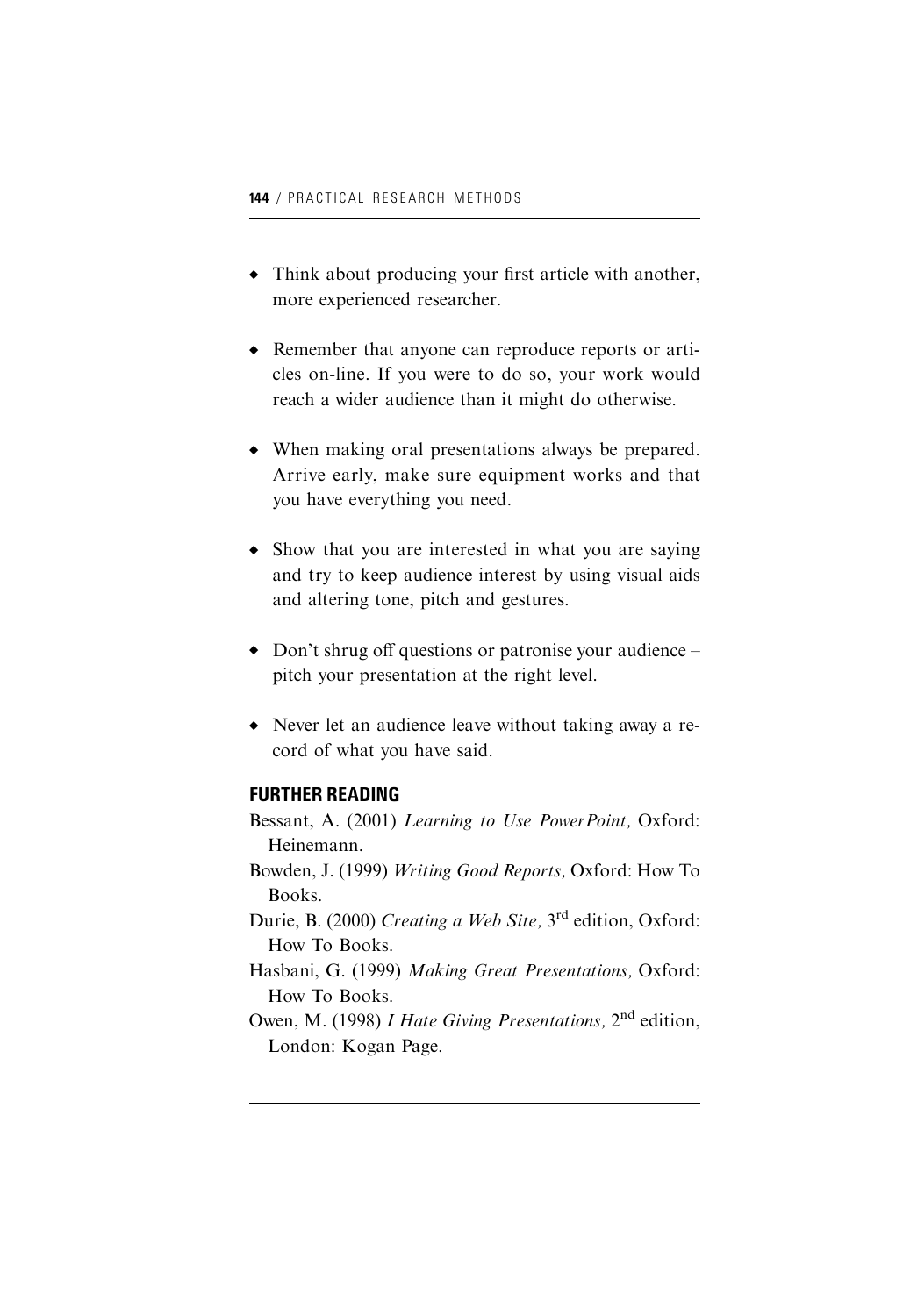- Smith, P. (2000) Writing an Assignment,  $4<sup>th</sup>$  edition, Oxford: How To Books.
- Williams, S. (1996) Presentations, Tadworth: Elliot Right Way Books.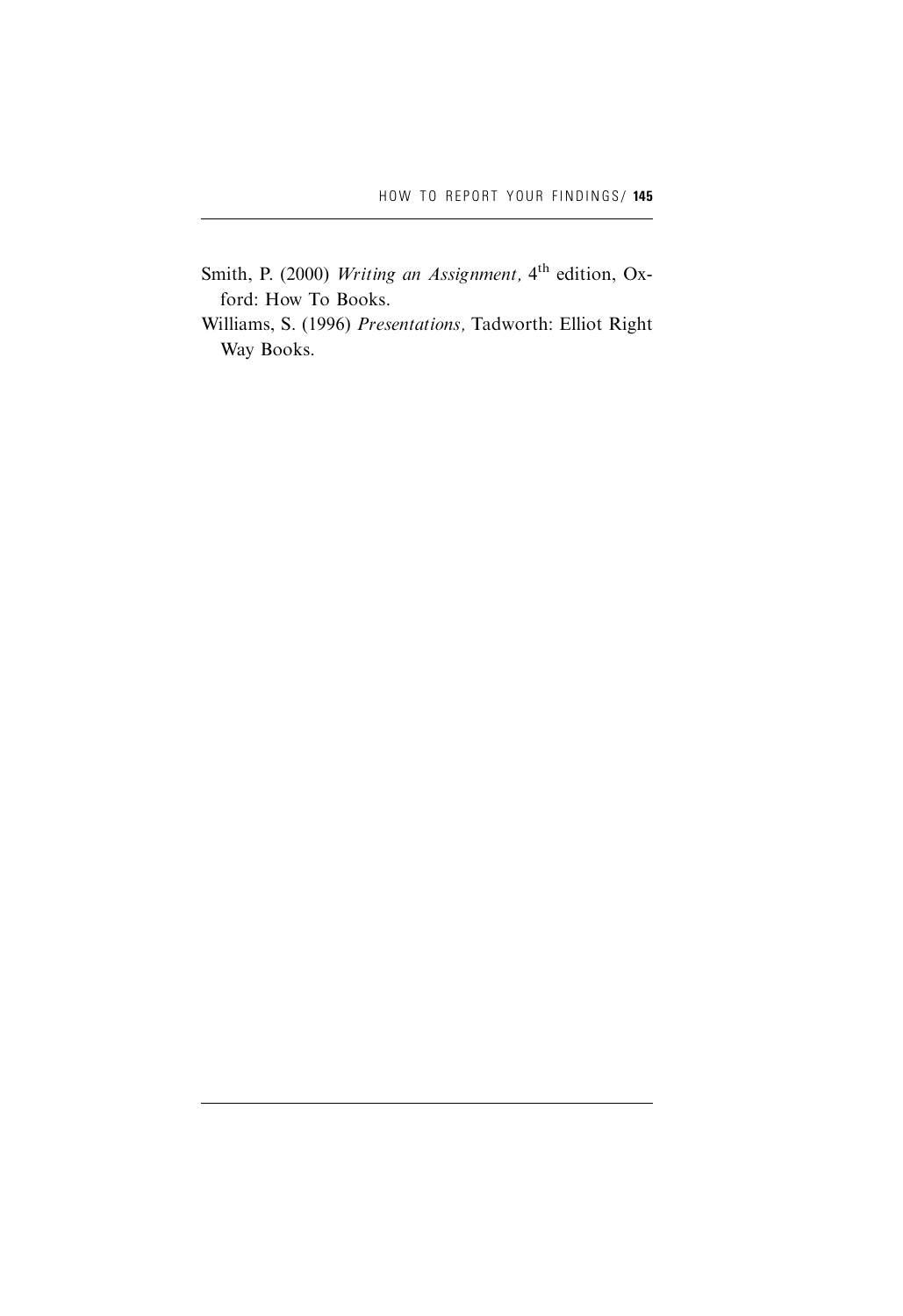

# How to be an Ethical Researcher

As researchers we are unable to conduct our projects successfully if we do not receive the help of other people. If we expect them to give up their valuable time to help us, it follows that we should offer them something in return. Many people are willing to disclose a lot of personal information during our research so we need to make sure that we treat both the participants and the information they provide with honesty and respect. This is called research ethics.

# TREATING PARTICIPANTS WITH RESPECT

As a researcher you must remember that the research process intrudes on people's lives. Some of the people who take part in your research may be vulnerable because of their age, social status or position of powerlessness. If participants are young, you need to make sure a parent or guardian is present. If participants are ill or reaching old age you might need to use a proxy and care should be taken to make sure that you do not affect the relationship between the proxy and the participant.

Some people may find participation a rewarding process, whereas others will not. Your research should not give rise to false hopes or cause unnecessary anxiety. You must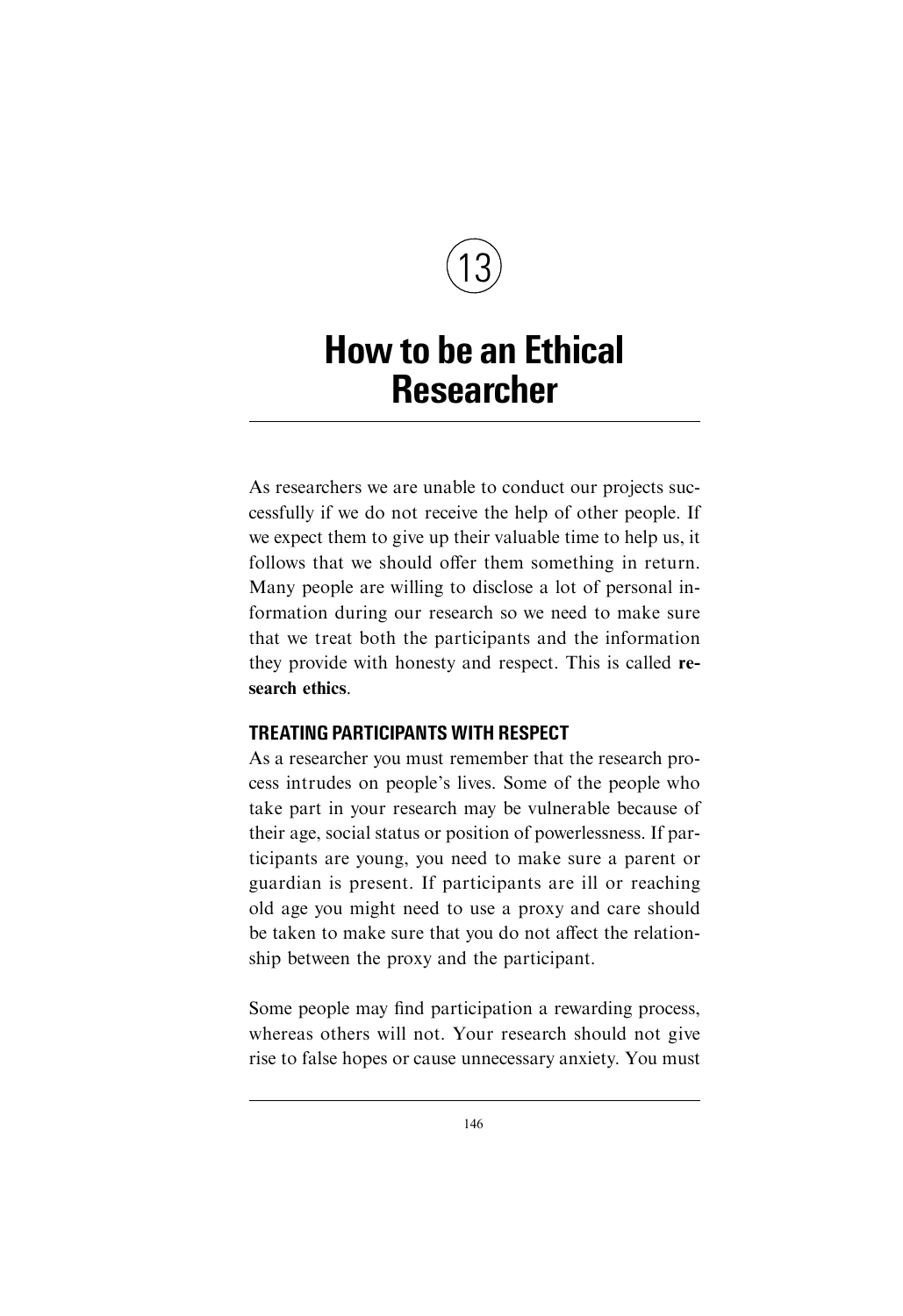try to minimise the disruption to people's lives and if someone has found it an upsetting experience you should find out why and try to ensure that the same situation does not occur again.

As a researcher you will encounter awkward situations, but good preparation and self-awareness will help to reduce these. If they do happen, you should not dwell too long on the negative side – reflect, analyse, learn by your mistakes and move on.

You must do your best to ensure anonymity and confidentiality. However, information given by research participants in confidence does not enjoy legal privilege. This means that the information may be liable to subpoena by a court. If you're dealing with very sensitive information which you know could be called upon by a court of law, you will need to inform your participants that you would be obliged to hand over the information.

# OVERT AND COVERT RESEARCH

Overt research means that it is open, out in the public and that everyone knows who you are and what you are doing. Covert research means that you are doing it under cover, that no one knows you are a researcher or what you are doing. In my opinion covert research should be kept to a minimum – there are enough journalists and television personalities doing this kind of undercover, sensationalist work.

## Covert research

In the past researchers have justified their covert work by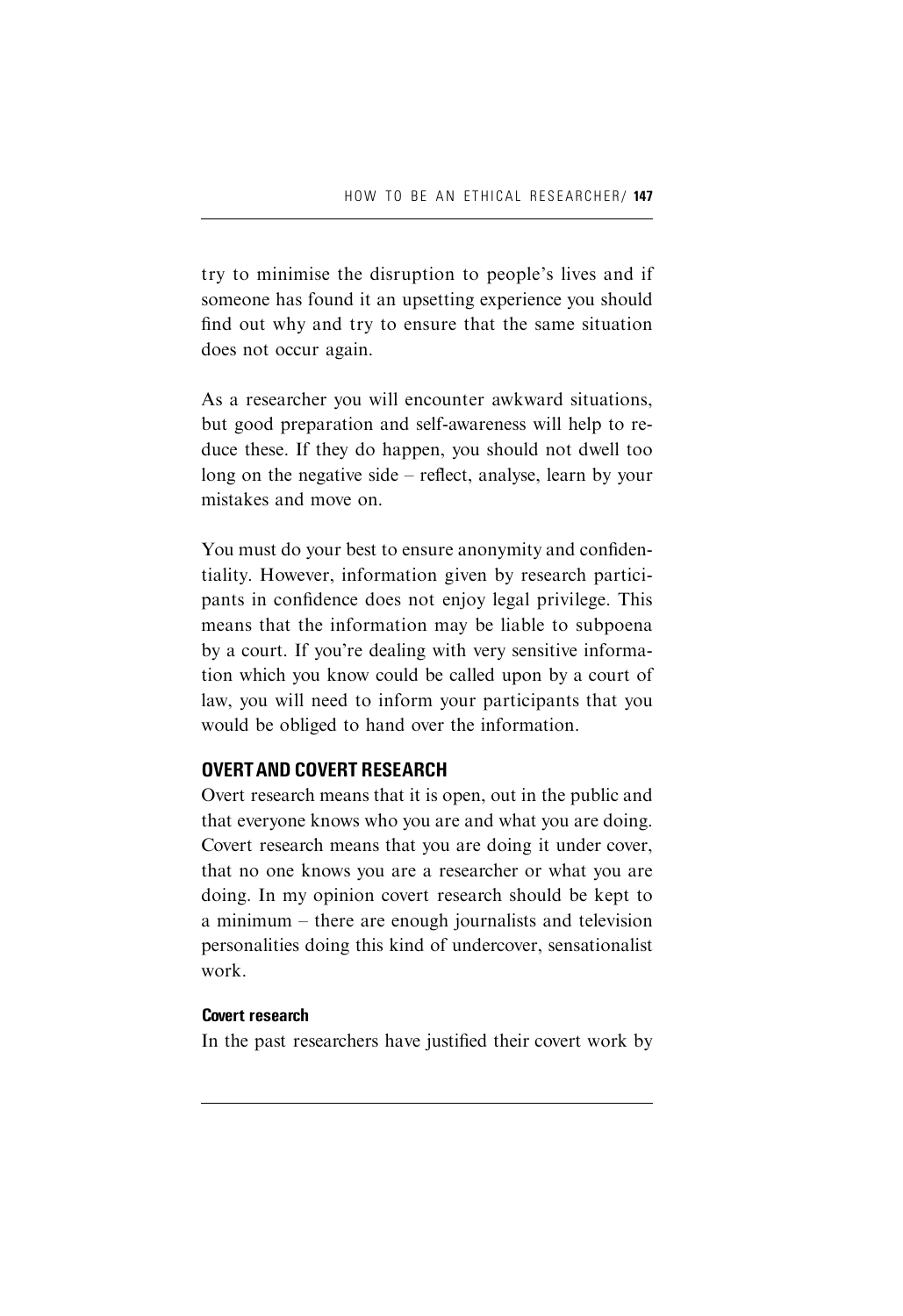saying that it has been the only way to find out what goes on in a particular organisation that would not otherwise let a researcher enter. Such work has been carried out within religious cults and within warring gangs of young people. However, this type of research can have serious implications for the personal safety of the researcher and the people with whom she comes into contact. It can also give research a bad name – other people may read about the work and become suspicious about taking part in future projects.

#### Overt research

I believe researchers should be open and honest about who they are and what they're doing. People can then make an informed choice about whether they take part in a project. It is their prerogative to refuse – nobody should be forced, bullied or cajoled into doing something they don't want to do. If people are forced to take part in a research project, perhaps by their boss or someone else in a position of authority, you will soon find out. They will not be willing to participate and may cause problems for you by offering false or useless information, or by disrupting the data collection process. Who can blame them? Wouldn't you do the same if you were forced to do something you didn't want to do?

This means that not only should you be open and honest about who you are and what you're doing, but so should those who open the gates for you, especially those who are in a position of authority. Consider Example 14 from a student new to research.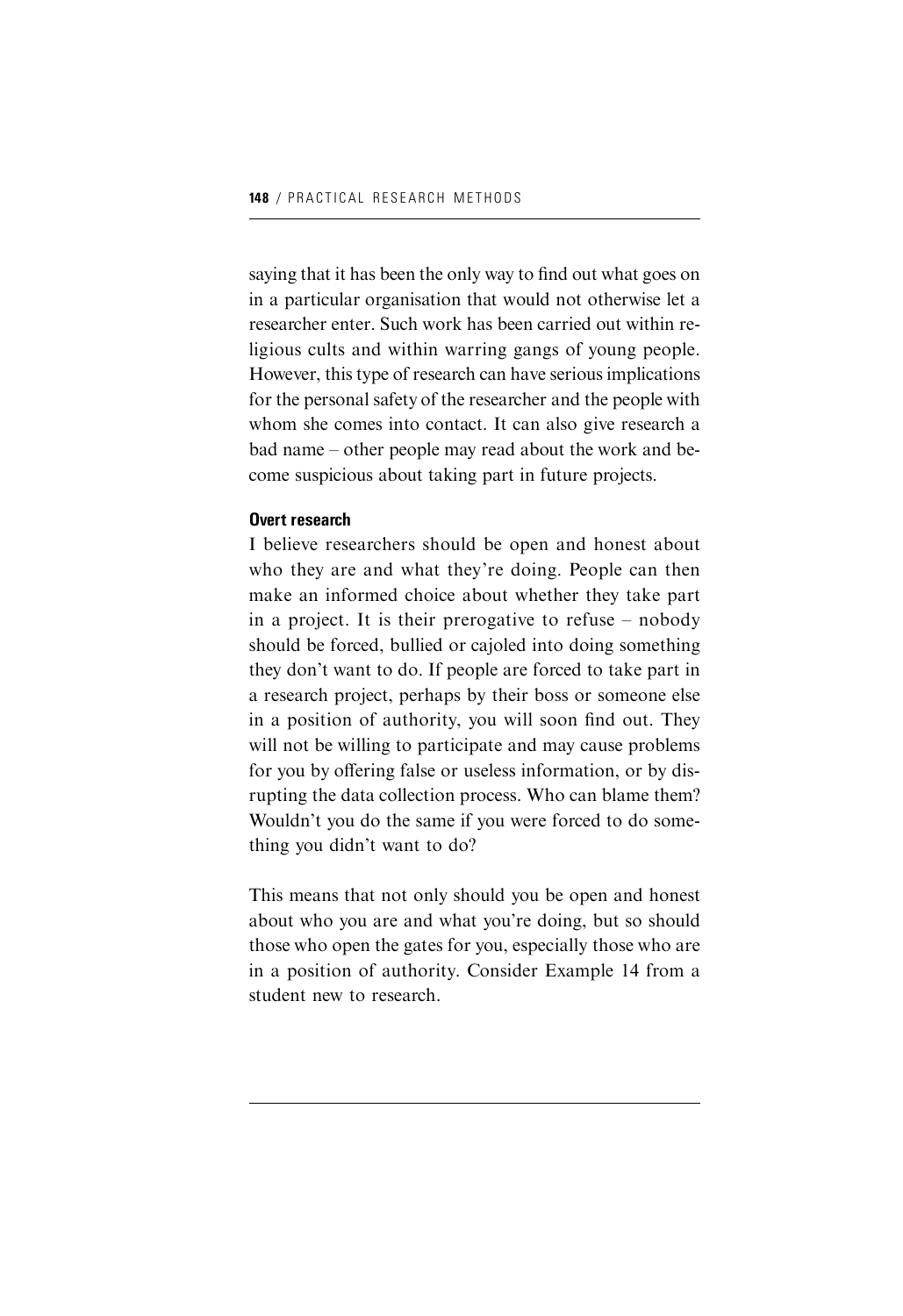#### EXAMPLE 14: STEVE

It was the first project I'd ever done. I wanted to find out about a new workers' education scheme in a car factory. One of my tutors knew someone in charge of the scheme and that person arranged for me to hold a focus group in the factory. This meant that the person in charge of the scheme chose the people for the focus group. I was really pleased because it meant I didn't have to do a lot of work getting people to come. Of course I soon found out that he'd chosen these people for a particular reason, and he'd actually told them that they had to attend, that there was no choice involved. When I turned up to hold the group, no one had been told who I was and what they were doing there. When I started to introduce myself some of the workers looked a bit uneasy and others just looked plain defiant. It was only after the group that I spoke to someone who said that they'd all thought I was a 'spy' for the company and that some had decided to give the 'company line' on what the scheme was all about, whereas others had decided not to say anything. She said that really they didn't believe a lot of what had been said, but none of them dared say anything different as they thought I was going to go straight to management with the results. I felt that the information I collected wasn't very useful in terms of my research, but it was useful in terms of getting an idea about employer-employee relations.

If you are relying on someone else to find participants for you, it is important that you make sure that that person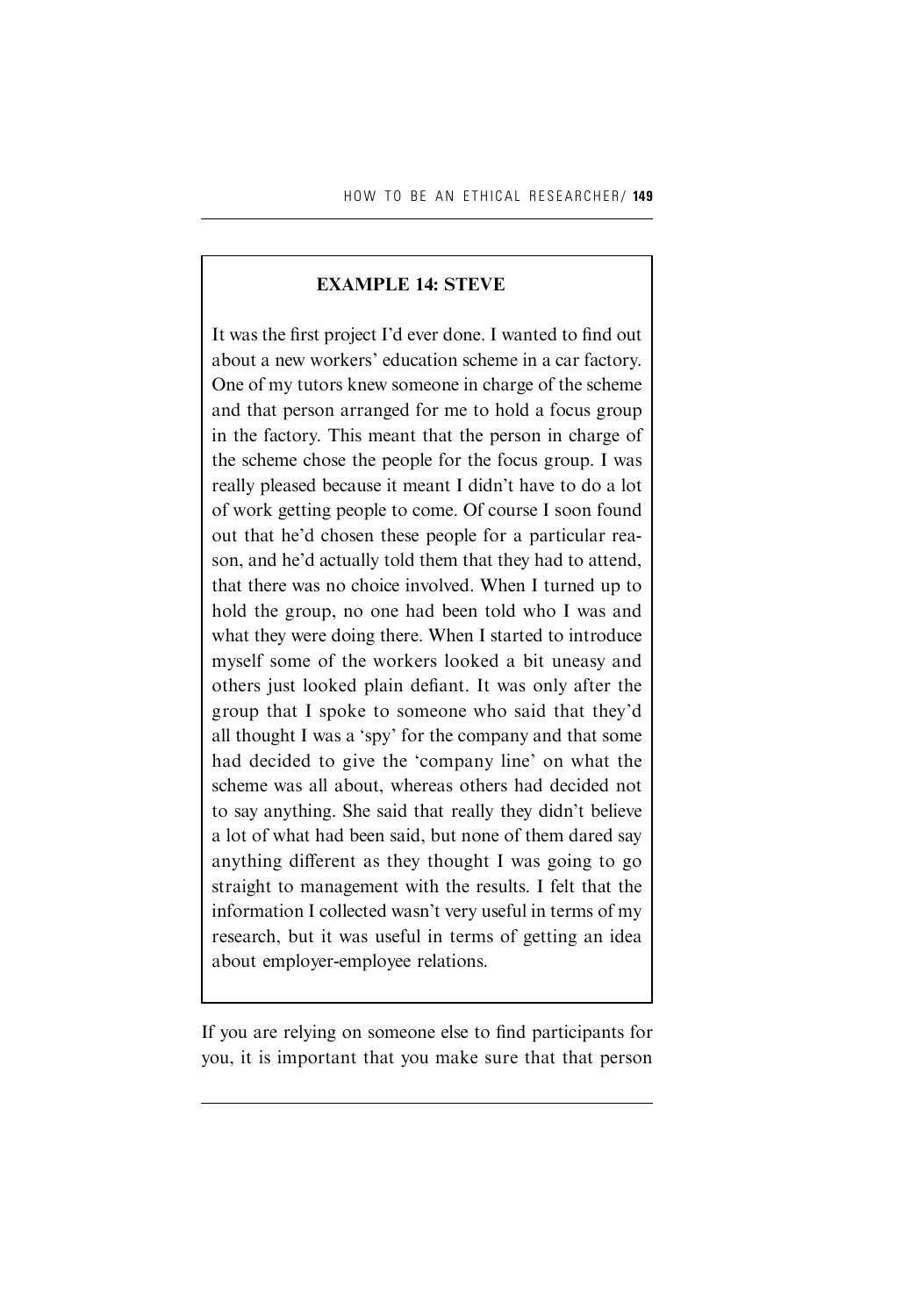knows who you are and what you're doing and that this information is then passed on to everyone else. A useful way to do this is to produce a leaflet which can be given to anyone who might be thinking about taking part in your research. This leaflet should contain the following information:

- Details of who you are (student and course or employee and position).
- $\bullet$  Details of the organisation for which you work or at which you study.
- $\bullet$  Information about who has commissioned/funded the research, if relevant.
- $\bullet$  Information about your project subject and purpose.
- $\bullet$  Details about what will happen to the results.
- $\bullet$  Information about the personal benefits to be gained by taking part in the project. This section is optional, but I find it helps to show that people will gain personally in some way by taking part in the research. This acts as an incentive. You might offer further information about something in which they are interested, or you might offer them a copy of the final report. Some consumer research companies offer entry into a prize draw or vouchers for local shops and restaurants.

# CODE OF ETHICS

Once you have been open and honest about what you are doing and people have agreed to take part in the research, it is useful to provide them with a Code of Ethics. The best time to do this is just before they take part in a focus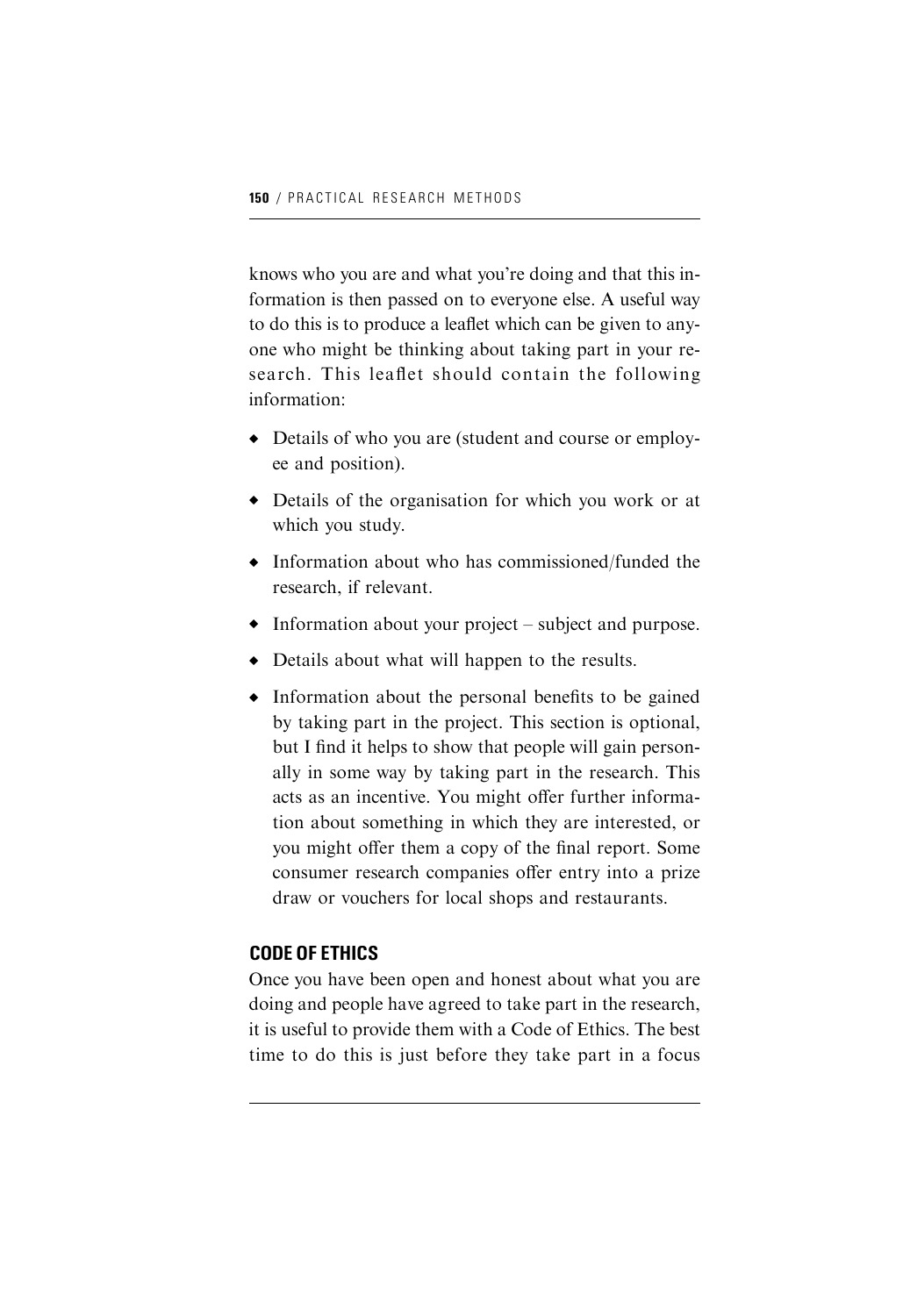group or interview, or just before they fill in your questionnaire. The Code of Ethics supplies them with details about what you intend to do with the information they give and it shows that you intend to treat both them and the information with respect and honesty. It covers the following issues:

- $\triangle$  Anonymity: you need to show that you are taking steps to ensure that what participants have said cannot be traced back to them when the final report is produced. How are you going to categorise and store the information? How are you going to make sure it is not easily accessible to anyone with unscrupulous intentions? Do you intend to change the names of people, towns and organisations? If not, how will you ensure that what someone says cannot be used against them in the future? However, you must be careful not to make promises that you cannot keep.
- Confidentiality: you need to show that information supplied to you in confidence will not be disclosed directly to third parties. If the information is supplied in a group setting, issues of confidentiality should be relevant to the whole group who should also agree not to disclose information directly to third parties. You need to think about how you're going to categorise and store the information so that it cannot fall into unscrupulous hands. Again, you need to make sure that you do not make promises which you can't keep.
- **Right to comment:** this will depend on your personal methodological preferences and beliefs. Some researchers believe that willing participants should be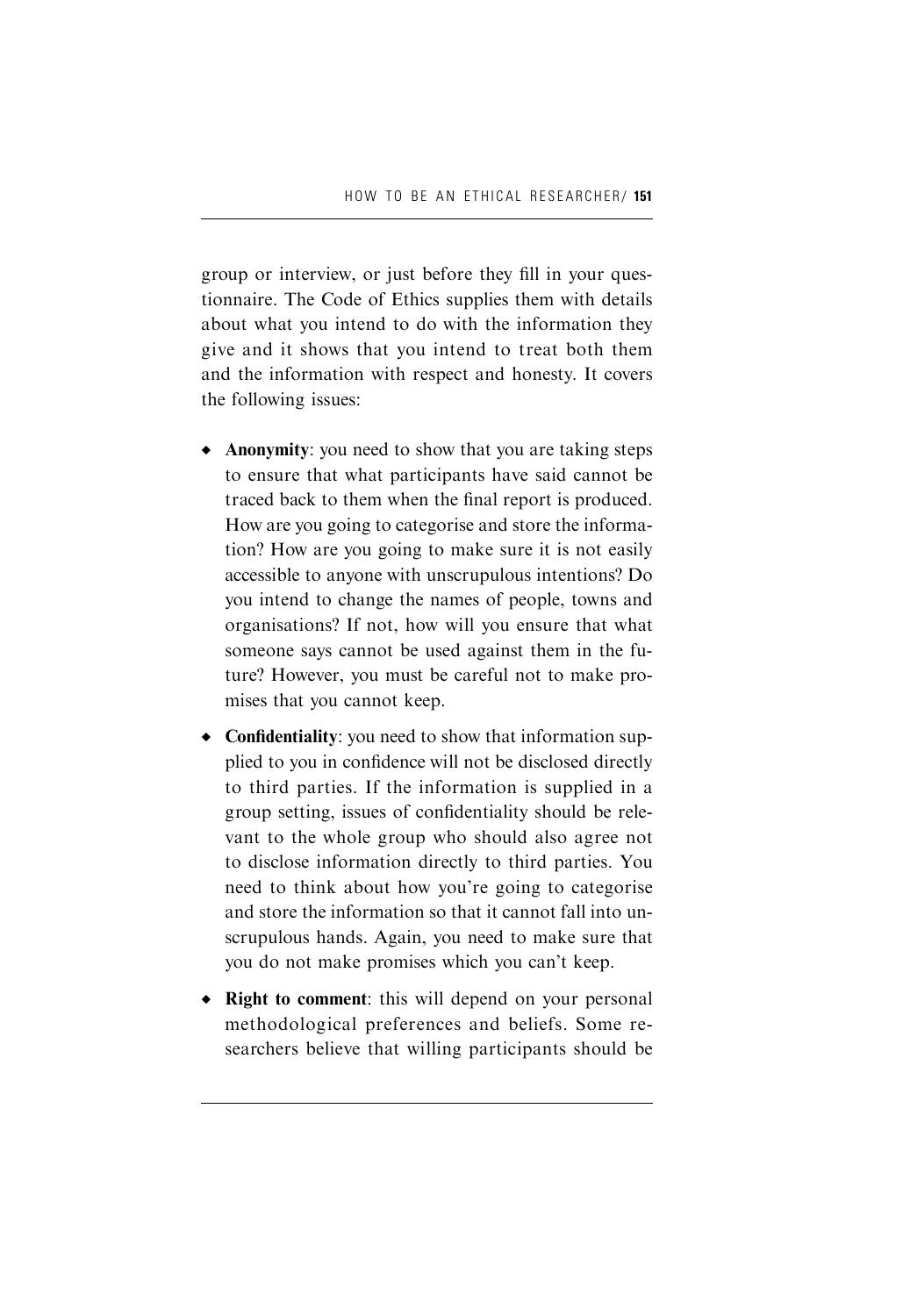consulted throughout the research process and that if someone is unhappy with the emerging results and report, they have the right to comment and discuss alterations. Indeed, this can be seen as part of the research process itself. Other researchers believe that once the information has been supplied, it is up to them what they do with it. If you're not willing to discuss the final report or take on board comments from unhappy participants, you must make this clear from the outset.

- $\bullet$  The final report: it is useful for participants to know what is going to happen with the results. Who will receive a free copy of the report? Will it be on public display? If the final report is very long you can produce a shorter, more succinct report which can be sent to interested participants. This will keep down your own production and postage costs.
- Data Protection: you need to show that you understand the Data Protection Act and that you intend to comply with its rules. The Data Protection Act 1998 came into force on 1 March 2000. It sets rules for processing personal information and applies to paper records as well as those held on computers. It covers issues such as acting fairly and lawfully; not keeping the information longer than necessary; making sure that the data is accurate and kept secure. Personal data covers both facts and opinions about an individual. More details about the Data Protection Act can be found at www.dataprotection.gov.uk. A copy of the Data Protection Act 1998 can be obtained from The Stationery Office Limited at a price of £10, or from www.legislation.hmso.gov.uk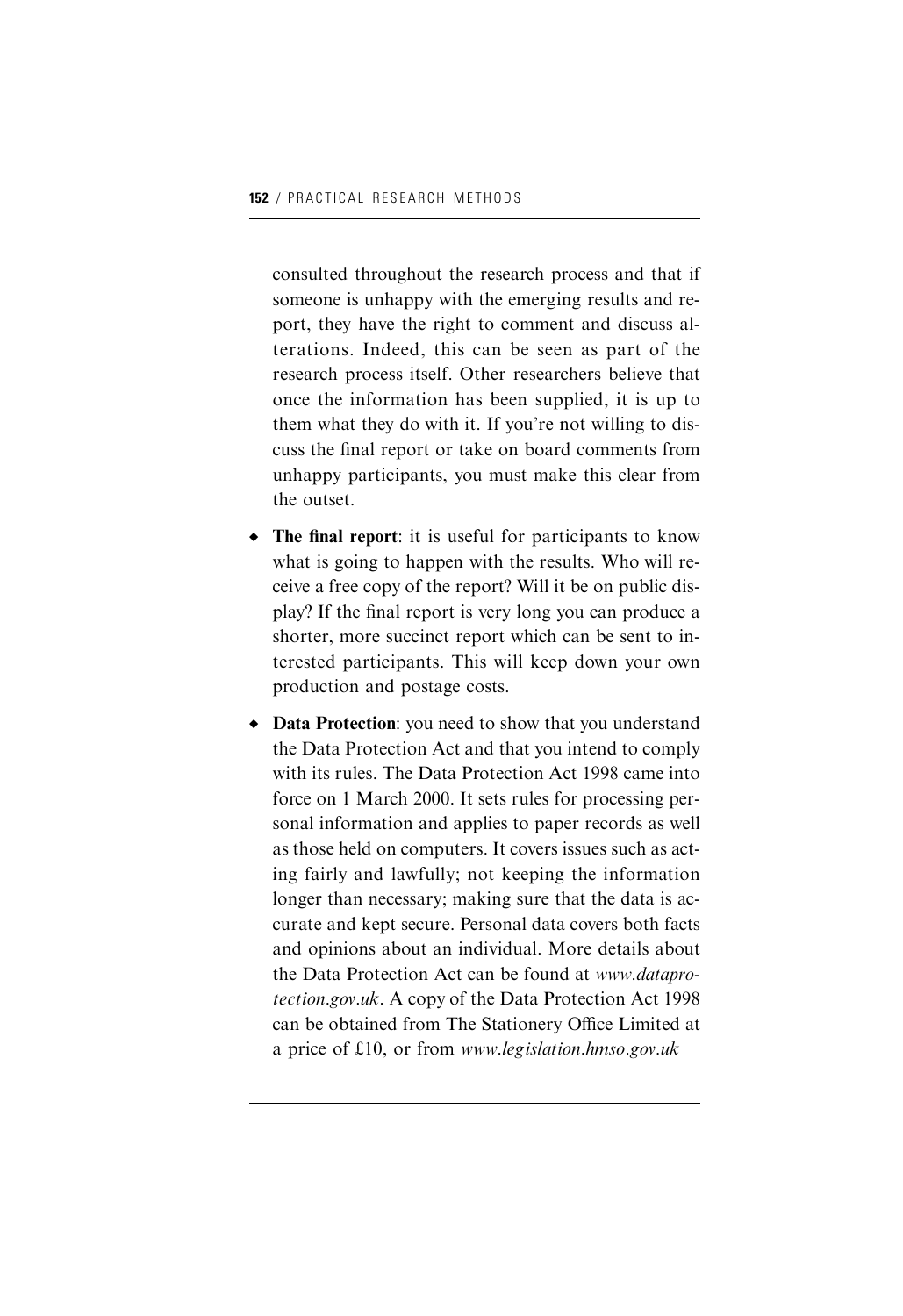# Anonymity

I guarantee that I will not use any names and addresses in the final report, or store or categorise information using names and addresses. This will help to ensure that what you have said during the discussion will not be traced back to you by third parties.

# **Confidentiality**

I guarantee that I will not disclose directly any information provided in this group to third parties, unless permission has been granted to do so. As some of the comments made in this group may be of a personal or private nature, other participants should respect the confidentiality of individuals and also not disclose information directly to third parties.

# Your right to comment

I agree to keep you informed about the progress of the research. If at any stage you wish to comment on the emerging results or final report you may do so. I agree to listen to your comments and make relevant alterations, if appropriate.

# The final report

This research is funded by [name of organisation or funding body]. A copy of the final report will be sent to this organisation, to the University library and to anyone who has taken part in the research who has requested a copy.

# Data Protection

The researcher will comply with the Data Protection Act 1998.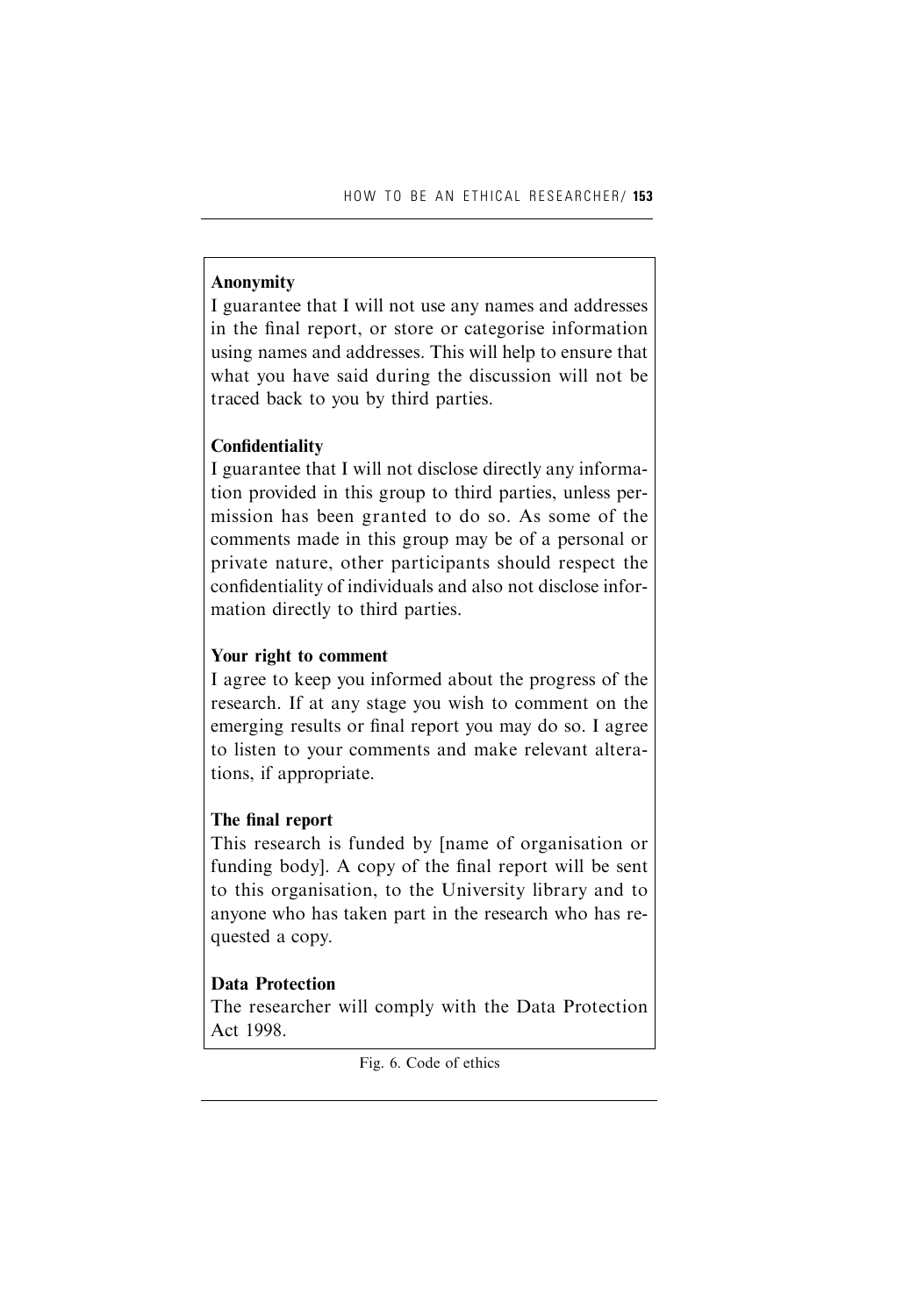The amount of detail you provide in your Code of Ethics will depend on your research, your participants and your methodological preferences. Some people will not want to see a lengthy list of ethical considerations, whereas others will go through your list with a fine tooth-comb. It is for this reason that you might find it useful to produce two  $-$  a short summary and a longer version for those who are interested. A short Code of Ethics is provided in Figure 6.

The British Sociological Association has produced a Statement of Ethical Practice which can be viewed at www.britsoc.org.uk. This statement covers issues such as professional integrity; relations with, and responsibilities towards research participants; relations with, and responsibilities towards sponsors and/or funders. It is a very detailed list and will help you to think about all the ethical issues which may arise during your research.

## SUMMARY

- $\bullet$  Our research would not be possible without the help and co-operation of other people. If we expect people to continue helping us, we should treat them with honesty and respect.
- $\bullet$  Disruption to a participant's life should be kept to a minimum.
- $\bullet$  False hopes or expectations should not be raised.
- Confidential or anonymous data does not enjoy legal privilege.
- $\bullet$  Overt research means that it is out in the open everyone knows who the researcher is and what she is doing.
- $\bullet$  Covert research means that it is under-cover work. Nobody knows who the researcher is and what she is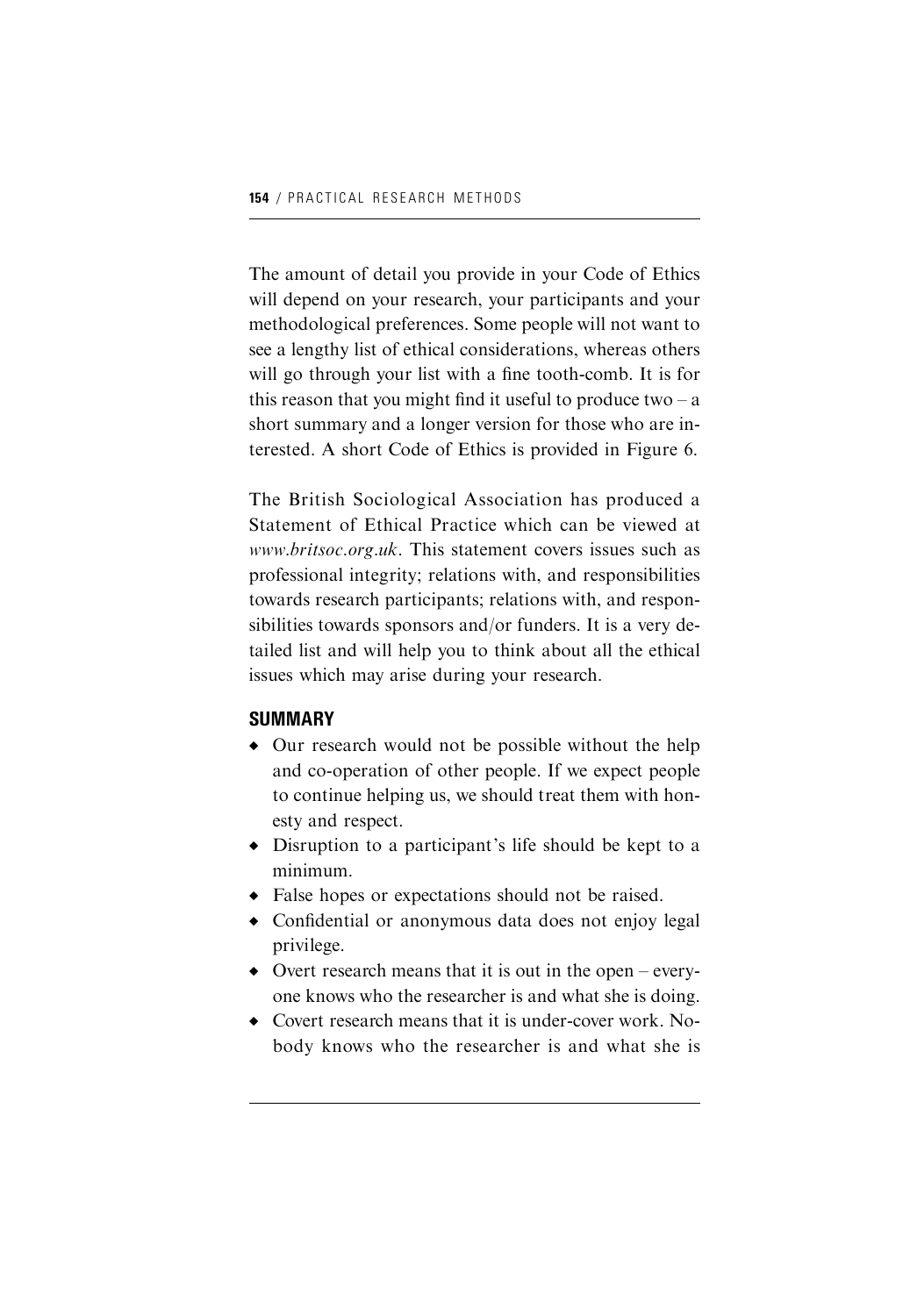doing. This type of work can give research a bad name and has personal safety implications for the researcher and for the people with whom she comes into contact.

- $\bullet$  It is an individual's prerogative to refuse to take part in research – nobody should be forced, bullied or cajoled into taking part.
- $\bullet$  If someone is thinking about helping with your research, they should be given a leaflet which includes the following information:

– Details about who you are and the organisation for which you work.

– Details about your project, the funding body and what will happen to the results.

– Information about possible benefits to be gained by taking part in the research (false promises should not be made).

- $\bullet$  A short Code of Ethics should be given to everyone who takes part in the research. This should include the following issues:
	- anonymity
	- confidentiality
	- right to comment
	- the final report
	- Data Protection.
- A longer, more detailed Statement of Ethical Practice can be produced for anyone who requests a copy.

# FURTHER READING

Barnes, J.A. (1979) Who Should Know What? Social Science, Privacy and Ethics, Harmondsworth: Penguin.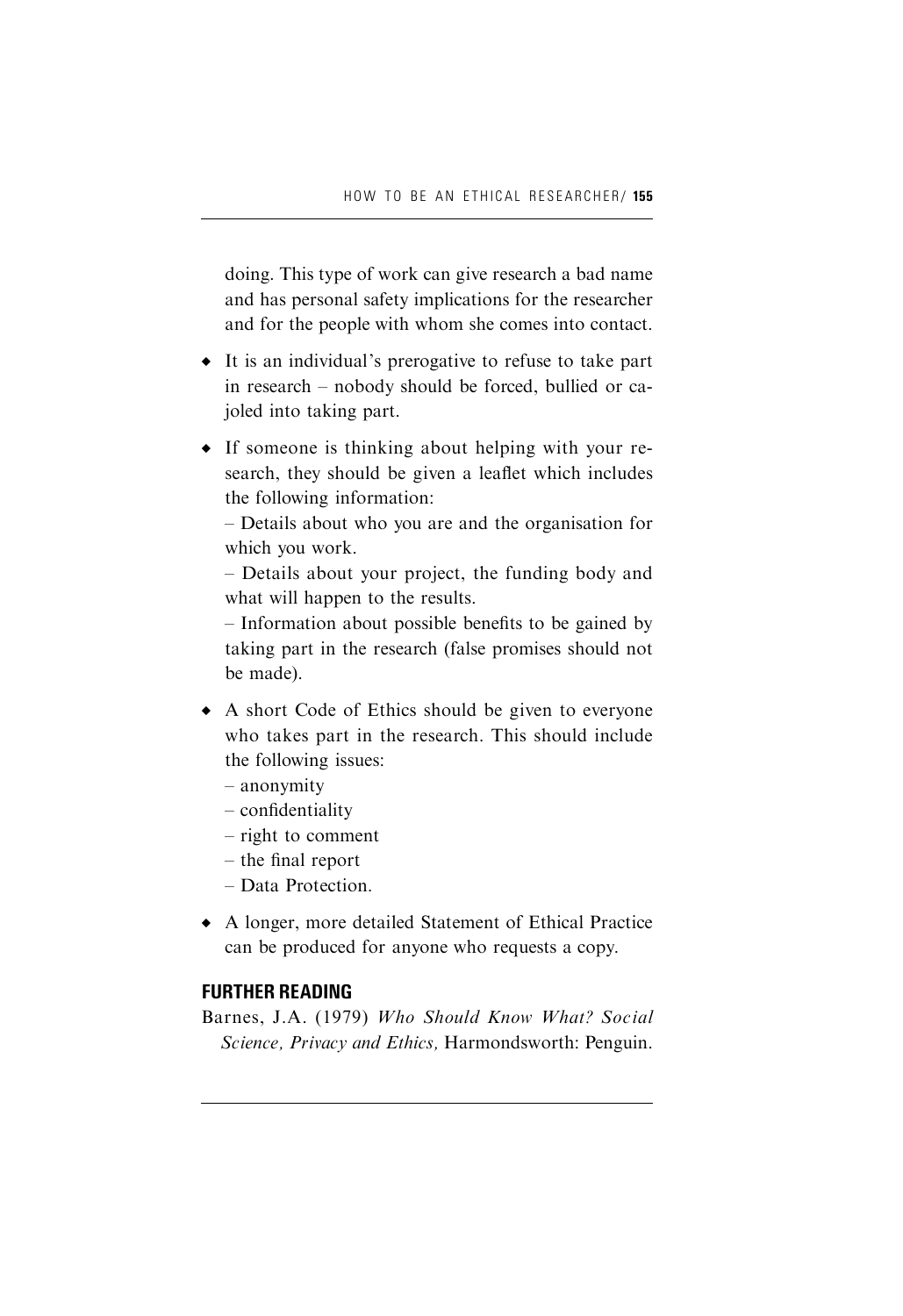- Bulmer, M. (1982) Social Research Ethics, London: Mac-Millan.
- Homan, R. (1991) The Ethics of Social Research, London: Longman.
- Lee-Trewick, G. and Linkogle, S. (eds.) (2000) Danger in the Field: Risk and Ethics in Social Research, London: Routledge.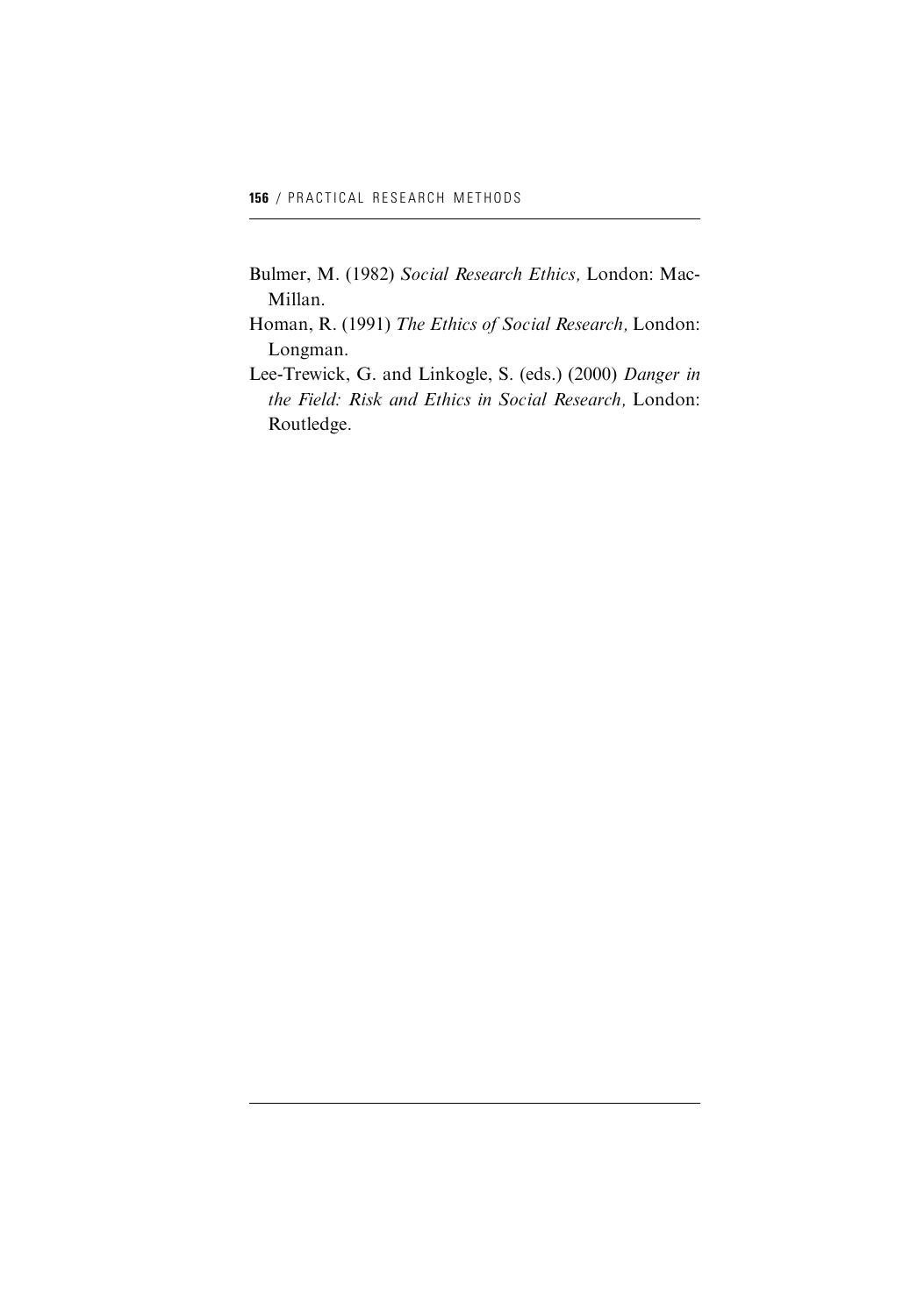# Index

action research, 16–17 aims and objectives, 56–57 anonymity, 151, 153 appendices, 138–139 arithmetic mean, 127 background research, 40–46 bibliography, 137–138 bivariate analysis, 126 body language, 70, 76 box-ticking, 64, 88 budgets, 59–60 census, 47 closed-ended questionnaires, 31, 87–88 cluster sample, 50 Code of Ethics, 150–154 comparative analysis, 115, 116 confidentiality, 151, 153 content analysis, 115, 118 convenience sample, 51 conversational analysis, 115, 119 covering letter, 99 covert participant observation, 33 Data Protection Act, 152–153 direct observation, 32

discourse analysis, 115, 119 disproportionate stratified sample, 51

dissemination, 60 epistemology, 18 ethics, 103 ethnography, 17 extreme cases, 51 feminist research, 18 field notes, 106–107 focus group summary form, 114 frequency counts, 123 gaining access, 102–103 generalising, 47 grounded theory, 18–19 heterogeneous samples, 51 interactive questionnaires, 32 interlibrary loan service, 43 interval scales, 127 interview schedule, 67–69 interview summary form, 113 interviewer-administered questionnaires, 87 journal articles, 140 key informants, 107 listening skills, 71

median, 127